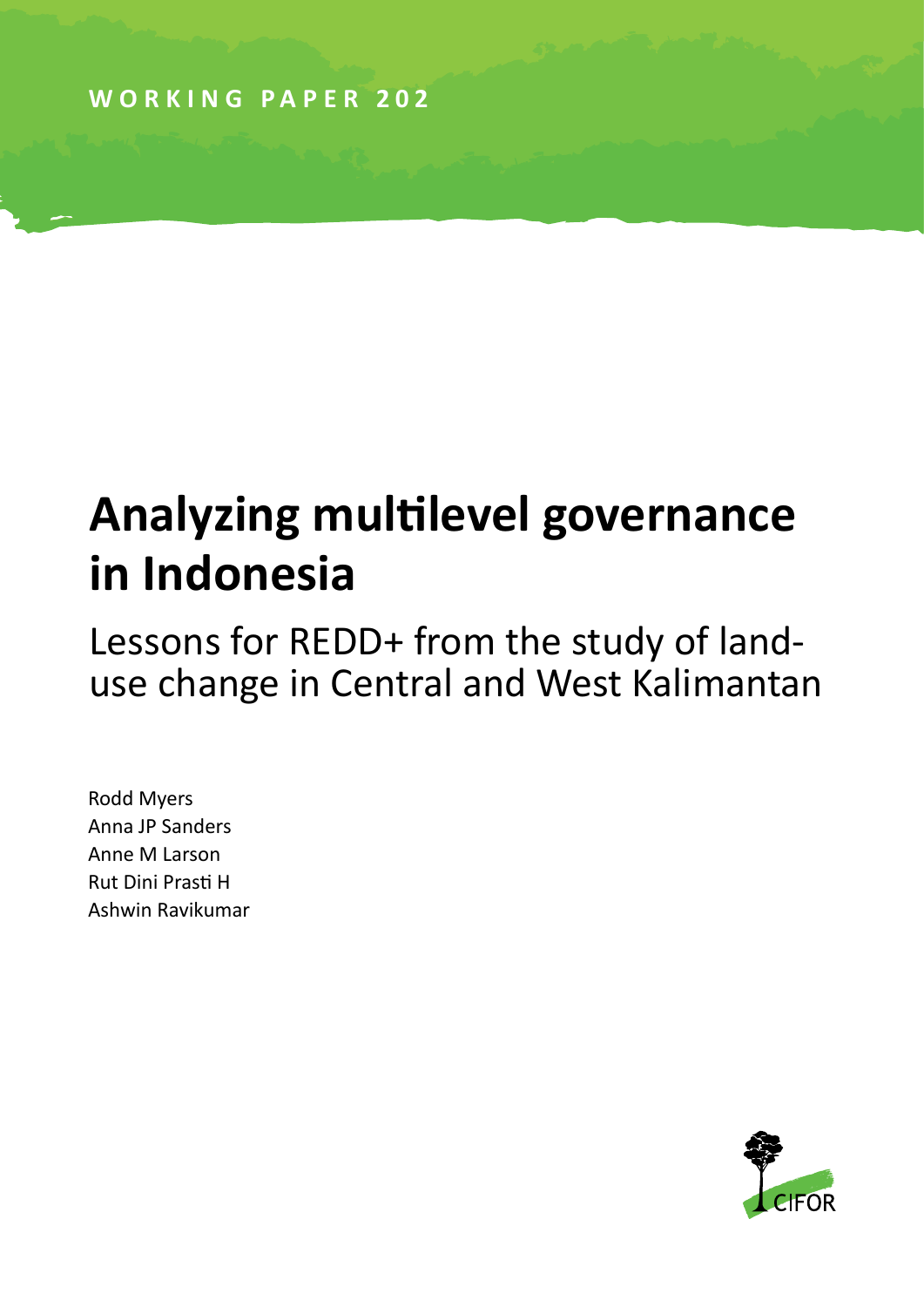Working Paper 202

# **Analyzing multilevel governance in Indonesia**

Lessons for REDD+ from the study of land-use change in Central and West Kalimantan

Rodd Myers CIFOR

Anna JP Sanders CIFOR, University of Melbourne

Anne M Larson CIFOR

Rut Dini Prasti H CIFOR, University of Melbourne

Ashwin Ravikumar CIFOR

Center for International Forestry Research (CIFOR)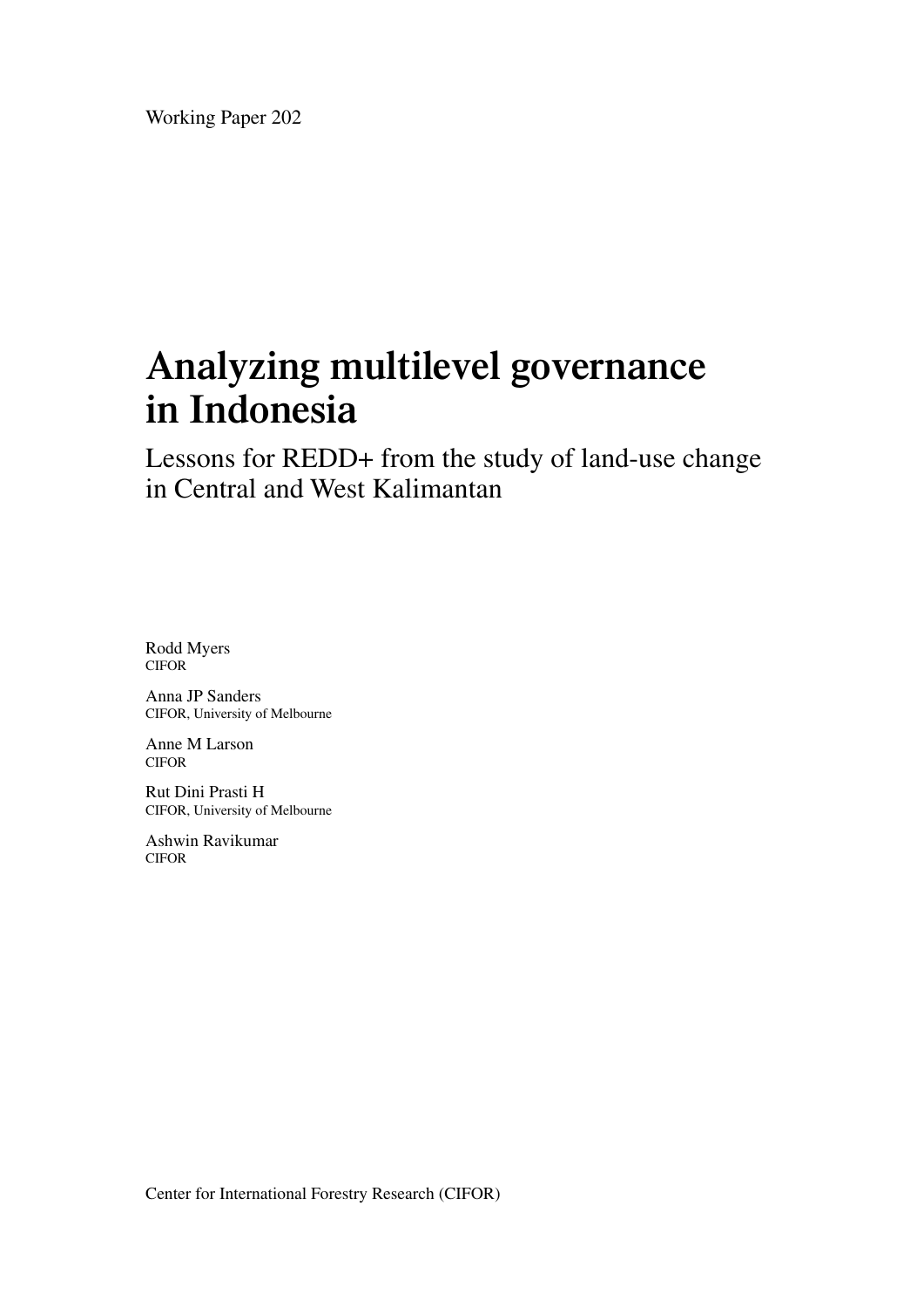Working Paper 202

© 2016 Center for International Forestry Research



Content in this publication is licensed under a Creative Commons Attribution 4.0 International (CC BY 4.0), http://creativecommons.org/licenses/by/4.0/

DOI: http://dx.doi.org/10.17528/cifor/006058

Myers R, Sanders AJP, Larson AM, Prasti H RD and Ravikumar A. 2016. *Analyzing multilevel governance in Indonesia: Lessons for REDD+ from the study of land-use change in Central and West Kalimantan.* Working Paper 202. Bogor, Indonesia: CIFOR.

CIFOR Jl. CIFOR, Situ Gede Bogor Barat 16115 Indonesia

T +62 (251) 8622-622 F +62 (251) 8622-100 E cifor@cgiar.org

#### **cifor.org**

We would like to thank all funding partners who supported this research through their contributions to the CGIAR Fund. For a full list of the 'CGIAR Fund' funding partners please see: http://www.cgiar.org/who-we-are/cgiar-fund/fund-donors-2/

Any views expressed in this publication are those of the authors. They do not necessarily represent the views of CIFOR, the editors, the authors' institutions, the financial sponsors or the reviewers.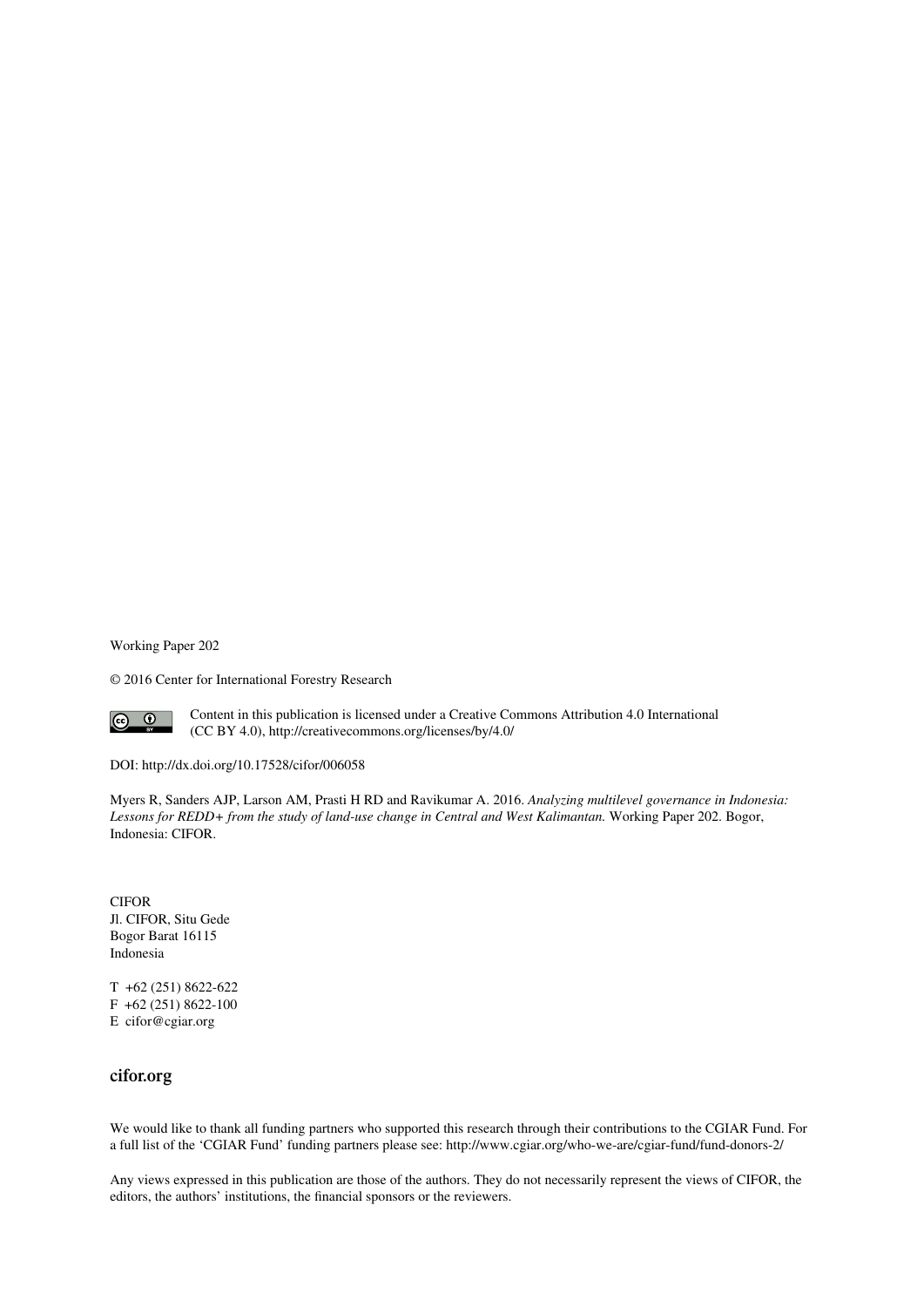# **Contents**

|                       | Abbreviations                                                              | $\mathbf{V}$ |
|-----------------------|----------------------------------------------------------------------------|--------------|
|                       | Acknowledgments                                                            | vii          |
|                       | <b>Executive summary</b>                                                   | viii         |
| 1 Introduction        | 1                                                                          |              |
| $\mathbf{2}^{\prime}$ | <b>Methods</b>                                                             | 3            |
| $\mathbf{3}$          | Land use and land-use change in Central and West Kalimantan                | 7            |
|                       | 3.1<br>Logging                                                             | 9            |
|                       | Mining<br>3.2                                                              | 9            |
|                       | 3.3 Agriculture and plantations                                            | 9            |
|                       | 4 Power and influence over forests in law and in practice                  | 11           |
|                       | Decentralization and recentralization in law and policy<br>4.1             | 11           |
|                       | Multilevel governance powers in practice<br>4.2                            | 13           |
|                       | 4.3 Actors' roles in land-use decisions: perceptions from the case studies | 17           |
| 5                     | REDD+ policy and practice                                                  | 21           |
|                       | REDD+ progress in Central Kalimantan<br>5.1                                | 23           |
|                       | REDD+ progress in West Kalimantan<br>5.2                                   | 25           |
|                       | 5.3 REDD+ obstacles and opportunities                                      | 26           |
|                       | 6 Multilevel processes and outcomes for communities                        | 29           |
|                       | 6.1 Benefits and burdens                                                   | 29           |
|                       | 6.2 Process and outcome legitimacy                                         | 34           |
|                       | 6.3 Lessons for REDD+                                                      | 44           |
|                       | 7 Conclusions                                                              | 46           |
|                       | References                                                                 | 49           |
|                       | Appendix: Case study summaries                                             | 54           |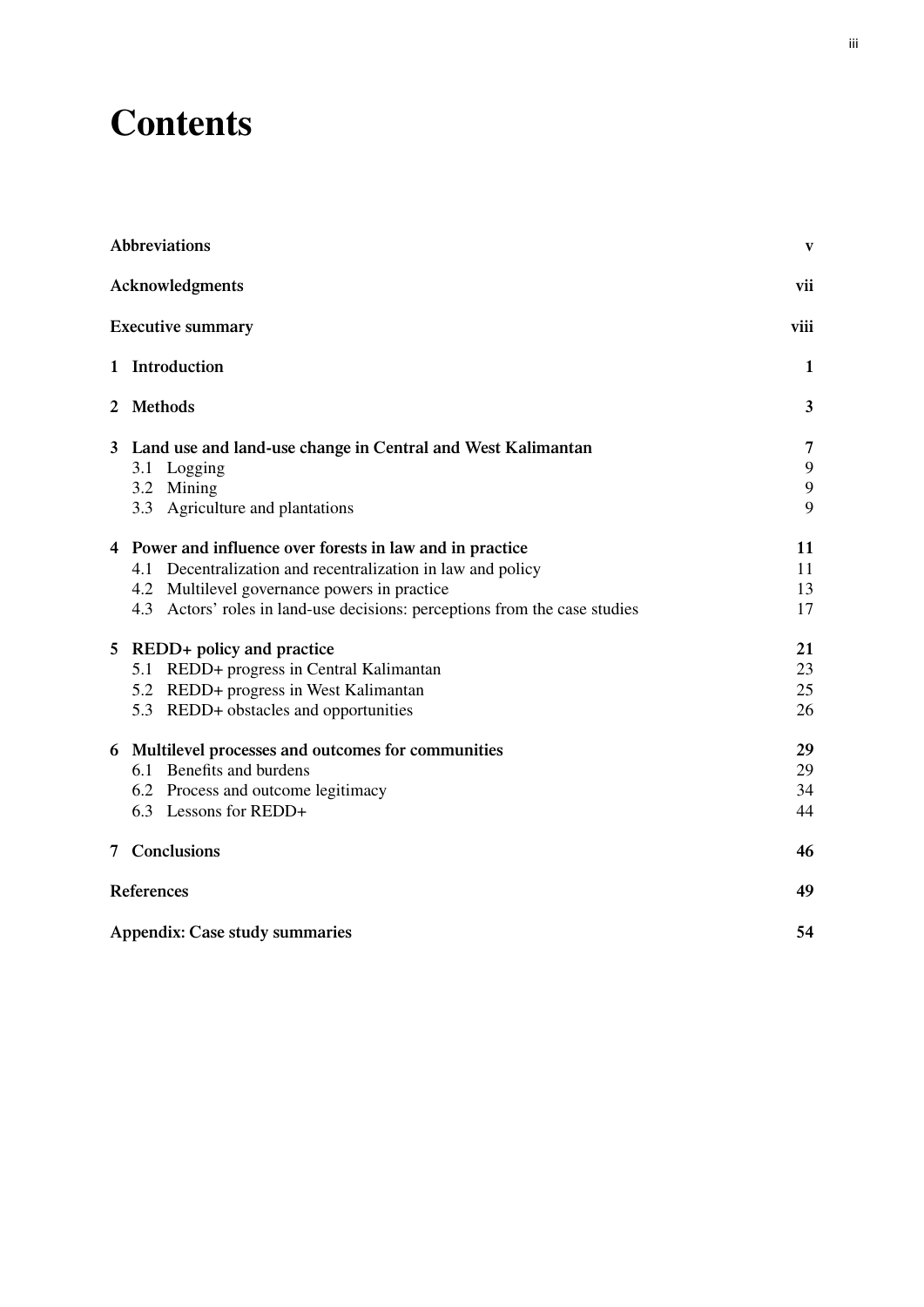## **List of figures, tables and boxes**

## **Figures**

| Carbon stock in Central and West Kalimantan by vegetation type (million tC). |  |
|------------------------------------------------------------------------------|--|
|                                                                              |  |

## **Tables**

| $\mathbf{1}$ | Summary of cases by selection criteria.                               | $\overline{4}$ |
|--------------|-----------------------------------------------------------------------|----------------|
| 2            | Summary of interviews for each province.                              | $\overline{4}$ |
| 3            | Summary of cases.                                                     | 6              |
|              | 4 Comparison of Central and West Kalimantan by key land-use features. | $\overline{7}$ |
|              | 5 Community benefits in the case studies.                             | 30             |
|              | 6 Community burdens in the case studies.                              | 31             |
|              | Implementation of FPIC in each land-use change case.                  | 35             |

## **Boxes**

|               | Problems related to a lack of clear authority.                                | 14 |
|---------------|-------------------------------------------------------------------------------|----|
| 2             | Spatial planning and the One Map System.                                      | 16 |
| 3             | Multiple levels and use trade-offs: the example of community-managed forests. | 17 |
| 4             | Perspectives on REDD+ from the provinces.                                     | 22 |
| $\mathcal{L}$ | Funds administration to the provinces.                                        | 23 |
| 6             | Implementation choices affect outcomes for communities in oil palm schemes.   | 33 |
| 7             | Land tenure and management trade-offs.                                        | 33 |
| 8             | When is consent truly 'free'?                                                 | 37 |
| 9             | What is 'participation'?                                                      | 37 |
|               | A1 Mega Rice Project Area.                                                    | 56 |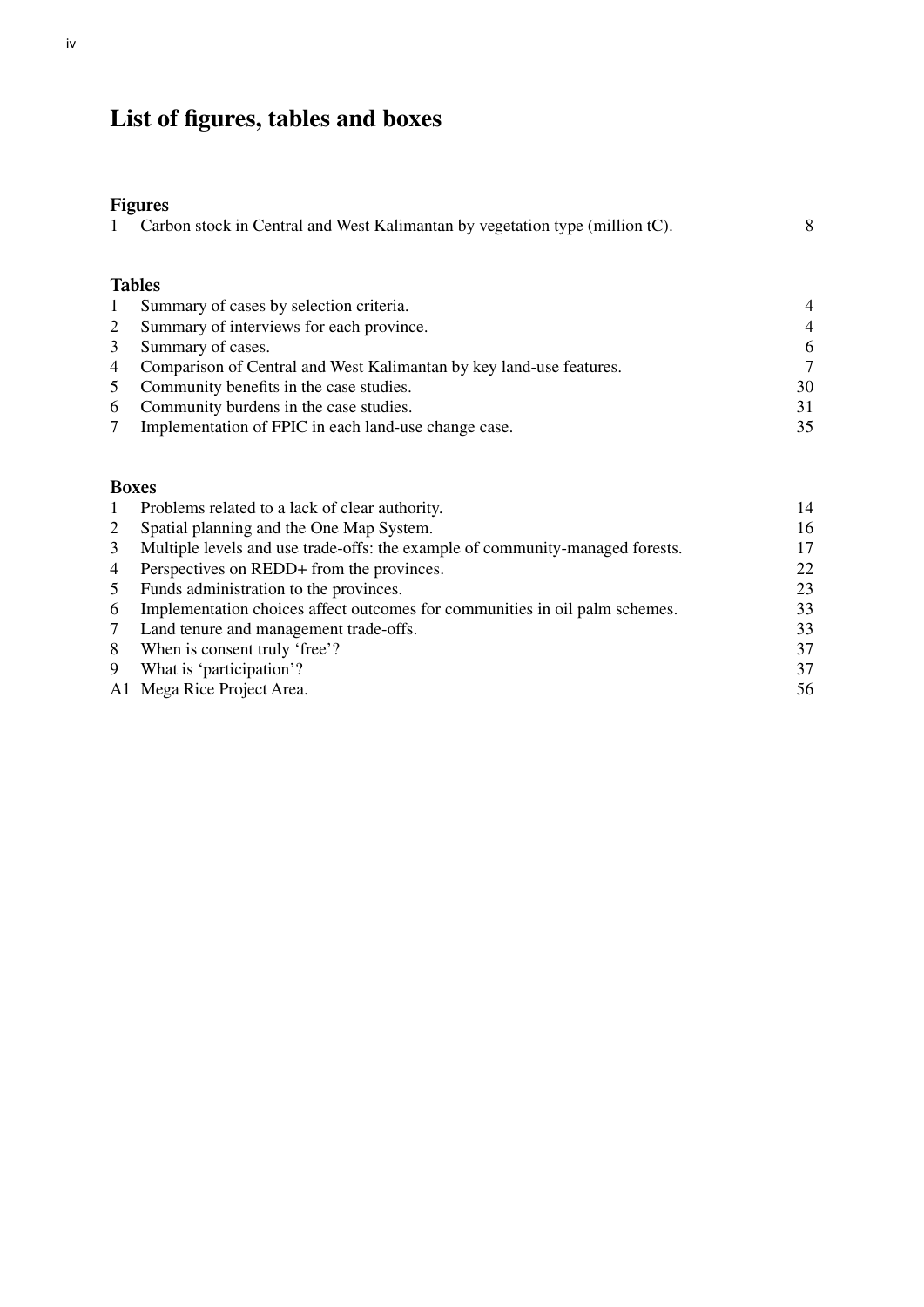# **Abbreviations**

| <b>AMAN</b>       | Aliansi Masyarakat Adat Nusantara (Indigenous Peoples Alliance of the<br>Archipelago)                                                                                                              |
|-------------------|----------------------------------------------------------------------------------------------------------------------------------------------------------------------------------------------------|
| <b>AMDAL</b>      | Analisis mengenai dampak lingkungan (environmental impact analysis)                                                                                                                                |
| <b>APL</b>        | Areal penggunaan lain (other use area, non-forest land)                                                                                                                                            |
| <b>BAPPEDA</b>    | Badan Perencanaan Pembangunan Daerah (Regional Development Planning Board)                                                                                                                         |
| <b>BAL</b>        | <b>Basic Agrarian Law</b>                                                                                                                                                                          |
| <b>BIG</b>        | Badan Informasi Geospatial (Geospatial Information Agency)                                                                                                                                         |
| <b>BLH</b>        | Badan Lingkungan Hidup (Environmental Agency)                                                                                                                                                      |
| <b>BPDAS</b> (PS) | Balai Pengelolaan Daerah Aliran Sungai (dan Perhutanan Social) (Watershed<br>Management (and Social Forestry) Authority)                                                                           |
| <b>BPN</b>        | Badan Pertanahan Nasional (National Land Agency)                                                                                                                                                   |
| <b>BPR</b>        | Badan Pengelola REDD+ (National REDD+ Agency)                                                                                                                                                      |
| <b>BPS</b>        | <b>Badan Pusat Statistik (Central Bureau of Statistics)</b>                                                                                                                                        |
| <b>BOS</b>        | Mawas Borneo Orangutan Survival Foundation's Mawas Conservation Program                                                                                                                            |
| <b>ERC</b>        | Ecosystem restoration concession license (IUPHHK-RE)                                                                                                                                               |
| <b>FFI</b>        | Fauna and Flora International                                                                                                                                                                      |
| <b>FPIC</b>       | Free, prior, and informed consent                                                                                                                                                                  |
| <b>FPP</b>        | <b>Forest Peoples Programme</b>                                                                                                                                                                    |
| $GCF$             | Task Force Governors' Climate and Forest Task Force                                                                                                                                                |
| <b>HGU</b>        | Hak guna usaha (land-use permit)                                                                                                                                                                   |
| HK                | Hutan konservasi (conservation forest)                                                                                                                                                             |
| <b>HKm</b>        | Hutan kemasyarakatan (community forest)                                                                                                                                                            |
| HL                | Hutan lindung (protected forest)                                                                                                                                                                   |
| HP                | Hutan produksi (production forest)                                                                                                                                                                 |
| <b>HPK</b>        | Hutan produksi yang dapat dikonversi (production conversion forest)                                                                                                                                |
| <b>IAFCP</b>      | Indonesia-Australia Forest Carbon Partnership                                                                                                                                                      |
| <b>KFCP</b>       | Kalimantan Forests and Climate Partnership                                                                                                                                                         |
| <b>KLHS</b>       | Kajian lingkungan hidup strategis (strategic environmental assessment)                                                                                                                             |
| <b>KOMDA</b>      | Komisi Daerah (Provincial REDD+ Working Group in Central Kalimantan)                                                                                                                               |
| <b>KPHL</b>       | Kesatuan Pengelolaan Hutan Lindung (Protected Forest Management Unit)                                                                                                                              |
| <b>KPRCP</b>      | Katingan Peatland Restoration and Conservation Project                                                                                                                                             |
| <b>LBBT</b>       | Lembaga Bela Banua Talino (Bela Nanua Talino Association)                                                                                                                                          |
| MoF               | Ministry of Forestry (became part of the Ministry of Environment and Forestry<br>in $2014$ )                                                                                                       |
| MP3IE             | Master Plan Perluasan Pembangunan Ekonomi Indonesia (Master Plan for<br>Acceleration and Expansion of Indonesia's Economic Development)                                                            |
| <b>MRP</b>        | Mega Rice Project                                                                                                                                                                                  |
| <b>PTGLD</b>      | Pola tata guna lahan desa (village land-use planning)                                                                                                                                              |
| REDD+             | Reducing Emissions from Deforestation and Forest Degradation and the role of<br>conservation, sustainable management of forests and enhancement of forest carbon<br>stocks in developing countries |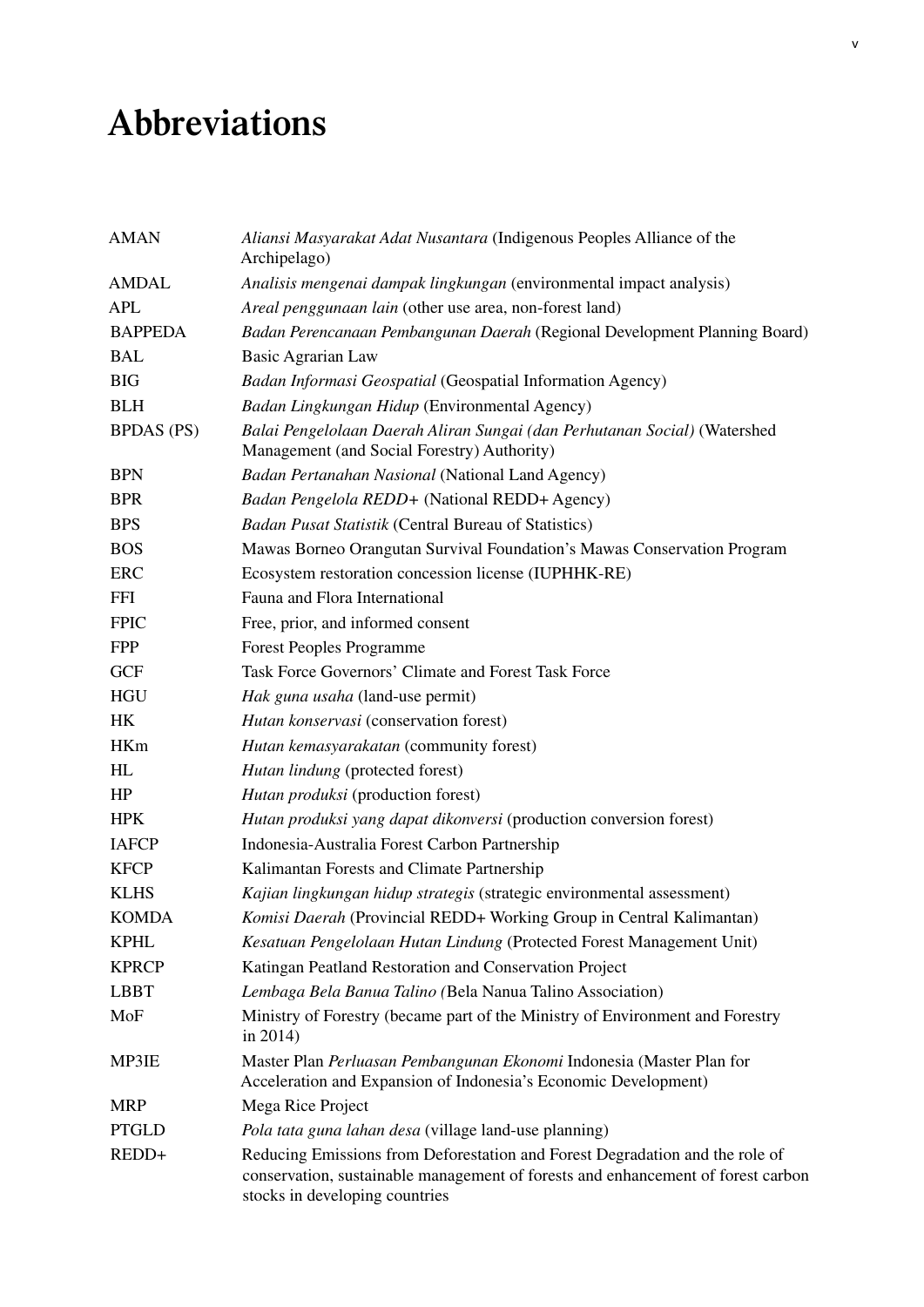| <b>RSPO</b>    | Roundtable on Sustainable Palm Oil                                                                      |
|----------------|---------------------------------------------------------------------------------------------------------|
| <b>RTRWK</b>   | Rencana tata ruang wilayah kabupaten (district spatial plan)                                            |
| <b>RTRWP</b>   | Rencana tata ruang wilayah propinsi (provincial spatial plan)                                           |
| <b>SATGAS</b>  | Satuan Tugas Persiapan Pembentukan Kelembagaan REDD+ (National REDD+<br>Working Group)                  |
| <b>SEKBER</b>  | Sekretariat Bersama (Joint Secretariat)                                                                 |
| <b>SHM</b>     | Surat hak milik (land ownership certification – registered with the BPN)                                |
| <b>SKTA</b>    | Surat keterangan tanah-adat (customary land certification – Central Kalimantan)                         |
| <b>SRAP</b>    | Strategi dan Rencana Aksi REDD+ (REDD+ Strategy and Action Plan - West<br>Kalimantan)                   |
| <b>STRADA</b>  | <i>Strategi Daerah</i> (Provincial REDD+ Strategy – Central Kalimantan)                                 |
| <b>TN</b>      | Taman nasional (national park)                                                                          |
| <b>TNBBBR</b>  | Taman Nasional Bukit Baka Bukit Raya (Bukit Baka Bukit Raya National Park)                              |
| <b>TTKP</b>    | Tim Teknis Kerjasama Program (Technical Partnership Program Team)                                       |
| <b>UNORCID</b> | United Nations Office for REDD+ Coordination in Indonesia                                               |
| <b>YPSBK</b>   | Yayasan Pembangunan Sosial Bumi Katulistiwa (Social Development of the<br>Equatorial World Association) |

## **Glossary of Indonesian terms**

| Adat      | Customary                                                                   |
|-----------|-----------------------------------------------------------------------------|
| Kabupaten | District (regency)                                                          |
| Kecamatan | Sub-district                                                                |
| Inti      | Nucleus (refers to the company in a private-community agricultural system)  |
| Plasma    | Plasma (refers to the community in a private-community agricultural system) |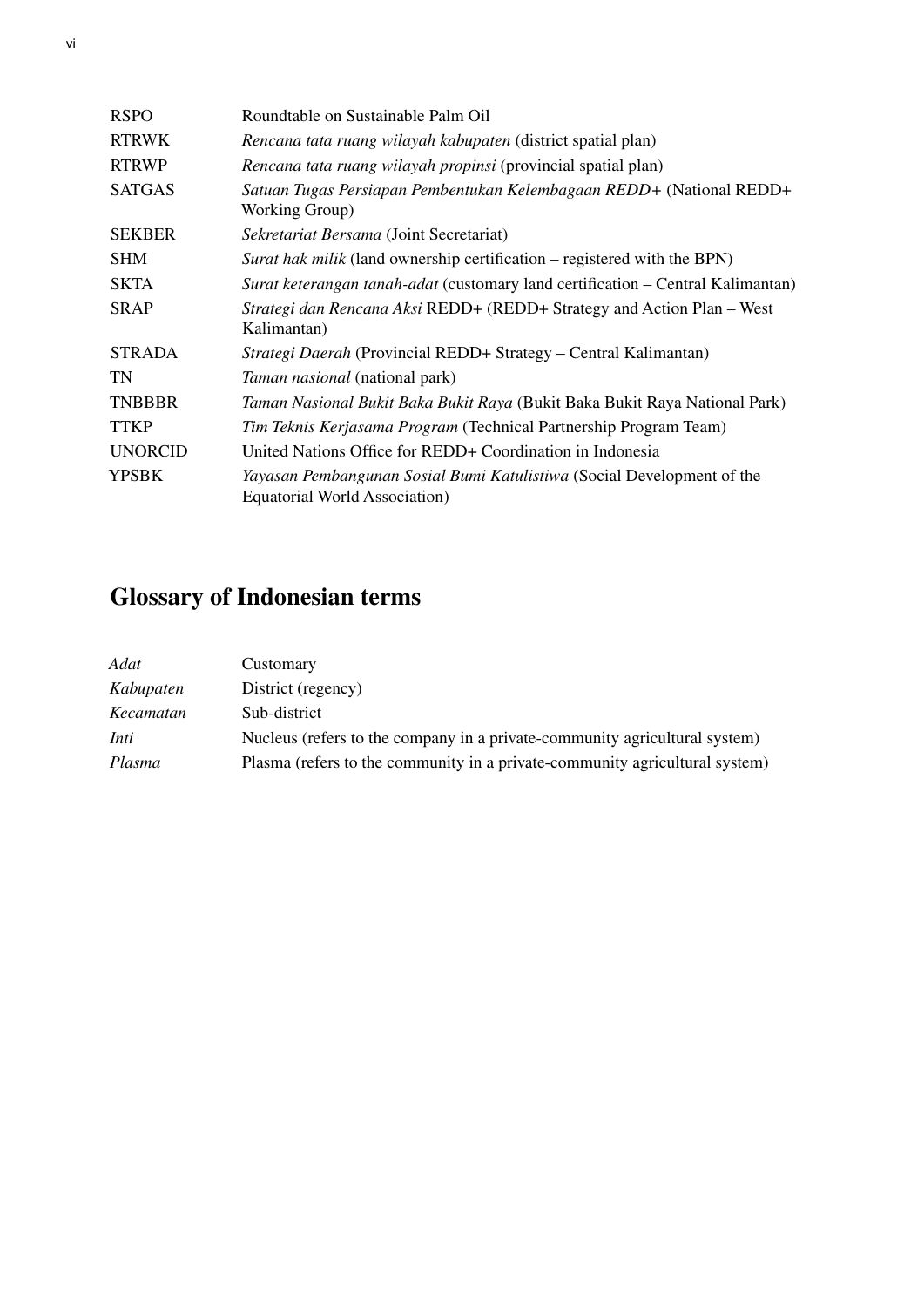## **Acknowledgments**

This report is a compilation of the efforts of multiple teams, beyond just those of its authors. As such, we recognize and appreciate the collegiality of the global team, all members of which played a part in developing the research instruments and sharing their perspectives from similar experiences in other countries. Laura Kowler, Martin Kijazi, Jazmin Gonzales Tovar, Anastasia Yang and others were invaluable in laying the foundations for this study and supporting it along the way.

In Indonesia, several key contacts facilitated our access to communities and key informants. In West Kalimantan, we would like to thank Gusti Hardiansyah and Agustin Lumangkun at Tanjungpura University; Adi Yani from the Department of Environment; Kihon, Agus and Abdias Yas from LBBT; Sulaiman from YPSBK in Sanggau; Darmawan Liswanto and Arang Lorens from FFI; and Hasjim Oemar, Budi Purwanto, Ira Saputri, Soeryadi and their team at PT *Pasifik Agro Sentosa*.

In Central Kalimantan, we would like to thank Dr.Yusurum Jagau, Dr. Suwido H. Limin and Bismart Ferry Ibie from the University of Palangka Raya; Bihokda from the Provincial Government; Ardianson, Bayu Nugroho, Pangeran and Budi Rario from the Kapuas District Government; Dehen, Ewal and Moeliyadi from Kapuas; Kussaritano (Itan) from Mitra LH; Oeban from POKKER SHK; Arie Rompas from WALHI and other local NGOs; Dadut from AMAN; Nick Mawdsley, Benjamin Tular, Fatkhurohman and other KFCP staff; Dr. Laura Graham and Jhanson Regalino from BOS Mawas; Rezal Kusumaatmadja and Dharsono Hartono from PT RMU; Andaman Muthadir from Yayasan Puter; Pietra Widiadi and Lorna Collins from IFACS (USAID); Norhadie Karben, Indu Yetno, Indu Yusdan, Sugiat, Kanisius and Kiting Suta; and particularly the communities of MantangaiHulu, Katunjung, Tumbang Mangkutup, Kalumpang and Petak Puti in Kapuas.

We are grateful to all these people and more for their insight and contributions and look forward to the opportunity to work together again in the future.

We appreciate the support provided by Prof. Rizaldi Boer, Director of the Bogor Agricultural University's Centre for Climate Risk and Opportunity Management in Southeast Asia Pacific (CCROM - SEAP), as our research counterpart for Central Kalimantan.

We also appreciate the contributions of Moira Moeliono from CIFOR for her text on decentralization in Indonesia and Fitrian Ardiansyah, Andri Akbar Marthen and Nur Amalia of Pelangi Indonesia for excerpts that have been modified from their report on the legal status of land in Indonesia, cited later in this report and commissioned as part of the same CIFOR project. We thank Christopher Martius, Grace Wong and Daju Resosudarmo for their challenging and insightful reviews.

The funding partners that have supported this research include the Norwegian Agency for Development Cooperation (Norad); the Australian Department of Foreign Affairs and Trade (DFAT); the European Union (EU); the International Climate Initiative (IKI) of the German Federal Ministry for the Environment, Nature Conservation, Building and Nuclear Safety (BMUB); and the CGIAR Research Program on Forests, Trees and Agroforestry (CRP-FTA), with financial support from the CGIAR Fund. Any views expressed in this publication are those of the authors. They do not necessarily represent the views of CIFOR, the authors' institutions, the financial sponsors or the reviewers.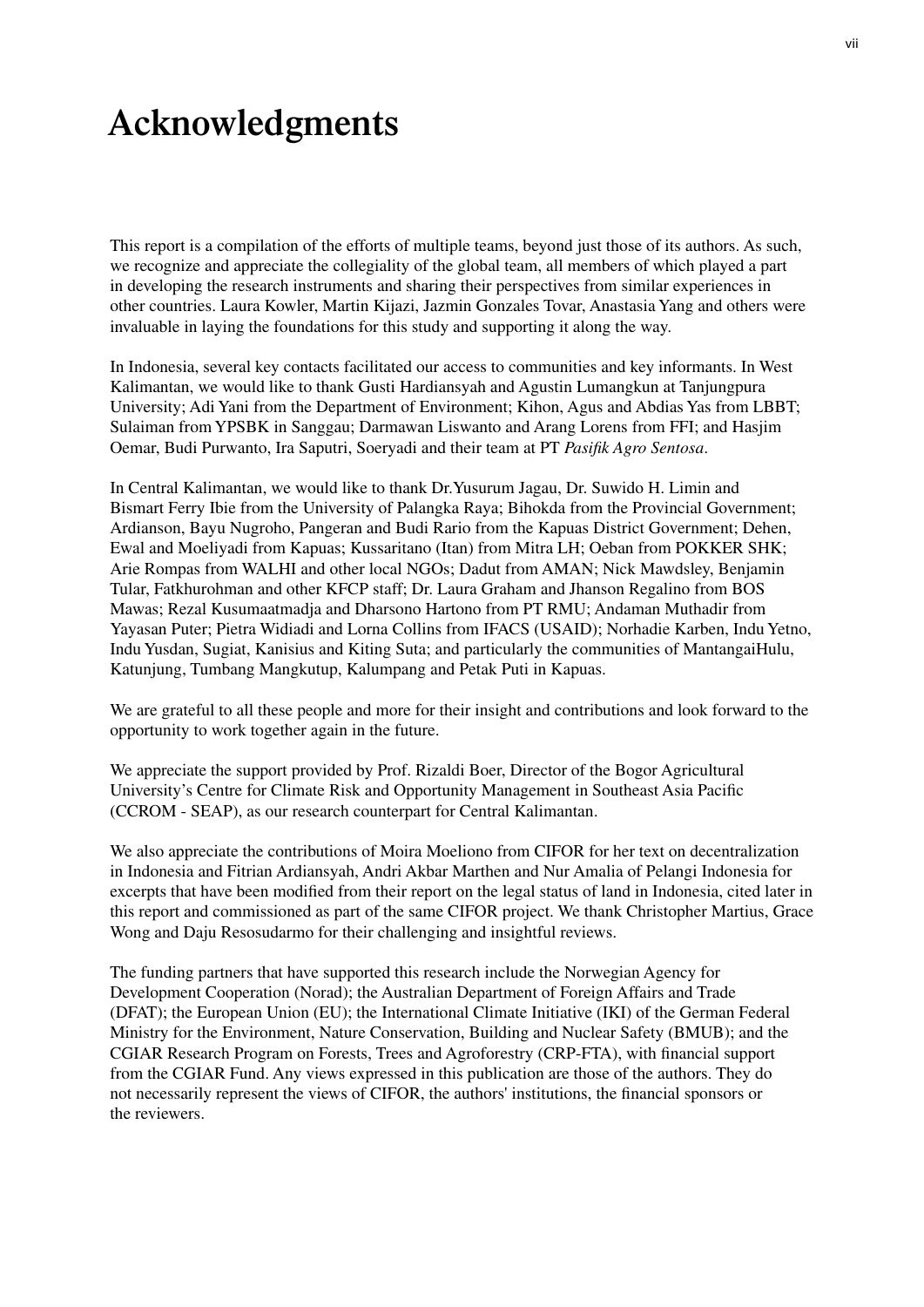## **Executive summary**

In the past decade, there has been increased global attention on greenhouse gas emissions from landuse change and on forests as key components of climate change mitigation strategies. International strategies to reduce deforestation and forest degradation like REDD+ (Reducing emissions from deforestation and forest degradation and the role of conservation, sustainable management of forests and enhancement of forest carbon stocks in developing countries) have emerged with the aim of transforming the way land-use decisions are made and incentivizing low-emissions development options. How these new global initiatives alter or are mediated by existing institutions at multiple levels, and especially how they interact with the *politics* of land use, remains poorly understood. The purpose of this study was to characterize these multilevel governance institutions and explore how they mediate decision making around land use and interact with new low-emissions development initiatives like REDD+.

This report presents the analysis of a nested, comparative case study of two provinces of Indonesia – Central Kalimantan and West Kalimantan. The study involved 149 interviews with actors from the national, provincial, district, sub-district, and village levels of government, as well as customary local organizations, NGOs, and private firms associated with 10 distinct land-use change cases. These 10 cases included initiatives aimed at conserving forests, promoting sustainable forest management and reducing emissions from deforestation, as well as initiatives associated with deforestation. The analysis aims to answer several sets of questions about REDD+.

In Section 4 we ask who really makes decisions and how those decisions are made. How do actors from multiple levels and sectors interact in a decentralized regime to make decisions? Who is driving deforestation and forest degradation, and who is driving low-emissions development options?

Since the fall of Suharto, policies alternatively favoring decentralization and recentralization have led to tensions between different levels of government across land-use sectors. Some of these tensions are based on confusion over legal jurisdiction, but they are also probably related to struggles for autonomy and competition over control of decision-making power. Both the central government and districts are seen as the most important players in land-use decision making, with both being blamed for deforestation. Although policy solutions have emphasized higher level oversight of the districts and coordinated land-use planning, it is not clear that these will be effective solutions if land-use decisions are fueled by economic incentives and the national drive to meet development targets. At the same time, differences among the actors involved, such as an exceptional oil palm company and a district head that supports conservation, suggest that the characteristics or choices of individual leaders matter.

In Section 5 we specifically focus on REDD+, asking how actors at different levels have contributed to the its governance in Indonesia and how it has altered land-use governance.

We found that REDD+ policy formulation at the national and provincial levels has been complicated by the dizzying number of agencies involved in the process at multiple levels. Central Kalimantan has done more to advance REDD+ strategy at the provincial level, while West Kalimantan has focused almost all efforts in one district: Kapuas Hulu. Meanwhile, provincial, district and sub-district officials, as well as local NGOs, expressed frustration with their limited involvement in REDD+ discussions and lack of influence over REDD+ development, especially in Central Kalimantan. Overall, we found little evidence that REDD+ is changing the land-use priorities of district governments, while the district heads themselves did not see meaningful REDD+ revenues as likely in the longer term, with many being skeptical or confused about the implications of REDD+ for their development priorities.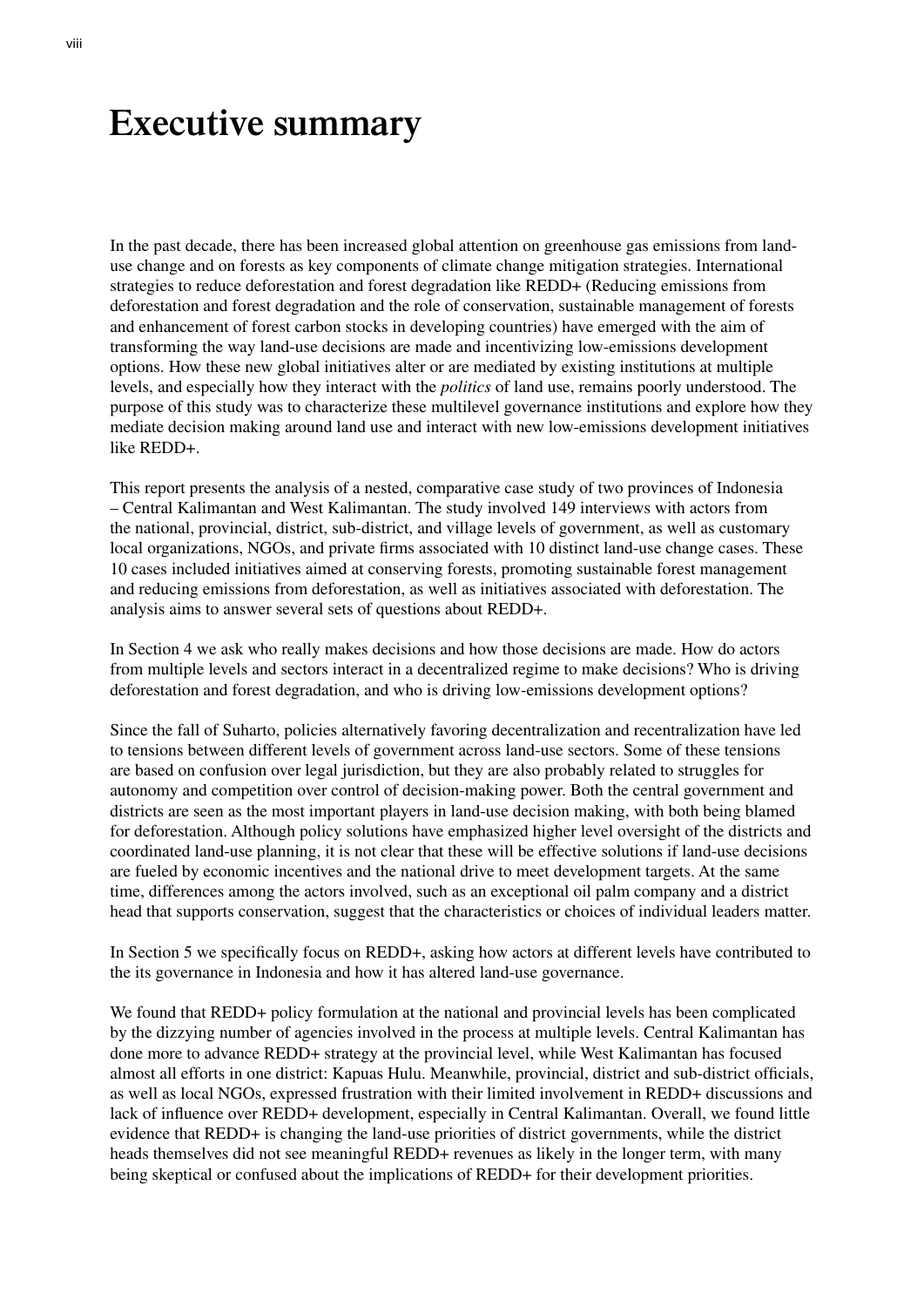In Section 6, we ask what factors led to greater perceptions of process and outcome legitimacy in land-use initiatives, especially from the perspective of local people.

We begin with a discussion of the types of benefits and burdens associated with land-use initiatives, finding that non-monetary benefits such as capacity building, infrastructure and access to natural resources have been especially important in most initiatives aimed at reducing deforestation. However, local communities also incur costs and they did not always believe the benefits were adequate compensation for the burdens. In all the sites, including oil palm ones, land tenure is either at or close to the core of benefit-sharing arrangements and the status of customary claims has been especially important in Indonesia.

Several factors are associated with initiatives having greater legitimacy: more complete free, prior, and informed consent was associated with greater process legitimacy; the decisions of particular implementing actors strongly influenced processes and process legitimacy was strengthened by strong consultations, although hindered by past experiences and distrust; legitimacy was strengthened by effective communication among multiple government and non-government stakeholders; participation resulted in more legitimate processes and outcomes when consultation went beyond a limited number of 'representatives'; and a clear alignment of expectations with the outcomes in practice was critical for legitimacy. In the cases examined, gendered approaches were generally weak or missing.

The relatively positive findings from cases that included broad consultation, participation and communication, including the effective management of expectations, such as through written agreements, provide lessons for REDD+. In order to avoid elite capture and conflict, it is important that consent and 'participation' go beyond checking boxes or obtaining the cooperation of a few leaders. Legitimate processes support legitimate outcomes. The strongest initiatives in terms of legitimacy were those embedded in the communities themselves, including not only the two that grew out of villagers' initiatives, but also an oil palm initiative that treated villagers as respected partners.

#### **In summary:**

- Complex horizontal and vertical relationships require greater appreciation, and improved communication and understanding could lead to more integrated, equitable and sustainable landuse decisions.
- Solutions such as altering functions and oversight (such as those of district heads) and improving land-use planning are unlikely to be effective without addressing the underlying drivers of deforestation in Indonesia, which are tied to broad economic goals.
- At the community level, legitimacy was strengthened by effective communication, broad-based participation and effective representation, as well as a clear definition of roles and expectations. However, community perceptions were strongly affected by distrust generated by past experiences.
- Attention to long-term effects on land tenure security and ongoing debates around customary land claims merit the attention of policy-makers, researchers and activists.
- At all subnational levels, engagement with and 'ownership' of the initiative is key to legitimacy and to finding embedded and sustainable solutions.
- Leadership matters and individuals throughout the multilevel network matter in terms of the making and implementation of innovative decisions that challenge existing norms.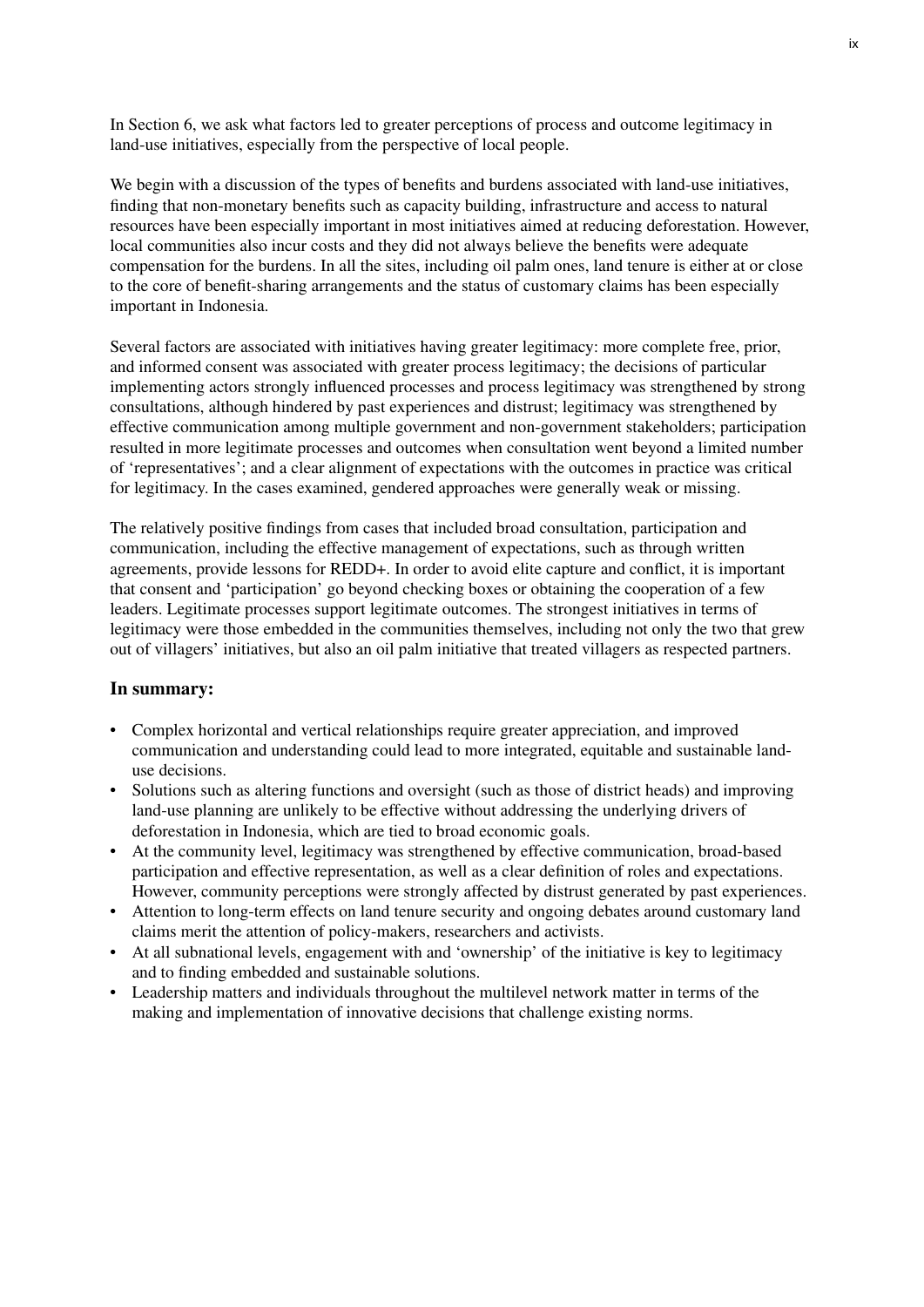# **1 Introduction**

How are land-use decisions made? The answer to this question is found in the embedded relations among a variety of actors with diverging interests, perceptions and notions about the costs and benefits of forests and land-use change. A multi-level governance perspective includes an enquiry into "processes and structures of public policy, decision-making and management that engage people constructively across the boundaries of public agencies, levels of government, and/or the public, private and civic spheres in order to carry out a public purpose" (Emerson et al. 2012). This conceptualization of multilevel governance builds on theory from earlier work (see Marks 1993) to include not only government, but also non-government actors. Both Marks and Emerson et al. describe multilevel governance as a process of negotiating powers, suggesting that it is about the ever-changing dynamics among actors to influence governance processes.

In the past decade, there has been increased global attention on greenhouse gas emissions from landuse change and on forests as key components of climate change mitigation strategies. International strategies to reduce deforestation and forest degradation like REDD+ (Reducing emissions from deforestation and forest degradation and the role of conservation, sustainable management of forests and enhancement of forest carbon stocks in developing countries) have emerged with the aim of transforming land-use decisions and incentivizing low-emissions options. How these new global initiatives alter or are mediated by existing institutions at multiple levels, and especially how they interact with the *politics* of land use, remain poorly understood. The purpose of this study was to characterize these multilevel governance institutions and explore how they mediate decision making around land use and interact with new low-emissions development initiatives like REDD+.

This work is situated at the intersection of literature on multilevel governance, polycentric governance, decentralization and land rights. A broad consensus has emerged from these bodies of scholarship that statutory decentralization in itself is not a panacea for 'good' governance, that in reality multiple centers of decision making interact to produce the diverse outcomes we see across political contexts, and that these systems have implications for land rights and land-use change. We aim to explore these topics in the new context of global engagement around REDD+ and low-emissions development, ongoing decentralization, and growing demand for commodities like oil palm. How do existing legal and *de facto* governance arrangements in Indonesia affect land-use change in this new context? How are the institutions of governance in Indonesia affected by emerging global priorities and discourses? We argue that understanding these issues is critical for policy makers looking to engage with the realities of governance on the ground in Indonesia. For a more complete treatment of the literature on multilevel governance that informed the conceptualization and design of this research, see Saito-Jensen et al. 2015.

Our study is based primarily on research conducted in late 2013 and 2014 on multilevel governance in Central and West Kalimantan, Indonesia. It is part of CIFOR's Global Comparative Study on REDD+, positioned between research that focuses on actors, policies, and institutions relevant to REDD+ at the national level and research on the village- and household-level impacts of REDD+ subnational initiatives. We focus on the multilevel governance structures and processes in between and connecting to these levels in order to understand how decisions are made by actors across levels and sectors regarding land use, carbon and benefit sharing in a particular landscape. We question how power is distributed; how information flows; the extent to which decision processes are participatory; whether processes and outcomes are legitimate; and why and how change occurs. We examine perspectives on REDD+ and other low-carbon emission land-use options by looking at the features of multilevel governance arrangements (institutions and policies) that are relevant for land-use decisions and to what extent they support the effective and equitable adoption of such options.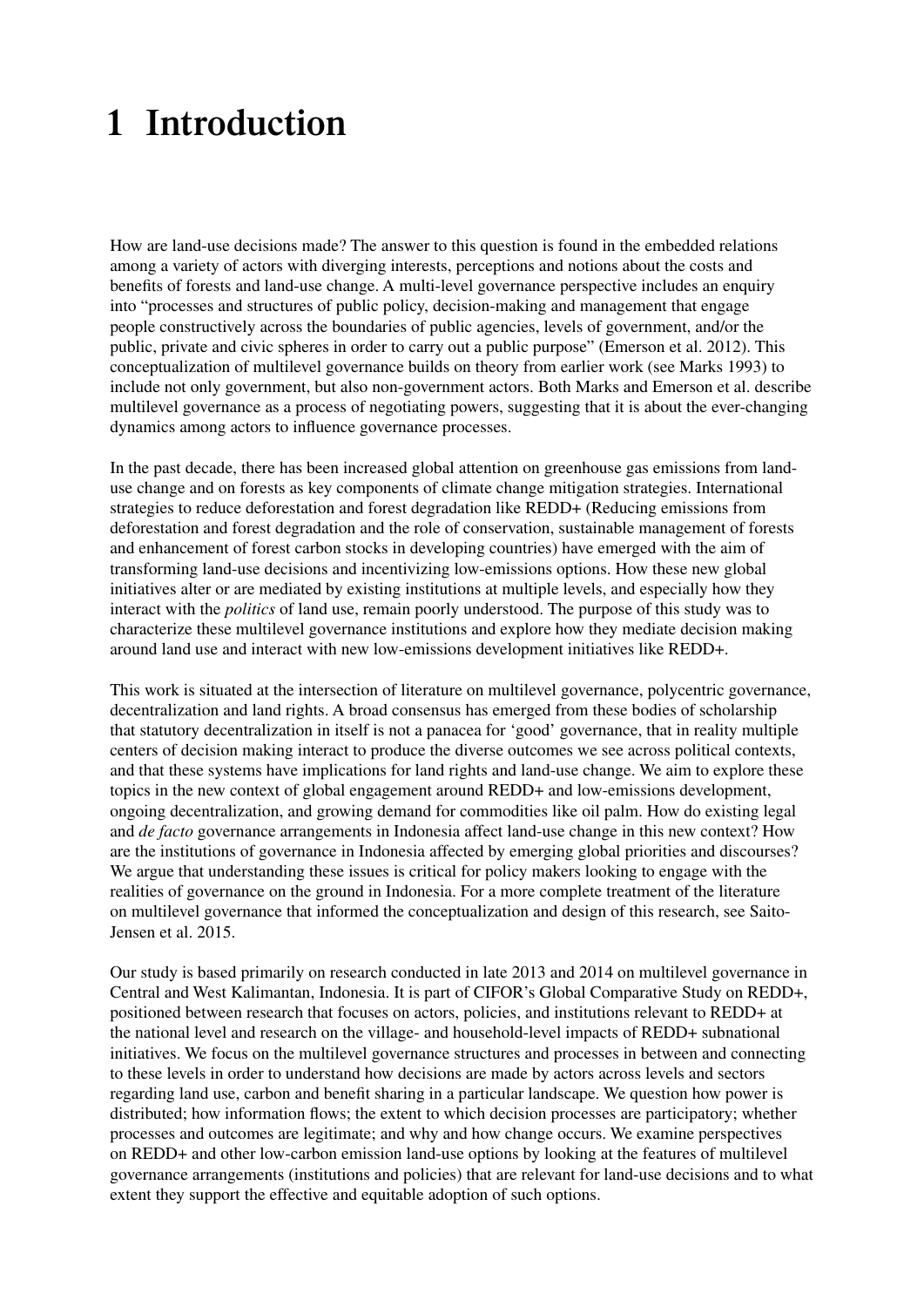The term 'multilevel governance' is often used normatively with the assumption that it is good in and of itself. Our analysis does not assume that governance is good if it is multilevel, but it does assume that virtually all land-use governance is by nature multilevel. For example, perhaps with the exception of the most highly authoritarian regimes, even when a decision about a land-use change is made by a centralized authority, the implementation of that decision will likely involve a series of actors at multiple levels, culminating in the faraway action of the actors charged with the direct impact on the ground. In most cases, those involved along the implementation chain are likely to influence outcomes, even when they do not have formal, substantial decision-making authority. Our analysis of multilevel governance does not propose an ideal *model* for the distribution of power but we do accept certain governance principles, such as transparency and accountability, with regard to the *nature* of the relationships between and among levels. We use this exploratory work to examine how power and politics shape land-use decisions in systems that involve relationships among many different types of actors. This report is part of a comparative study that includes similar research in Peru, Tanzania, Vietnam and Mexico.

Although the focus of this research is Central and West Kalimantan, some sections of the report address broader, national issues, such as Indonesia's decentralization process and how customary land claims are made. However, it is important to acknowledge Indonesia's diversity. Multilevel governance in Indonesia has no singular meaning. Indonesia is a diverse country, spanning 900 populated islands and 34 provinces, special regions, and special city districts. Special regions such as Aceh, Papua, West Papua and Yogyakarta have different governance structures and decision-making institutions altogether. Important multilevel governance issues in Indonesia include decentralization (and recentralization) processes, ongoing since the fall of the Suharto government in 1998, and the roles and relative influence of non-state actors – corporations, NGOs, civil society and local communities – in land-use decision making.

Within each province, we selected districts and sites of land-use change that reflect broader regional dynamics, although no small subset of districts or sites can represent Indonesia in its entirety. So while it is not possible to generalize all findings to the country as a whole, the case study approach can be used to inform REDD+ policy and future land-use decisions within Indonesia and beyond.

Additionally, readers should be aware that since this research was conducted (late 2013–early 2014), new laws have been passed, new government agencies have been created and old ones eliminated, and realities on the ground have of course shifted. In particular, the Ministry of Forestry and the Ministry of Environment have merged into the Ministry of Environment and Forestry. Thus, we frequently refer to the old ministries separately in this report, as they were important agencies at the time. We generally refer to events reported during field interviews that happened in the past and to processes that have concluded using the past tense, but we use the present tense where respondents described processes or reported events that were ongoing and likely to extend up to or beyond the publication of this report.

In terms of the organization of our report, Section 2 provides a summary of the methods and case study site selection and Section 3 introduces the primary drivers of land-use change in Central and West Kalimantan. In Section 4, we analyze the distribution of power and influence over forests in law and in practice based on the research. Section 5 examines progress and perspectives on REDD+ in the two provinces, as well as obstacles and opportunities, drawn from an analysis of the three REDD+ initiatives studied. Section 6 uses the 10 case studies to analyze multilevel processes and outcomes for communities, including benefits, burdens and land rights and the legitimacy of processes and outcomes. The final section offers a short synthesis and conclusions, while Appendix 1 provides a summary of each of the case studies.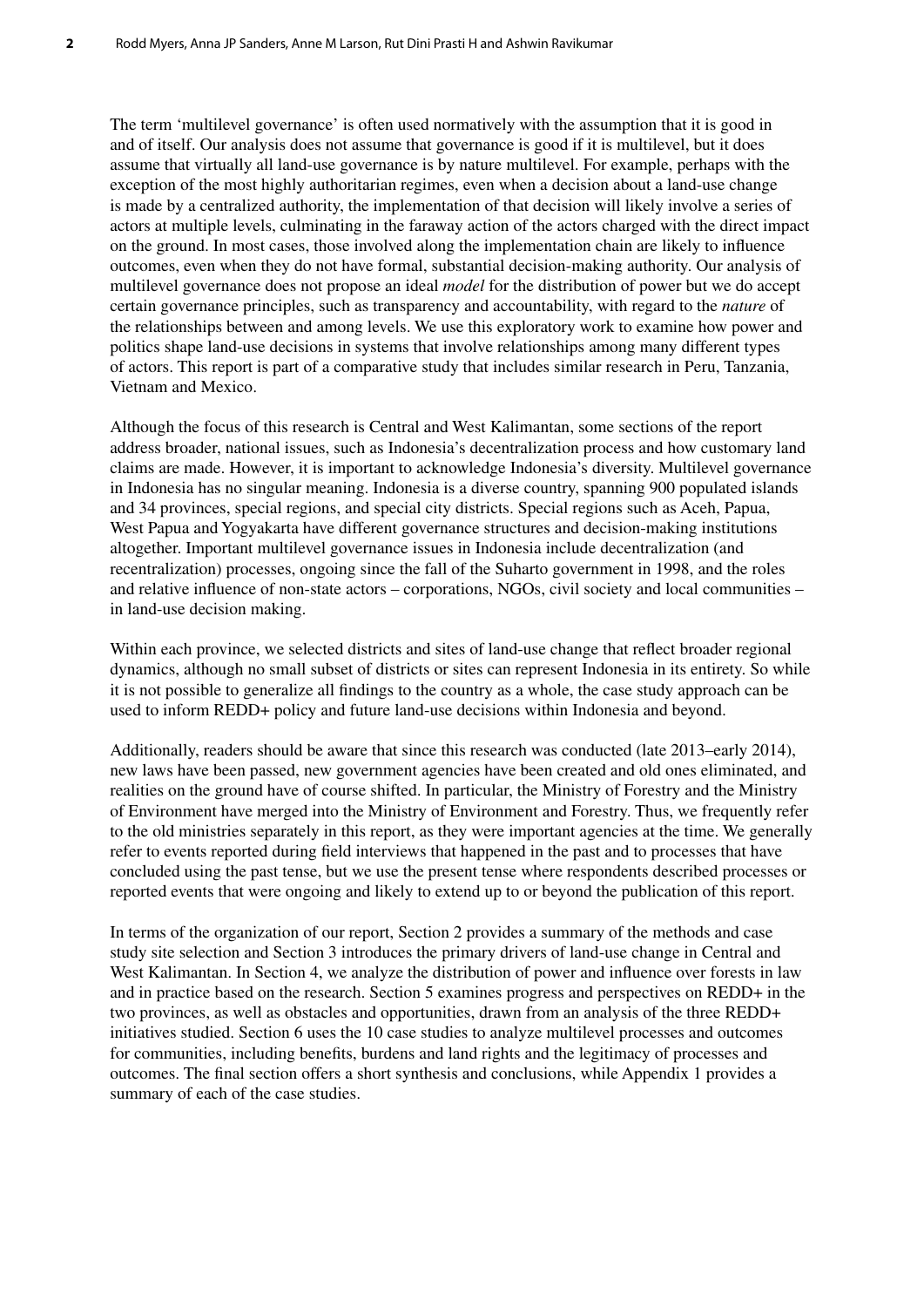# **2 Methods1**

In order to capture a diversity of multilevel governance arrangements, this research employed a nested comparative case study approach. Two regions were selected per country, with approximately five case study sites per region. Globally, the research included 54 case study sites from 11 regions<sup>2</sup> in 5 countries.

In Indonesia two provinces – Central and West Kalimantan – were selected, based on the following criteria:

- 1. Both had a relatively large number of REDD+ project sites.
- 2. Both had at least one site included in CIFOR's study of subnational REDD+ initiatives.
- 3. The two provinces presented important governance contrasts, including both national governance rankings (UNDP 2013)<sup>3</sup> and REDD+ implementation. Central Kalimantan was the pilot province for REDD+ and hence received significant attention from international agencies and project implementers, while West Kalimantan had much less international attention.
- 4. Both provinces had similar levels of economic dependency on natural resource extraction.

Because the research included an important REDD+ component, we used the terminology of 'increasing' and 'decreasing' carbon emissions sites to group case study site selection. In the study of multilevel governance, however, our goal was to include a broad spectrum of both sites with significant land-use change, such as deforestation, and initiatives aimed at slowing or stopping such land-use changes. Actual, measured emissions were not therefore relevant to this component of the research. Hence these terms should be considered only as shorthand for site selection and not indicative of actual emissions or of the goal of associated actors. Within each province, case selection criteria included:

- 1. Significant land use or land-use management changes within the last 20 years.
- 2. At least two with activities associated with deforestation and degradation drivers (likely increasing carbon emissions) and two with attempts/ intentions to stop or slow deforestation and degradation (potentially decreasing carbon emissions).
- 3. At least one REDD+ demonstration site (preferably two).
- 4. At least one non-REDD+ site aimed at activities that would decrease emissions.
- 5. At least one site that overlapped with the CIFOR subnational REDD+ study.

We made efforts to represent multiple districts among our sites, but also included multiple sites per district. This allowed for comparisons at site, district and province levels considering different land-use changes and also allowed more than one district to be included in each province.

The sites formed the starting point for understanding the multilevel governance assemblages (see Rose 2009) that comprise the study. Semi-structured key informant interviews with government and non-government actors were instrumental in site selection in terms of identifying significant drivers of deforestation and degradation, important initiatives aimed at stopping land-use change and actors involved in both. Final selection from the draft of potential sites was also influenced by the availability of key local contacts to facilitate access.

<sup>1</sup> Further information about the methods employed in this study can be found in Ravikumar et al. 2015a.

<sup>2</sup> Three regions were studied in Peru.

<sup>3</sup> Central Kalimantan scored better on forest organization than West Kalimantan, but West Kalimantan ranked higher on forest and spatial planning (UNDP 2013).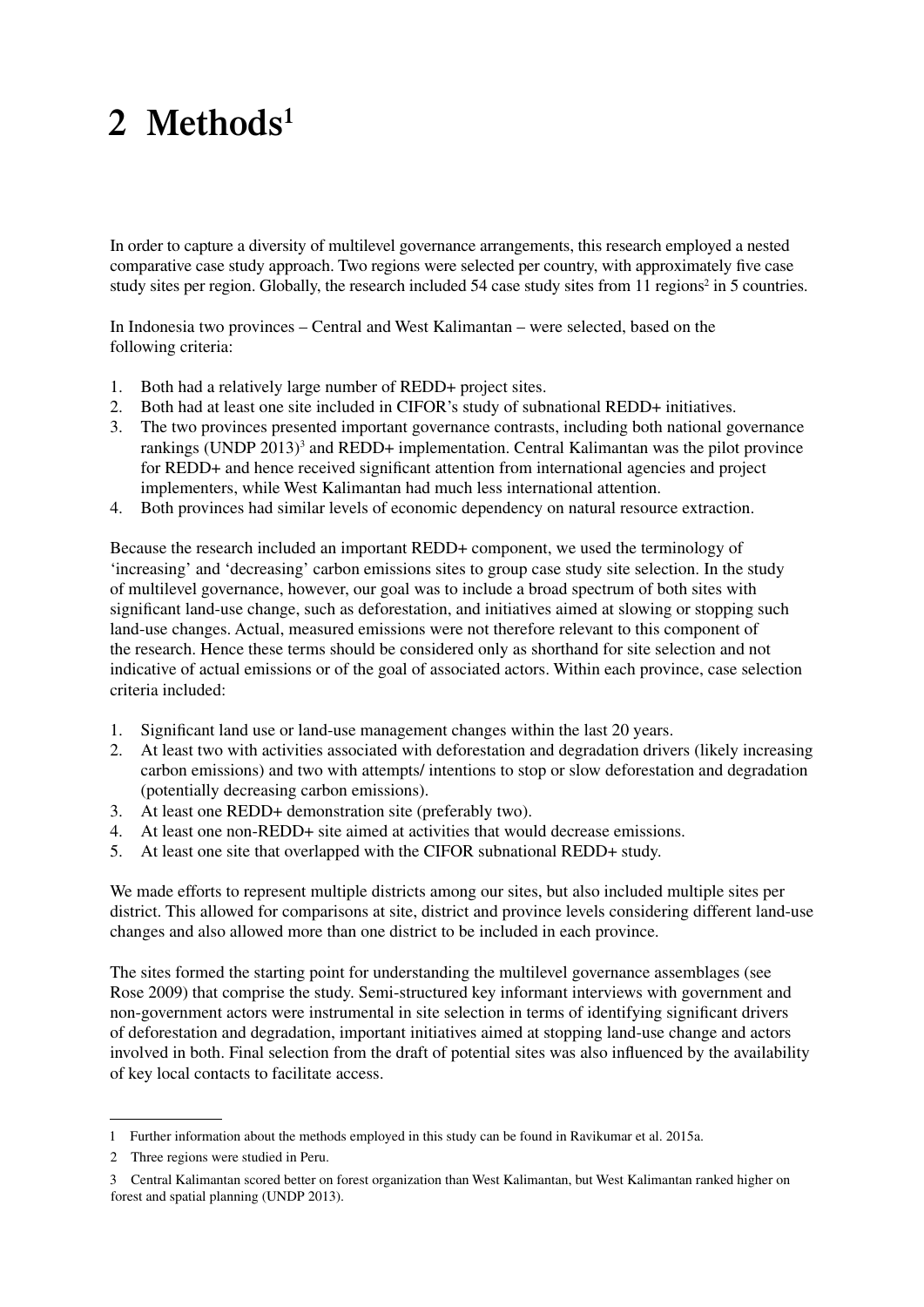| Criteria                                                                               | Central Kalimantan | West Kalimantan |
|----------------------------------------------------------------------------------------|--------------------|-----------------|
| Aimed at activities likely to lead to lower emissions<br>$(not$ REDD+ $)$              |                    |                 |
| Aimed at activities likely to lead to lower emissions<br>$(REDD+)$                     |                    |                 |
| Associated with deforestation and forest degradation<br>('increasing emissions sites') |                    |                 |

The final selection resulted in the distribution of sites shown in Table 1. In each region, three were 'low-emissions' development initiatives, including REDD+ projects, village and community forests, and protected areas. Two were initiatives associated with deforestation and forest degradation, all of which were oil palm plantations in Indonesia because oil palm was widely considered to be the most important driver of deforestation. The selection of multiple oil palm sites also allowed us to capture diverse political dynamics within the same sector.

We collected data in Central Kalimantan in October 2013 to April 2014 and November and December 2014. In West Kalimantan, we collected data between October 2013 and April 2014. We used interview instruments that were developed for use across the study countries (CIFOR 2015), including key informant, land-use history and benefit-sharing interviews. The researchers combined and adapted the interview guides as appropriate in order to conduct open-ended, semi-structured interviews with multiple actors. Overall, the interviews were aimed at understanding the actors involved in landuse decision making, the relationships among actors, the processes leading up to land-use changes, agreements to distribute benefits (particularly but not only from REDD+ projects) and the results of land-use decisions. The research team also interviewed key informants from district-level governments for both increasing and decreasing sites to capture their involvement in decision making on land use, coordination with other government levels and knowledge of REDD+ and other such initiatives. Table 2 provides a summary of the number of interviews of each type conducted by province in Indonesia.

| Instrument                 | Central Kalimantan | West Kalimantan |
|----------------------------|--------------------|-----------------|
| Key informant interview    | 50 <sup>a</sup>    | 14              |
| Land-use history interview | 20                 | 37              |
| Benefit-sharing interview  | 16                 | 12              |
| <b>TOTAL</b>               | 86                 | 63              |

**Table 2. Summary of interviews for each province.**

a In many instances, key informants were also knowledgeable on the specific cases, hence the interviews were usually combined.

We then used NVivo qualitative data analysis software to enter interview notes and some full interview transcripts into a single database, where they were subsequently coded using a heuristic node tree based on an initial literature review. The coding process was highly iterative, as updates were exchanged among coders so that the coding tree changes could be data-driven, especially in the early days of coding. Coding was specified within a coding guide and spot verified by a single coder, who coordinates the global study. Queries were then conducted in order to assist in finding patterns for data analysis (see Ravikumar et al. 2015c).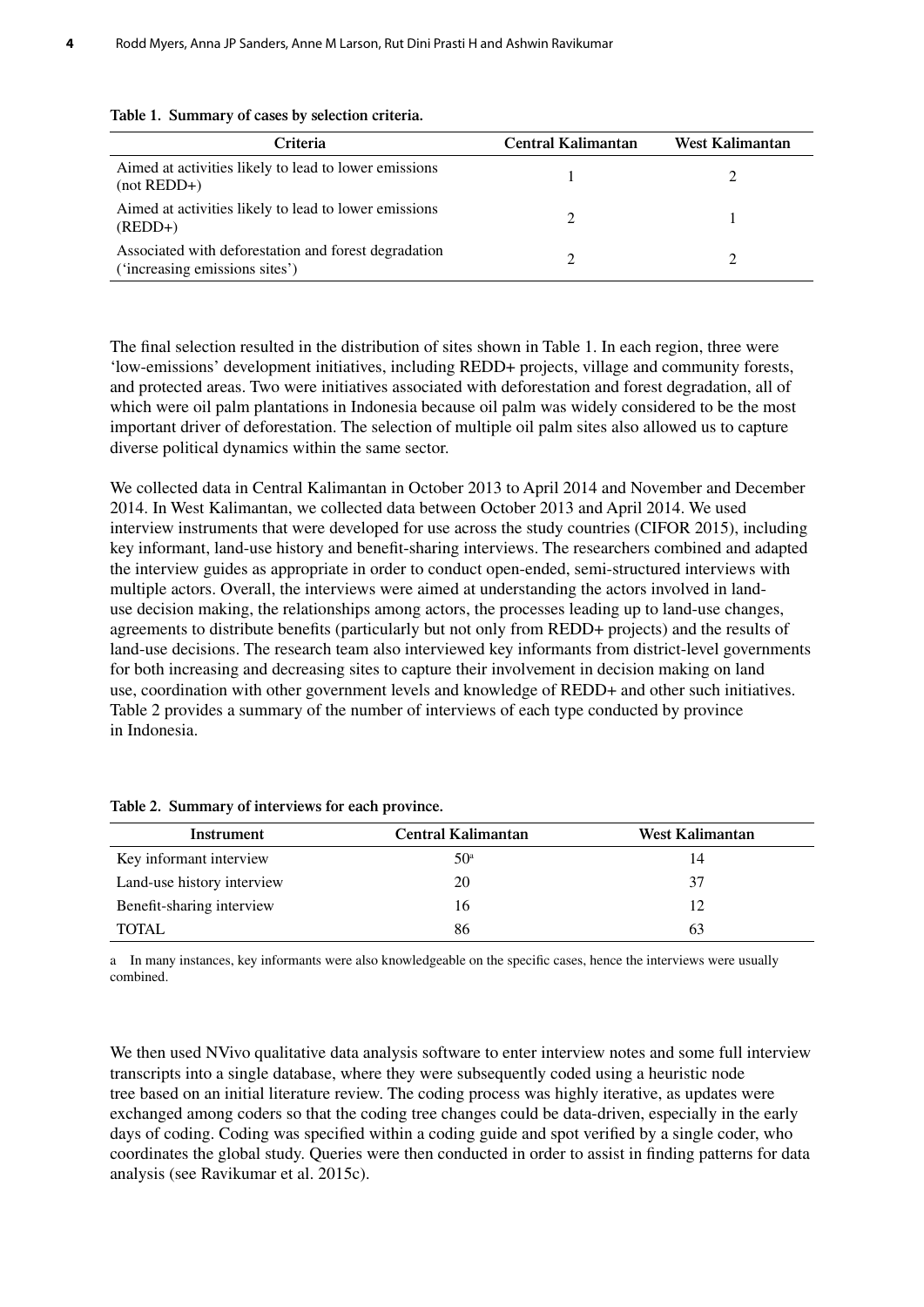The analysis presented below is largely based on interview data from the 10 case studies. All of the cases are summarized in Appendix 1 and Table 3 provides an overview. The cases will be referred to throughout this document. Additional contributions to the analysis were provided by a commissioned study on decentralization in Indonesia<sup>4</sup> and by a legal review of the distribution of powers and responsibilities over forests and key land-use decisions affecting forests (Ardiansyah et al. 2015).

<sup>4</sup> Drafted by Moira Moeliono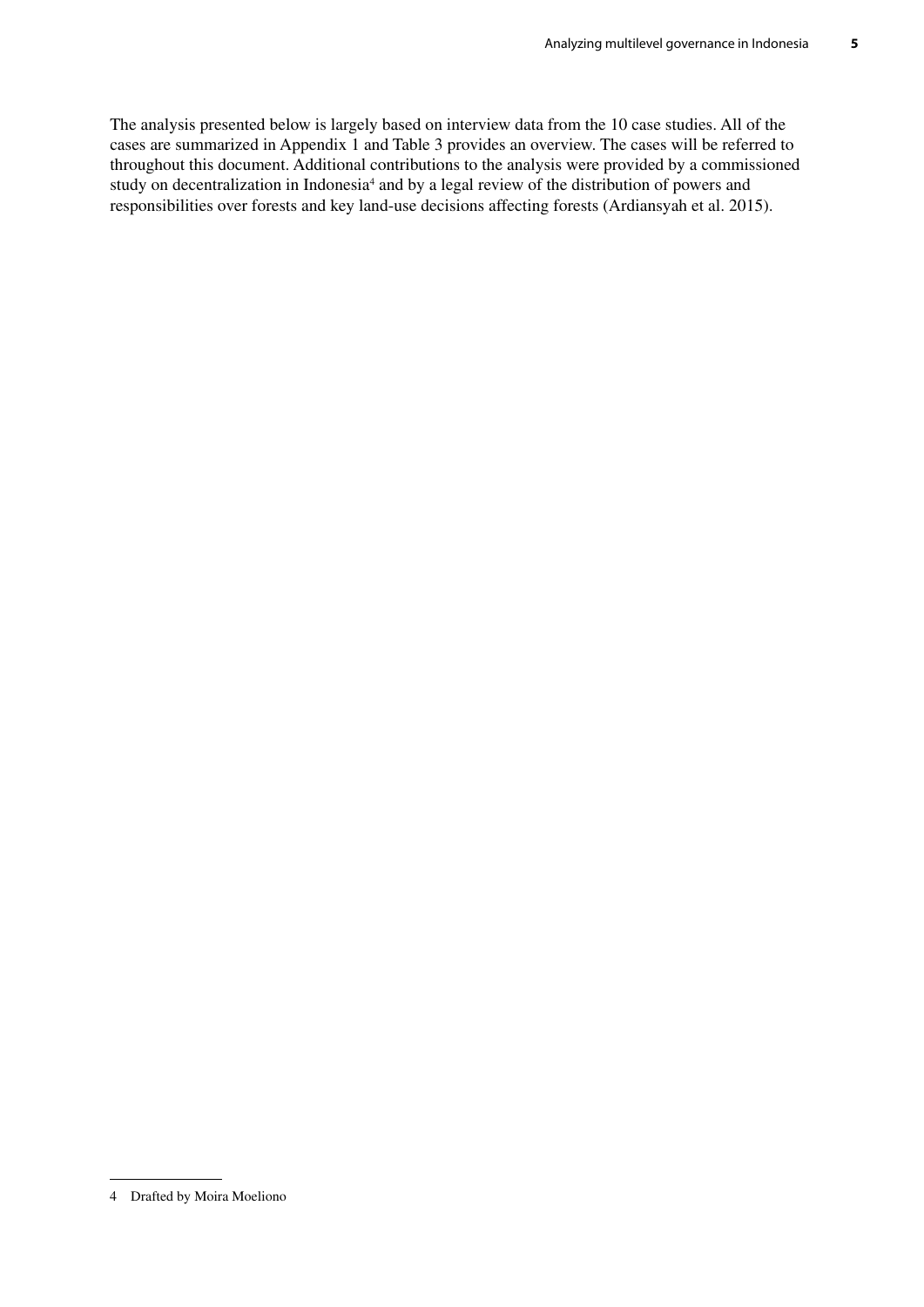|                    | 5                 | PT CUS/PT JV       | Kayong Utara<br>Ketapang            | Simpang Hilir        | 30,809                                                              | Increasing                                 | 2009-present    | Private        | companies-<br>domestic                          | Private                                     | Timber/oil palm                                     | $\tilde{z}$   | Very strong                                             | Very strong                               | Non-forestland<br>(APL)                                     |
|--------------------|-------------------|--------------------|-------------------------------------|----------------------|---------------------------------------------------------------------|--------------------------------------------|-----------------|----------------|-------------------------------------------------|---------------------------------------------|-----------------------------------------------------|---------------|---------------------------------------------------------|-------------------------------------------|-------------------------------------------------------------|
|                    | 4                 | Landau Leban       | Melawi                              | Menukung             | (HGU): 22,697<br>concession<br>Total                                | Increasing                                 | 2009-present    | Private        | companies-<br>domestic                          | Private                                     | Oil palm                                            | $\frac{1}{2}$ | Weak                                                    | Weak                                      | Non-forestland<br>(APL)                                     |
| West Kalimantan    |                   | <b>Bokal Kumuo</b> | Sanggau                             | Kembayan             | 700                                                                 | Decreasing                                 | 2009-present    | Local NGO and  | community                                       | International<br>public funds<br>donations, | Community<br>forest                                 | $\frac{1}{2}$ | Mild                                                    | Mild                                      | Production<br>forest<br>(HP)                                |
|                    | $\mathbf{\Omega}$ | Laman Satong       | Ketapang                            | Matan Hilir<br>Utara | 1,070                                                               | Decreasing                                 | 2010-present    | International  | community<br>NGO and                            | International<br>donations                  | Village forest<br>(REDD+)                           | Yes           | Mild                                                    | Strong                                    | forest (HPK)<br>Conversion                                  |
|                    |                   | TNBBBR             | Melawi                              | Menukung             | Bellaban Ella<br>Adat claim:<br>Total Park:<br>14,259 in<br>236,610 | Decreasing                                 | 1982-present    | National       | government                                      | Public funds,<br>international<br>donations | National park                                       | $\frac{1}{2}$ | Very weak                                               | Very weak                                 | National park<br>(TN)                                       |
|                    | 5                 | <b>LAD Td</b>      | Barito Selatan<br>Kapuas and        | Lamunti              | 29,850                                                              | Increasing                                 | 2005-present    | Private        | international<br>companies-                     | Private                                     | Oil palm                                            | $\frac{1}{2}$ | Very weak                                               | Very weak                                 | Non-forestland<br>(APL)                                     |
|                    | 4                 | PT CK1*            | 1 district                          | Anonymous            | $-15,000$                                                           | Increasing                                 | 2011-present    | Private        | companies-<br>domestic                          | Private                                     | Oil palm                                            | $\frac{1}{2}$ | Weak (not yet<br>developed)                             | Weak                                      | Non-forestland<br>(APL)                                     |
| Central Kalimantan |                   | <b>BOS Mawas</b>   | <b>Barito Selatan</b><br>Kapuas and | Timpah               | 309,861                                                             | Decreasing                                 | $2002$ -present | National NGO   | program office<br>-provincially<br>administered | Donations                                   | for orangutans<br>conservation<br>Habitat           | $\frac{1}{2}$ | (informal)<br>Mild                                      | Mild                                      | forest (HL) and<br>conservation<br>forest (HK)<br>Protected |
|                    | $\mathbf{\Omega}$ | <b>KPRCP</b>       | Katingan                            | Kamipang<br>Mendawai | 108,255 (from<br>an application<br>of 227,260)                      | Decreasing                                 | 2013-present    | Private        | companies-<br>domestic                          | Private                                     | Restoration<br>Concession<br>Ecosystem<br>$(REDD+)$ | Yes           | yet developed)<br>Medium (not                           | Mild                                      | Production<br>forest (HP)                                   |
|                    |                   | <b>KFCP</b>        | Kapuas                              | Matangai<br>Timpah   | 120,000                                                             | Decreasing                                 | 2009-2014       | Bilateral-     | and Australian<br>governments<br>Indonesian     | Public                                      | Demonstration<br>$(REDD+)$<br>project               | Yes           | Strong (formal)                                         | Medium                                    | forest (HL) and<br>conservation<br>forest (HK)<br>Protected |
|                    | Case No.          | Case Name          | District(s)                         | Sub-district(s)      | Area (ha)                                                           | emission trend)<br>(assumed C<br>Site type | Timeframe       | Main proponent |                                                 | Source of funds                             | Initiative type                                     | REDD+ design  | of benefit sharing<br>Characterization<br>with villages | among actors<br>articulation<br>Degree of | designation<br>Land-use                                     |

\* This company requested anonymity as a condition for granting permission to interview staff and conduct site visits. This company requested anonymity as a condition for granting permission to interview staff and conduct site visits.

Table 3. Summary of cases. **Table 3. Summary of cases.**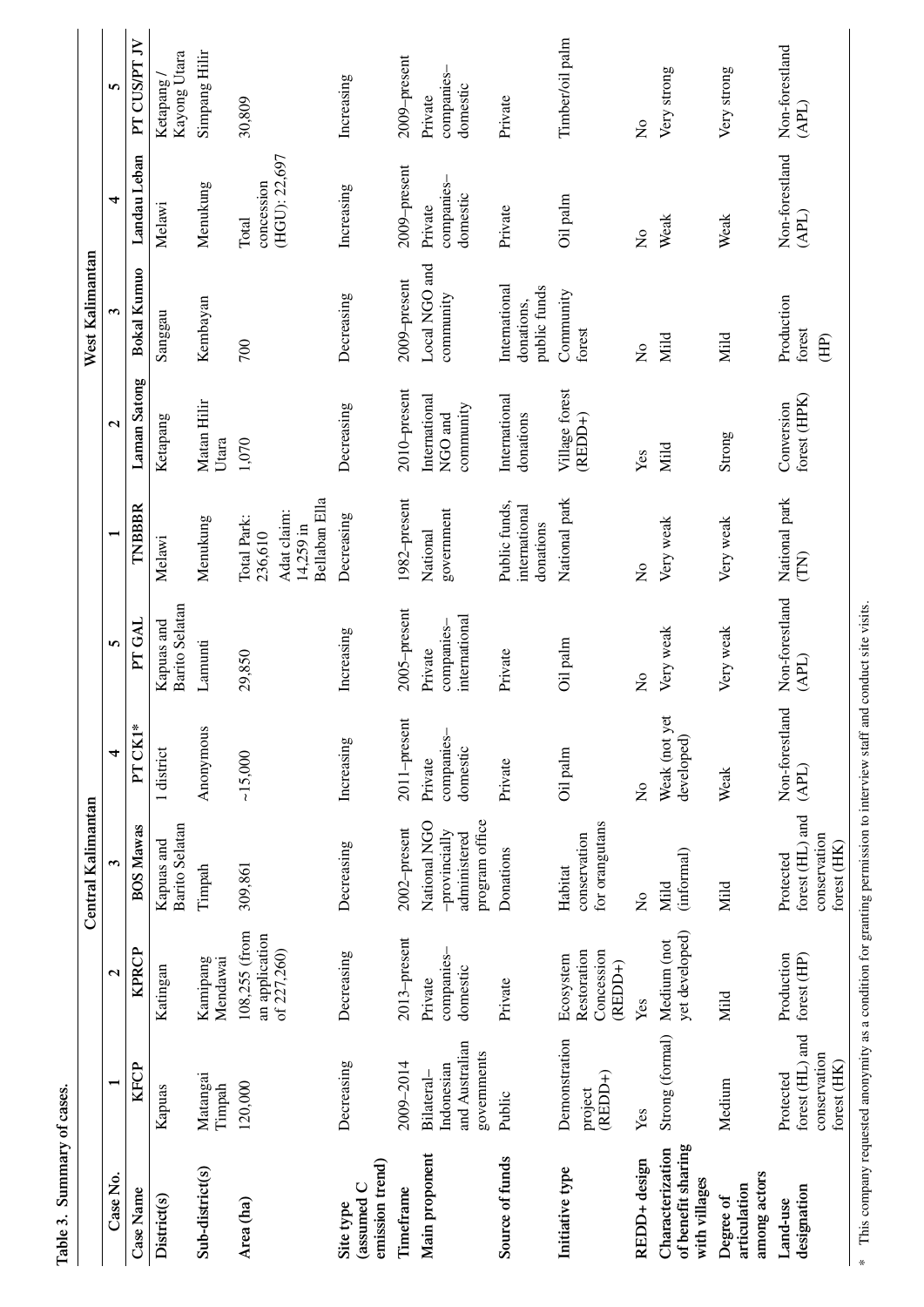# **3 Land use and land-use change in Central and West Kalimantan**

The major land-use change included in this research is conversion to oil palm plantations, with some reference to prior logging in one site. Other significant land uses resulting in deforestation and land degradation in Central and West Kalimantan include mining, agricultural expansion and urban growth, which are also discussed in this section briefly.

According to Gaveau et al. (2014), almost 31% of Kalimantan forests were lost between 1973 and 2010. Another study showed that 8% of forests in Kalimantan were lost between 2000 and 2012 alone, the highest deforestation rate in Indonesia behind Sumatra (Margono et al. 2014). As reliable data on deforestation and degradation by administrative unit are difficult to find, we do not make direct comparisons between the provinces in terms of deforestation.

Twenty years ago, commercial logging concessions were an important driver of forest degradation, which facilitated later deforestation. However, other drivers such as plantation crop expansion, fire and agriculture are more important now (Indrarto et al. 2012). For example, oil palm expansion has been the fastest growing land-use change in Indonesia (Indrarto et al. 2012). Mining is another major driver of deforestation in the region, albeit to a much lesser degree than oil palm in terms of the area involved. Informal gold mining leads to deforestation along with pollution from tailings, but the real impact is difficult to measure. We note that land uses are highly geographically specific and therefore different districts, and even areas within districts, have different primary drivers of land-use change. Table 4 shows some of the basic points of overall comparison between Central and West Kalimantan.

| Feature                                            | <b>Central Kalimantan</b>                | West Kalimantan                          |
|----------------------------------------------------|------------------------------------------|------------------------------------------|
| Size (million ha)                                  | 15.41                                    | 14.68                                    |
| National forest estate (million ha)                | 9.18                                     | 9.18                                     |
| Forest from satellite imagery (million ha) 2010    | 7.75                                     | 6.62                                     |
| Plantation area (all) (million ha)                 | 3.4                                      | 1.8                                      |
| Main drivers of deforestation                      | Oil palm plantations,<br>logging, mining | Oil palm plantations,<br>logging, mining |
| National park area (million ha)                    | 1.094                                    | 1.092                                    |
| GDP 2013 (%)                                       |                                          |                                          |
| - Agriculture (including plantations and forestry) | 31.8                                     | 23.1                                     |
| - Industry                                         | 7.6                                      | 16.3                                     |
| - Services                                         | 15.6                                     | 11.5                                     |
| - Trade, hotel and restaurant                      | 24.4                                     | 23.0                                     |
| - Mining                                           | 11.3                                     | 2.0                                      |
| - Construction                                     | 6.1                                      | 11.5                                     |
| - Other                                            | 3.2                                      | 12.7                                     |

**Table 4. Comparison of Central and West Kalimantan by key land-use features.**

Sources: (BPS 2013b; BPS 2013c; BPS 2014b; BPS 2014c; GCF Task Force 2013a; GCF Task Force 2013b; Kementrian Kehutanan 2012;Kementrian Kehutanan 2013; Pemerintah Provinsi Kalimantan Barat 2013; Sekala 2013; Mieknen et al. 2012). We acknowledge different sources of data showing different statistics and use comparable sources as much as possible.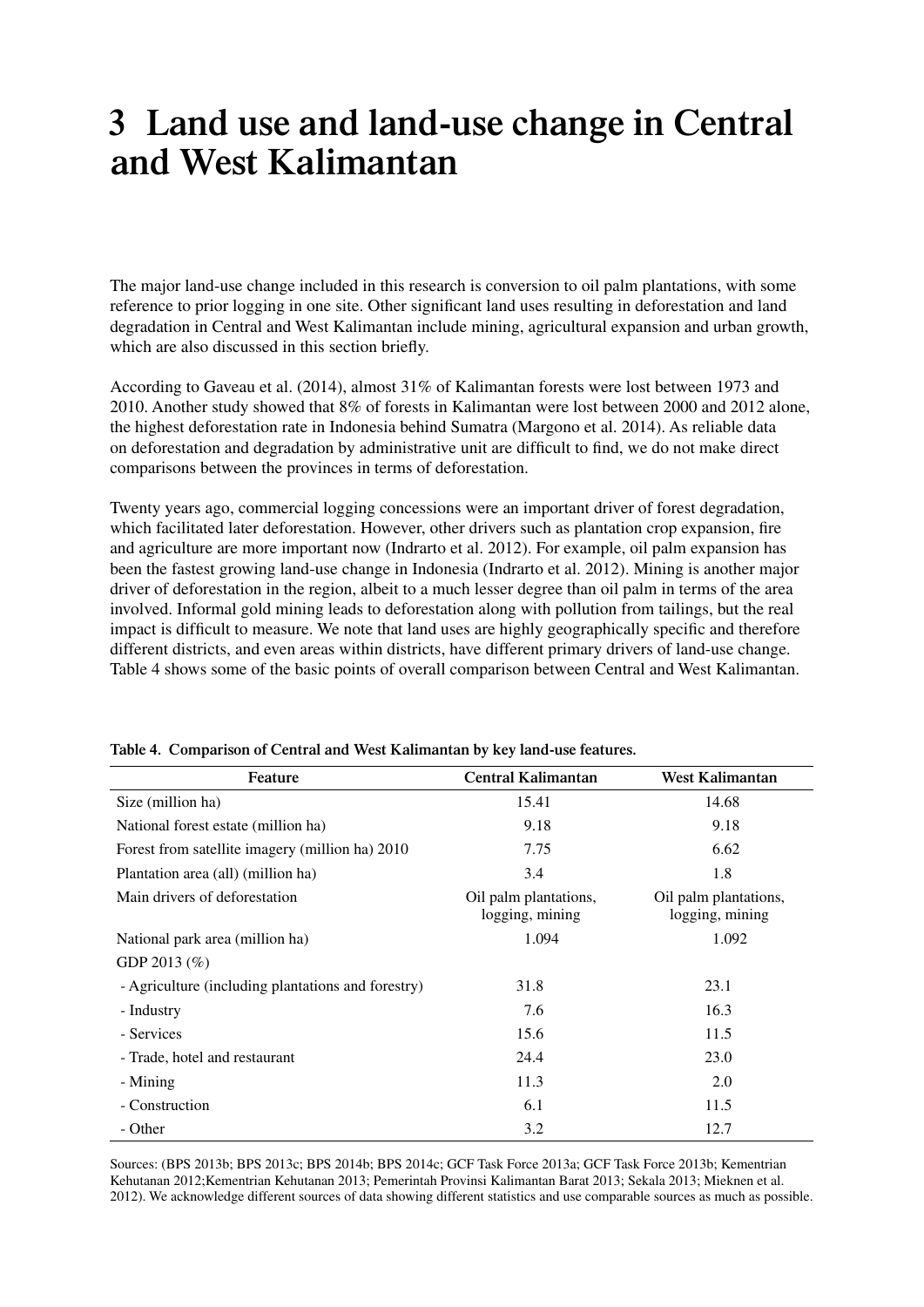Reliable and comparable carbon stock data are difficult to find among provinces. Assessments vary widely depending on the source. In Figure 1, below, we use data from the Governors' Climate and Forest (GCF) Task Force, which has information for both provinces. West Kalimantan reports higher carbon inventories in primary forests (41% of total carbon inventory), while Central Kalimantan has almost half of its carbon inventory in secondary growth forest. Also, Central Kalimantan has over 66% of its carbon in dry forests (i.e. not mangrove or swamp) compared to 77% in West Kalimantan. In both cases, oil palm plantations feature prominently in the landscape, but comprise less than 1% of the total carbon stock. Carbon stock per hectare is higher in Central Kalimantan at 105 tC/ha compared to 73 tC/ha in West Kalimantan.

Central Kalimantan contains approximately 3 million ha of peatlands, equivalent to 23% of all the peat in Indonesia, approximately half of which are forested (Sekala 2013). Non-forested peatlands are at risk of fire and release of carbon, depending on the peat depth, due to degradation and oxidization from loss of vegetation and the construction of drainage canals that enable access for logging, as well as the conversion of peatlands for plantations or agriculture. Most of the peatlands are located in the southern region, including the area of the Mega Rice Project (MRP), and the districts of Kapuas, Pulang Pisau and Katingan account for more than half of the total peatlands and approximately 84% of very deep peat (> 4m) in Central Kalimantan (Sekala 2013). In West Kalimantan, 1.7 million ha of peatlands are concentrated in Kapuas Hulu and Ketapang (Hardiansyah et al. 2014).

The government of Indonesia has set two conflicting targets for traditional development and climate change mitigation. On the one hand, the country is committed to a 7% annual economic growth target (see GGGI 2014), while on the other, former president Susilo Bambang Yudhoyono committed to a greenhouse emission reduction target of 26% by 2020 (see Decree 62/2013), or 41% with international support. District and provincial governments are expected to develop regional land-use plans (RTRWs) and REDD+ strategies (SRAP/STRADA) with these targets in mind.



**Figure 1. Carbon stock in Central and West Kalimantan by vegetation type (million tC).** Sources: GCF Task Force 2013a; GCF Task Force 2013b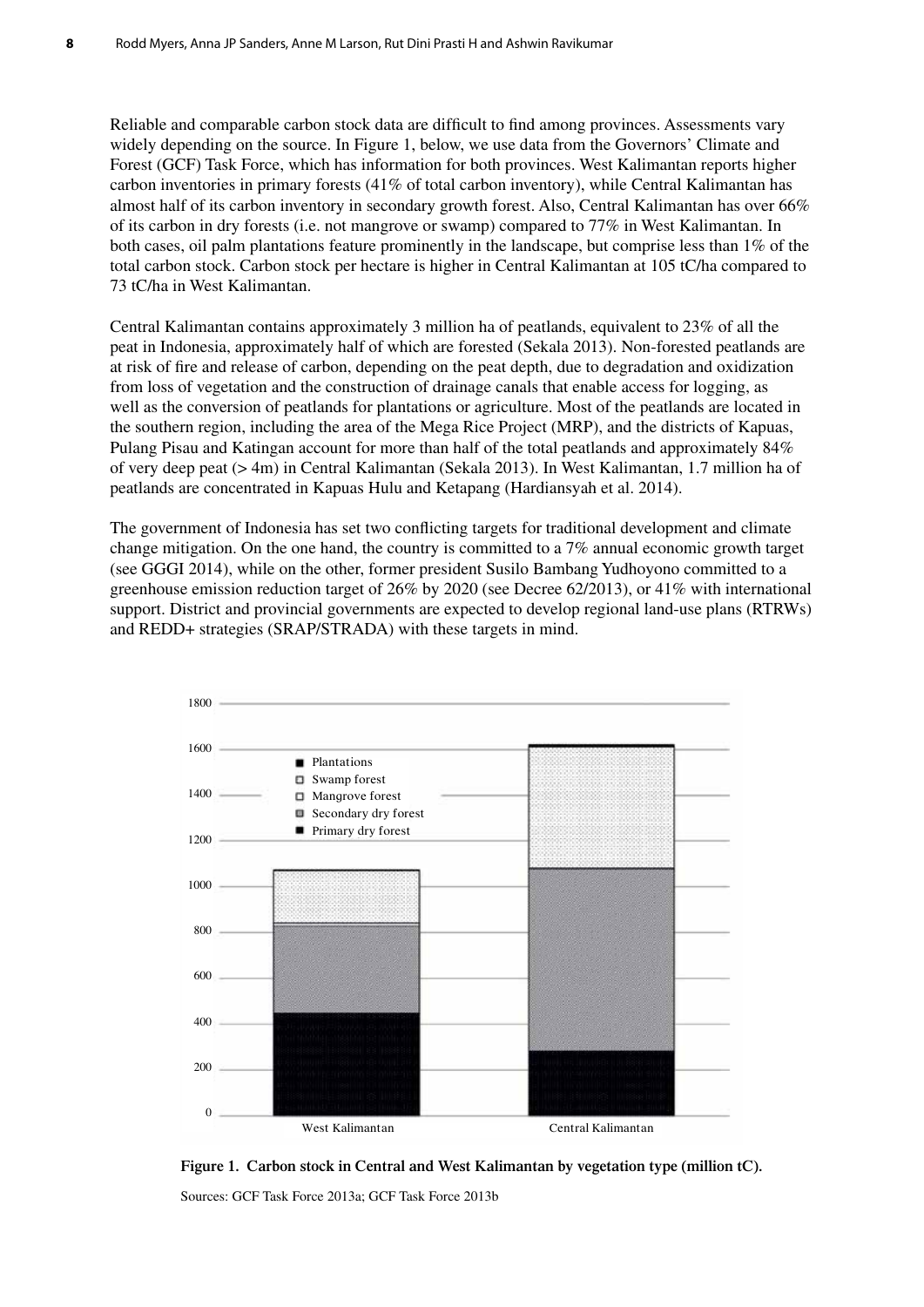## **3.1 Logging**

Deforestation rates near the end of Suharto's New Order regime were very high throughout Kalimantan (Hamilton 1997). Only small-scale logging concessions could be administered locally, while commercial logging was controlled by the central government (Casson and Obidzinski 2002). After the fall of Suharto in 1998, Indonesia's decentralization process empowered the districts to make decisions on logging concessions, which resulted in more concessions in the country and, equally important, a rise in illegal logging (Casson and Obidzinski 2002; Soetarto et al. 2001). Central and West Kalimantan are covered by 5.1 million ha (Sekala 2013) and 2.5 million ha (Kementrian Kehutanan 2013), respectively, of active logging concessions in production forests, although logging in West Kalimantan has much higher yields, which could be related to ease of access, extraction techniques, terrain, or the type of timber and forest. Legal and illegal logging have taken a toll on the forests right across the island of Kalimantan, including Indonesia, Malaysia and Brunei (Obidzinski et al. 2006).

### **3.2 Mining**

Mining began in West Kalimantan as early as the 18th century (Taylor 2003). At that time, it was primarily for gold, starting in Sambas and expanding through successive colonial administrations to East Kalimantan, especially along the Kapuas River (de Keyser and Noya-Sinay 1992; Ward and Ward 1974). By the mid-1850s, copper, diamonds, iron and coal had been found (de Keyser and Noya-Sinay 1992; Ward and Ward 1974). Current operations are focused not only on gold, which is mined both formally and informally (without permits), but also on coal and bauxite. As Charras (2006) notes: "Mining is often associated with violence in [West and Central] Kalimantan, particularly with gold. Depending on the type of mining, it is also related to environmental degradation through the clearing of the forest, digging, or pollution of land and rivers. The consequences of exploitation are the same both on large or small concessions."

The island of Kalimantan has 9.3% of Indonesia's oil reserves and 49.6% of its coal reserves, 72% of the coal being located in East Kalimantan (MP3EI 2011). In Central Kalimantan, coal reserves are located near the East Kalimantan border. Respondents from district governments, NGOs and communities perceived mining (mostly bauxite) to be a driver of deforestation in West Kalimantan. In Central Kalimantan, only a few respondents from NGOs and research organizations cited mining as an important driver, although most expressed concern about its potential future impacts due to the number of mining permits issued and other developments including the construction of a north-south railway for coal transportation. Our research did not include any mining cases, but in Central Kalimantan several sites were in close proximity to small-scale gold mining activities.

## **3.3 Agriculture and plantations**

Few respondents that we interviewed cited agriculture as a major driver of deforestation or degradation, but it has been a concern in the past. In Central Kalimantan, the failed Mega Rice Project of the 1990s was responsible for large-scale deforestation and degradation for the purpose of rice production. Rice is currently the main agricultural product in West Kalimantan, accounting for almost 88% of all agricultural land (BPS 2013b). Rice and corn together comprise 95% of all non-plantation agricultural land use in West Kalimantan and 96% in Central Kalimantan (BPS 2013b; BPS 2013c). Overall, agriculture contributes to 15% of West Kalimantan's portion of the GDP, the largest sector by economic measure behind the trade, hotel and restaurant sector (23%) and manufacturing (18%) (BPS 2013b). In Central Kalimantan, agriculture comprises about 37% of the GDP, followed by the trade, hotel and restaurant sector (21%), services (13%) and mining (10%) (BPS 2013c). According to Potter (2011), the conversion of agricultural lands to rubber and oil palm plantations at record rates in recent years has resulted in an alarming rate of food insecurity for smallholders. Many respondents,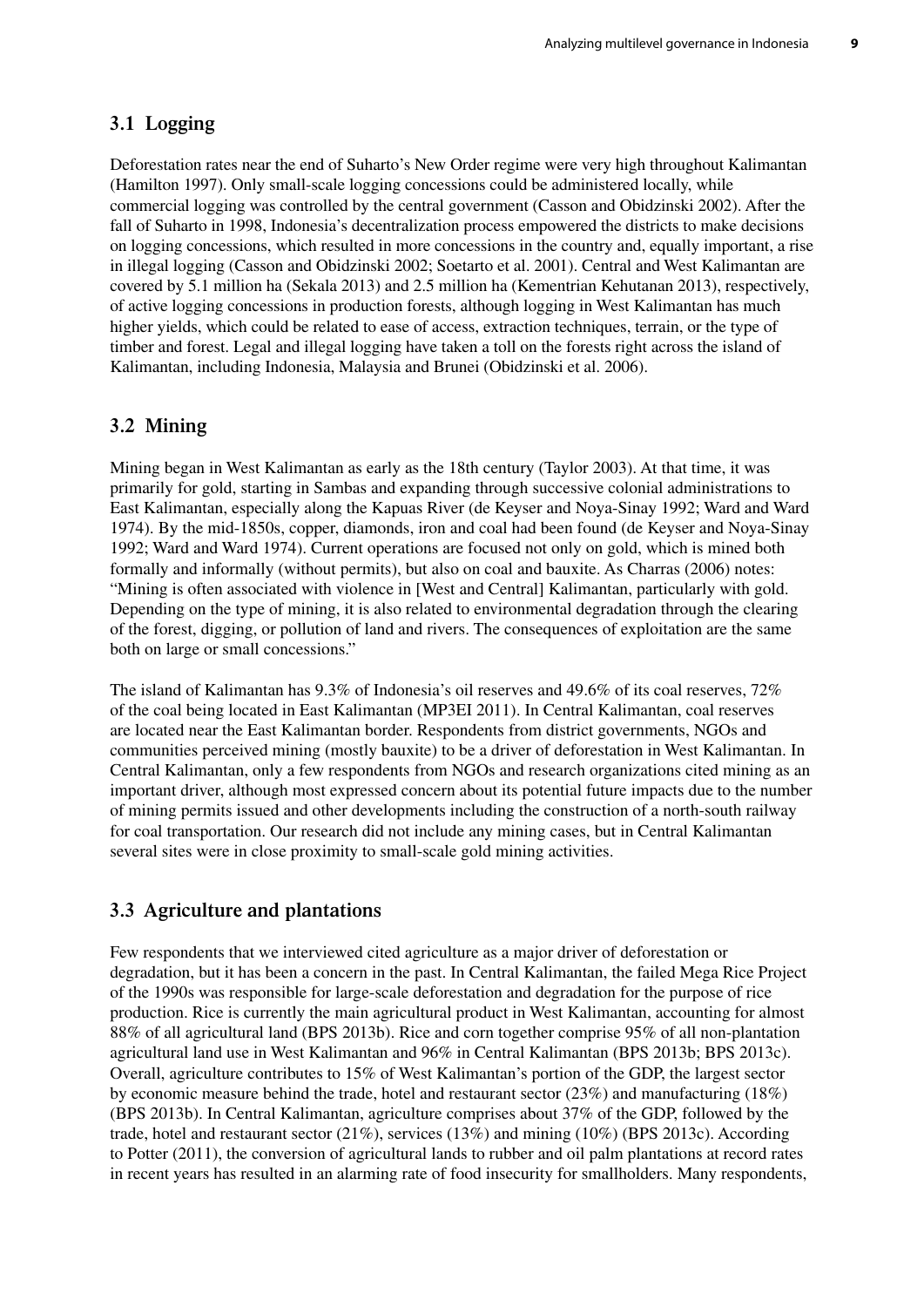including communities, expressed concern about large-scale plantations replacing land previously utilized by smallholders for rubber<sup>5</sup> or rice production.

Oil palm is Indonesia's fastest expanding plantation crop and the largest in terms of land use. Early oil palm plantations were started by the government in the late '70s and early '80s (Colchester et al. 2006; Potter 2008), continuing to expand in the 1990s and more rapidly in the 2000s following decentralization. In 2013, Indonesia had a greater land area dedicated to oil palm than all other plantation crops (BPS 2014a) and Kalimantan as a whole has experienced widespread oil palm expansion since the 1990s.

In both West and Central Kalimantan, oil palm is the dominant plantation crop and rubber is second, though these estimates vary depending on the source. In Indonesia, most oil palm is grown on concessions that must be approved by the state. The scale, practice and management of oil palm plantations is therefore different than for rubber, most of which is grown either by individual landholders or managed communally. The West Kalimantan provincial government plans to reach a total plantation area of 4.5 million ha by 2025, which would be the greatest proportion of land dedicated to oil palm of any Indonesian province (Sawit Watch in Sirait 2009; White and White 2012). In Central Kalimantan, 3.4 million ha are already allocated for plantations (Sekala 2013) and 64% of all plantation land is under oil palm cultivation, followed by rubber at 33% (BPS 2013a).

Although oil palm production is an important component of economic growth, our research suggests that an important portion of oil palm plantation permits do not adhere to environmental standards and land-use plans, and overlap with customary-claimed lands (see also Carlson et al. 2012). Respondents in this study from West Kalimantan and Central Kalimantan overwhelmingly cited oil palm plantations as among the most important drivers of deforestation, with respondents representing national, district, and sub-district government offices, community and customary leaders, and NGOs all expressing agreement on this point. In Central Kalimantan, respondents from provincial and district offices, research institutions, NGOs, and community and customary leaders all expressed concern about oil palm development both as the primary driver of deforestation in southern areas in particular, and regarding its social consequences, such as contributing to land conflicts involving both companies and communities.

<sup>5</sup> Although rubber is also a cash crop, respondents often spoke of it as a commodity whose production was directly under farmer control, which they contrast with oil palm being under company control.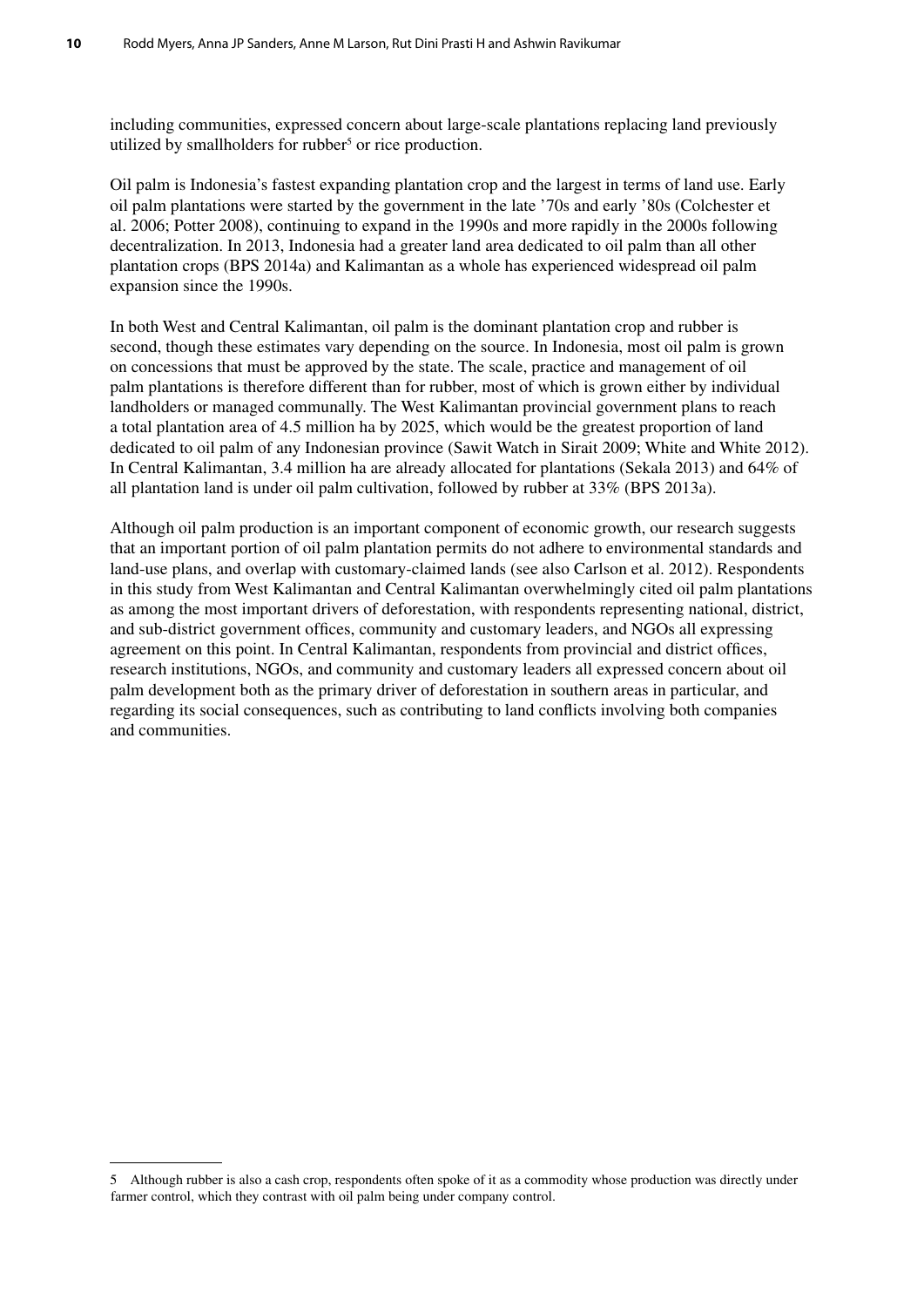# **4 Power and influence over forests in law and in practice**

Questions around what actors are involved in land-use changes in Indonesia, how decisions are made, and how land-use change occurs are central to our study. This section analyzes key factors shaping the context of power and influence across levels, based on a legal review (Ardiansyah et al. 2015) and primary data from interviews with actors at the provincial level and with regard to 10 specific land-use cases (see Appendix). We look first at Indonesia's decentralization-recentralization process in policy and law, followed by an examination of our findings on the distribution of government powers in practice in the regions covered by the research. We then close with a discussion of actor roles in landuse decision making in the case studies.

Decentralization policies have produced some government structures that are consistent across the country, but there is also a variation in specific jurisdictions. Due to the scope of this study, we only include those relevant to Central and West Kalimantan. Specific actor roles vary considerably depending on the type of land-use change and, more importantly, the type of land designation on which the change occurs. For the purposes of this analysis, we discuss the government ministries and departments at the national, provincial, district (*kabupaten*) and sub-district (*kecematan*) levels, with less attention to the village (*desa*) and hamlet (*dusun*) levels. We also consider the roles of corporations, customary leadership, NGOs and communities as a whole. See Ardiansyah et al. (2015) for a detailed description of the division of responsibilities and authority related to land-use decision making across the many layers of government in Indonesia, as established by law and the institutional structure.

Since the end of the Suharto era, powers have shifted with a series of decentralization policies and adjustments that include some recentralization. Changes in policy have led to ongoing tensions between levels, as well as across sectors. Some of these tensions are related to confusion over responsibilities, while others are probably related to a desire for greater autonomy and control over resources. In general, power over forests is largely centralized in the Ministry of Forestry (now incorporated into the Ministry of Environment and Forestry). Districts and provinces both seek greater autonomy, but it is the districts that have had primary authority over decisions regarding non-forest land and agriculture, as well as important incentives to convert forest to agriculture. A 2014 law (Law 23/2014) shifts greater power to the provinces, but it is not clear whether yet another change in the law will improve oversight or addresses the underlying incentives that continue to promote forest clearing.

Our interviewees usually associated private sector corporations with deforestation and NGOs with promoting conservation or other such initiatives, whereas both deforestation and conservation were attributed to national and district governments, depending on the particular circumstances. Based on the evidence, particularly the exceptions to what appear to be the most common patterns, we conclude that individuals – leaders – matter when it comes to bringing about change.

### **4.1 Decentralization and recentralization in law and policy**

The dynamic process of decentralization and recentralization in Indonesia is ever shifting the balance of power among the central, provincial and district levels of government. The notion of regional autonomy (*otonomi daerah*) in Indonesia refers to the use of decentralization laws to provide broader authority to district and, to an extent, provincial governments in governing and managing public services, as well as making regulations and policies, with the exception of certain matters reserved exclusively for the central government (Butt 2010).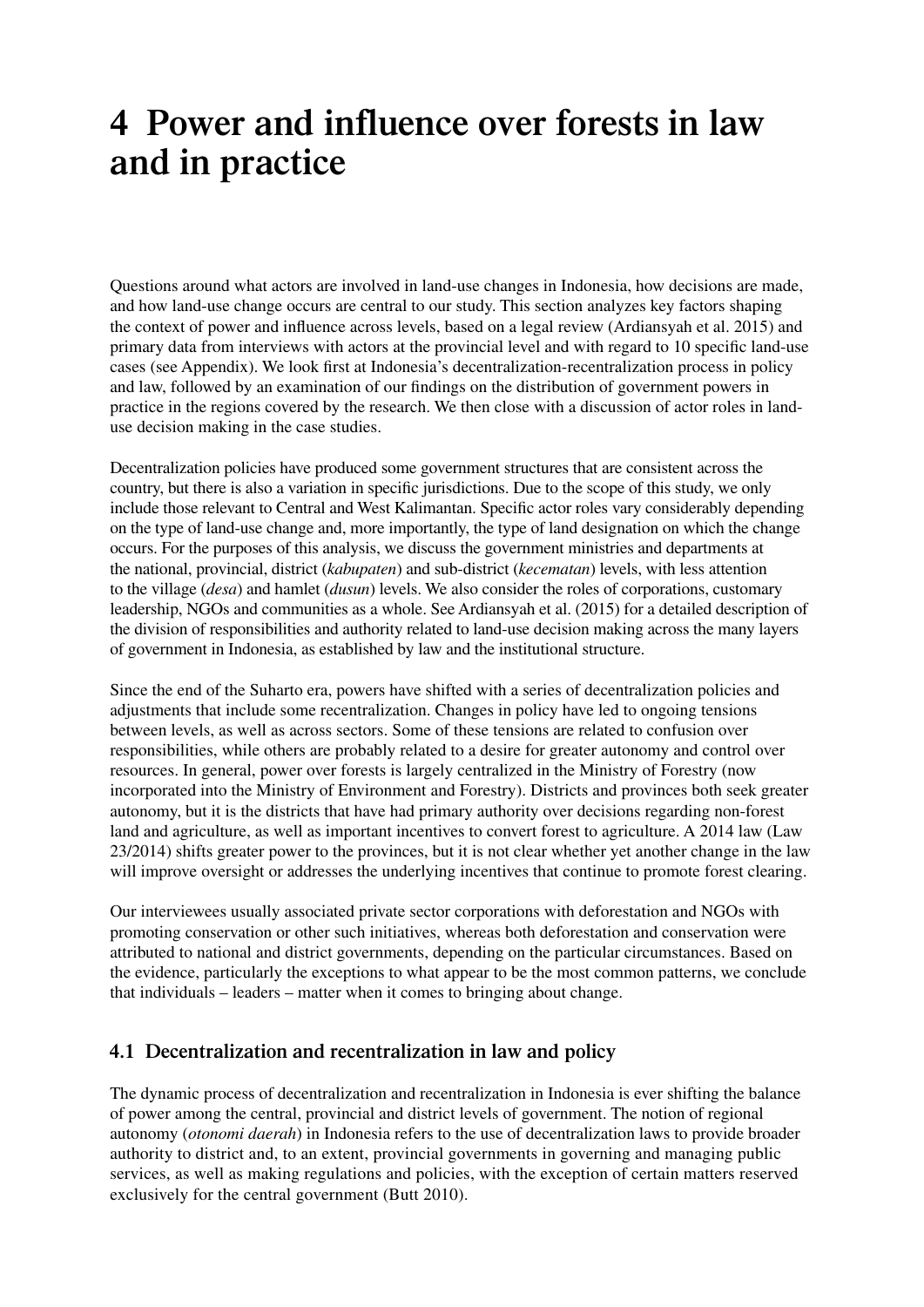With regard to natural resources, decisions over the distribution of powers have been based at least in part on political calculations (Resosudarmo 2005) adjusted to fill gaps, reconcile different interpretations of the laws and address problematic outcomes. At present, power over important non-forest land-use decisions is decentralized primarily to the district (*kabupaten)* governments, but the above-mentioned Law 23/2014 will increase provincial powers. Power over forests is largely centralized based on land-use planning classifications. The formal configuration of powers varies by sector, however, and is highly complex in law and policy (Ardiansyah et al. 2015) and even more so in practice. The result has been an often unclear division of powers and an overallocation of concessions for mining and plantations that may overlap and even exceed the total available land area (Cahyafitri 2014). In this section, we outline some of the historical context and main characteristics of decentralization and recentralization from the perspectives of multilevel governance and natural resource management.

Decentralization in Indonesia commenced rapidly during the politically chaotic period after the fall of Suharto's highly centralized New Order regime in 1998. In 1999, regional governments were handed full autonomy to govern their regions according to regionally-specific needs and characteristics. Previously, these governments were fully accountable to the national government without any meaningful lawmaking authority. By 2001, both administrative and fiscal decentralization had been implemented, as outlined in Law 22/99 and Law 25/99, respectively (Lewis 2010). Both district and provincial governments gained 'political autonomy' in the sense that they now have democratically-elected heads and their own executives and parliaments. They also have lawmaking authority in a number of spheres, including – but not limited to – development planning and control, spatial planning, and the environment. They are granted economic autonomy both by way of managing their own budgets and by having access to revenue streams from activities within their own borders. They also have administrative autonomy to make decisions about processes within provinces and districts.

The early decentralization laws led to a number of problems related to clarity over roles and responsibilities and a lack of coordination among regions, as well as a lack of oversight. Provinces expressed dissatisfaction with the distribution of powers to districts (Barr et al. 2006a; Butt 2010), while districts were granted political and fiscal autonomy, but lacked financial resources and administrative capacity. Moreover, the lack of reliable accountability mechanisms and an unclear balance of powers between central and regional governments complicated decentralized governance (Resosudarmo 2004). As a consequence, many district governments rapidly overexploited resources, including forests, for local revenue (Barr et al. 2006a). In response, in 2004 the government introduced Law 32/2004 on regional governments, a revision of Law 22/1999, followed by Government Regulation 37/2007, which clarified the roles and responsibilities of the different levels of government. The effect was, first, to redistribute certain powers to the province, and second, to better define lines of accountability. While the power distribution process is ongoing, outcomes in terms of regional democracy and economic development, poverty eradication, and environmental governance are far from what people had hoped for (The Jakarta Post 2014).

In the decade since the law was introduced in 2004, district and provincial autonomy have become well established, but they remain subject to change in the constant effort to achieve an effective balance of powers. There has been an improvement in provincial and district government administrative capacities to manage the new responsibilities, which include more checks and balances. Still, some describe decentralization in Indonesia as "a disaster for natural resource management" (Cahyafitri 2014). This refers to the indiscriminate issuing of mining and (oil palm) plantation permits by district governments, which often ignore environmental standards and landuse plans. The permits also overlap with customary-claimed lands and the locations of previous permits issued by the national and provincial governments or prior district government regimes.

The multiplication of autonomous regions is another visible outcome of the decentralization process. Responding to the possibility of controlling finances and natural resources, 205 new autonomous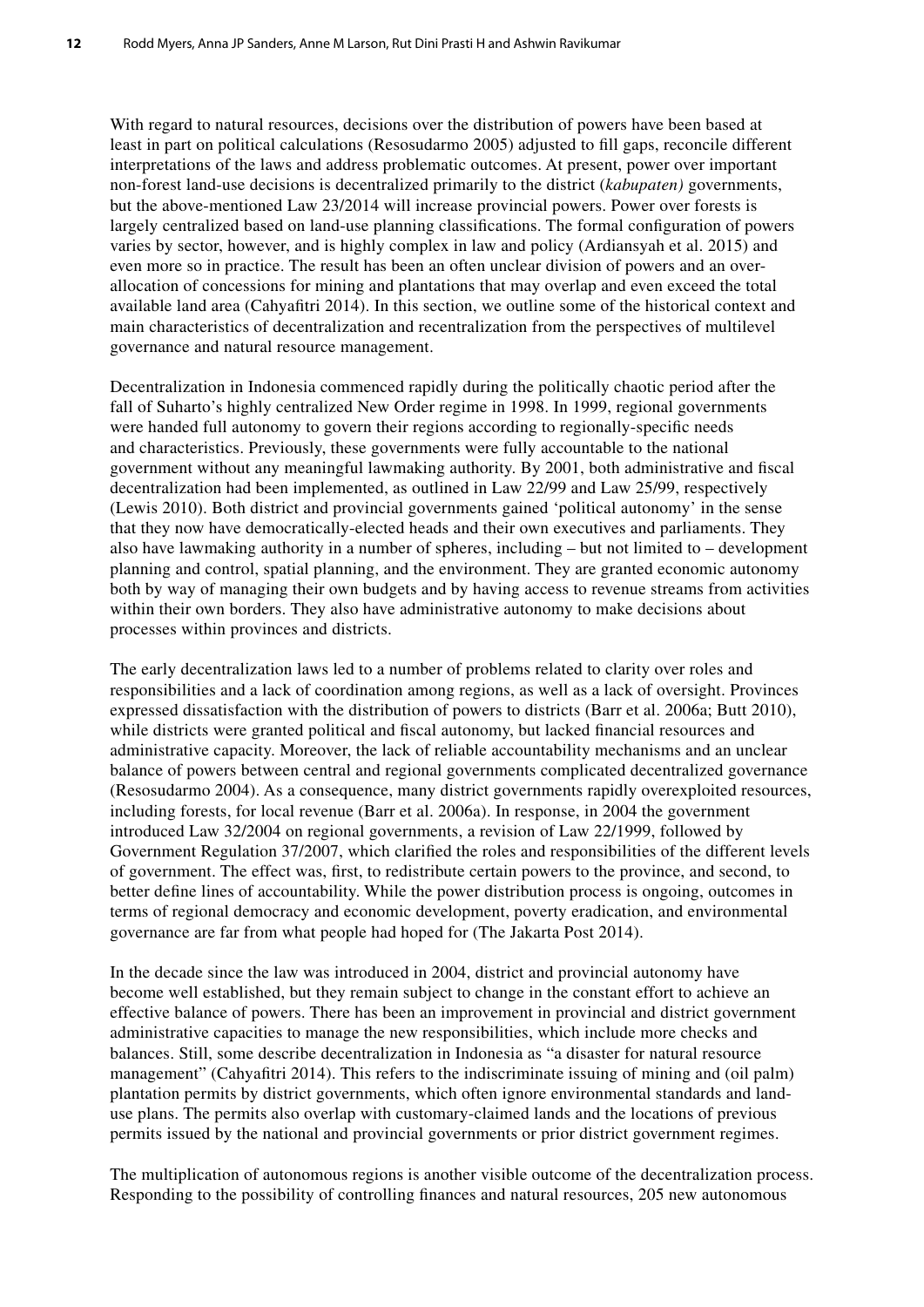regions were established between 1999 and 2009, consisting of seven new provinces, 164 new districts and 34 municipalities (Kemendagri 2013). In Kalimantan, administrative sub-division was also a response to the difficulties of service provision and governance in large, remote regions. By the end of 2013, Indonesia had 539 autonomous regions, including 412 districts, mostly in upstream, more remote areas (Kemendagri 2013). Despite a moratorium on forming new autonomous regions since 2009, political pressure has led to the approval of several new provinces and districts. The new province of North Kalimantan and a new district dividing Kapuas Hulu in West Kalimantan are now official, with both of these regions including large forest areas and national parks. Article 18 of the 1999 Law on Forestry (Law No. 41) stipulates that at least 30% of land should comprise forest cover. When districts split, forest cover in upstream areas is often 70–80% and new district governments make plans to reduce this for economic development. In addition, these areas may be vulnerable to deforestation by 'political logging' (logging permits granted to win votes) just before elections (Burgess et al. 2012).

Recent legislative reform (Law 23/ 2014 which has replaced Law 32/2004) tends toward recentralization, imposing constraints on the formation of new autonomous regions, shifting the provision of public services upwards and strengthening the positions of governor and president (see Minister of the Interior 2012). Similarly, Law 6/2014 pertaining to villages recognizes the village as the smallest unit of government with institutional status, with its budget allocated directly from the national government, bypassing districts and provinces.

In theory, districts and provinces already face substantial oversight from upper levels of government. For example, land-use decisions can only be made within the plans approved by higher levels of government. This means that while administration of land uses like plantation concessions requires the signature of the district head, the area of land eligible for plantations is still controlled by the national government, as are a number of verification processes. In practice, however, district landuse decisions can contradict higher-level spatial plans. In our research in Central Kalimantan, for example, several key informants reported that the district head's signature was provided for permits located inside forest areas that are subject to a moratorium on new licenses.<sup>6</sup> Hence, it is not clear how reconfiguring the laws to increase oversight would improve it in practice, or improve outcomes for accountability and environmental governance.

### **4.2 Multilevel governance powers in practice**

In our research, respondents from multiple levels across both provinces agreed that decentralization had meaningfully empowered provincial and district governments, although perceptions varied regarding the effect on environmental governance and local democracy. Specifically referring to the forestry sector, respondents painted a complex picture of the interplay between the Ministry of Forestry at the national level and subnational jurisdictions, as well as between government and a range of non-state actors including village and community forest groups. A wide variety of actors seek to benefit from the application of forest classification laws and land-use plans and to pursue their land-use objectives in the context of partially decentralized governance. While their landuse objectives are similarly varied, some actors have more power and influence to affect outcomes in practice, both in and outside of legal mandates. In this section, we discuss these issues based on data from interviews in both provinces, which suggests that land-use decision making is still characterized by confusion over roles and responsibilities among the different levels of government, as well as the desire of subnational levels of government for greater autonomy, authority over decision making and incentives to invest in growth that relies on natural resource exploitation.

<sup>6</sup> The moratorium on new concession licenses came into effect based on Presidential Instruction No. 10/2011 and was recently renewed based on Presidential Instruction No. 6/2015.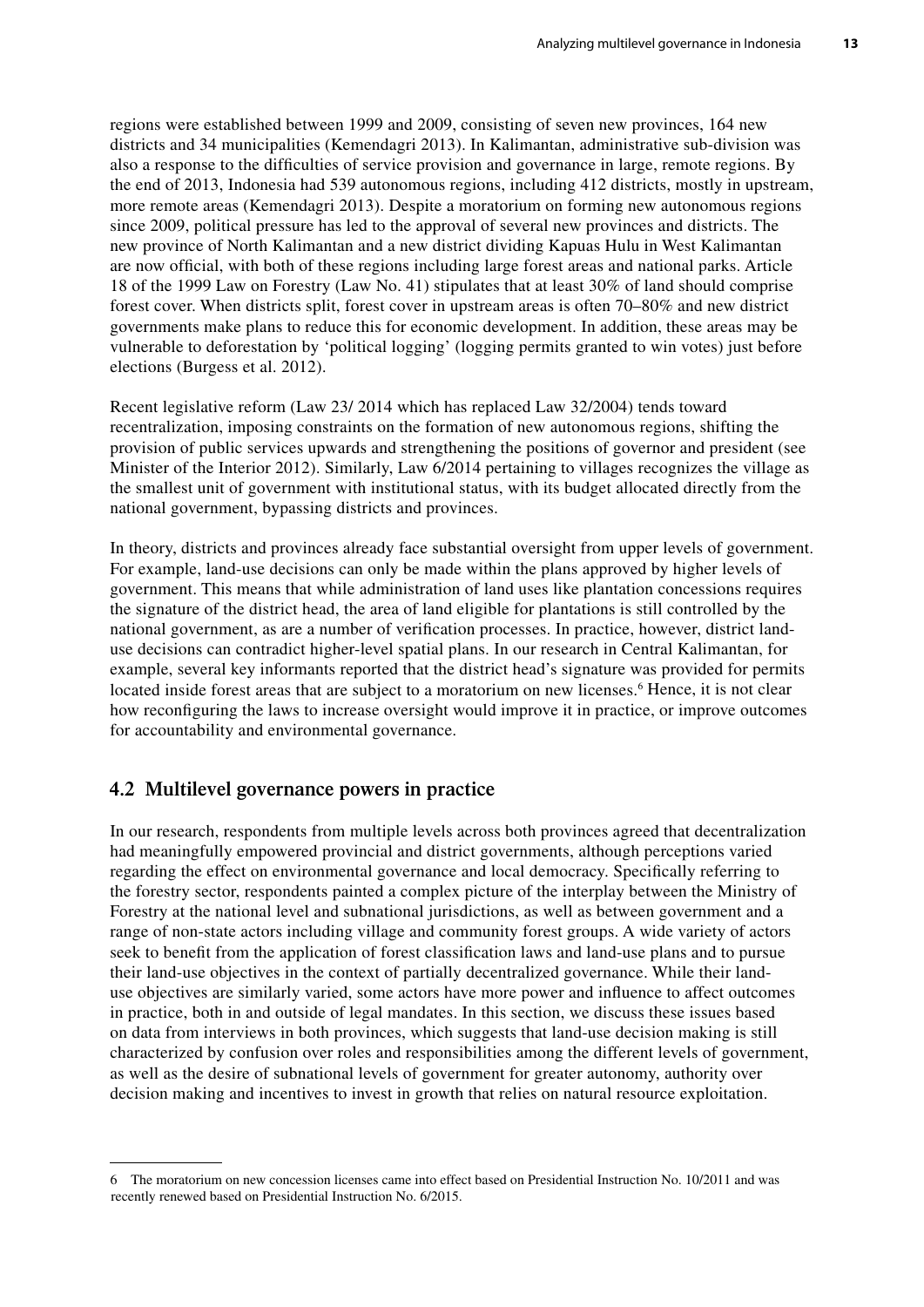One source of confusion around forest governance in Indonesia is that while forests are generally controlled by the central government, the authority closest to the people living in and around the forest is their elected, subnational government. Respondents from district governments argued, for example, that they are responsible for the wellbeing of people who live in parks but that they have not been able to get the national park authority to cooperate. For their part, customary forest users with claims over national park land in the Bukit Baka Bukit Raya National Park (TNBBBR) case<sup>7</sup> in Melawi, West Kalimantan, did not consider that their local government represented them, because they felt it was unwilling to challenge the wishes of the central park administration (see Appendix and also Myers and Muhajir 2015). In BOS Mawas, a conservation case, the program had several complications related to which actors had operational and management rights over which type of forest and what kind of decisions each could make. The Provincial Environmental Agency (BLH, *Badan Lingkungan Hidup*) facilitated coordination and communication through a working group of provincial actors for the conservation initiative, although forest management rights remained with the national Ministry of Forestry (see Box 1 below).

In the multilevel governance assemblage, the role of the provincial government in land-use decisions has perhaps been the least clear (Sudarmo and Sudjana 2009), and our results show that this differs between Central and West Kalimantan. In Central Kalimantan, most respondents agreed that the provincial government was a key actor in land-use policy and especially REDD+ policy. However,

#### **Box 1. Problems related to a lack of clear authority.**

The BOS Mawas orangutan habitat conservation case illustrates the complexities of unclear authority. Program organizers signed an agreement with the *provincial* government to work in the Mawas area and were instrumental in lobbying it to recommend the reclassification of this area from production forest to protection and conservation forest based on the 2003 provincial spatial plan (RTRWP). However, the initiative does not have any management rights over the forest area, which remain with the district and provincial authorities for the protected forest area and the national authority for the conservation area. The recently-established Protected Forest Management Unit (KPHL) seeks to clarify the roles and responsibilities for forest management among different government levels with regard to specific forest areas. Despite the ongoing renewal of letters of cooperation between BOS Mawas and the provincial government and more recent working agreements with district governments, the question of who manages the forest is unclear from the viewpoint of the local communities residing in the Mawas area. They view the establishment of the KPHL as potentially adding further boundaries and access restrictions rather than clarifying existing boundaries and sources of authority. As the KPHL was only recently established, there is also the possibility that it could act as an institution that mediates between levels of government and sectors, as well as working with BOS Mawas and local communities.

As customary land claims were not considered in the process of developing the initiative or the reclassification of the forest area, customary roles and responsibilities are not factored in to forest management at all. We saw a similar pattern in the TNBBBR case, in which responsibilities related to community claims have been perpetually passed among government departments (Myers and Muhajir 2015). Some of these inefficiencies, in what could be seen as polycentric governance, are related to communication, as will be seen later, but there is also an element of overlapping or unclear power and responsibilities that inhibits effective decision-making and acceptance of responsibility. In the TNBBBR case, a lack of clarity facilitates perpetual finger pointing that results in no actor accepting responsibility for problems or making an effort to solve them.

<sup>7</sup> Please refer to Table 3 and the Appendix for more information on each case mentioned.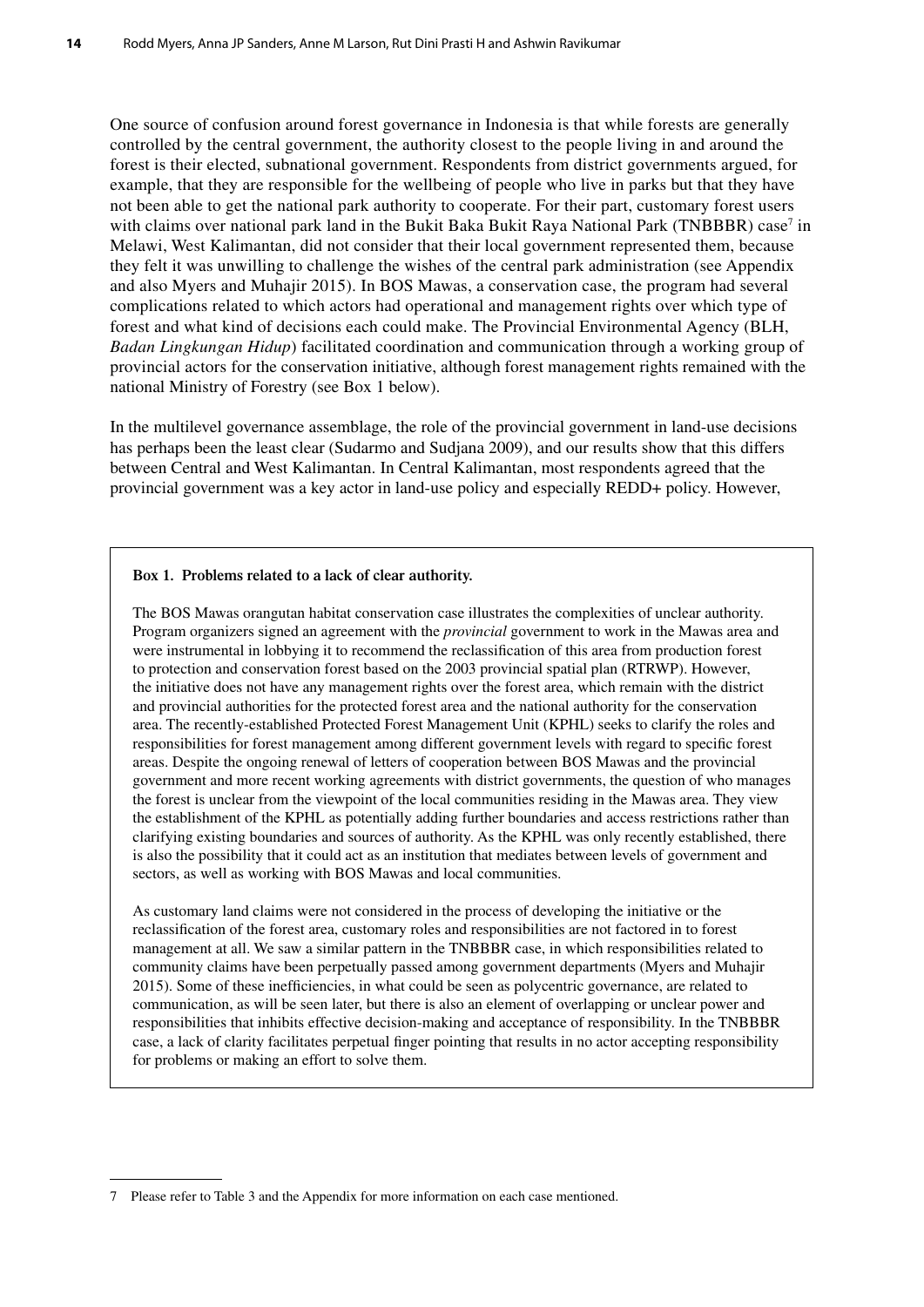provincial government respondents also said that their powers were limited both in terms of district government oversight and land-use decision making. For example, the provincial government had already developed a REDD+ policy (Provincial Strategy and Action Plan, known as STRADA for its Indonesian abbreviation – see Section 5), but policy-making and financial decisions were perceived by provincial government actors as being driven by national government and international agendas. Local NGOs and academics in the province voiced similar concerns over too much control from the national and international levels. Multiple respondents from the provincial government itself reported playing a role in oversight, policy direction and planning for REDD+, including examining reports from proponents of pilot initiatives.

In West Kalimantan, where REDD+ was less important, the province had a less pronounced role in relation to REDD+ policy, which was consistent with its role in land-use decision making more generally. Respondents from district governments and NGOs in West Kalimantan reported that the provincial government did play a role in the forestry sector, however, primarily as a mediator between the district and national governments. Critically, the West Kalimantan provincial government was responsible for approving village and community forests. In both provinces, the provincial planning office (BAPPEDA) played an active role in developing land-use plans.

Both district and provincial governments in our study sites sought greater autonomy and decisionmaking authority and generally favored decentralization. In some cases each criticized the other while lauding the possibilities of decentralization. Both complained about the power of central government. For example, in West Kalimantan one respondent from the Sanggau district forestry office explained that decentralization made activities like reforestation and supporting community forests possible, while a district head criticized the provincial governor as being too supportive of oil palm plantations and district officials close to the TNBBBR case believed the Ministry of Forestry maintained too much power without downward accountability.

District-level officials also complained about budgets. According to a respondent from the district forestry office in Sanggau, there were 11 agricultural extension officers compared to just one forestry extension one. A district official from the Environmental Agency (BLH) in Central Kalimantan explained that staff were not able to go to the field to do ground checks and mostly relied on reporting by companies due to budgetary limitations. The Protected Forest Management Unit (KPHL) in Kapuas was similarly restricted in budgetary terms and therefore relied on outside funding sources to go to the field.

In contrast, provincial offices and respondents from sub-districts criticized the amount of power held by districts, particularly for issuing oil palm plantation concessions. Provincial respondents criticized districts for their failure to comply with national and provincial priorities, often in reference either to over- or under-exploiting natural resources and land.

At the sub-district level, officials in multiple sites in West Kalimantan believed that their offices did not have enough power, were under-funded and were often not adequately consulted by the districts in important land-use decisions. As one sub-district official in West Kalimantan framed it, the district "has no idea what the reality on the ground is." Respondents from two village governments in West Kalimantan also flagged the relative lack of decision-making authority below the district level as being problematic, while one also noted that although decentralization had been important for agriculture and plantations, key powers in the forestry sector remain under the purview of the Ministry of Forestry.

Interviews with subnational governments in general revealed that they felt constrained by the presence of state forest (as part of the national forest estate) in their jurisdictions, especially if the forest area covered a significant percentage of the territory. Several respondents from district governments expressed this sentiment. As one district head in West Kalimantan explained in relation to district influence on national park land, "We cannot do anything since the area is still controlled by the center." Districts and provinces generally provide technical support for forest management,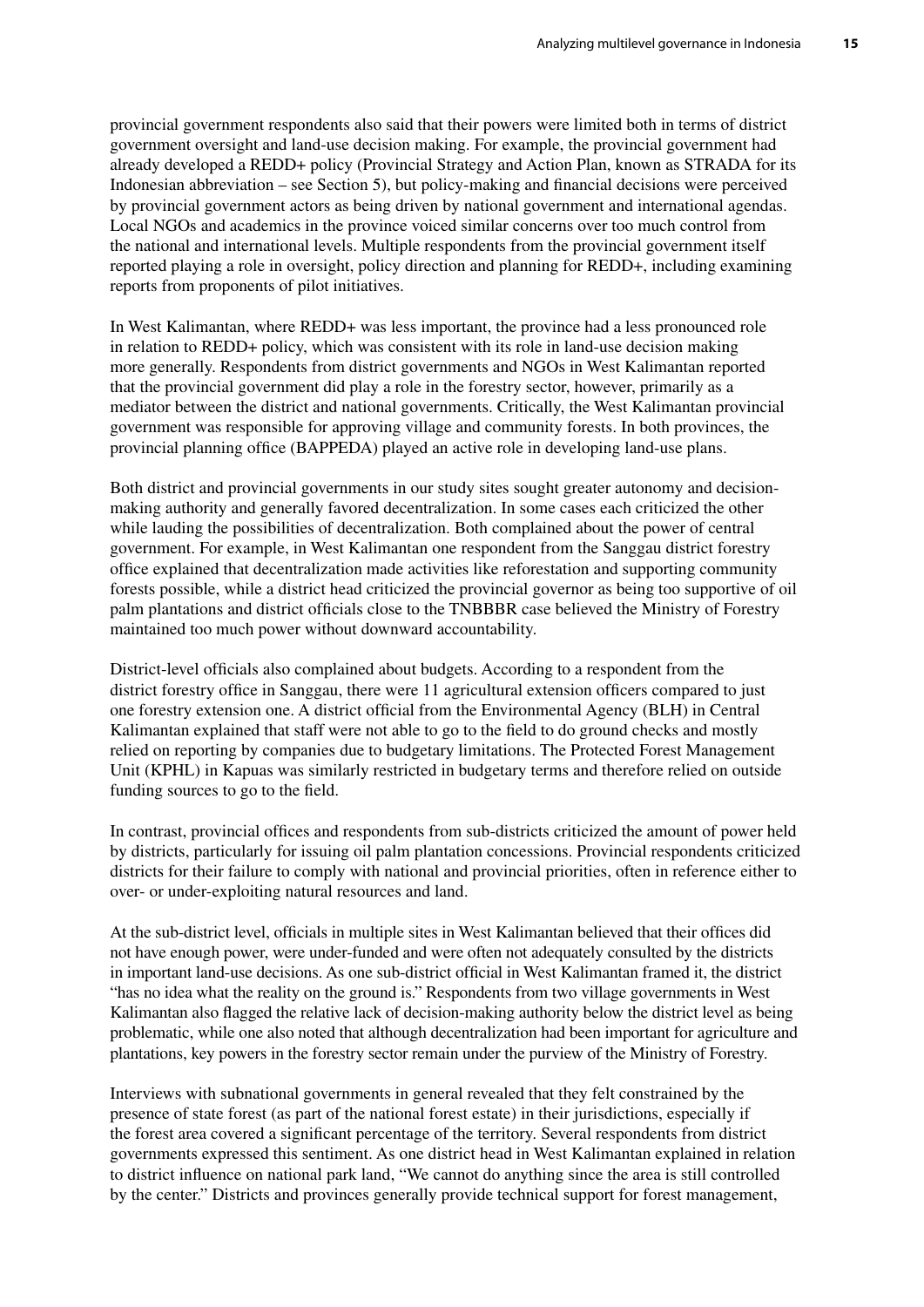but do not make many important decisions about management (Ardiansyah and Barano 2012). This remains a significant source of dispute among different levels of government, especially over the agreement of land-use and spatial plans.

Respondents from the provincial government of Central Kalimantan and multiple district governments across the provinces believed that spatial planning – which is required by Law No. 26/2007 – could serve as a tool to help prevent disputes. All districts draft spatial plans in accordance with administrative requirements and submit them for approval by the province and the Ministry of Environment and Forestry. Respondents reported that the spatial planning currently in practice lacks political agreement, and consequently land use on the ground is based on different and sometimes conflicting spatial plans (see Box 2).

#### **Box 2. Spatial planning and the One Map System.**

District governments are required to check that any licenses issued are consistent with spatial plans, but there is no central database showing where mining or other permits have been issued to avoid overlap.

For this reason, the national government established a one-map policy to be regularly updated and available to the public (see BIG 2013). Under the direction of former President Susilo Bambang Yudhoyono, the One Map System has been developed across the country, driven first by the (now disbanded) President's Unit for REDD+ Development, Monitoring and Oversight (UKP4) (DTE 2012)<sup>a</sup> and currently under the Geospatial Information Agency (BIG). One Map is intended to bring together disparate overlapping land allocations into a single geospatial reference for all sectors. Although the idea was driven by the need to resolve differences between the maps of the Ministry of Environment and Ministry of Forestry (which have now been combined), the policy covers maps from all ministries (DTE 2012). The extent to which customary land claims and village land use are included as a layer on the map remains unclear (DTE 2012), as many customary claim areas are too small to be recognized on the 1:250,000 scale national map.

While One Map will help clarify where many overlaps exist, it will do little to facilitate decisions about the legitimacy of various claims. The process for this remains unclear and is largely being addressed on a case-by-case basis. One Map is informed by the spatial plans for each province (RTRWPs), which are in turn informed by (or inform) the spatial plans for each district (RTRWKs).

a Interview with Heru Prasetyo, Indonesia's then REDD+ Task Force Secretary, in DTE 2012

District government officials in West Kalimantan complained that their drafts of the RTRWK were rejected by the province. The reasons for rejection are manifold but are closely related to diverging economic and environmental objectives, among other factors. These differences suggest that achieving both decreasing carbon emissions and increasing economic productivity in natural resource-based economies is extremely difficult. In West Kalimantan, one of the issues most prominently discussed at district levels is the conflict between the President's targets of 26% greenhouse gas reduction by 2020 and 7% annual economic growth, as mentioned earlier. This conflict also featured in discussions in Central Kalimantan. These objectives pull provincial and district plans in different directions (see Box 3). One district head mentioned that these targets were a frequent source of tension between his district and the governor. Provincial officers in both provinces highlighted the national-level sectoral divisions among forestry, agriculture and the environment, suggesting a need to rethink how competing objectives are negotiated among these sectoral offices. An effort to improve this coordination was made by merging the Ministry of Environment and the Ministry of Forestry in late 2014, but the practical implications of this organizational change remain to be seen, including for the prioritization of REDD+.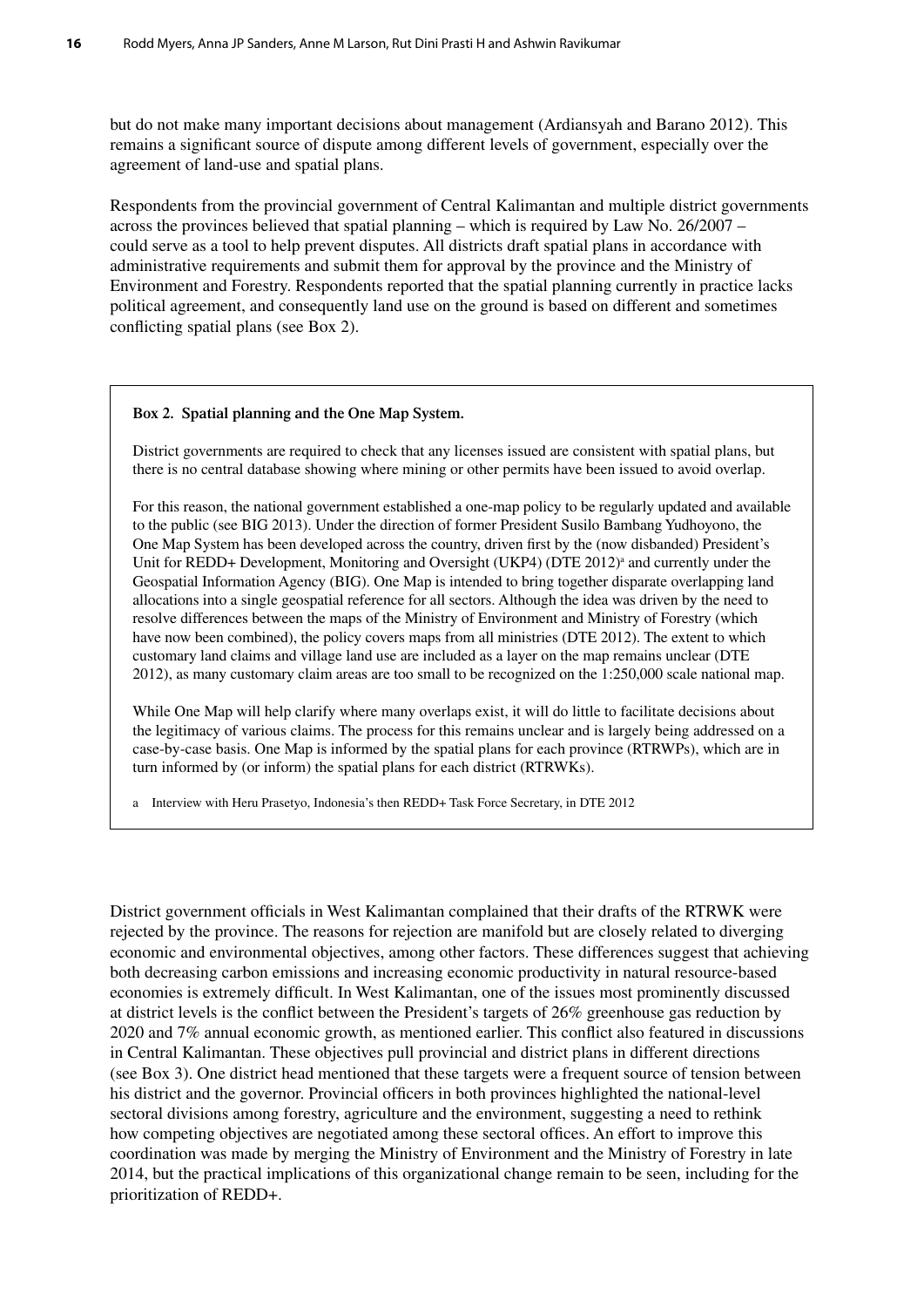#### **Box 3. Multiple levels and use trade-offs: the example of community-managed forests.**

District and provincial governments have the authority to issue permits for the community management of forests (community forests and village forests), but there are relatively few. Applications have to go to the Ministry of Forestry to request the ultimate forest-management rights. The procedure to apply for such management permits is subject to government regulation and typically involves a process that is long, time consuming and expensive, both for the local community and/or NGO preparing the required documents and for the approvals and verifications required at several stages (as communities lack the capabilities and financial resources to navigate the legal process, they are often reliant on third parties, such as NGOs, to support their application). A study by the Partnership for Forest Governance showed that the process involved 29 desks in four departments of the Ministry of Forestry and took up to three years (Gismar et al. 2013).

However, in interviews, representatives from the Ministry of Forestry claimed that the bottleneck was at the provincial and district levels. Local governments may fail to support more of these permits because they have other priorities or plans. District-level officials expressed concern regarding who would provide ongoing support to the communities in managing the area under community forestry permits. Meanwhile, at least one NGOinterviewed suggested that there are fewer incentives for district governments to issue community-managed forest permits compared to oil palm or logging permits because districts earn more revenue from the latter investments. A similar argument holds for REDD+ revenues, while the income incentive also holds for the central government as well (see Irawan et al. 2013). Thus, there are potential bottlenecks at all levels.

#### **4.3 Actors' roles in land-use decisions: perceptions from the case studies**

Actors at different levels play various roles in decision making for specific types of land use. In the 10 case study initiatives in our research, initiatives were promoted by the private sector (four oil palm cases and the KPRCP REDD+ project), the national government (the TNBBBR national park), national governments based on bilateral agreements (KFCP), or NGOs (the community and village forest cases of Lamong Satong and Bokal Kumuo, as well as the BOS Mawas conservation program). These actors then worked with different levels of government, other NGOs and organizations, and the communities to varied extents to implement the initiatives. In this section, we first analyze the role of government, from the national to village levels, then other forms of local leadership, communities, NGOs and corporations.

We asked respondents which actors were most important in influencing land use and land-use change for both types of initiatives: those leading to deforestation and those leading to conservation. Respondents across several levels mentioned the national government as highly influential. In the cases of the KFCP REDD+ site and the TNBBBR park, respondents acknowledged the role of the national government in implementing the initiatives. In Central Kalimantan, district governments cite the national government as having greater influence over land use and their own influence as more limited. Through the Presidential office, the national government was the initiator of KFCP along with the Australian government, although the Ministry of Forestry's role in implementation was left unclear. In the TNBBBR case, the Ministry of Forestry controlled and managed the protected area. In other cases, the role of the national government was more related to administrative approval, such as for licenses; and the definition of laws and regulations determining how land-use changes can be made, such as the provisions for community and village forests and environmental assessment requirements in the oil palm cases. In the community and village forest cases, the Ministry of Forestry's Watershed Management (and Social Forestry) Authority – BPDAS(PS) – coordinated verification and monitoring processes with the communities and provided technical support for district and provincial forestry departments to prepare for and monitor these initiatives.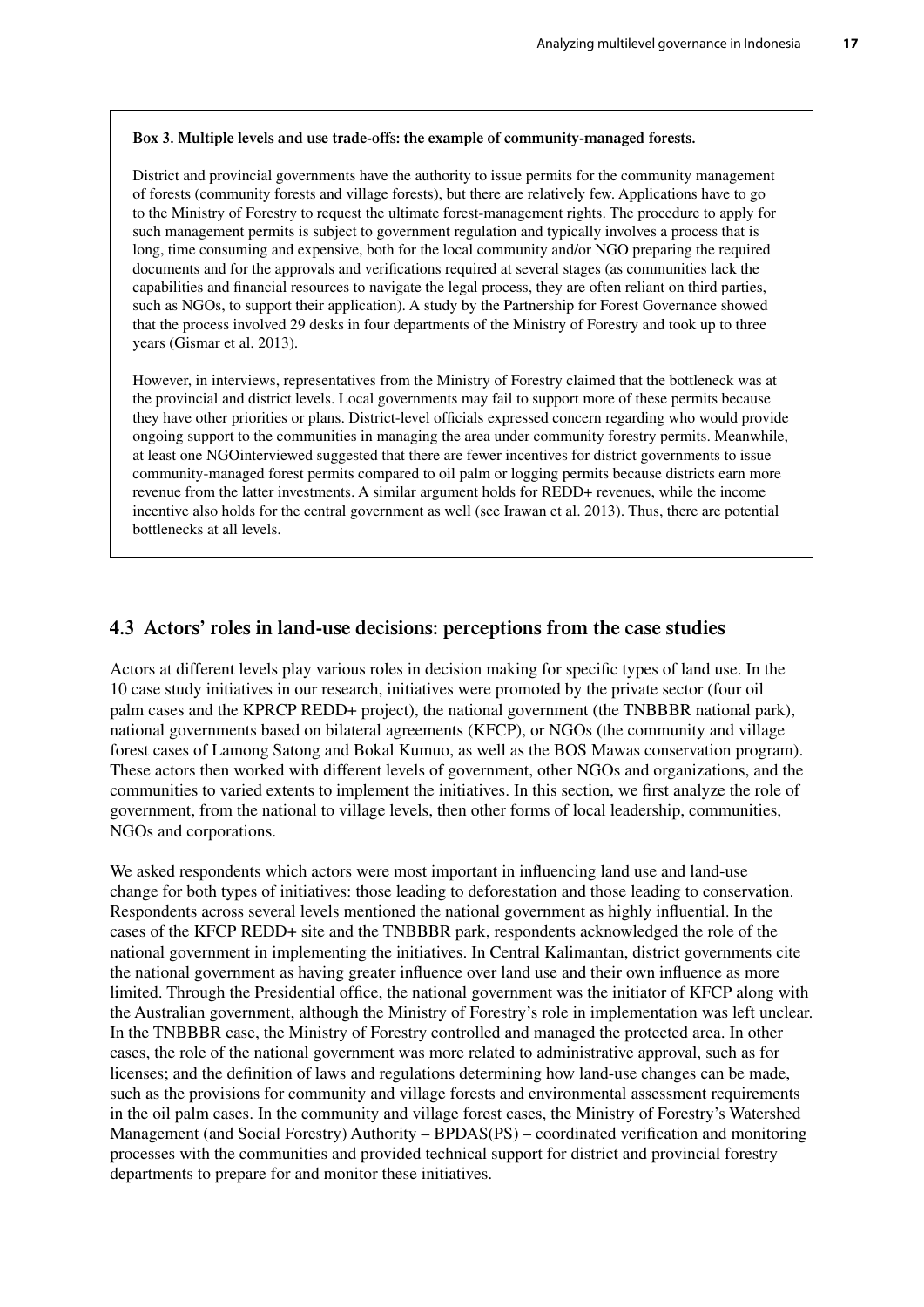The national government was also instrumental in providing access to land through the National Land Agency, although this does not necessarily entail coordination between this agency and other key landuse sectors. In many cases, especially the oil palm ones, respondents in district and sub-district levels of government, communities and NGOs viewed the national government as a driver of deforestation because of its policies allowing private ownership and conversion of land, as well as its lack of oversight of social protections. Conversely, the national government, NGOs, and local communities saw districts as responsible for land conversion, because they sign off on plantation licenses.

While respondents from the provincial governments themselves, as well as district-, national-, and community-level actors, reported that the provincial government was relatively less influential, it still played an important role in both implementing and monitoring land-use change, especially where activities span multiple districts. The provincial governor is responsible for providing final approval of village and community forests. In Central Kalimantan, the provincial government is also a key supporter of BOS Mawas through renewal of the cooperation agreement and of various REDD+ projects and activities through the governor. The province was active in all of the cases in this study, except the TNBBBR national park, which fell clearly outside its legal purview.

In both provinces, district governments were commonly cited as having more influence than the national government, which reflects the role that district governments play in making landuse decisions under decentralization. District governments were instrumental in all cases in the implementation and ongoing monitoring of land uses. Led by the district head, and involving the various departments, districts played an important role in issuing permissions through memorandums of understanding or establishing formal locations and operational permits. In conservation areas, this means providing formal consent and legal agreement for forest boundaries and functions. For example, in the TNBBBR national park case, the signatures of the heads of district were required to confirm the park's boundaries. The districts also confirmed location permits for village and community forests, as well as oil palm and REDD+ projects. The district took the lead in monitoring community and village forests established within its boundaries and has the power to rescind permits and ensure the acceptable use of the land, even within the national forest estate. It has similar authority over plantation land operated by oil palm companies and is therefore a key player in monitoring and maintaining land-use management. It was mentioned by other levels of government and community and NGO actors as a key actor in decision making affecting land use for both increasing *and* decreasing carbon emissions.

This mix of results regarding the government's role is unsurprising, as different offices of government can advance distinct agendas. Our evidence suggests that some districts, like Ketapang, have leaders who support conservation, as shown by the testimonies of actors from villages, NGOs supporting village and community forests, and even an oil palm company. This position in Ketapang appears to be the exception, as most district heads support agriculture and the conversion of forests for a variety of reasons, as mentioned previously. District elections can result in shifting agendas that affect the mix of actors influencing land-use changes, as happened in Kapuas district over our fieldwork timeframes. Indeed, the conservationist head of Ketapang district described the policy orientation of his predecessor, and also that of the provincial governor, as pro-oil palm and seeing deforestation as a pathway to development and wealth.

Sub-district levels of government were more consistently mentioned as relevant actors in land-use decisions in West Kalimantan, possibly owing to the types of cases included. Sub-district governments generally played a minor role, such as providing recommendations to the district and facilitating decision making between the village and district levels. They were most prominent in monitoring, especially in oil palm cases where the district department of plantations relied on sub-district participation in monitoring teams. However, this sometimes created problems for communities, such as in PT CK1, by adding another institutional layer that prevented them from raising their concerns directly with district governments.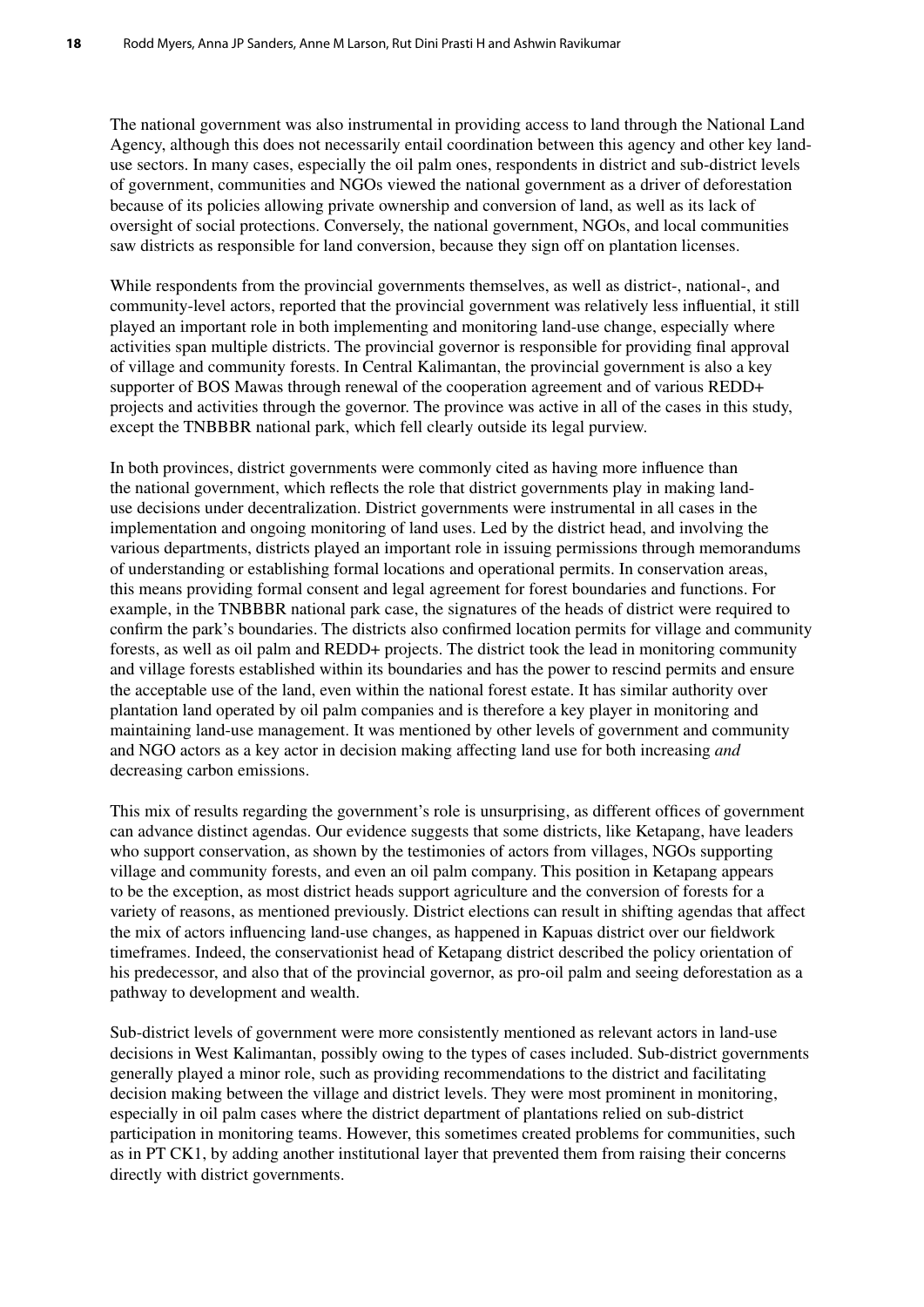The village head was often the local gatekeeper for land-use initiatives. His (it was a man in all cases studied) consent or recommendation was required to move the initiatives forward. Consent involved legal agreement (signature) in conservation cases, recommendations for approval in community and village forests, and legal agreement with the AMDAL environmental assessment in oil palm cases. The village head was also highly influential in supporting and facilitating the land-acquisition process or benefit-sharing negotiations between representatives of the oil palm companies and local landholders. In all cases except the TNBBBR national park, village governments were involved in ongoing monitoring and influence over land management.

Customary leadership was more integrated in some initiatives than others. Customary leaders were instrumental in the community and village forestry cases, which are based on customary land-use practices. They provided leadership and guidance not only for the initial mapping and design of regulations, but also in the overall monitoring of forests. The role of the customary leadership varied by case and by community. According to respondents, customary leaders played a role in the Landau Leban oil palm case, which led to conflict among families over the allocation of previously unused land. In the PT CUS/JV oil palm case, the role of customary leaders was seen as positive by both community members and the company, described by both parties as facilitating negotiations and land allocation for the initiative. KFCP sought to strengthen the role of customary leaders, and project staff reported that these institutions were relatively weak at the start of the project.

Other forms of local leadership seen in the cases were primarily a by-product of initiatives, particularly associated with monitoring. Examples include forest monitoring committees and farmer associations that have been vested with monitoring responsibilities by local statutory or customary leaderships and approved by district governments. Our interviews showed that although local communities were sometimes engaged in the land-use change initiatives we studied, they were rarely the initiator. They were also seldom the primary decision maker even when they have some claim over land rights. The exceptions to this were the community-managed forest cases in West Kalimantan. Although these were initiated by NGOs, community members were consciously engaged in leadership roles in such a way that they felt they were leading the project. In the Bokal Kumuo community forest case in Sanggau, this process was nearly complete, with an engaged and informed farmer association that actively managed the forest, met with the government and designed funding applications. The NGO was only called in for support. In the Laman Satong case, the NGO and the community had a similar vision and were in the process of building community capacity. Notably, Bokal Kumuo did not have any immediate carbon sale plans and was concerned only with managing the forest, while Laman Satong required technical skills for both carbon measurement and negotiation that may lie beyond the capacities immediately available in the villages.

NGOs played an instrumental role in the initiation of the village and community forests (Laman Satong and Bokal Kumuo) and the conservation and protected forest areas (BOS Mawas). Several respondents in governments and communities commented that the initiatives could not have taken place without the NGO. The NGOs helped bridge understanding among governments and communities, provided training to communities, and helped navigate the procedures required to successfully launch the initiatives. In the case of the REDD+ Laman Satong village forest site, NGOs continue to work with communities on overall management and accessing outside resources, specifically in relation to carbon sales. In contrast, in the TNBBBR and Katingan Peatland Restoration and Conservation Project (KPRCP)<sup>8</sup> cases, community respondents were critical of the NGOs' role. In the TNBBBR case, communities saw the World Wildlife Fund's (WWF) alignment with the Park Authority as strengthening the government's ability to exercise power over what community members understand as customary forest. The same community members stated that other NGOs, such as LBBT and AMAN, which focus more on community rights and collective action, played a strong role in assisting the communities to mobilize their claims against the park. However, in the case of KFCP it is

<sup>8</sup> KPRCP was led by a private firm, but involved NGOs, especially in working with communities.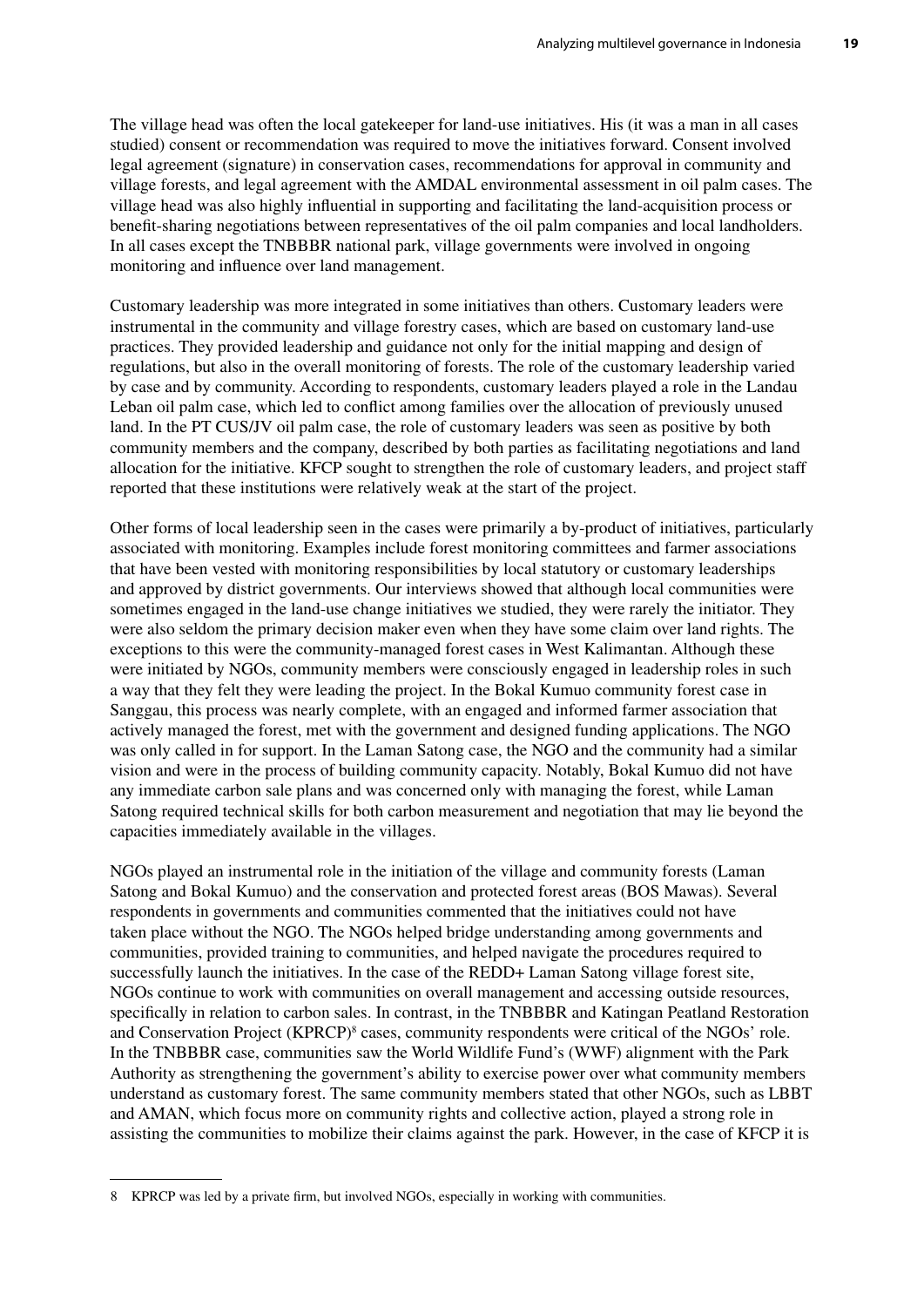also important to note that not all NGOs that conducted advocacy necessarily understood or accurately represented the views of all communities involved in the project.

The role of the private sector varied in the different cases. Companies were the primary initiator of the land-use initiative in all the oil palm cases and the KPRCP REDD+ project. In all of these cases, the companies took leadership in operating the initiative, as well as maintaining relationships with communities and governments to varying extents. Companies depend on governments to gain use rights and management authority over land. Several of our cases suggest that these relationships are both important and complex as seen through different levels of government and changing political regimes. KPRCP faced challenges in terms of gaining local political support and national-level support, particularly from the Minister of Forestry who granted approximately half of the requested concession area only after long delays. Several companies mentioned the challenges involved in balancing different and often contrasting accountabilities to multiple actors, such as investors, governments and communities. Finally, one of the oil palm companies – PT CUS/JV – was also involved in conservation initiatives.

In summary, the NGOs all supported conservation initiatives but had different relationships with the communities, as we will also see below. Private companies were behind all the oil palm initiatives and also one REDD+ site. In fact, while three oil palm companies cleared forest to establish plantations, one worked on degraded lands and also established a conservation area, which raised issues with the National Land Agency because the concession was designated for oil palm production, not forest conservation (see Appendix). The latter company also had an exceptional relationship with the communities where it worked (see Section 6). The state supported both conservation and deforestation initiatives within and across levels. This usually included sectoral differences, but it is also notable that though district governments tend to support forest conversion for oil palm and other investments, one district head stands out for supporting conservation and opposing oil palm, in spite of the lack of economic incentives. The evidence in this section suggests that leadership – the choices made by individuals or their ideology – matters when it comes to support for conservation or low emissions alternatives.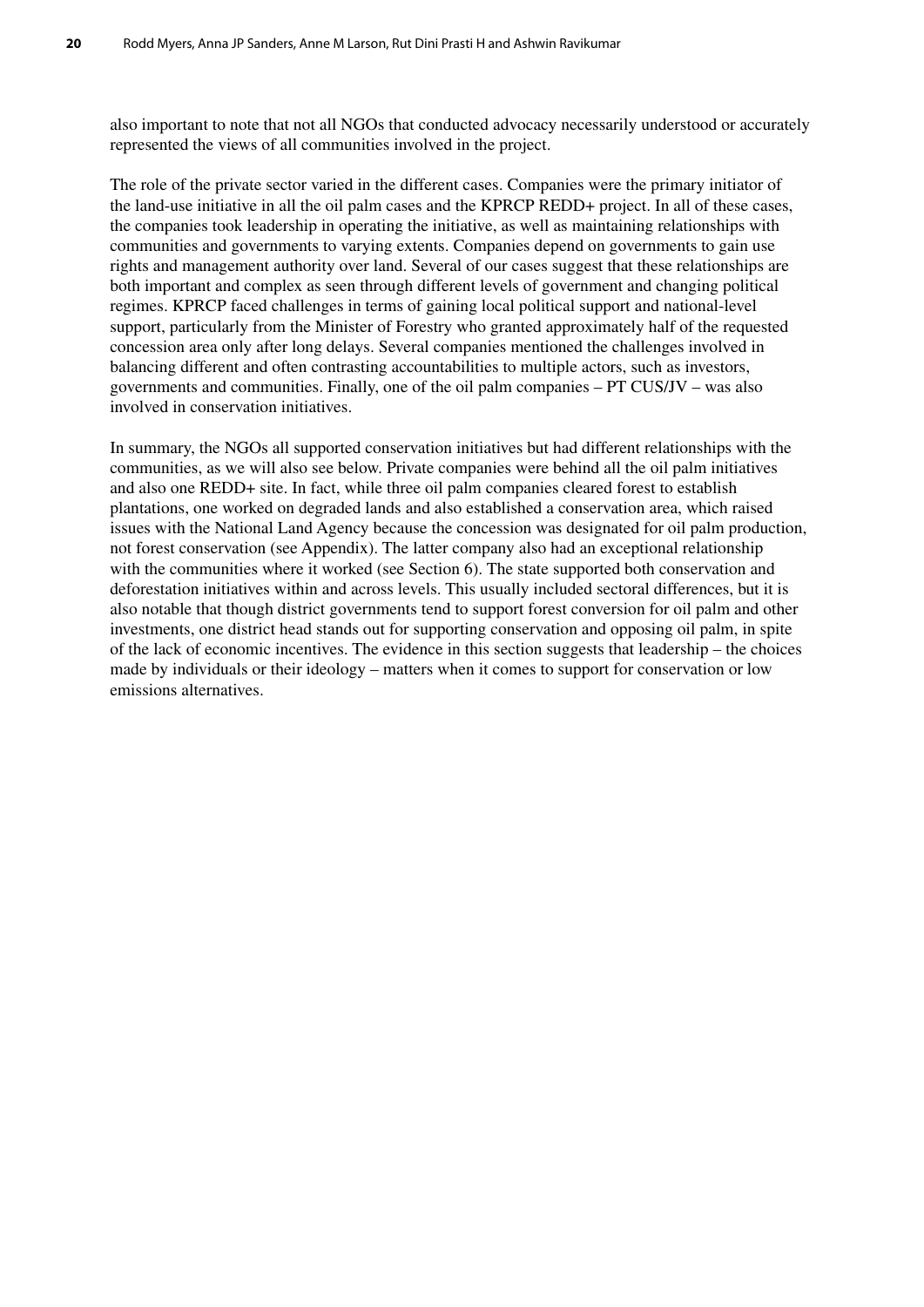# **5 REDD+ policy and practice**

Although we consider an array of land-use changes, one of our goals was to understand policy and practice relevant to REDD+. This section provides an overview of REDD+ in Central and West Kalimantan as well as a brief look at national developments relevant to understanding REDD+ progress subnationally (see Indrarto et al. 2012).

At the national level, the REDD+ debate has stimulated an assessment of the distribution of government powers by various parties, based on the prospect of gaining authority over land-use decisions and potential new revenue streams. At the same time, REDD+ has encouraged the myriad of agencies to develop collaboration strategies, as exemplified in the One Map System. The profile that former Indonesian president Susilo Bambang Yudhoyono gave to REDD+, including positioning Indonesia as the host of the 13th session of the Conference of the Parties to the United Nations Framework Convention on Climate Change, held in Bali in 2007, attracted the attention of a range of international and domestic actors, including the Indonesia-Australia Forest Carbon Partnership (IAFCP) and the KPRCP project developers. Subsequent agreements and initiatives outlined by Indrarto et al. (2012), including the establishment of a national REDD+ Task Force and a significant funding arrangement with the Norwegian government, have all served to generate interest in REDD+ over the last several years.

Presidential Decision No. 25 of 2011 established a REDD+ Task Force and the REDD+ readiness phase (Phase 1) ran from 2012-2013. The provincial governments of Central and West Kalimantan have drafted REDD+ strategies, but at the time of writing this report they were yet to be passed into law. Both provinces have concentrated REDD+ demonstration projects and activities in specific locations: the MRP area in Central Kalimantan and the Kapuas Hulu district in West Kalimantan, which have been the focus of REDD+ donor contributions. According to national indicators, progress on REDD+ readiness is significantly more advanced in Central Kalimantan than West Kalimantan (BP REDD+ 2014).

In their study of provincial REDD+ developments in Central Kalimantan, Gallemore et al. (2014) identify discursive barriers that impede collaboration between actors across different scales of governance from the international to the local. In both Central and West Kalimantan, our study identified the following as significant barriers to cross-scale collaboration: the use of technical and non-local approaches that fail to incorporate customary (*adat*) approaches to land management; and difficulties in translating and communicating abstract concepts. In our interviews, several respondents argued that scientific knowledge on resource management should be better integrated with customary knowledge and practices and that this would require external actors from the national government and international institutions to have a greater willingness to listen to local ideas and approaches.

Planning and readiness activities continue in both provinces, despite many doubts about the future of REDD+ policies and funding, particularly regarding carbon markets. The challenges of implementing REDD+ have become much clearer and there has been progress towards the development of provincial strategies and trials of pilot projects and activities. Nevertheless, there was concern among many types of actors in both provinces that REDD+ might not happen; and that if it did, it would not suit local conditions and compensation (to local communities and district governments) would fall short of expectations. Subnational government actors were concerned about decisions being centralized or made externally, the latter being a common sentiment at the provincial level in Central Kalimantan, reflecting its status as the official pilot province, and at the district level in West Kalimantan. With regard to the potential of REDD+ to bring about fundamental changes that would challenge drivers of deforestation and land-use change, we found that the subnational institutions and actor coalitions to support such changes are not yet in place, although there is growing awareness of the problem. We suggest that this reflects not only a lack of coordination or uncertainty regarding REDD+ incentives and benefits, but also the tendency of influential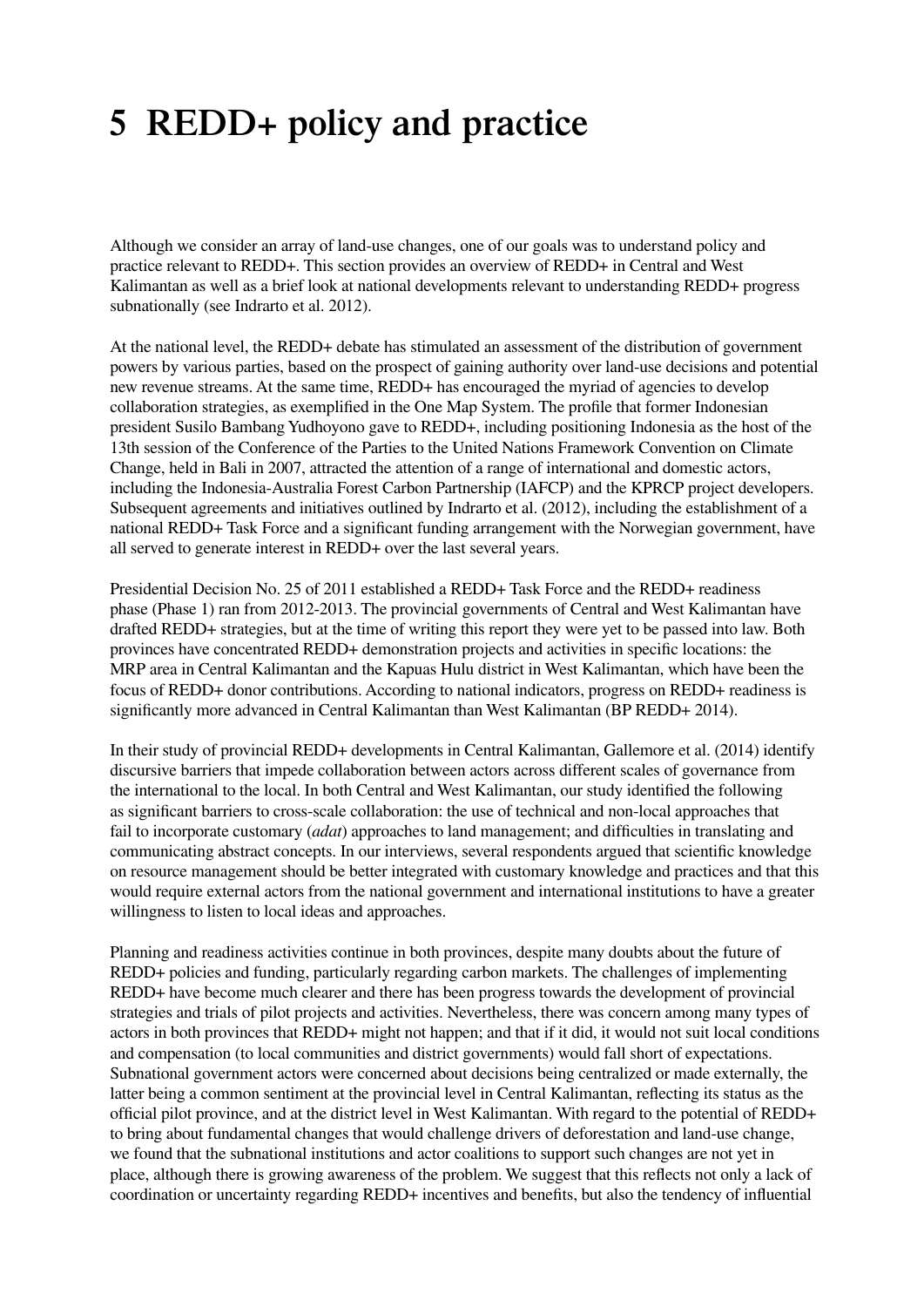national government and international actors to prefer top-down decision-making structures that reduce risks. This chapter examines progress in REDD+ in each province, followed by a discussion of the obstacles and opportunities for subnational REDD+ policies and projects.

#### **Box 4. Perspectives on REDD+ from the provinces.**

Climate change is experienced as a global problem that affects everyone, but REDD+ concepts and terminology are abstract and difficult to translate into local languages. REDD+ was created as a market-based global governance mechanism for reducing carbon emissions from deforestation and forest degradation (Humphreys 2008), but in practice it has taken on different meanings. The diversity of views on REDD+ reflects the different agendas and interests of multiple actors and levels of government, as well as the different experiences with REDD+ so far.

For example, while carbon emissions reduction is still close to the core of what REDD+ means to international donors and private investors, carbon emissions are secondary(and more difficult to understand) for people closer to the ground. This is in part because local people and government officials, and both local and international NGOs, have other objectives that go beyond carbon; and also in part because of doubts over whether we will ever see the emergence of a robust, high-demand international carbon market or other funding pathways for REDD+ and low emissions development strategies.

#### **REDD+ benefits**

- Notably, in both provinces, virtually everyone interviewed about REDD+ stated that livelihoods were at least as important as carbon emissions reductions.
- Some respondents emphasized the potential for specific environmental benefits from REDD+, such as fire prevention and restoration in the MRP area.
- Other groups, especially those representing customary users, see REDD+ as an opportunity to strengthen customary land-use claims, a hope bolstered by recent Constitutional Court rulings on this issue. Both government and non-governmental actors recognized the relevance of land tenure security for communities and reducing land conflicts, while also recognizing that this requires national-level attention.

#### **REDD+ critiques**

Many respondents in both provinces were skeptical of REDD+, in part because the goals and benefits were unclear at the international and national levels. Their views tended to reflect the degree to which they were involved in decisionmaking or received financial or other benefits. Respondents who reported that they were excluded from decisions or benefits tended to view REDD+ more negatively than other respondents.

- One provincial-level government respondent from Central Kalimantan said that "climate change is not because of Dayak people, but because of the world." He, and several other respondents, rejected the idea that forestbased populations should fix a problem for which they are not responsible.
- Several NGO respondents in both provinces were concerned about land politics, land tenure and carbon rights, suggesting that REDD+ may stimulate conflicts among communities or cause unfair burdens.
- Many respondents acknowledged that most deforestation was from commercial activities rather than smallholders. NGOs advocating for communities and some REDD+ opponents criticized REDD+ for focusing the responsibility for deforestation on communities rather than more powerful government actors and corporations.
- In both West and Central Kalimantan, multiple actors such as district officials, communities and local NGOs – said that REDD+has channeled money to higher levels of government, international NGOs and consultants hired for their technical expertise rather than to local levels. One district official from West Kalimantan said, "REDD+ money is always used by the [international] NGOs instead of for the community. This is very frustrating."A provincial-level non-government respondent in Central Kalimantan said, "It is better if the money can be used by the locals because even if it isn'tused efficiently, we still do the work... But, if the money is given to Jakarta, they will corrupt it but do nothing on the ground."
- Community-based respondents in locations where REDD+ projects have been implemented are concerned about whether carbon as a commodity is really any different from other types of investments, such as oil palm plantations, that require land. They wonder whether it will really provide benefits to communities.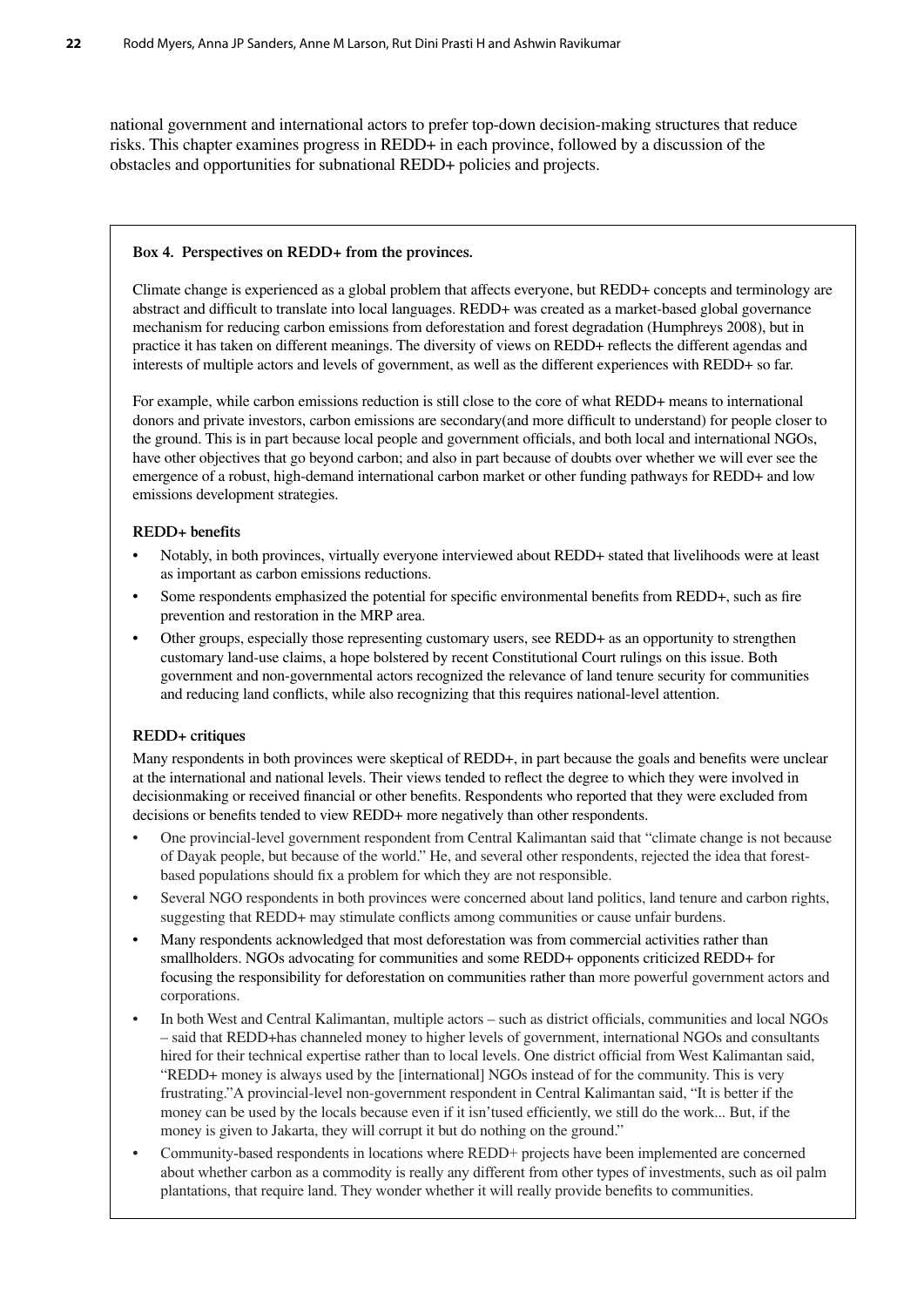#### **5.1 REDD+ progress in Central Kalimantan**

Central Kalimantan has hosted several REDD+ pilot initiatives and also participated in considerable policy discussions at multiple levels. It became the official REDD+ pilot province in 2010. During Phase 1 of REDD+, 12 pilot projects were implemented in the Mega Rice Project area. They were intended as 'quick win' initiatives to show progress on the ground and mostly focused on livelihoods and poverty reduction, while other activities concentrated on education and the dissemination of information about REDD+ (REDD+ Task Force and UNDP 2013; da Silva Hyldmo 2015). These projects and activities were implemented in the MRP area on the governor's recommendation over very short timeframes. Funding was provided by the government of Norway and administered by the United Nations Development Programme (UNDP) (see Box 5 below).

#### **Box 5. Funds administration to the provinces.**

During Phase 1, the United Nations Development Programme (UNDP) was responsible for administrative and financial management of the USD 1 billion pledged by the Norwegian government (through NORAD) based on the 2010 Letter of Intent. USD 30 million was spent during Phase 1. During interviews conducted in December 2014,senior officials from the National REDD+ Agency reported that approximately USD 50 million was spent through two additional installments. Funds were used to support national-level reform as well as activities and projects in Central Kalimantan, based on its status as the official pilot province. During Phase 2 ('Transformation'), spending of USD 150 million in 11 REDD+ priority provinces is planned, including Central and West Kalimantan. The distribution of funding among provinces has yet to be determined, but will be allocated based on readiness and identified needs. The distribution of funding across different priority areas is similarly undetermined, meaning that funding for local civil society actors compared to government and external organizations is also not yet clear. The remaining USD 800 million are planned for allocation from 2017 onwards, according to performance-based payments. Partly in response to criticism from Phase 1, small grants were administered to local organizations in 2014 through the national-level NGO Kemitraan. This type of short-term funding involved a complicated structure for communication and disbursement of funds between Kemitraan and local organizations, leaving local NGOs unsure about their future involvement on a longer-term basis.

As part of the readiness activities, Central Kalimantan has submitted maps and baseline data for monitoring, reporting and verification, as well as reference emissions levels. It has also established a provincial-level REDD+ organization (KOMDA, *Komisi Daerah*) and developed a Provincial Strategy and Action Plan (STRADA, *Strategi Daerah*). The United Nations Office for REDD+ Coordination in Indonesia (UNORCID) opened a temporary pilot office in the provincial capital of Palangka Raya in November 2011 to assist with the dissemination of information and coordination among provincial actors and between the provincial and national levels. Interviews with an array of provincial actors suggest that this office was not integrated with provincial government structures and that coordination focused on the international and national levels and the Governor's Office.

The provincial government finalized the STRADA in late 2013 (see Pemerintah Provinsi Kalimantan Tengah 2013), with representatives from the provincial government, civil society, and the University of Palangka Raya (UNPAR) having contributed to its development. Organizationally, REDD+ in Central Kalimantan was led by the Governor's Office through the Joint Secretariat (SEKBER, *Sekretariat Bersama*) as a way of supporting collaboration between the national and provincial levels. The Joint Secretariat was set up as a temporary organization, the idea being that half of its members would be from the provincial REDD+ office (KOMDA) and the other half from the national bodies (the National REDD+ Working Group, or SATGAS; and the REDD+ Task Force). While KOMDA was expected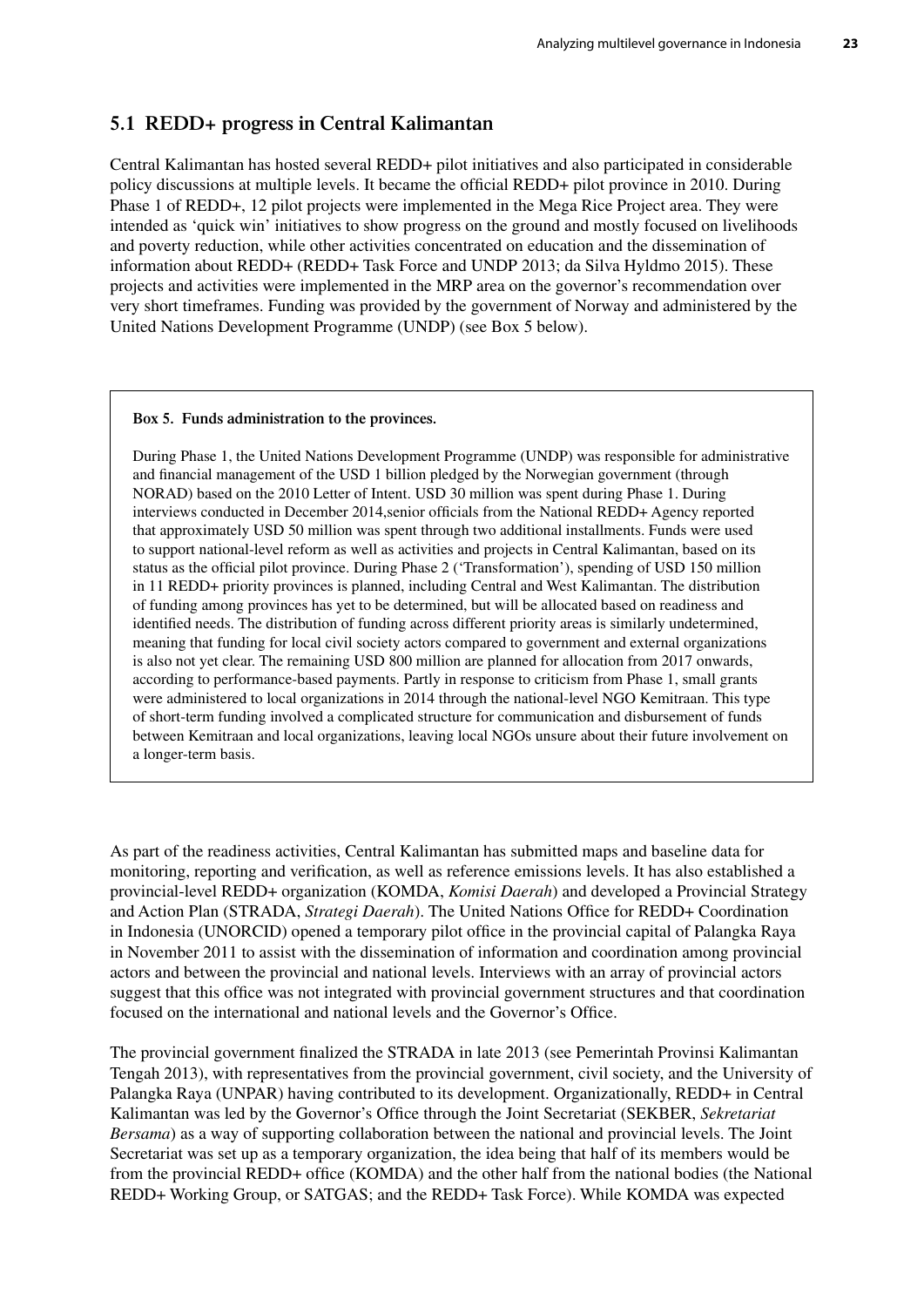to be replaced by a new provincial REDD+ agency, this had not occurred by the time of writing and is less clear now due to the recent transfer of the National REDD+ Agency responsibilities to the Ministry of Environment and Forestry. KOMDA has played a critical role as a broker for REDD+ across scales and should be highly influential as it is comprised of department heads (cf. Gallemore et al. 2014), but according to provincial respondents not all members are knowledgeable on or supportive of REDD+. For example, the Provincial Environmental Agency (*Badan Lingkungan Hidup, or* BLH) played a central role, while the Forestry Office was less involved; and departments overseeing plantations and mining had yet to be fully engaged. The STRADA highlights the following objectives:

- 1. Maintaining the quantity and improving the quality of forests and peatlands.
- 2. Judiciously improving the livelihoods of forest and peatland resource managers.
- 3. Increasing the self-sufficiency of local communities in managing natural resources and funds.
- 4. The institutionalization of REDD+ in the REDD+ action plan matrix as a prerequisite for the implementation of the three missions mentioned above and as one of the key strategies for successful implementation in Central Kalimantan.

(Pemerintah Provinsi Kalimantan Tengah 2013)

Local NGOs we interviewed felt sidelined during Phase 1 (REDD+ readiness) and were highly critical of the funding allocation to large international organizations such as the UN and specialized agencies. Multiple respondents at the provincial, district, and lower levels believed that they had not been adequately included in REDD+ decision making. While local NGOs were politically active and played a strong advocacy role for local communities, they lacked capacity to meet UNDP application and reporting requirements in order to gain access to any significant funding during Phase 1 activities, unlike the UN institutions involved (FAO, ILO, UNESCO, UNOPS) with less experience working in the province. In addition, as progress since 2010 was slower than anticipated, REDD+ was described as something discussed in numerous meetings and workshops in Palangka Raya, but with few visible results on the ground. One respondent from a local NGO said, "Under Phase 1 this has been UNDP, ILO, FAO – which is very funny. They are big names but do small activities that can be done by local NGOs, and their involvement is also about budget politics of UN people; … big organizations know how to organize budgets according to UNDP standards, but this is not helping local organizations to increase their capacity".

Mistrust of and disappointment with government and external actors were also apparent from community-based respondents. As one said, "So now we don't really trust the government, we don't trust NGOs and we don't trust organizations. I'm afraid that in the future our community will have lost their trust in everyone. I'm afraid also we will have no trust in the law and government regulations, and in the end we will go back to our old law, which is *adat* law. We just use our *adat* law instead of government's law." Interview responses highlighting a lack of participation and trust, as well as what was seen as the monopolization of funding by non-local organizations, suggest that legitimacy is weakest when projects and activities are seen to be externally imposed.

National policy discourse focused on developing 'jurisdictional' approaches to REDD+ as a way to strengthen cross-scale collaboration. The National REDD+ Agency (BPR) signed memorandums of understanding (MoUs) with the provincial and district governments in Central Kalimantan, while the Governor's Office supported the MoUs that were signed between the BPR and seven district governments in late 2013.<sup>9</sup> According to the Joint Secretariat (SEKBER), the heads of district signed these MoUs following official recommendation from the Governor, rather than necessarily based on their understanding of and support for REDD+. The framework for the participation of district governments in REDD+ has not yet been developed.

<sup>9</sup> The seven district or municipal governments in Central Kalimantan that signed MoUs with the National REDD+ Agency are Pulang Pisau, Kapuas, Barito Selatan, Katingan, Kotawaringin Timur, Murung Raya and Gunungmas (see http://www. reddplus.go.id/mou-provinsi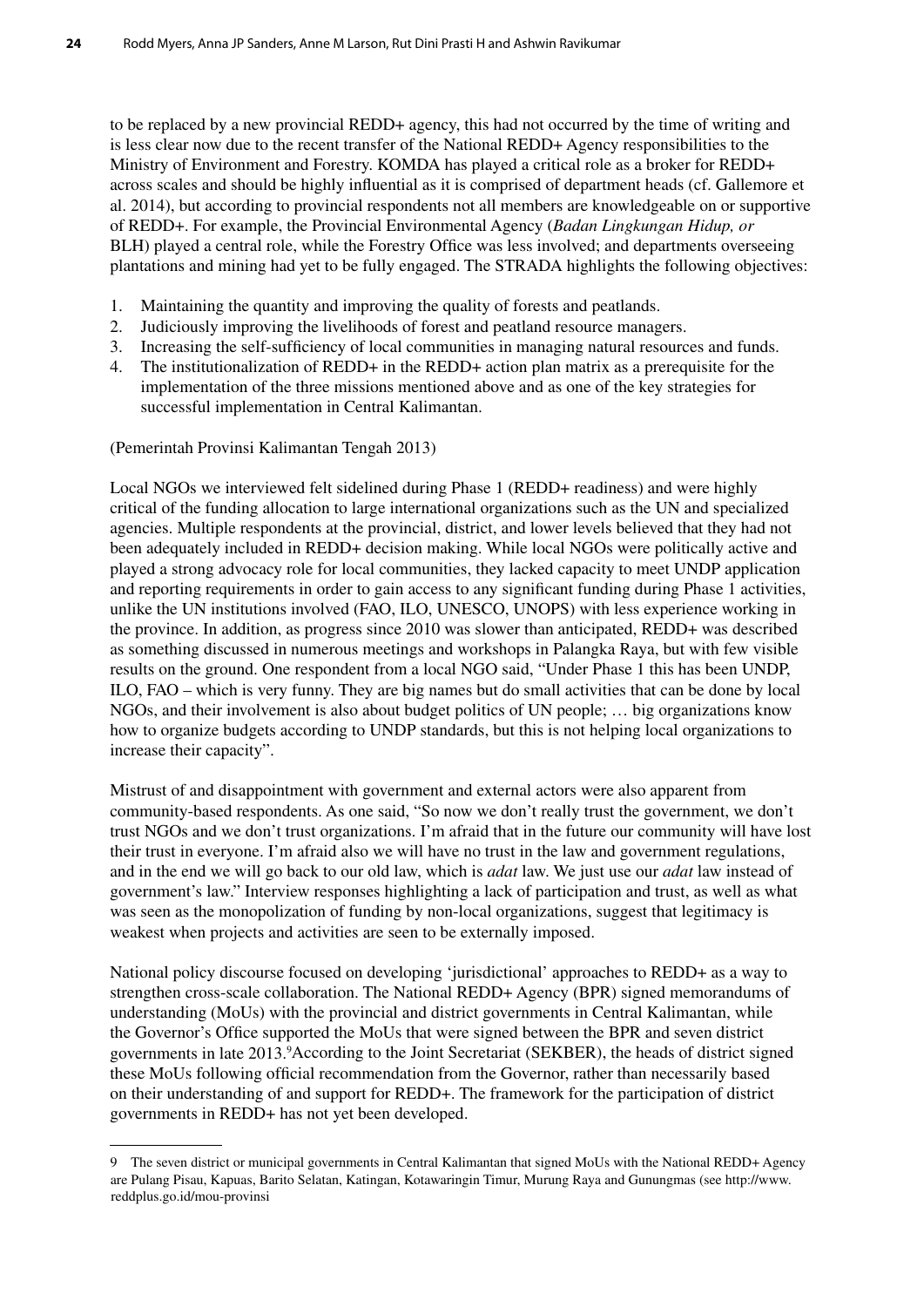REDD+ is undergoing a transition in 2015 at both the national and provincial levels. The governor, Teras Narang, has been an instrumental figure in providing political support for REDD+, but several respondents suggested that this may change depending on who is elected as the next governor. KOMDA is temporary and dependent on the governor's support, while the establishment of its replacement – a provincial-level REDD+ agency – requires the support of the regional legislative assembly (DPR-P), but new members were elected in 2014 and it has other priorities. Additional sources of public funding are emerging, but large organizations remain better positioned to take advantage of them. This situation presents the risk that local actors will remain limited in their capacity to shape REDD+. One NGO respondent observed that "the gap is very big between local people and people coming from the outside, and there is a failure because it is all from the outside".

### **5.2 REDD+ progress in West Kalimantan**

While REDD+ in Central Kalimantan has been characterized by proactive policy development at the provincial level and significant project activity in several districts, West Kalimantan has seen less activity. Since its demonstration activities are focused on a single district (Kapuas Hulu), the initiative has been led and regulated more by the districts than the provincial government. According to provincial leaders, the governor became more engaged in REDD+ in 2013–2014, working with the GCF Task Force and seeking to turn provincial plans into action. Plans now involve REDD+ activities in Ketapang, Kayong Utara, Kubu Raya, and Mempawah in Pontianak district, though discussions are still at an early stage.

In 2013, the West Kalimantan SATGAS (the provincial REDD+ committee) developed several drafts of the Provincial REDD+ Strategy and Action Plan (SRAP REDD+). The drafting team comprised representatives from the provincial-level departments of forestry and environment, BAPPEDA, and experts from the UNTAN, the province's largest university. The document was presented in public and at expert consultations, focus group discussions and public hearings. The final version was published in December 2013 and officially adopted through Governor's Decision No. 437/BLHD/2013. SRAP REDD+ aims to guide natural resource policy and decision making in accordance with national law; become a reference for emission reductions; and bridge national REDD+ initiatives, provincial planning, and greenhouse gas reduction strategies. Its central objectives are:

- 1. To reduce emissions due to deforestation and degradation of forests and peatlands;
- 2. To optimize carbon trading through forest conservation, management, rehabilitation and restoration;
- 3. To improve the welfare and economy of local communities, biodiversity protection and ecosystem services (Pemerintah Provinsi Kalimantan Barat 2013).

The process of developing the SRAP REDD+ helped strengthen multilevel governance articulations to some extent, especially among provincial line ministries, district departments, and the National REDD+ Strategy. While driven mainly by government and academic stakeholders, the process brought together multiple actors to discuss common concerns and develop the final plan according to SRAP REDD+ leadership from a range of backgrounds. Actors below the provincial level, however, cited little involvement. Although some attended public hearings on REDD+ in Pontianak, the provincial capital, they were largely not involved in the development of the strategy, and some at the district level felt that the consultation was inadequate in terms of representing their perspectives in the SRAP. There may have been more focus on Kapuas Hulu, where most of the REDD+ demonstration sites are located, but that district was not included directly in our research.

NGOs were invited to provide input at several stages, though several continue to be critical of REDD+, especially the influential WALHI, a national network of NGOs concerned about environmental issues. In particular, WALHI opposes the commodification of forests through carbon sales. AMAN, an indigenous peoples' rights organization, is wary of REDD+ and argues that issues of customary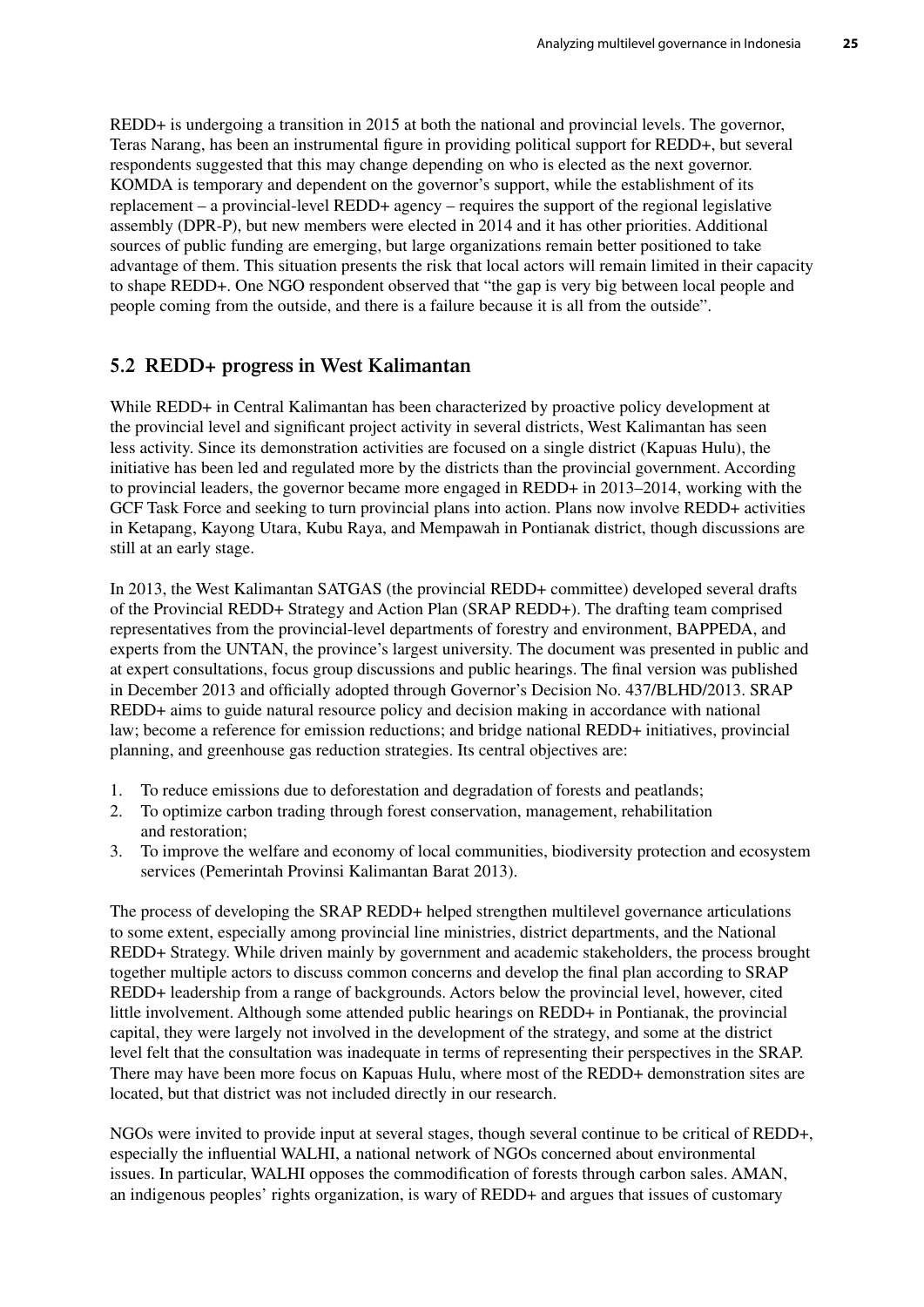land tenure have not been sufficiently addressed in the SRAP. AMAN articulates its position as "no rights, no REDD+," rather than as categorically anti-REDD+. Overall the SRAP focuses mainly on environmental issues. Although livelihoods are mentioned in the objectives, land tenure is not included.

It was not clear how West Kalimantan officials would coordinate with the national government on REDD+ since the National REDD+ Agency had not signed an MoU or partnership agreement with the province or districts. More permanent working groups had not been formed, as much was still to be determined under the new presidential administration. In the meantime, the provincial REDD+ committee was seeking carbon buyers independent of national-level decisions. One key leader in the province suggested that subnational initiatives will have more flexible carbon-sourcing arrangements than those of the national government. According to provincial leaders, GCF Task Force membership, which allowed direct governor-to-governor communication, enabled the province to develop its own REDD+ plans with some degree of autonomy while making linkages with international stakeholders, although the land on which most REDD+ initiatives are likely to occur is under national authority.

At the time of this study, there were a number of REDD+ demonstration projects in several districts, most of them in Kapuas Hulu, which the district head had designated a conservation district. According to the updated English version of the SRAP REDD+, ongoing projects include production forests; reduced-impact logging; the Roundtable on Sustainable Palm Oil (RSPO); community forests; forest villages; FLEGT (Forest Law Enforcement, Governance and Trade), fire prevention, orangutan protection, sacred forests and agroforestry, among others. International funding sources include the United States Agency for International Development, the Japan International Cooperation Agency, the WWF and the International Tropical Timber Organization.

Several civil society critics noted that the SRAP REDD+ required implementation oversight and coordination, which was not yet in place. Nor is it clear if or how it will influence provincial and district planning. SRAP REDD+ was led by the Provincial Department of Environment, while spatial planning, which includes the environment but focuses mainly on forests, mining and agriculture, was led by BAPPEDA. The new provincial spatial plan (RTRWP) had not been finalized due to provincial officials' disagreements with the RTRWKs (district spatial plans) in several districts. A recent draft of the RTRWP was heavily criticized for not even recognizing the issues that are the focus of the SRAP REDD+, namely forests, environment, plantations, sustainability and urban growth (Lembaga Gemawan and ICW 2013). A third planning document, the Strategic Environmental Assessment (*Kajian Lingkungan Hidup Strategis,* or KLHS), was mandated by the Ministry of Environment. The KLHS is a district-level self-assessment of the extent to which local governments are in line with environmental policies and programs. Like the RTRWK, this has to be approved by the provincial government. In Ketapang, district officials took ownership of their (still draft) KLHS, but say they had little involvement with the SRAP and that their RTRWK has not been accepted by the province.

Each document represents different perspectives that all influence land-use planning, although it is unclear how all of this planning will play out in practice. Actors with the most influence on the plans do not always have the most influence over the land-use decisions required to implement them.10

#### **5.3 REDD+ obstacles and opportunities**

Most benefits associated with REDD+ in our research sites in both provinces were non-monetary and the only identified carbon sales at the time of the study were from another Ecosystem Restoration

<sup>10</sup> The 2014 merger to form the Ministry of Forestry and Environment may have narrowed this gap at the national level to some extent, but provinces and districts may, for example, still have a department of environment responsible for REDD+ and a department of forestry responsible for nationally-controlled forests.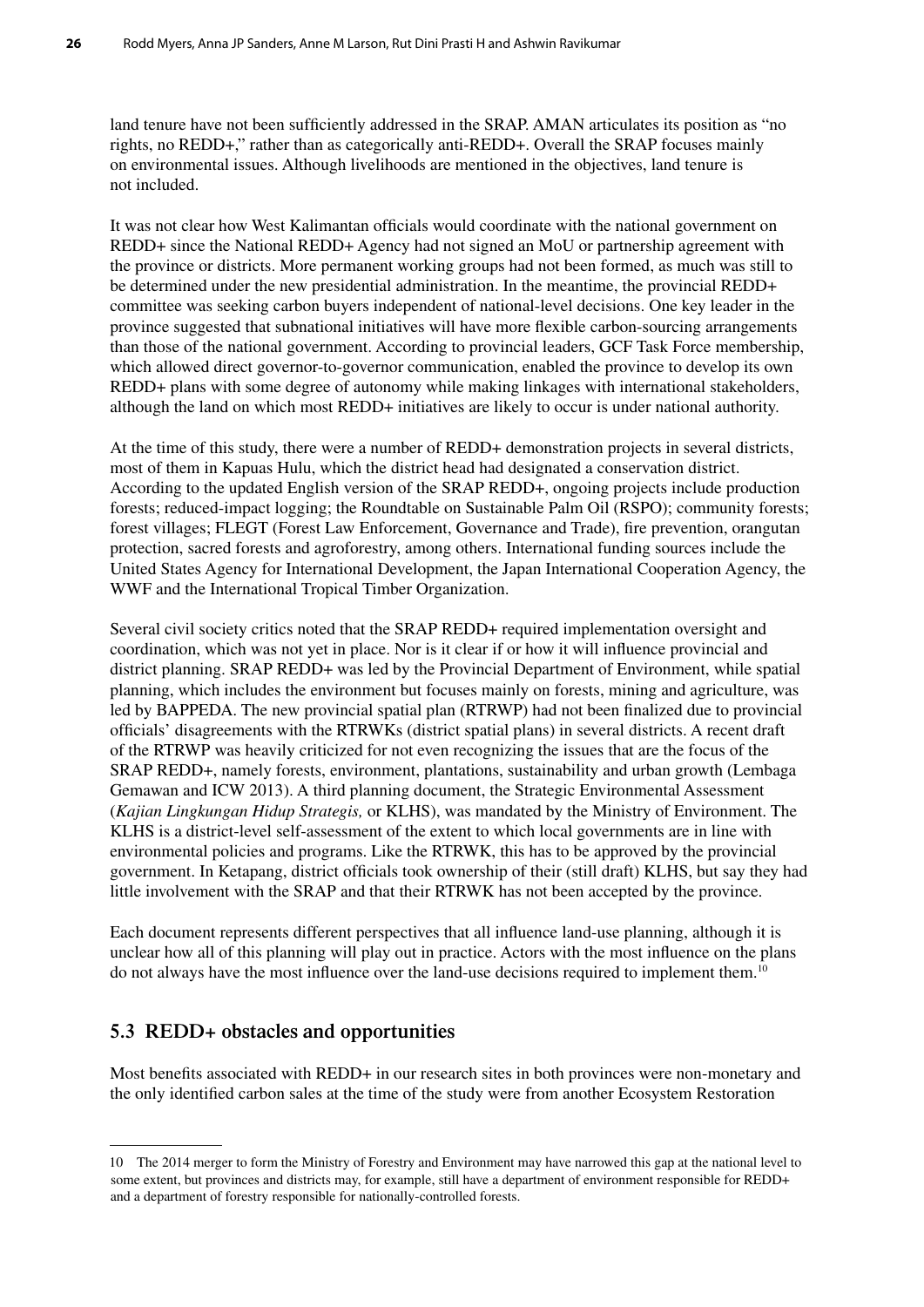Concession REDD+ project in Seruyan district in Central Kalimantan.11 The REDD+ sites in our research included one small village forestry project in Laman Satong in West Kalimantan and two much larger sites in Central Kalimantan (the KFCP and KPRCP cases). Although these sites are not directly comparable, they support our analysis of multilevel governance dynamics in REDD+. Together with the other initiatives considered to be 'decreasing carbon emission sites' in our research, these provide a mixture of REDD+ archetypes (see Angelsen et al. 2012; Ravikumar et al. 2015b). KFCP was led by a bilateral team from the government of Indonesia and the Government of Australia and had a complicated organizational structure compared to the KPRCP. Although KPRCP and Laman Satong both intended to generate revenue from sale of carbon credits, KPRCP is managed by a private firm while Laman Satong is facilitated by Flora and Fauna International (FFI), an international NGO with stronger community perceptions of project ownership than in KPRCP.

KFCP was implemented with involvement from the national government through the IAFCP. Provincial and district governments were also involved. In KPRCP, obtaining the ecosystem restoration concession (ERC) license involved all levels of government under the authority of the national Ministry of Forestry. Laman Satong is relatively small, but part of a larger group of village forest projects with similar aims implemented by the FFI, which mostly works with district and subdistrict governments, in addition to the communities. An analysis of process and outcome legitimacy among these cases shows that communities perceived a higher level of legitimacy in the communitybased village forest project run by the FFI than the other two much larger projects. The larger projects, particularly KFCP, could not escape the greater complexities of multilevel and multisectoral dynamics associated with the project's financial and institutional implementation arrangements.

Villagers in Lamong Satong felt a high level of ownership of the process and outcome. Like their counterparts in Central Kalimantan, they have not sold carbon, but expectations were tempered from the beginning on this. They engaged in participatory mapping, rule making and management of the forest area, and we found little discontent with the process. When asked who led the process, respondents from the villages replied "We did." Upon clarification, 'we' was found to include *adat* leaders, elected officials and a group of youths.

While there was skepticism about REDD+ in both provinces, as well as opposition from several actors, resentment was only apparent in Central Kalimantan. In both provinces, REDD+ was generally seen as more than just about carbon emissions, with livelihoods an important consideration. During Phase 1 implementation of projects and activities in Central Kalimantan, the focus was on livelihoods and poverty reduction at the community level. Yet there was particular concern due to the power over decisions and resources held by external actors, which affected the legitimacy of the REDD+ process and impeded 'local ownership.' The perceived exclusion of local actors fed broader opposition to REDD+ at multiple levels and further skepticism from community leaders and organizations. Though the REDD+ strategic plans (STRADA and SRAP) explicitly mention the wellbeing of communities and have some secondary objectives to develop livelihoods, they do not provide a clear mandate for communities to have greater power over decision making or to address their concerns about land tenure security. Conversely, local NGOs argued that the focus on livelihoods and communities suggested they were responsible for deforestation, shifting attention away from other causes and drivers of deforestation associated with dominant economic paradigms and large-scale land uses. At the same time, while corporate interests are included in planning processes<sup>12</sup> (often differently at the provincial and district levels, resulting in disagreements on land allocation), community interests are not (see the Master Plan for Acceleration and Expansion of Indonesia's Economic Development, or MP3IE).

<sup>11</sup> The company Rimba Raya Conservation (RRC) holds an Ecosystem Restoration Concession license (as per KPRCP) and verified carbon credits (VCS and CCBA) were issued in 2013 and 2014 (Indriatmoko et al. 2014a). The credits were reported as being sold from 2013.

<sup>12</sup> At least as stakeholders consulted in design processes.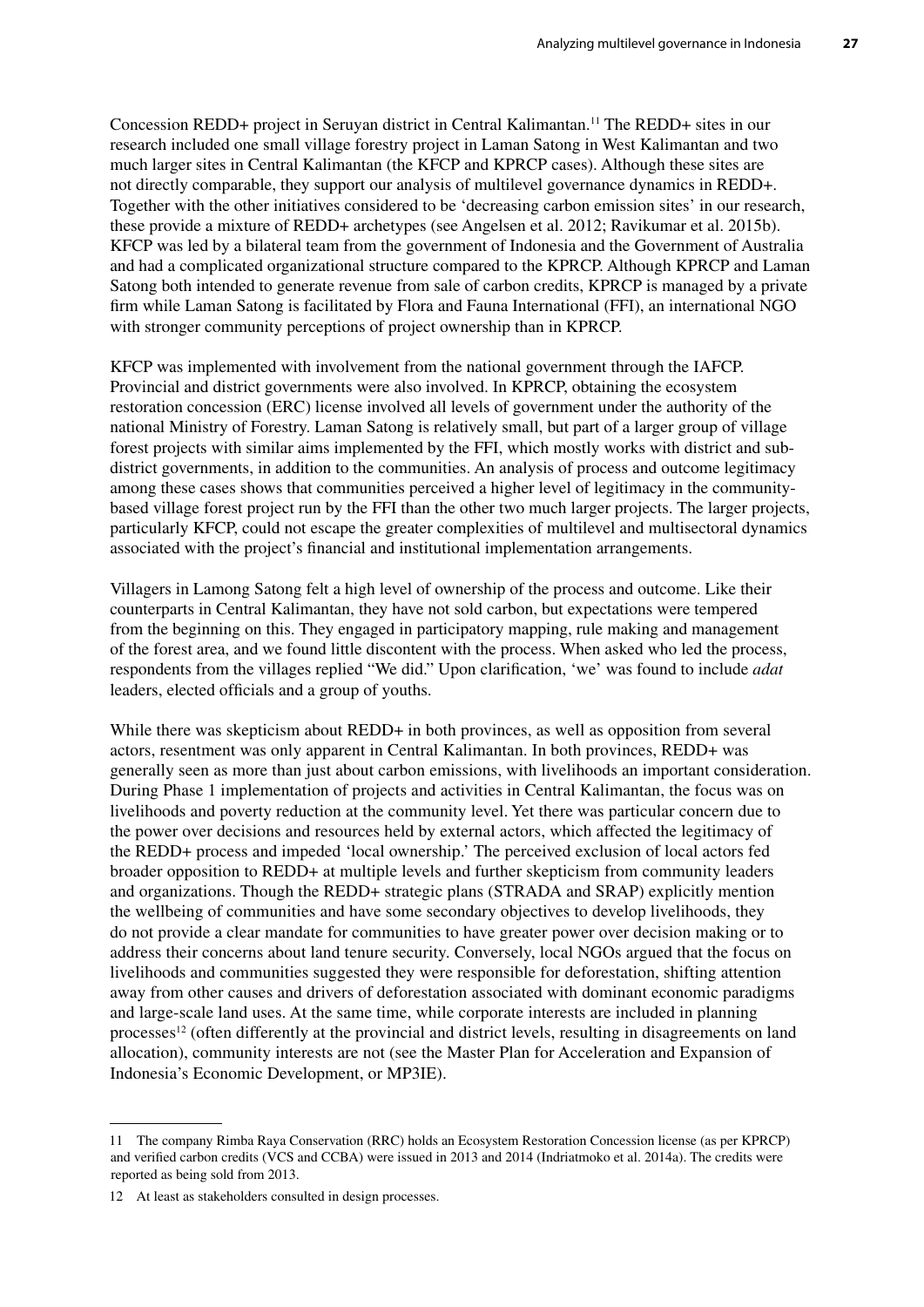Finally, although district governments are getting more involved in REDD+, given the comparatively small amount of public funding currently available, it is likely they will continue to depend on revenue from mining and plantations (Irawan et al. 2013). These dynamics suggest that it will be very difficult to address the larger drivers of deforestation, especially those pushed by powerful and wealthy actors.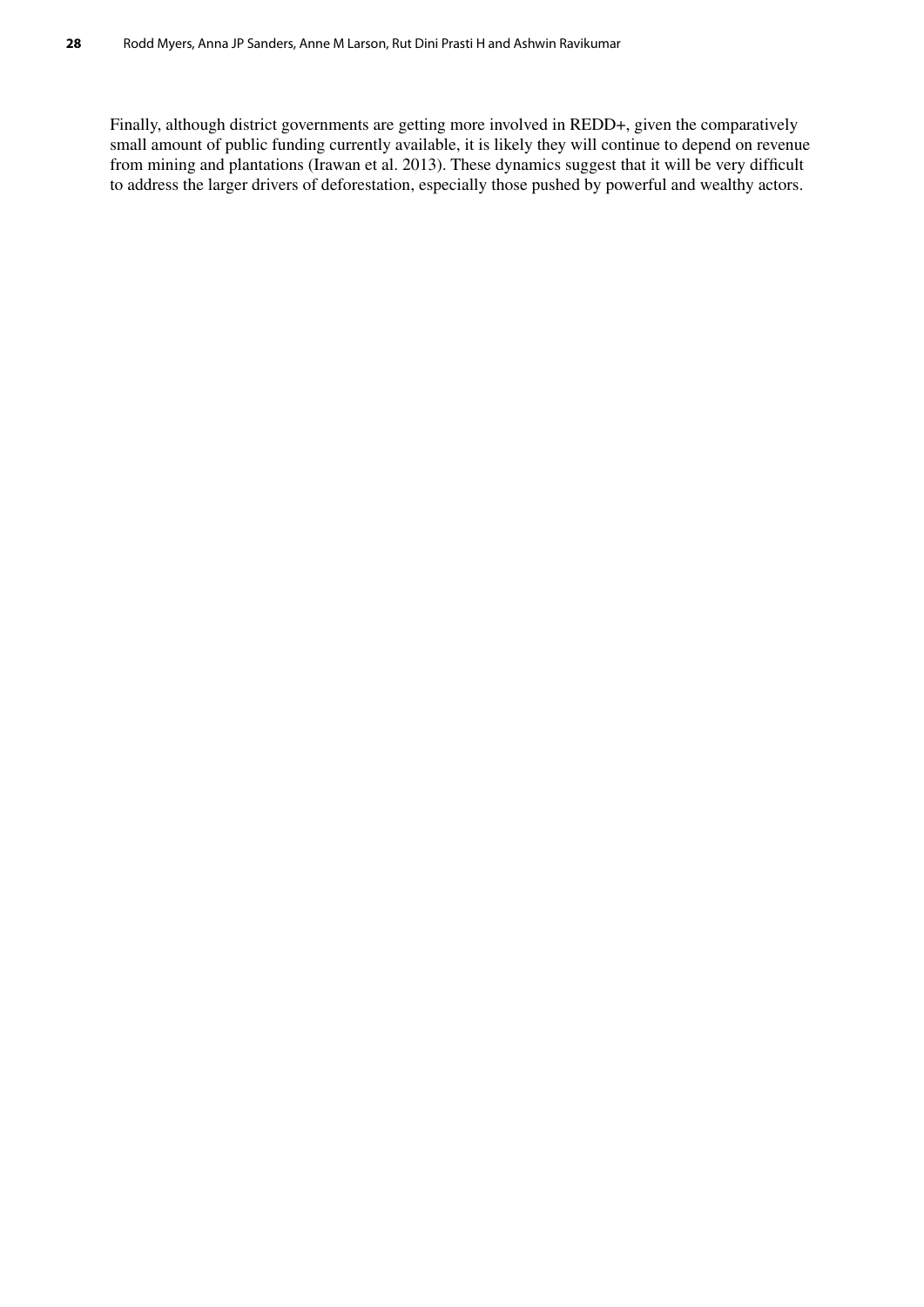# **6 Multilevel processes and outcomes for communities**

If ideas like REDD+ or other options promoting low carbon emissions alternatives are to succeed, they will largely be based on voluntary compliance and will have to be broadly accepted as legitimate. In the context of this research, process and outcome legitimacy describe the extent to which events leading up to and following a land-use change, including benefit-sharing initiatives, are transparent, effective, efficient and equitable. Process – or procedural – legitimacy is related to what some describe as participation (Schroeder 2008) or procedural justice (Sikor 2013), considering the involvement of affected stakeholders in decision-making that affects them. Outcome legitimacy refers to the results of the process and the extent to which they are considered 'fair.' This includes notions of the distribution of benefits and burdens among, and the recognition of, groups and individuals, as well as impacts on the environment (see Sikor 2013). In this sense, 'recognition' aims at reversing cultural notions of injustice, which may deny individuals or groups participation in decision making that affects them (Fraser 2009).

The conservation-development debate is fueled by differing conceptions of outcome legitimacy: what is legitimate to some actors from an environmental perspective may not be legitimate from a livelihood perspective; and some may consider equity more important than effectiveness or efficiency. These perspectives reflect the different values and aspirations of actors based on their background, knowledge and experience. Although there is widespread agreement that REDD+ must be effective, efficient *and* equitable, the interpretation of and relevant weight given to these conditions varies considerably. The increasing focus on rights of communities also reflects pressure from NGOs and indigenous rights groups at the international and national levels that aim to speak on behalf of indigenous peoples that often do not have a position as equals in REDD+ and other land-use negotiations (see Holmgren 2013; Howell 2014).

Our research examines both process and outcome legitimacy from the perspective of actors at different levels in land-use change processes. In this section, however, our primary emphasis is on those most affected by the real or proposed change on the ground: forest-based and rural communities. These communities are widely talked about as key actors, but their role and influence is most often configured through policy and program agendas that consider them subjects rather than agents of the change.

This section is organized around the main community-level findings and is divided into three sections. The first presents a summary of the benefits and burdens found in the initiatives, with particular attention to land tenure; the second analyzes process and outcome legitimacy across the cases; and the third is a discussion of lessons for REDD+.

# **6.1 Benefits and burdens**

In the context of REDD+, 'benefit sharing' is associated with the incentives provided to encourage changes in behavior or compensation associated with restrictions aimed at decreasing carbon emissions (from deforestation and forest degradation). Benefits can include compensatory or ongoing transfers of monetary or non-monetary assets according to the costs incurred (including opportunity costs) or rights-based claims (Luttrell et al. 2013). In our case studies, we find benefits (Table 5) and burdens (Table 6) associated with all types of land-use initiatives (see Myers et al. 2015 for more detail). In most of the cases, communities considered the benefits they received to be inadequate compensation for the burdens. Community voices were also the least powerful in most processes of negotiating benefit-sharing arrangements.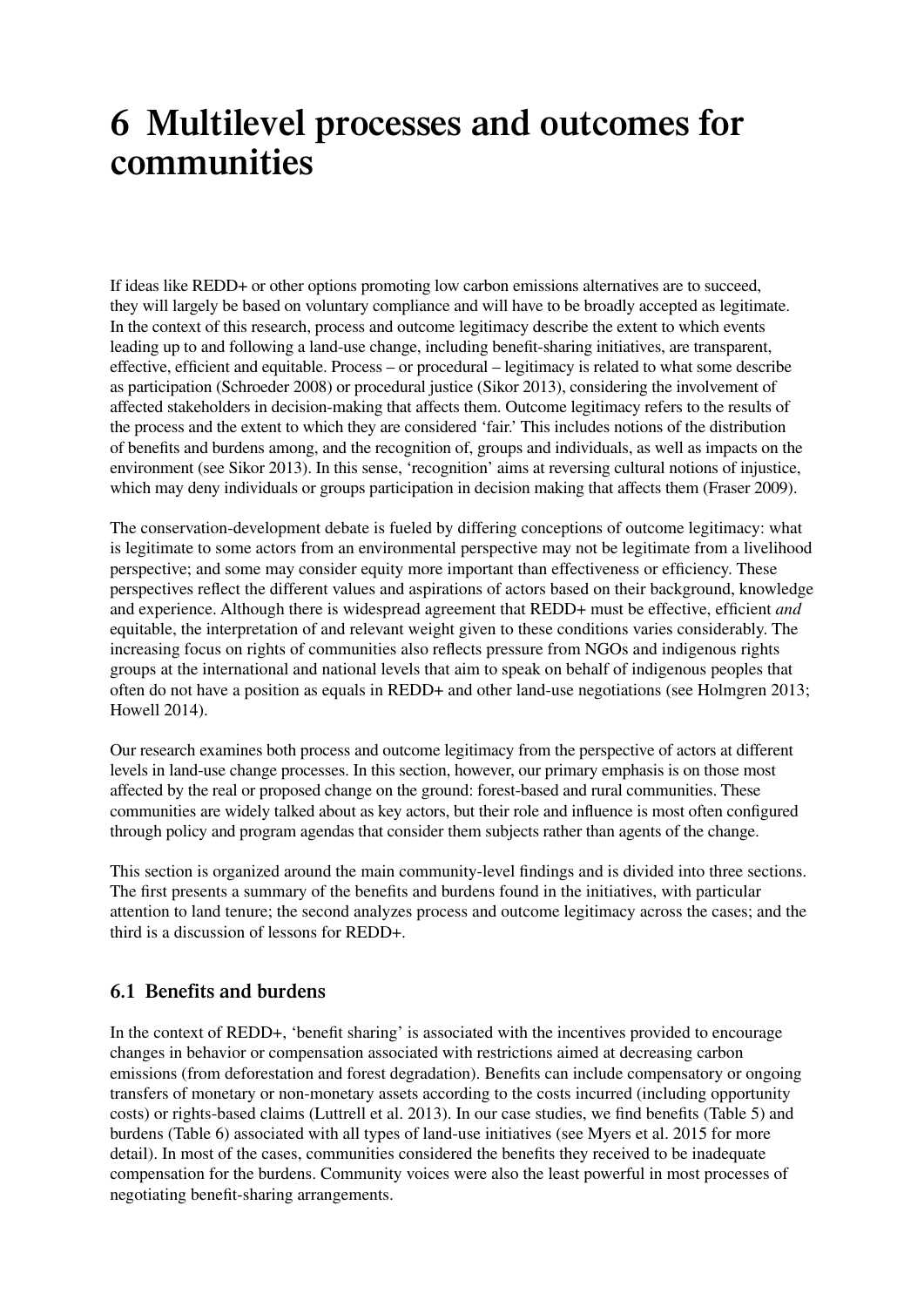|                                                                    |                                                                                           |                                                    | Central Kalimantan cases                                                                |                                                        |                                                        |                                                                   |                                                                             | West Kalimantan cases                                               |                                                                                   |                                                                                                        |
|--------------------------------------------------------------------|-------------------------------------------------------------------------------------------|----------------------------------------------------|-----------------------------------------------------------------------------------------|--------------------------------------------------------|--------------------------------------------------------|-------------------------------------------------------------------|-----------------------------------------------------------------------------|---------------------------------------------------------------------|-----------------------------------------------------------------------------------|--------------------------------------------------------------------------------------------------------|
|                                                                    |                                                                                           | Decreasing carbon emissions                        |                                                                                         |                                                        | Increasing carbon emissions                            |                                                                   | Decreasing carbon emissions                                                 |                                                                     | Increasing carbon emissions                                                       |                                                                                                        |
| Type of<br>benefit                                                 | REDD+<br><b>KFCP</b>                                                                      | (REDD+)<br><b>KPRCP</b>                            | <b>BOS Mawas</b>                                                                        | PT CK1                                                 | <b>PT GAL</b>                                          | TNBBBR                                                            | <b>Laman Satong</b><br>(REDD+)                                              | <b>Bokal Kumuo</b>                                                  | Landau Leban                                                                      | PT CUSJJV                                                                                              |
| monetary<br>Direct                                                 | Yes                                                                                       | Not yet                                            | $\frac{1}{2}$                                                                           | ð<br>Compensation<br>individuals f<br>paid to<br>land  | Compensation<br>individuals for<br>paid to<br>land     | $\mathsf{S}^{\mathsf{O}}$                                         | Not yet                                                                     | $\tilde{z}$                                                         | Compensation<br>individuals for<br>paid to<br>land                                | payments to the<br>Plasma direct<br>communities                                                        |
| livelihoods<br>Jobsand                                             | canalblocking,<br>revegetation,<br>livelihoods<br>Temporary<br>packages<br>small<br>jobs, | Not yet                                            | livestock, rice<br>microfinance,<br>Limitedjobs,<br>seeds                               | in-kind loans<br>plantations<br>for plasma<br>Jobs and | in-kind loans<br>plantations<br>for plasma<br>Jobs and | benefits refused<br>jobs, livelihood<br>by community<br>Temporary | seedlings, start-<br>up capital<br>Jobs and                                 | Seedlings                                                           | in-kind loans<br>plantations<br>for plasma<br>Jobs and                            | and seedlings;<br>in-kind loans<br>Jobs and fish<br>stock, seeds<br>plantations<br>for plasma          |
| Capacity<br>building                                               | support, village<br>Training and<br>institutional<br>livelihoods,<br>planning<br>land-use | participatory<br>training and<br>mapping<br>Farmer | literacy, farmer<br>rubber market<br>Credit union,<br>education,<br>financial<br>access | $\mathsf{S}^{\mathsf{O}}$                              | $\mathsf{S}^{\mathsf{O}}$                              | $\tilde{\mathsf{x}}$                                              | Diverse training<br>on livelihood<br>management<br>and forest<br>activities | management<br>Cooperative<br>and forest<br>training                 | For employees<br>work with oil<br>(on how to<br>$\mathop{\mathrm{palm}}\nolimits$ | financial small<br>business and<br>employment<br>Agricultural<br>training,<br>training                 |
| and equipment<br>Infrastructure                                    | Canal blocking<br>not completed                                                           | $\mathsf{S}^{\mathsf{o}}$                          | $\frac{1}{2}$                                                                           | Limited access<br>to equipment                         | Limited access<br>to equipment                         | $\mathsf{S}^{\mathsf{o}}$                                         | $\frac{1}{2}$                                                               | $\mathsf{S}^{\mathsf{o}}$                                           | Company truck                                                                     | access to heavy<br>School, teacher<br>road, water,<br>electricity;<br>equipment<br>housing,<br>mosque, |
| tenure security<br>land and land<br>Access to                      | formalization<br>Progress<br>toward                                                       | formalization<br>Progress<br>toward                | $\frac{1}{2}$                                                                           | $\mathsf{S}^{\mathsf{O}}$                              | $\mathsf{S}^{\mathsf{O}}$                              | $\mathsf{S}^{\mathsf{O}}$                                         | access rights<br>Formalized                                                 | access rights<br>Formalized                                         | $\frac{1}{2}$                                                                     | $\frac{1}{2}$                                                                                          |
| environmental<br>resources and<br>Access to<br>benefits<br>natural | rehabilitation<br>conservation<br>Peatland<br><b>Tang</b>                                 | conservation<br>Peatland                           | conservation<br>Peatland                                                                | $\overline{S}$                                         | $\mathsf{S}^{\mathsf{O}}$                              | to communities<br>not accessible<br>protected, but<br>Environment | reforestation<br>Formalized<br>protection,<br>forest use,<br>forest         | reforestation<br>Formalized<br>protection,<br>forest use,<br>forest | $\zeta$                                                                           | reforestation<br>Protected<br>forest,                                                                  |
| <b>Other</b>                                                       | $\tilde{\mathsf{z}}$                                                                      | $\tilde{\mathsf{z}}$                               | Support for a<br>teacher                                                                | $\mathsf{S}^{\mathsf{o}}$                              | $\mathsf{S}^{\mathsf{O}}$                              | $\mathsf{S}^{\mathsf{O}}$                                         | $\mathsf{S}^{\mathsf{O}}$                                                   | $\tilde{z}$                                                         | $\mathsf{S}^{\mathsf{o}}$                                                         | support for a<br>Scholarship<br>program,<br>teacher                                                    |

Table 5. Community benefits in the case studies. **Table 5. Community benefits in the case studies.**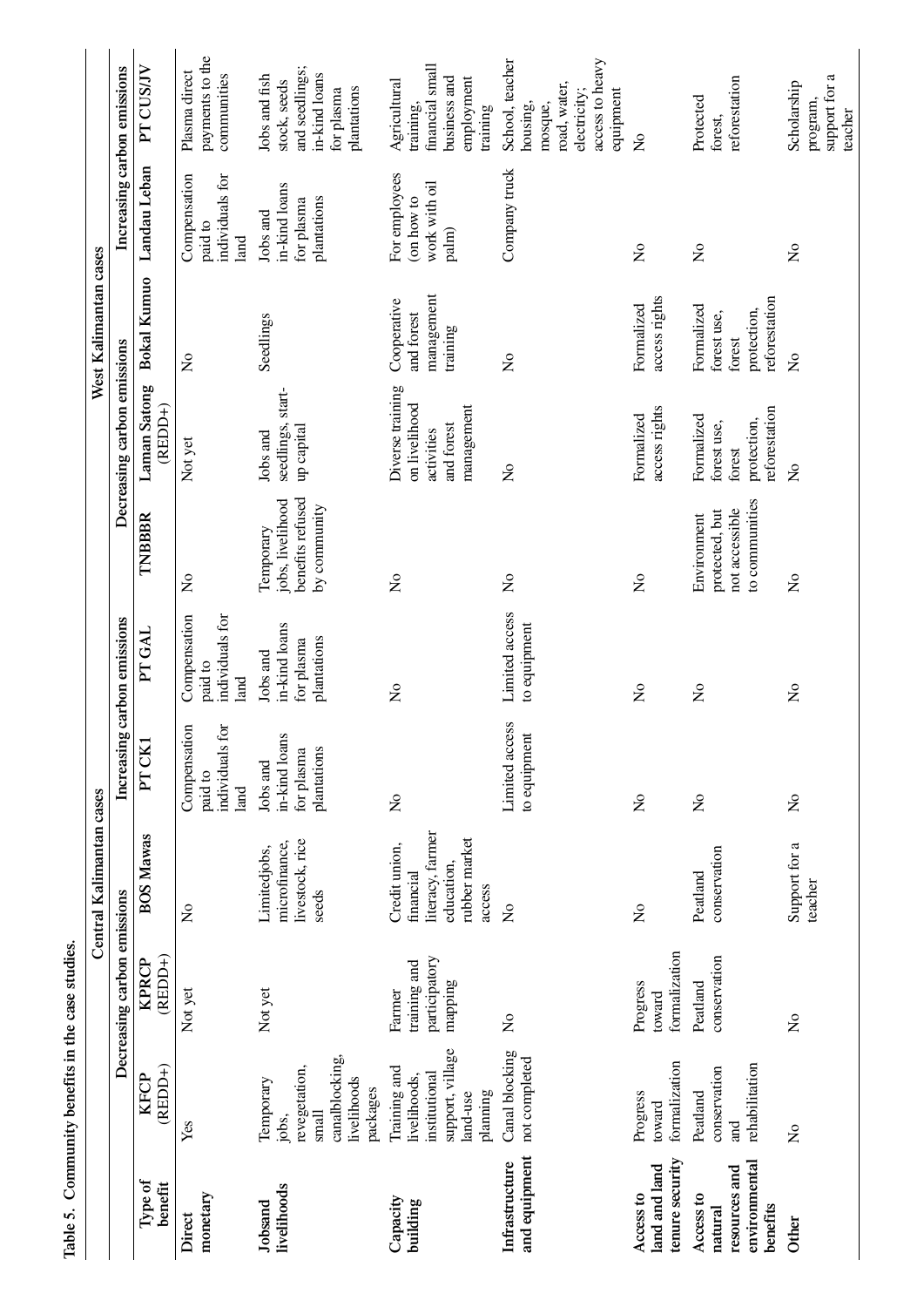|                                    |                                                    | Table 6. Community burdens in the case studies.                                                         |                                                                                                                                                                   |                                                                                                   |                                                                                                                                                              |                                                           |                                                                  |                                                                  |                                                                   |                                                                             |
|------------------------------------|----------------------------------------------------|---------------------------------------------------------------------------------------------------------|-------------------------------------------------------------------------------------------------------------------------------------------------------------------|---------------------------------------------------------------------------------------------------|--------------------------------------------------------------------------------------------------------------------------------------------------------------|-----------------------------------------------------------|------------------------------------------------------------------|------------------------------------------------------------------|-------------------------------------------------------------------|-----------------------------------------------------------------------------|
|                                    | Central Kalimantan cases                           |                                                                                                         |                                                                                                                                                                   |                                                                                                   |                                                                                                                                                              | West Kalimantan cases                                     |                                                                  |                                                                  |                                                                   |                                                                             |
|                                    | Decreasing carbon emissions                        |                                                                                                         |                                                                                                                                                                   | Increasing                                                                                        | carbon emissions                                                                                                                                             | Decreasing carbon emissions                               |                                                                  |                                                                  | Increasing carbon emissions                                       |                                                                             |
| Type of<br>burden                  | $(REDD+)$<br>KFCP                                  | $(REDD+)$<br><b>KPRCP</b>                                                                               | (Conservation)<br><b>BOS Mawas</b>                                                                                                                                | plantation)<br>(Oil palm<br>PT CK1                                                                | plantation)<br>(Oil palm<br>PT GAL                                                                                                                           | (Conservation)<br><b>TNBBBR</b>                           | <b>Laman Satong</b><br>(Village forest,<br>REDD <sub>+</sub> )   | managed forest)<br><b>Bokal Kumuo</b><br>(Community-             | Landau Leban<br>plantation)<br>Oil palm                           | PT CUS/JV <sup>a</sup><br>plantation)<br>(Oil palm                          |
| land tenure<br>Reduced<br>security | establishment<br>of $KPHL$<br>(through<br>Indirect | Potential                                                                                               | Yes                                                                                                                                                               | Yes                                                                                               | Yes                                                                                                                                                          | national park<br>claims more<br>difficult in<br>Customary | $\mathsf{S}^{\mathsf{O}}$                                        | $\tilde{z}$                                                      | $\frac{1}{2}$                                                     | $\mathsf{S}^{\mathsf{o}}$                                                   |
| Reduced<br>access to<br>land       | $\mathsf{S}^{\mathsf{o}}$                          | are required to<br>meet the rules<br>Potential (as<br>of the ERC <sup>b</sup><br>proponents<br>license) | conservation<br>Yes, due to<br>zone                                                                                                                               | Yes, reduced<br>agricultural<br>access for<br>activities                                          | Yes, reduced<br>agricultural<br>access for<br>activities                                                                                                     | Excluded from<br>claimed land<br>customary-               | activities on<br>monitored)<br>(restricted<br>land, now<br>Minor | activities on<br>monitored)<br>(restricted<br>land, now<br>Minor | Some hamlets<br>agricultural<br>a reduced<br>now have<br>capacity | being used by<br>Land was not<br>Oil Palm: No<br>communities<br>Timber: Yes |
| Environment                        | $\mathsf{S}^{\mathsf{O}}$                          | $\frac{1}{2}$                                                                                           | $\mathsf{S}^{\mathsf{O}}$                                                                                                                                         | Potential water<br>$\mathbf{c}$<br>risk of fire due<br>problems and<br>to proximity<br>peatland   | Yes, problems<br>use and pest<br>related to<br>fertilizer<br>control                                                                                         | $\mathsf{S}^{\mathsf{o}}$                                 | $\mathsf{S}^{\mathsf{o}}$                                        | $\mathsf{S}^{\mathsf{o}}$                                        | palm clearing<br>related to oil<br>problems<br>Water              | (deforestation)<br>Oil palm: No<br>Timber: Yes                              |
| Social                             | Some conflict<br>payments<br>related to            | Potential                                                                                               | Kapuas where<br>Some conflict<br>sub-village in<br>especially in<br>the research<br>restrictions,<br>the Tuanan<br>established<br>to access<br>camp is<br>related | ಸ<br>of regret over<br>opportunistic<br>Minor – soci<br>transactions<br>indications<br>unrest and | provide benefit<br>compensate or<br>sharing within<br>$Yes - conflict$<br>of land and<br>timeframes<br>due to loss<br>adequately<br>reasonable<br>failure to | identity tied to<br>forest strained<br>Cultural           | $\mathsf{S}^{\mathsf{O}}$                                        | $\mathsf{S}^{\mathsf{O}}$                                        | Conflict within<br>communities                                    | $\tilde{z}$                                                                 |
| Economic                           | $\mathsf{S}^{\mathsf{O}}$                          | Potential                                                                                               | protected areas<br>zone and other<br>activities from<br>conservation<br>Yes, loss of<br>livelihood                                                                | farmland<br>Loss of                                                                               | farmland<br>Loss of                                                                                                                                          | Minor loss of<br>forest income                            | $\overline{a}$                                                   | $\mathsf{S}^{\mathsf{O}}$                                        | increased food<br>farmland;<br>expenses<br>Loss of                | $\overline{\mathsf{x}}$                                                     |

'Timber' refers to a prior period when the site was cleared by logging companies before the arrival of the oil palm company (see case study in Appendix).

a L Ecosystem restoration concession.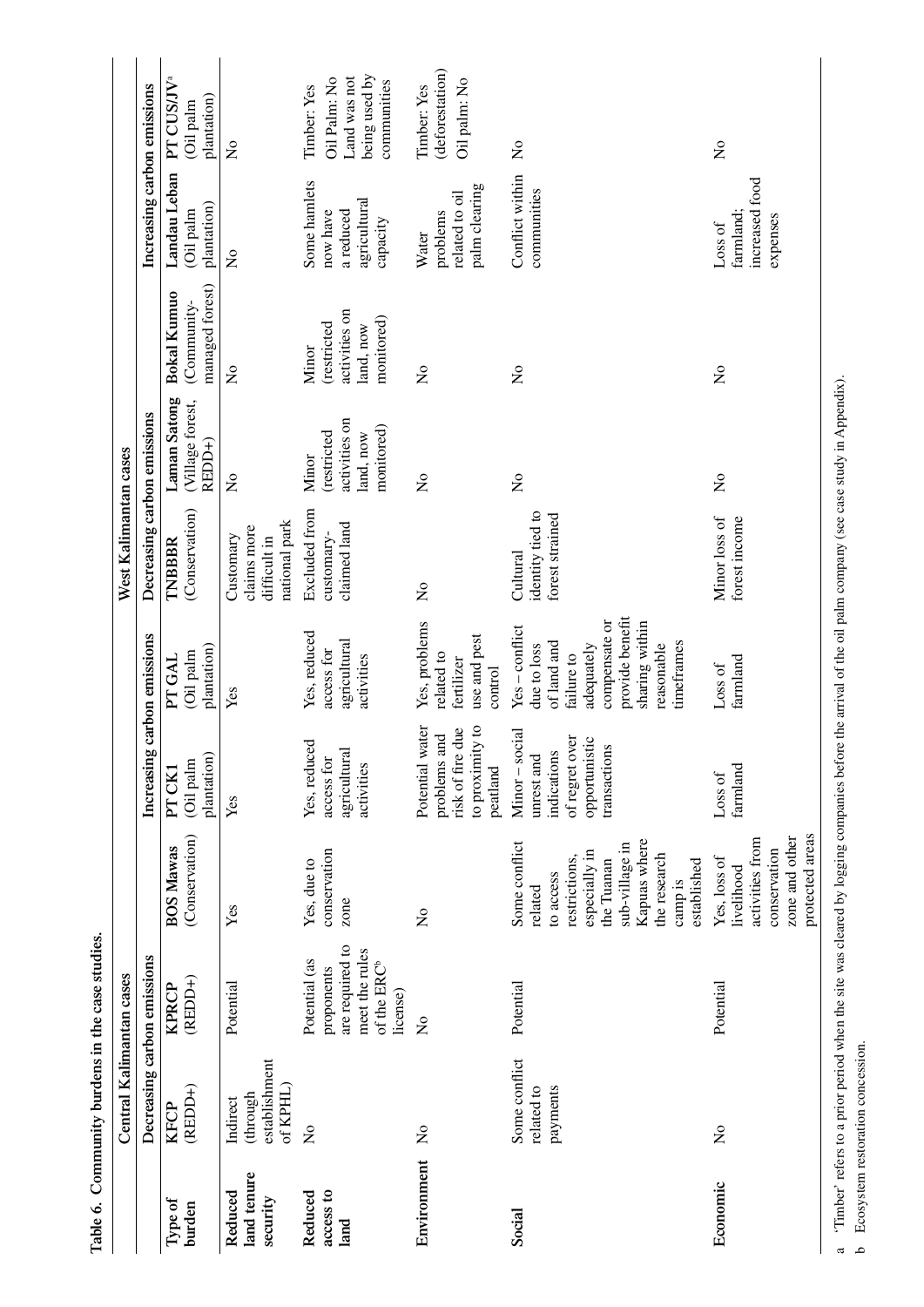Notably, direct cash payments were only paid in one out of the three REDD+ cases at the time of the study, while such payments were associated with all four of the oil palm sites. Most initiatives aimed at decreasing emissions provided non-monetary benefits such as jobs and livelihood support (five out of six), capacity building (five), improved access to land and tenure security (four) and access to natural resources or environmental benefits (all six). Across the oil palm sites, all four provided access to infrastructure or equipment and some jobs or livelihood support; two provided capacity building; one provided environmental benefits; and none provided improved land tenure security.

All sites were associated with some burdens, although perhaps unsurprisingly the least were found in the two village/community-managed forest sites. Environmental burdens were found only in the oil palm sites (in three of the four and in the fourth prior to the arrival of the oil palm company).

All sites suffered actual or potential land tenure insecurity problems. Land access was reduced to some extent in all sites except KFCP. This included economic effects in three oil palm plantations due to loss of farmland and some losses caused by protected areas in three decreasing emissions initiative sites. Social conflict and other social burdens were found in most Central Kalimantan sites, as well as one oil palm site and the conservation site in West Kalimantan.

In summary, the oil palm cases provided the only direct financial benefits, but in three of these they were only one-time payments and in two the result was reduced land tenure security. The decreasing emissions initiatives were strongest in terms of building capacity and improving land tenure security. Negative environmental impacts were only associated with three oil palm cases. Nevertheless, the exceptions demonstrate that these results are not inevitable: oil palm is not always problematic for forests or communities, and conservation initiatives are not always beneficial for communities. The PT CUS/JV oil palm site provided substantial community benefits and had an excellent working relationship with the community, according to multiple respondents (see Box 6). With regard to the environmental impact, the company established its plantations on deforested land and also created a protected forest area. Meanwhile, the TNBBBR park site entered into conflict with the communities, which rejected the only benefits offered in order to defend their claim to customary rights to the area they were now prevented from using (Myers and Muhajir 2015). Both conservation and oil palm areas were associated with conflicts.

Land tenure is a fundamental issue that is close to the core of the politics of all case studies analyzed in this report (see Box 7). Who holds power in land use-related decision-making processes influences who has rights or controls access to land, who can benefit from land-use initiatives and even what land uses are possible. In Indonesia, recognition of customary (*adat*) rights is a highly political issue, and recent developments in this regard may have profound implications for REDD+ and benefit sharing. Although recent Constitutional Court rulings<sup>13</sup> provided some hope that customary claims over forestlands will find some legal footing, it remains unclear what these rulings will mean for customary claimants. In the cases studied, the legitimacy of benefit-sharing arrangements was compromised and outcomes were more problematic when community claims were ignored (see Myers et al. 2015).

<sup>13</sup> The first decision, MK 34, was that the rights of all communities must be respected and protected in the implementation of the State's control over the national forest estate (MK34/PUU-IX/2011). The second was MK 35 (MK35/PUU-X/2012) in which *hutan adat* (customary forest) was recognised as a new category of private forest. Along with State forest, private forest should be recognised as one type of land tenure in the national forest estate. The third, MK 45 (MK45/PUU-IX/2011) changed the meaning of the term *kawasan hutan* (national forest estate) to include only areas that have been vetted through a determination process.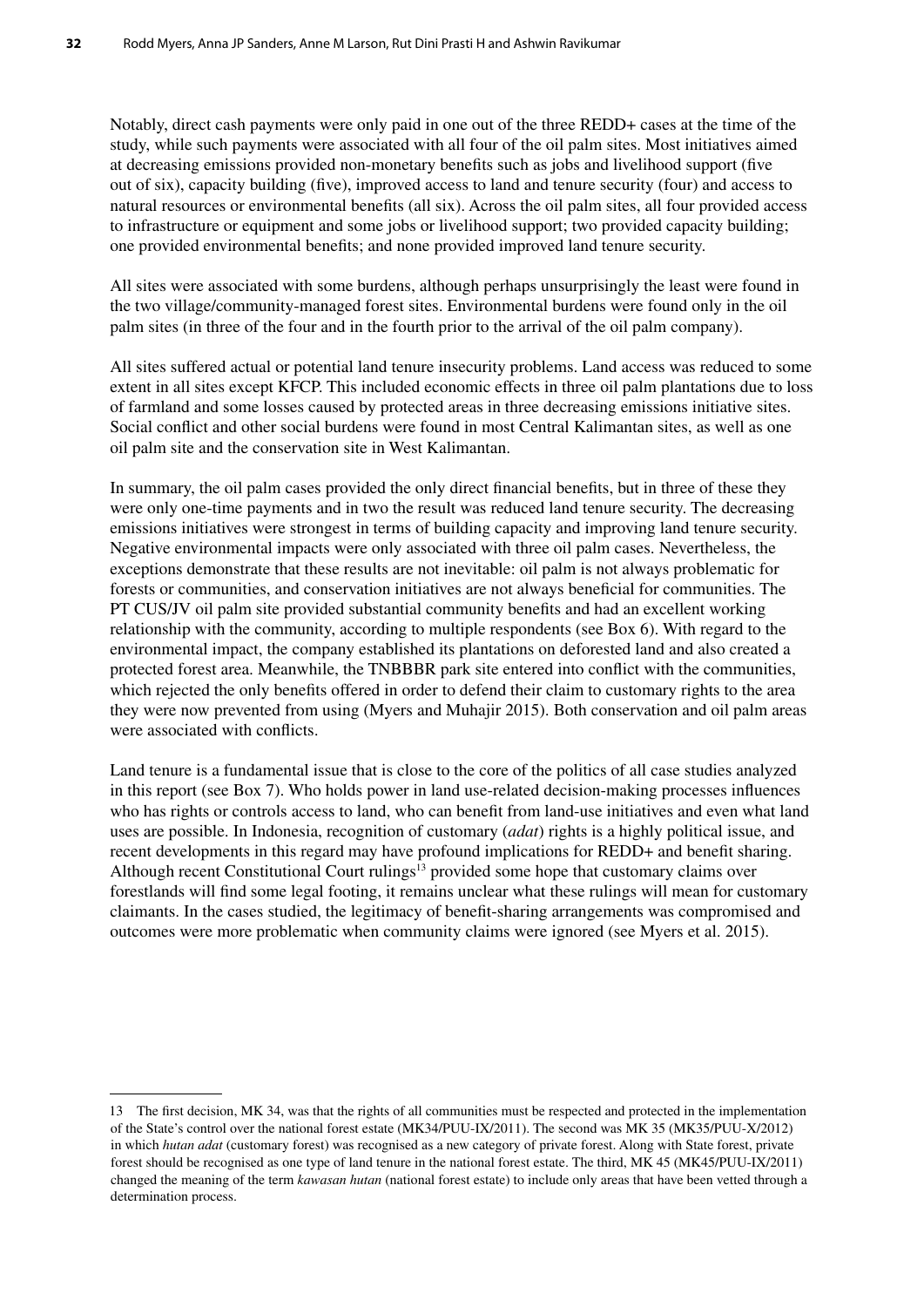#### **Box 6. Implementation choices affect outcomes for communities in oil palm schemes.**

Commercial oil palm operations are subject to *inti-plasma* schemes in Indonesia,<sup>a</sup> which began as a way for state-owned companies to share benefits with customary landholders in the 1970s(see Martin et al. 2013). Under these schemes, smallholders in communities are entitled to 20% of the land under cultivation by the company either within a company's land-use permit (HGU), or outside of it but on customary-use land so long as that land is designated as APL and eligible for plantation development. The company (known in this scheme as *inti*) is considered the nucleus of the operations and the smallholders engage in the partnership through a cooperative that represents them and their 20% interest in the plantation. *Plasma* holders are entitled to a minimum of 2 ha of land per household. Another 1 ha must be reserved for *plasma* holders to cultivate their own food crops, meaning that the HGU holder must cultivate at least 11 ha of oil palm for each household that qualifies for participation in the scheme: two for each plasma holder, eight for the company, and one for cultivation. By 2006, nearly half of all Indonesian oil palm plantations operated under this scheme(Budidarsono et al. 2013).

We found that these benefit-sharing laws were applied inconsistently, not because local laws conflicted with the national benefit-sharing laws, but rather because each oil palm project differed in the way it was implemented. Of the four oil palm cases we covered, only one – PT CUS/JV – featured a functioning *inti-plasma* arrangement. The others were either just under the three-year operational threshold before payments must start, or else had passed that period butwere not making payments. In three cases, the plantations caused considerable conflict with communities, mostly over land claims. In some communities, these disputes generated delays, while in others they created deep-seated discontent among community members. Landau Leban leaders reported being "stopped by aggressive police" when they went to the plantation office to set up a meeting and others had similar stories. These indications point not to a partnership but to an adversarial arrangement that the PT CUS/JV management laments is all too common in the industry.

PT CUS/JV took a consultative approach with communities that resulted in several community members describing the company as "our partners." When asked how they were able to formulate constructive relationships with communities while so many other oil palm plantations have tense community relations, a senior manager responded, "It is who we are as a company."

a Relevant laws for the *inti-plasma* scheme (which has evolved over time) include Plantation Law 18/2004; Minister of Agriculture Decision No. 333/Kpts/KB.510/6/1986 regarding community plantations (PIR –Trans); Minister of Agriculture and Minister of Cooperatives and Management of Small Entrepreneurs Decision No. 73/Kpts/OT.210/2/98 pertaining to community and cooperative credit schemes (KKPAs); Law 20/2008 on small and micro business and plantations; and Government Regulation 44 /1997 on the *intiplasma* partnership arrangement.

#### **Box 7. Land tenure and management trade-offs.**

There is an important trade-off with almost all of the land-use changes in this research, clearly illustrated by the oil palm and some community-managed forestry cases in which new boundaries are registered with the government. In the PT CK1 and PT GAL cases, some community members have legal titles, but even when this is formally registered with the National Land Agency, the communities' standing remains weak when it comes to negotiating with the company. When the communities reached agreements with the oil palm companies, they consented to lands they considered theirs being included in the company's permit area for oil palm activities. Once the permit expires, then according to the law the landis to be handed back to the State. While the legal status of some communities' land tenure was uncertain prior to such agreements with oil palm companies, the establishment of the permit area puts boundaries around the land that were not there before. The implications of this for land tenure including customary claims are not clear. Given that the land has already been converted to oil palm plantations, the communities cannot easily utilize it for another purpose, such as smallholder agriculture, even if it isnot handed back to the State.

Furthermore, in the West Kalimantan community and village forest cases, onemotivation for communities to obtain forest management rights was that nearby forestland (part of the national forest estate) had beenreclassified as nonforestland (APL), which is subject to private ownership, enabling the land to be commoditized. While this change in classification could permit local communities to obtain land titles, it also opens the door for third parties – such as private firms – to acquire the land to establish an oil palm plantation. This is a particularly tenuous position for communities that are relatively ill-equipped to negotiate the bureaucratic hurdles involved in obtaining land titles.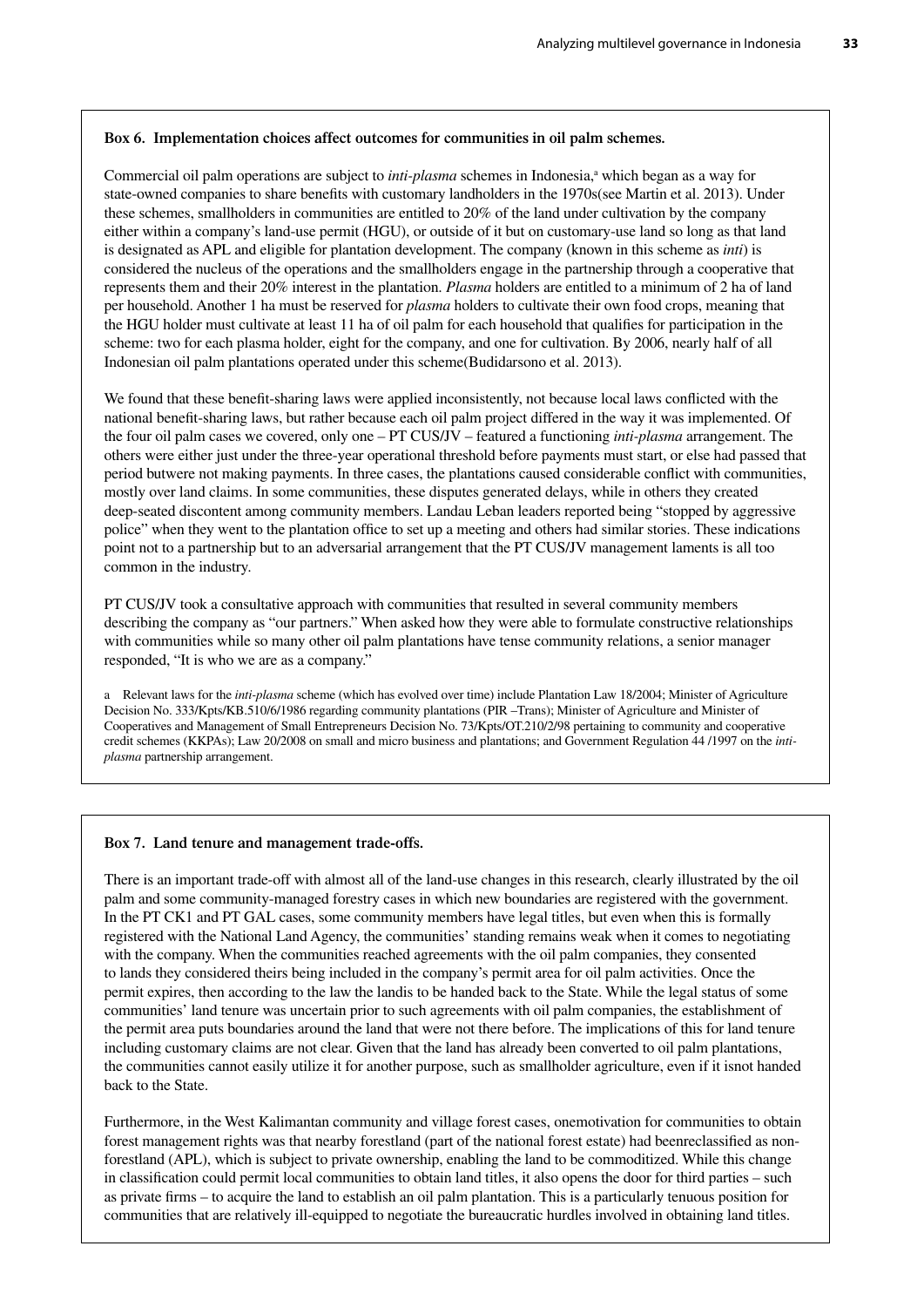## **6.2 Process and outcome legitimacy**

The discussion in this section is organized around key findings based on a qualitative analysis of the ten case studies and associated interviews. It considers free, prior and informed consent, followed by a more general examination of process; communication across multiple stakeholders; community representation; gender; and the management of expectations.

### **6.2.1 Free, prior and informed consent**

Free, prior and informed consent (FPIC) is a set of principles that ensures that all stakeholders, including land users with customary claims, are aware of the proposed land-use change and have the opportunity to agree to, modify, or refuse activities, changes or benefit-sharing arrangements. Forest Peoples Programme has been one of the strongest advocates of FPIC (see Forest Peoples Programme 2008) and applies the principles to all land-use changes that affect local communities. By law, industrial land-use changes, like oil palm or mining, should include community consultations through the AMDAL process in Indonesia, but this is not always implemented with FPIC principles in mind. In practice, there are many instances in which there is not even any consultation, or the consultation involves only local elites (see also Colchester et al. 2006). The nature of FPIC implementation can serve by definition as an indicator of process legitimacy. In the cases in this study, more complete implementation of FPIC principles was also associated with greater outcome legitimacy.14

Table 7 below contains an assessment of each of the FPIC principles for the cases in this study based on the analysis of interviews conducted with different types of actors. While the implementation of FPIC is surely contested by those who claim they conducted participatory processes and obtained consent, the table reflects our overall analysis.

Some land-use changes, like in the TNBBBR and PT GAL cases (as well as the logging that preceded PT CUS/JV), featured almost no FPIC. These two sites have greater conflict and discontent regarding both process and outcomes. However, most initiatives have some degree of FPIC.

In the case of BOS Mawas, it is difficult to assess FPIC due to the size of the area. Also, given that changes are based on the efforts of the individual program staff to lobby the provincial government for changes to land classification (based on the RTRWP 2003), it is unclear what responsibility BOS Mawas has in terms of conducting FPIC in relation to these changes. A lack of information and confusion among community members in several villages included in our study suggests that process legitimacy is weaker here compared to other cases (such as Laman Satong and Bokal Kumuo). This is partly because communities are not informed about the legal status of the 'work area' and BOS Mawas' role in its management. This affects outcome legitimacy as some community members also mistrust the program due to access restrictions and livelihood impacts associated with changing regulations, including a number of arrests for illegal logging.

In KFCP and KPRCP, FPIC was relatively complete but did not include any direct community influence or authority over project design or licensing processes; rather communities were asked to accept or reject the initiative. Uncertainty about REDD+ as a concept and future financial benefits also meant that project proponents found it difficult to ensure that communities were fully informed. For example, KFCP took more time than initially anticipated to conduct consultations to obtain consent, which later generated challenges for the project due to a perceived lack of progress following high profile public announcements.

<sup>14</sup> Within the scope of this study and fieldwork, the findings should only be considered as suggestive, although useful for comparative purposes. A more in-depth analysis of FPIC would have to question each of the terms much more fully. For example: How free can livelihood decisions be when one lives in poverty (see Box 8)? How long does 'prior' count as 'prior'? Does being informed include information about alternatives to the proposal? And, of course, consent and consultation have very different meanings.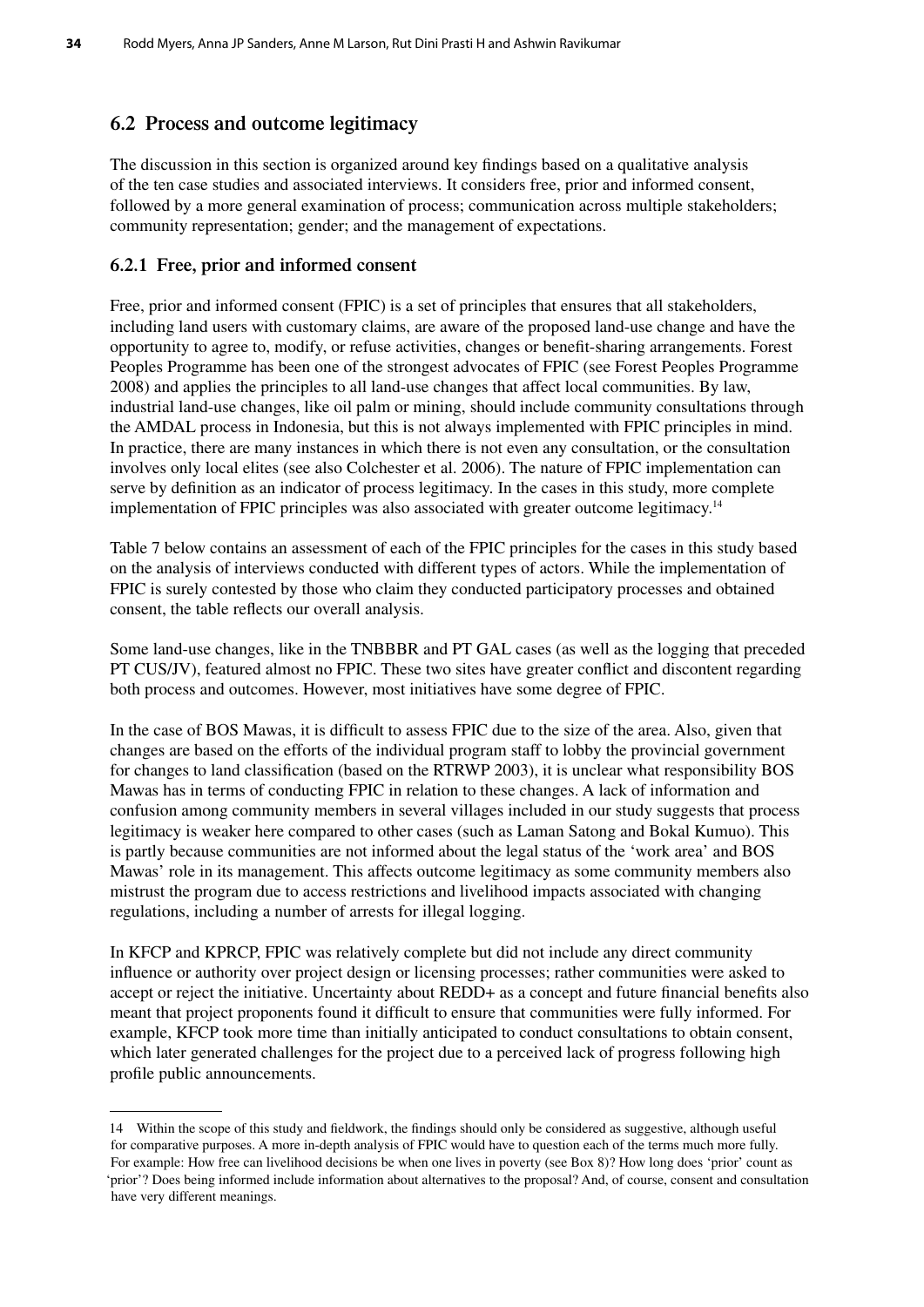| Case                      | radic 7. Implementation of FFC in each land-use enange ease.<br>Free                                                                        | Prior                                                                                                                                  | Informed                                                                                                                                                                               | Consent                                                                                                                                                                                                                                                    |
|---------------------------|---------------------------------------------------------------------------------------------------------------------------------------------|----------------------------------------------------------------------------------------------------------------------------------------|----------------------------------------------------------------------------------------------------------------------------------------------------------------------------------------|------------------------------------------------------------------------------------------------------------------------------------------------------------------------------------------------------------------------------------------------------------|
| <b>Central Kalimantan</b> |                                                                                                                                             |                                                                                                                                        |                                                                                                                                                                                        |                                                                                                                                                                                                                                                            |
| <b>KFCP</b><br>Ψ×         | Yes, based on<br>village agreements                                                                                                         | Yes, but this did not<br>extend to program<br>design                                                                                   | Somewhat, as<br>REDD+ is a hard<br>concept to translate<br>into practical terms<br>that communities<br>could understand                                                                | Yes, but this did not<br>extend to program<br>design                                                                                                                                                                                                       |
| <b>KPRCP</b><br>Ψ×        | Yes, in the initial<br>stages, but MoUs<br>were signed with<br>13 villages in May<br>2015                                                   | No, communities<br>were initially<br>consulted as a<br>formal procedural<br>requirement of the<br><b>ERC</b> license                   | Somewhat, as<br>REDD+ is a hard<br>concept to translate<br>into practical terms<br>that communities<br>could understand                                                                | Yes, project<br>developers working<br>with the NGO<br>Yayasan Puter to<br>provide third party<br>oversight                                                                                                                                                 |
| <b>BOS Mawas</b><br>Ψ×    | Yes, no evidence to<br>the contrary                                                                                                         | Yes, no evidence to<br>the contrary                                                                                                    | No, community<br>members are not<br>informed about the<br>legal status and<br>boundaries of the<br>work area, or who<br>has management<br>authority                                    | Unclear, as the<br>program does not<br>have management<br>authority. It<br>appears that some<br>village leaders<br>provided consent<br>for changes to<br>government zoning<br>regulations, but<br>other community<br>members were<br>opposed               |
| PT CK1<br>↑               | No evidence of<br>the extensive<br>public consultation<br>required when the<br>location permit was<br>issued                                | Yes, but unclear<br>land tenure makes it<br>difficult to identify<br>landholders, some<br>of whom reside in<br>different villages      | Somewhat, as<br>community<br>members rely on the<br>company and lack<br>independent sources<br>of information                                                                          | No, leaders'<br>agreement with the<br>AMDAL draft is<br>unclear and there<br>are some disputes<br>related to the<br>failure to obtain the<br>landholders' consent                                                                                          |
| PT GAL<br>↑               | No, severely<br>restricted by<br>livelihoods options<br>as the land was<br>cleared; reports of<br>intimidation                              | No, agricultural land No, information<br>was cleared prior<br>to obtaining the<br>landholders' verbal<br>or written consent            | about benefit<br>sharing is unclear<br>or misleading and<br>not in writing (the<br>company ownership<br>changed and the<br>verbal agreements<br>were not honored by<br>the successors) | No, agricultural<br>land was cleared<br>prior to obtaining<br>the landholders'<br>verbal or written<br>consent; consent<br>was given later, but<br>there are reports of<br>intimidation and<br>misinformation, and<br>a lack of livelihood<br>alternatives |
| West Kalimantan           |                                                                                                                                             |                                                                                                                                        |                                                                                                                                                                                        |                                                                                                                                                                                                                                                            |
| <b>TNBBBR</b><br>Ψ×       | Yes, no evidence to<br>the contrary; at least<br>the village leaders<br>were free to refuse,<br>but subsequent<br>protests went<br>unheeded | No, the agreement<br>was in 1985, but the<br>nature reserve was<br>established in 1982;<br>border changes were<br>not consulted at all | No, only village<br>leaders were told<br>about the park<br>and there was no<br>mention of changes<br>to customary use;<br>border changes still<br>not clear                            | No, only from the<br>village leaders,<br>not the broader<br>community; consent<br>was based on<br>misinformation                                                                                                                                           |

**Table 7. Implementation of FPIC in each land-use change case.**

continued on next page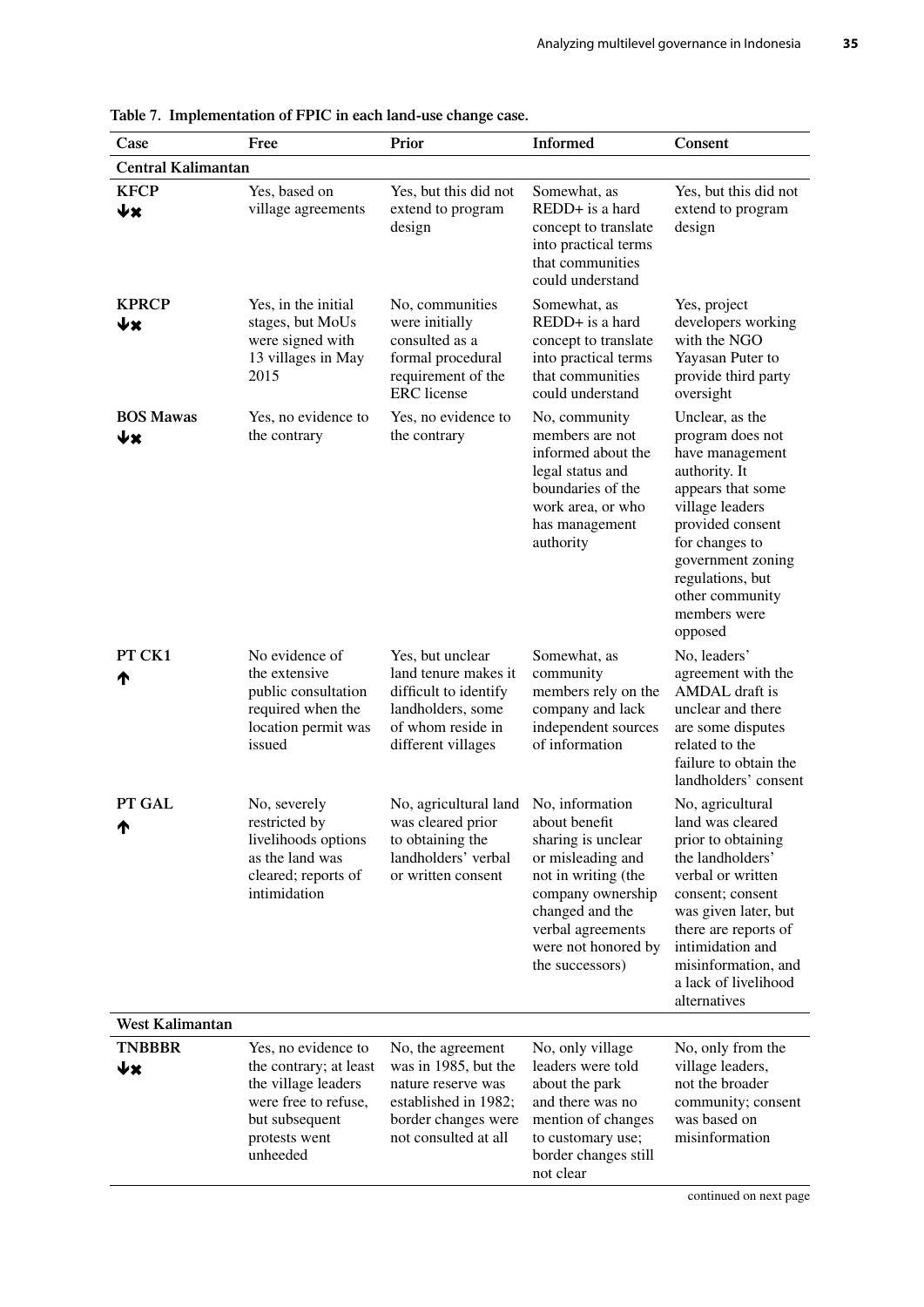| Case                                  | Free                                                                     | Prior                                                                                     | <b>Informed</b>                                                                                                   | Consent                                                                                                                                     |
|---------------------------------------|--------------------------------------------------------------------------|-------------------------------------------------------------------------------------------|-------------------------------------------------------------------------------------------------------------------|---------------------------------------------------------------------------------------------------------------------------------------------|
| <b>Laman Satong</b><br>$\pmb{\times}$ | Yes                                                                      | Yes, concept<br>developed by the<br>community as a<br>whole                               | Yes, broad<br>participatory<br>discussion and<br>documentation                                                    | Yes, process driven<br>by the community                                                                                                     |
| <b>Bokal Kumuo</b><br>×               | Yes                                                                      | Yes, concept<br>developed by the<br>community as a<br>whole                               | Yes, broad<br>participatory<br>discussion and<br>documentation                                                    | Yes, process driven<br>by the community                                                                                                     |
| Landau Leban<br>₼                     | Yes, no evidence to<br>the contrary                                      | Yes                                                                                       | Somewhat, as<br>there was unclear<br>information in terms<br>of expectations,<br>timelines and benefit<br>sharing | Somewhat, but<br>only from non-<br>representative<br>community<br>members, not the<br>whole community;<br>and consent was not<br>in writing |
| <b>PT CUS/PT JV</b>                   |                                                                          |                                                                                           |                                                                                                                   |                                                                                                                                             |
| Logging prior to<br>oil palm<br>₼     | No, communities<br>afraid to protest                                     | N <sub>0</sub>                                                                            | No consultation or<br>agreement sought                                                                            | $\rm No$                                                                                                                                    |
| Oil Palm                              |                                                                          |                                                                                           |                                                                                                                   |                                                                                                                                             |
| Ψ×                                    | Yes, although<br>severely restricted<br>by limited<br>livelihood options | Yes, FPIC was<br>included in the<br><b>AMDAL</b> process<br>before permits were<br>issued | Yes, broad<br>community<br>consultation and<br>documentation                                                      | Yes, clear and<br>documented<br>agreement                                                                                                   |

Note: The cases are coded for their C emissions tendencies in the following way: increasing  $(\spadesuit)$ , decreasing  $(\clubsuit)$  or avoiding increasing (✖).

The most complete FPIC is found in the PT CUS/JV oil palm case and the two community-driven processes (Laman Satong and Bokal Kumuo). As demonstrated below, these three cases also feature the highest levels of outcome legitimacy and benefits for the communities involved. In the community-driven processes, FPIC took on a different meaning: rather than requiring a community consultation process led by external actors, as in the case of KFCP and KPRCP, the initiative emerged from specific needs and interests defined by the communities themselves. This does not in itself, of course, guarantee full-fledged agreement or even consultation, as communities often have diverse and differentiated populations. In the two cases studied here, however, we found widespread consultation and discussion. In Laman Satong, there was clear ownership of the initiative, which contrasts with the other REDD+ cases. For example, even when productive agricultural land was included in a new protected forest area, demonstrating real trade-offs between environmental and livelihood goals, there was little conflict because the decisions were made by the community members themselves and the compensation in terms of alternative land was deemed fair by those affected.

We note that the level of FPIC implementation varied within land-use change and actor types, which leads to the following discussion about participation (see Box 9) and process legitimacy.

### **6.2.2 Participation and process legitimacy**

We observed a considerable variation in perceived process legitimacy across cases. This held among low-emissions development and conservation initiatives and oil palm initiatives, and did not seem to depend on whether a private firm or an NGO was the main proponent. While conventional wisdom might suggest that the integrated conservation and development initiatives of NGOs would prioritize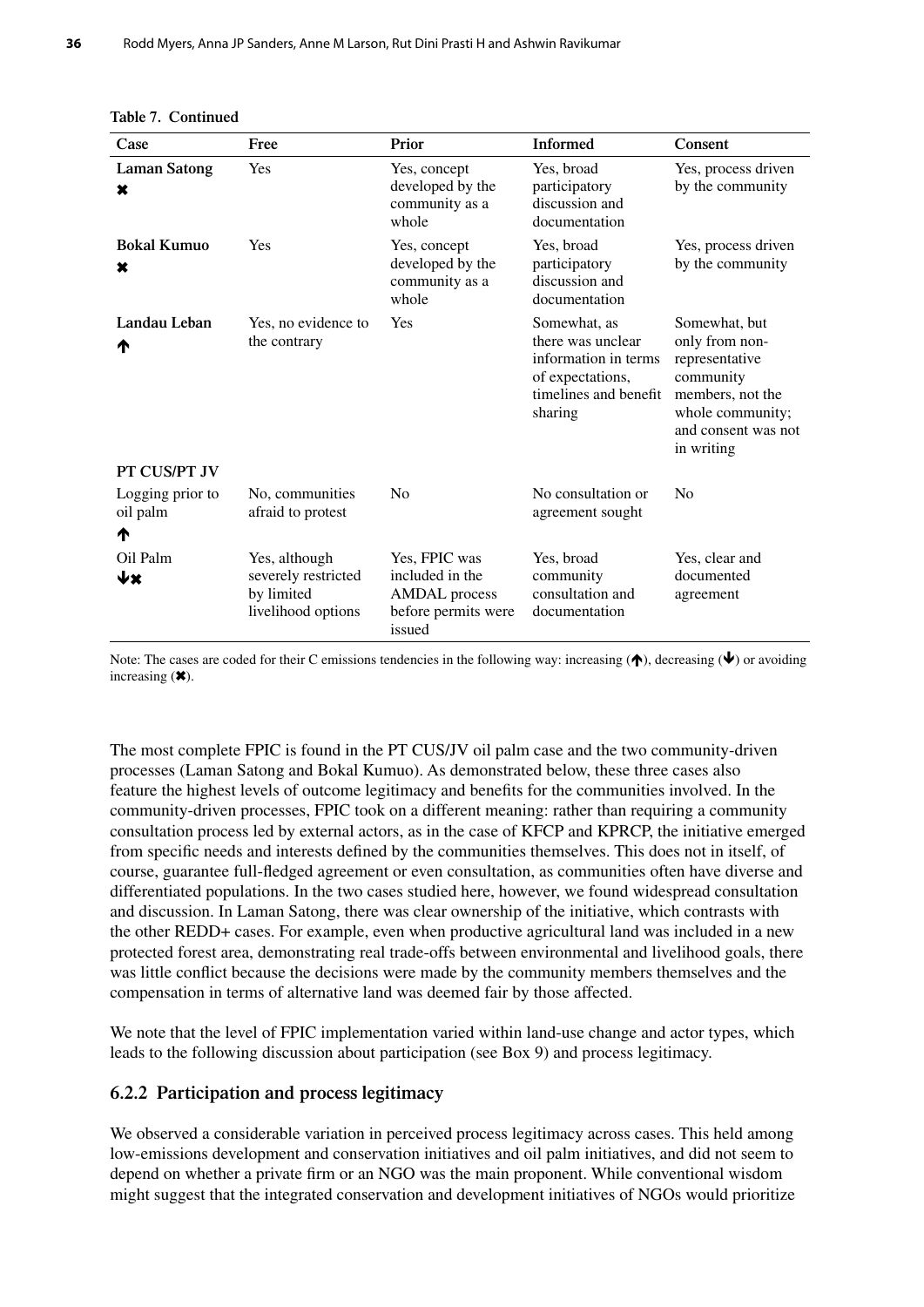#### **Box 8. When is consent truly 'free'?**

Communities are often motivated to accept outside initiatives because of limited livelihood options or even threats to livelihoods. In Landau Leban, informal gold miningwasbecoming increasingly difficult and the price of rubber wasdropping.Similarly, livelihood activities were increasingly challenging in all cases in Central Kalimantan, wherethe Mega Rice Project (MRP) also severely affected land use and environmental quality. In PT GAL, the forest was cleared during the MRP, and the community gardens that were established were subsequently cleared by the company, severely restricting the bargaining power and livelihood options of the communities involved. Similarly, in PT CUS/PT JV, the forests had already been destroyed,making it hardfor communities to continue traditional ways of life. In all of these cases, community members had few alternatives and did not reject the overtures from the outside initiatives.

Even the village and community-managed forest communities were motivated to claim their status by the threat of encroachment by oil palm operations, withthe designation of forest management rights regarded as a means of protecting communities against the loss of livelihoods. Several villages included in the KFCPstudy area were similarly motivated to consider community forestry proposals for a village forest by the perceived threat from the establishment of the Protected Forest Management Unit (KPHL), which would mean an increased government presence in the area's management.

In contrast, Bunyauhamlet in Landau Laban has rejected all overtures from the oil palm company, managing to maintain full access to its natural resources and hold on to village traditions. Despite some conflicts and boundary issues related to the neighboring village, Bunyau believes that its land andway of life cannot be threatened as long as the community stands together in solidarity to protect it.

#### **Box 9. What is 'participation'?**

According to Chhatre et al.(2012), "…effective participation of local communities in management will not only prevent adverse social outcomes, but will also enable better forest outcomes and improved capacity for forest governance." The case for broad participation of communities in making land decisions for REDD+ has been made at length (Blom et al. 2010; McDermott et al. 2012; Peskett 2011), but'participation' is a very vague term.

Fraser (2009)speaks of the importance of 'parity of participation' as an essential notion of justice. Thisrequires the removal of institutionalized social, cultural, political and economic obstacles to the parity of participation so that affected stakeholders have an opportunity to participatein decision-making on level ground(see also Ribot and Larson 2012). Parity of participation, therefore, is much more complex than meeting the minimum requirements for participation established by law. Nevertheless, the removal of institutionalized obstacles may be difficult without broader legislative change and the political will of more powerful actors.

participation more than private initiatives based on cash crops like oil palm, our results paint a more complex picture. Decisions about process appear to depend on a combination of factors, including, importantly, the values and aspirations of specific individuals and organizations. Their legitimacy for communities, in turn, depends on the perceptions of these processes, but is also affected by past experience.

Most of Indonesia's systems for land-use management and planning are designed to include some level of local participation: commercial activities require the environmental assessment (AMDAL); demarcation for national parks requires verification on the ground; village and community forestry include a long list of verifications and demonstrated consultations; and gazettement of forests requires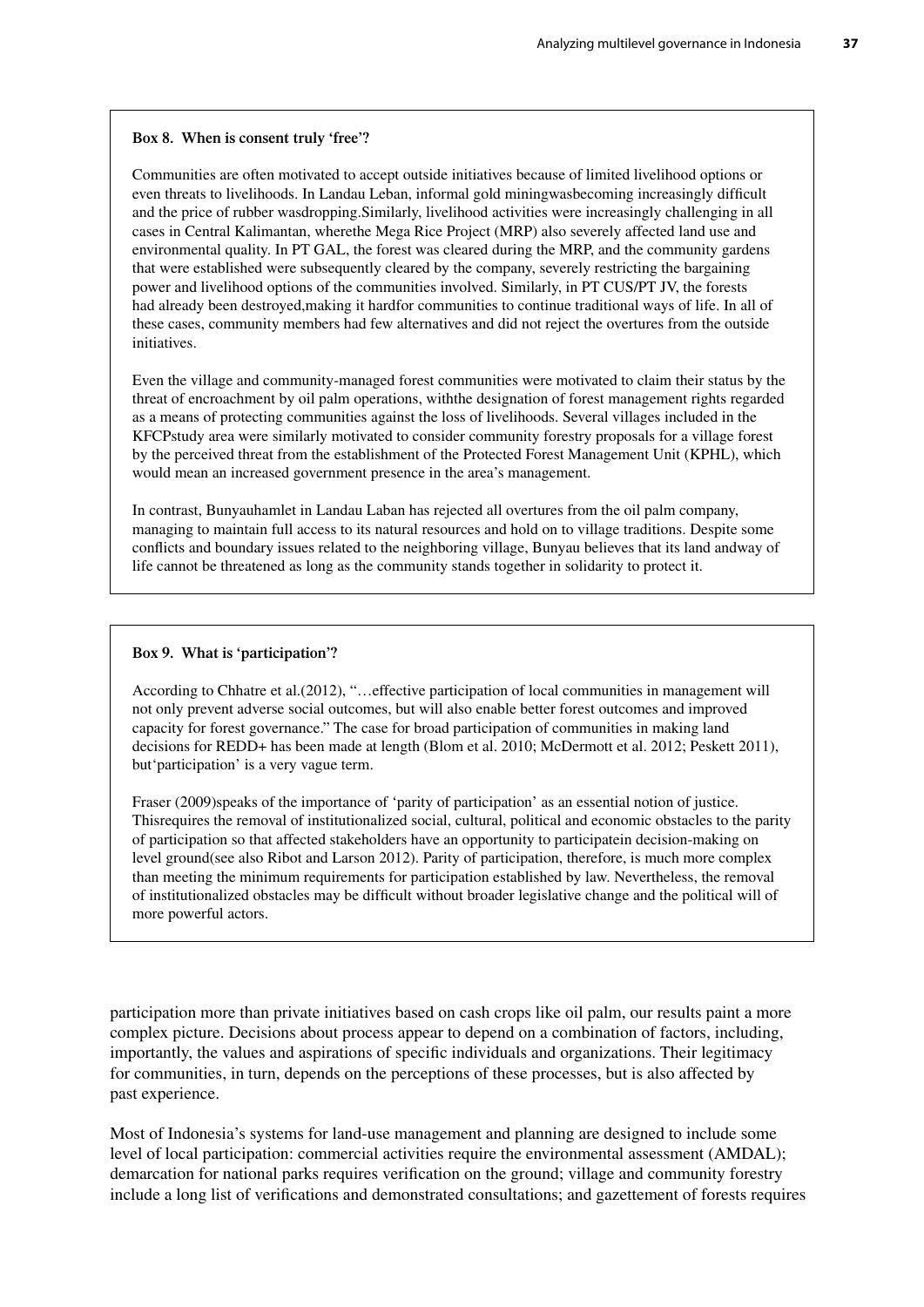the agreement of local communities. In addition to these domestically-imposed requirements, many donors insist on extensive safeguarding procedures. In practice, these national laws and donor regulations are implemented very differently in different situations. Our results suggest that while social safeguard laws and norms may apply to whole jurisdictions, the individuals and organizations that make decisions about land use have considerable influence over how they are implemented in practice. This suggests a lack of consistency and varying levels of accountability in practice, especially when implementing actors elect not to support communities in addressing their concerns or acting on their complaints through participatory processes. This is clearly illustrated in the oil palm cases in which plantations were started in three of the four cases despite community disagreement or uncertainty about the initiative.

The practices of oil palm companies that avoid consultation with or the participation of local communities are well-documented, both in this research and others (Colchester and Chao 2012; Sirait et al. 2011; White and White 2012). Nevertheless, there are also companies that ensure community inclusion in decision-making processes (see also Paoli et al. 2014). Our interviews found a consensus that PT CUS/JV exceeded the legal requirements for community participation through extensive consultation forums that were transparent and far-reaching. By comparison, the other oil palm cases (PT CK1, PT GAL, Landau Leban) suggest the need for stronger accountability mechanisms and greater clarity and enforcement of laws and safeguard rules, including support to improve companies' understanding of FPIC and legal processes. In some cases the AMDAL was not completed, despite being required by law. Even when communities were consulted, as one community member in Central Kalimantan pointed out, "some people don't mind that the company is to be established in our area because they do not have enough information… about what the impact would be for our future." In other words, even if people provide 'consent,' it may not be based on full information.

Similarly, in the TNBBBR case communities lost access to customary-claimed land in the name of biodiversity conservation and claim they were not informed of the implications of the park's creation, although officially 'consent' was provided. In KFCP and KPRCP, communities expressed apprehension about the concept of REDD+ and its future land-use implications. This was partly based on previous negative experiences of lack of consultation and participation in decision making, as well as adverse livelihood impacts associated with previous land-use changes (such as the Sebangau National Park on the opposite side of the river to KPRCP, the Mega Rice Project and changes to government zoning regulations associated with BOS Mawas).

KFCP included extensive community consultation part way through its implementation. Implementers clarified safeguarding measures as a result of these consultations. The emphasis on community participation and FPIC did not, therefore, necessarily extend to the design of the project. The complex history of land-use change, different sets of interests and expectations, and the large number of organizations involved also affected the project's procedural legitimacy at different stages. This was manifested in disagreements in some villages over different proposals for oil palm development and in community suspicions about the motives of the project. A previous project, the Central Kalimantan Peatland Project, had earlier engaged NGOs, including BOS Mawas, whose staff later came to work as part of KFCP. This added to community suspicion about motives during consultations for the first round of village agreements. Community members also cited the high number of external NGOs, activists and researchers who visited them in early stages of project implementation as adding to this confusion. The two villages that did not sign the second round of village agreements to continue KFCP were the most complex due to village politics, land conflicts related to oil palm development, and influence of external actors who were not affiliated with the project. Although the continued presence of these two villages in the project was affected by issues related to participation and payments, the complex contextual issues also played a role. As a community member in one of these villages explained, "At the moment our position is in-between. We are confused. We are afraid because there is no one giving us recommendations about what to do – what steps we need to take – and because of the confusion. We could take a step that might lead to damage for us in the future." This interviewee was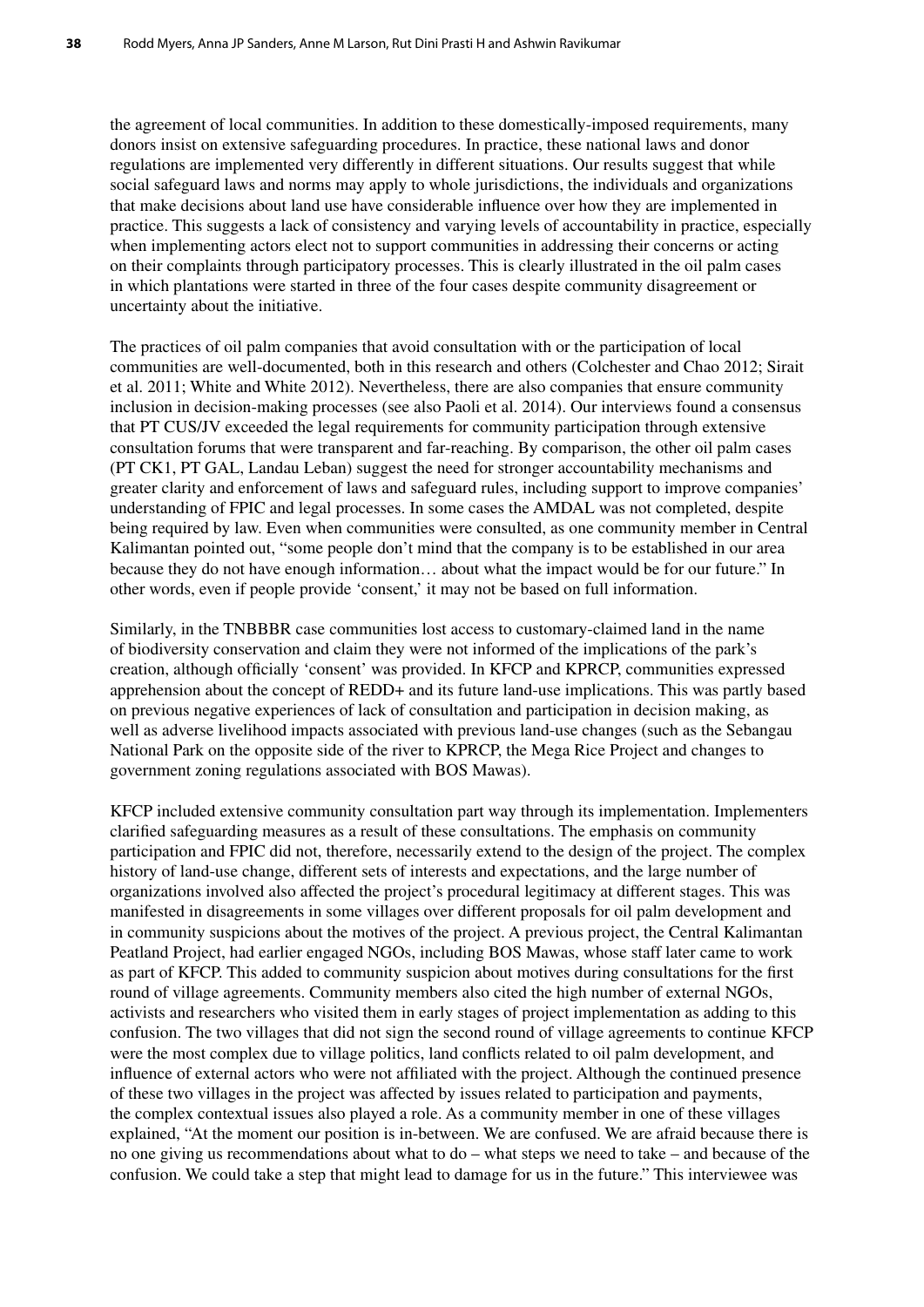referring to nearby oil palm plantation development, KPHL establishment and confusion arising from multiple external actors visiting the village, bringing their own views and agendas.

The land-use initiatives characterized by process legitimacy also tended to result in outcome legitimacy, although this is not guaranteed. In Laman Satong, for example, the FFI (the project implementer) worked with the communities from the beginning, clarifying the general goals and providing a way for communities to explore their own approaches to the village forest on their own terms, in regular discussion with district government officials. To date there is a high level of enthusiasm and community support for the initiative, even though there has been little by way of monetary benefits or jobs. Similarly, interviews with the Bokal Kumuo farmer association showed that community members have a strong sense of ownership over forest management and the project. They recognized that they could not have developed the community forest without the local NGO, but suggest that it was they who did the work and who manage the forest.

### **6.2.3 Communication among multiple government and non-government stakeholders**

According to local government, NGO and community actors and higher levels of government often fail to understand the realities on the ground. One government official involved in provincial-level REDD+ policymaking in Central Kalimantan explained that while REDD+ makes sense at the international and national levels, by the time it reaches district governments and communities it is very difficult to understand and implement. In our cases, having more effective communication, including broad engagement among a mixture of both government and non-government actor types, made it more likely for solutions to be found that suited a more diverse range of interests. It also made it more likely for those solutions to be based on shared understanding and expectations among the specific individuals and organizations involved. These cases tended to result in better process and outcome legitimacy. Two contrasting examples from West Kalimantan can be used to demonstrate this.

The case of TNBBBR had very low process and outcome legitimacy from the perspective of affected communities and the local government. It is important to note, though, that proponents argued that the outcome was still good in terms of conservation objectives, meaning that it may be legitimate for donors or other external actors if it meets these objectives. In this case, several levels of government initially failed to communicate with one another and with affected communities, and indeed continue to do so. At least three Ministry of Forestry departments have been involved in the creation, confirmation and management of the national park, and yet none accept responsibility for the discontent of the communities that have been excluded from the park.

In the case of TNBBBR, communities claimed that the implications of converting the forest to a national park (i.e. that they would no longer have access to resources inside park boundaries, including their customary fields) had not been explained and that they were not consulted. In fact, village leaders were consulted and agreed, albeit apparently under false pretenses. In addition, the park boundary has moved closer to the village since that time without any information or consultation. Local government representatives, elected by the villagers, were willing to speak to the sub-district head, but too timid to voice the villagers' customary land claims with higher levels of government. Similarly, the subdistrict head took the concerns to the district head but was unwilling to follow up or push for action. For his part, the district head was not willing to draft a regulation, which would amount to an affront to the national government, or to ask the provincial government to get involved. Community members claimed they have not been informed about the park boundaries or the rules regarding the use of customary-claimed land inside the park. National-level officials claimed they were not at all aware of the villagers' discontent, which the levels of government between the communities and Jakarta have apparently failed to communicate.

While land appropriation of this type is a clear example of a process legitimacy failure, there was evidence of failed communications in other cases as well. In Central Kalimantan, there were several instances of land being converted to oil palm plantations without consulting community members,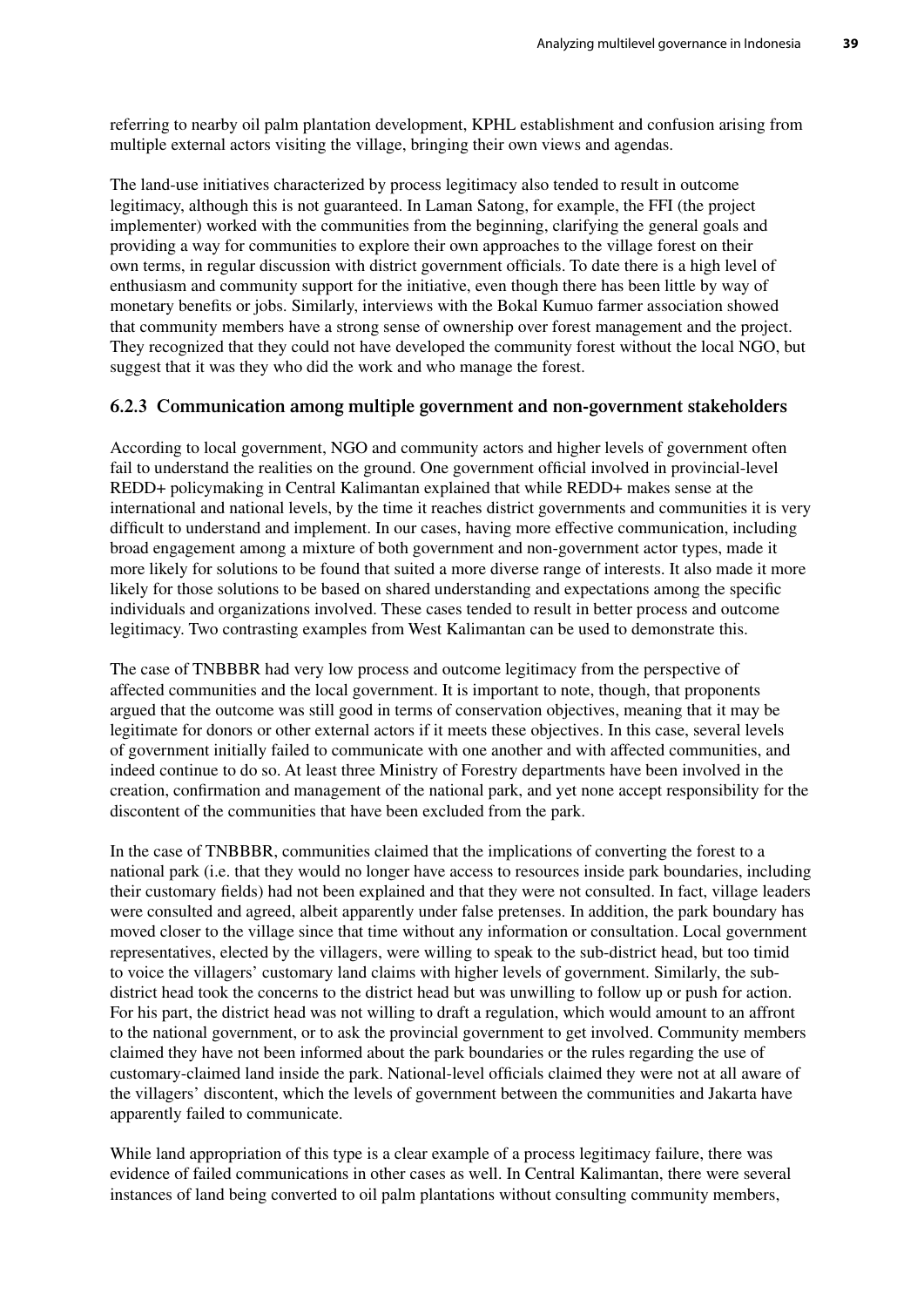as well as reports of livelihoods being lost through changing access to land, especially in relation to restrictions on forest access for conservation purposes.

In contrast, several cases involved extensive communication, leading to well-defined benefit-sharing arrangements and reduced conflict. One of the strongest is PT CUS/JV, as mentioned previously. The company went through an extensive consultation process with the whole of the community, not just community leaders, before initiating any physical alterations to the land. Land use was specified with community members, who had few other livelihood options because the land had been substantially degraded by previous logging operations. Community leaders noticed an immediate difference between the approaches of the previous logging companies and PT CUS/JV, summing up the latter in the words "they listened". One customary leader commented that the company was "very participatory" and inclusive of a broad range of perspectives. Land that communities wanted to continue to use for agriculture and customary-use standing forest were uncontested by the company. The company went to considerable lengths to build a relationship with the communities and the governments at the sub-district, district, provincial and national levels. All of this led to what the actors interviewed unanimously referred to as a transparent process, with both community members and the local government believing that the company is accountable to them. Meetings were documented, promises kept and expectations managed in order to avoid conflicts. The company representative had "many, many meetings" with community members, as reported by a traditional leader, who referred to the community as the company's "partner." Outcomes from this process include reduced conflicts among ethnic groups, increased incomes and a range of social and infrastructure services that would not otherwise have been developed. The company, government officials at multiple levels, *adat* committees and community members all emphasized the importance of regular and transparent communication among the parties.

## **6.2.4 Community representation**

While several of the land-use changes included in this research followed the letter of the law, there was widespread discontent and a perception of illegitimacy on the part of community actors. In several cases, this can be explained by over-reliance on consultation with or consent from a small group of representatives of the communities involved (usually village heads). This kind of consultation may be conducted due to time and budget restrictions and based on the assumption that an elected official or customary leader represents the local constituency. Nevertheless, in the cases studied, participation resulted in more legitimate processes and outcomes when consultation went beyond a limited number of 'representatives.'

By law, proof of consent depends on the type of land-use change. For the AMDAL, which is issued after the district government has authorized oil palm companies to use an area of land, the signature of the village head is sufficient, followed by confirmation by the sub-district head and district head. This was also the case for the TNBBBR national park.

Some NGO-led projects held themselves to a higher standard and required evidence of broad participation and consultation. In the Bokal Kumuo case, for example, the signatures of all but two households in the village demonstrated community consent after extensive public meetings. When consent depends on a single person or small group of individuals, even if democratically elected, it may not represent the multiple interests or concerns of community members and in some cases is subject to elite capture. An effective representative will seek to involve and communicate with constituents, but some leaders will not do this.

Several authors have already highlighted the central importance of working with customary users to ensure that benefit-sharing arrangements reflect customary rights (see McDermott et al. 2012; Wright 2012). Many Indonesian villages (and most in our cases) have customary (*adat*) leadership structures that operate in parallel to statutorily-elected leaderships. *Adat* leadership committees have different levels of influence and power in each village and, like statutory representatives, consult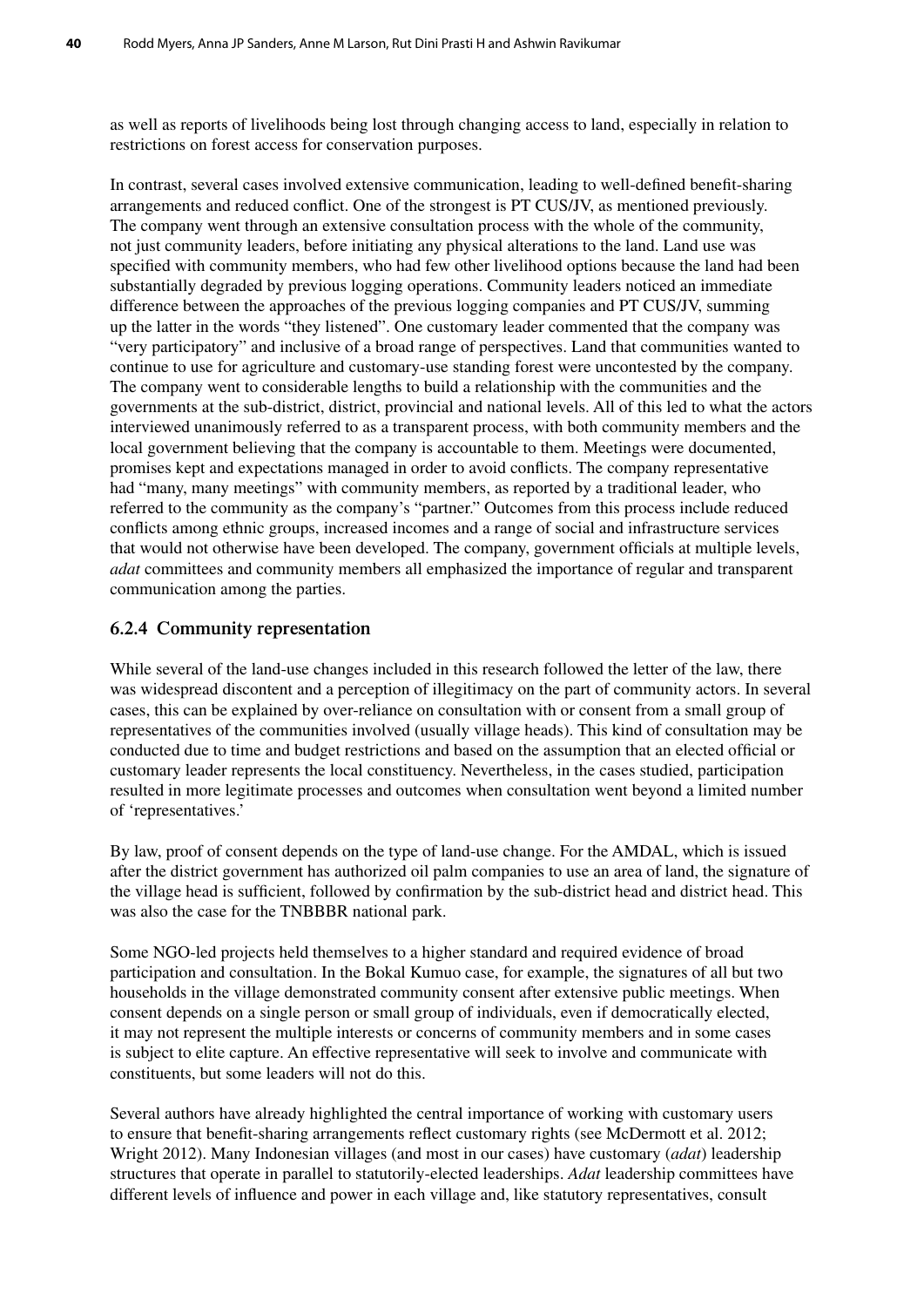with the broader community to varying degrees. *Adat* institutions prove particularly important in influencing perceptions of 'fairness' within local communities, although this also depends on the strength of the institutions and leadership preferences, as well as the experience and expectations of local communities.

In Bokol Kumuo, for example, land within the community forest was divided by customary rights rather than need. Village respondents insisted that although they understood that this meant some families would not have enough land and others would have more than they need, it was considered fair because land rights were divided according to *adat*. However, *adat* committees rarely include the representation of women (Henley and Davidson 2007). They should therefore be viewed as a distinct actor in decision-making processes, but not as the community representative.

Similarly, Indonesian villages have a democratically-elected head whose influence compared with *adat* leaders varies from village to village, but these leaders often play an important role not only in administrative issues related to land use, but also as community advocates or proponents of land initiatives. In several villages in the Bokal Kumuo case, village heads were key community advocates. In KFCP villages the picture was mixed, with some village heads playing advocacy or dispute resolution roles, while others likely contributed to conflicts related either directly to KFCP or to other land-use issues such as oil palm plantations. In other cases, such as Landau Laban, PT CK1 and PT GAL, village leaders provided company access to land-use change against the wishes of some of the community.

Cases that featured positive perceptions of procedural legitimacy included broad-based consultations with communities that did not rely on a single leader or select group of leaders, whether elected or *adat*. The cases involving village and community forests, Bunyau hamlet (see Box 8) and PT CUS/JV all maintain *adat* institutions that include broad consultation among villagers at the center of decisionmaking processes. Broad-based consultation processes were achieved by conducting several general meetings, ensuring door-to-door discussion of the proposed land-use change and providing ample opportunities for informed community members to participate in decisions.

Other cases, however, used the consent of a 'representative' to legitimize a land-use initiative, and we can see indications of elite capture in these cases. In PT GAL, safeguards require multiple signatures for RSPO certification, for example, but community members report what could be described as land grabbing under previous company ownership, without the knowledge or consent of landholders with customary claims. TNBBBR and some of the oil palm cases included no general consultation, a situation also noted by others in specific reference to REDD+ projects (see Indrarto et al. 2012). These problems may stem in large part from a lack of clear definitions of important concepts like consultation and participation, or simply the desire to implement land-use initiatives with only the minimum required compliance with the law. In Landau Leban and PT GAL, respondents reported that representatives who approved land-use changes received direct financial payments per document or per signature. The leaders in Landau Leban have the most land and therefore the most to gain, while the leaders of PT GAL received monthly payments in return for supporting the company.

## **6.2.5 Gender equity**

We found little attention to gender equity in any of the field sites, even when women's participation was promoted. Although not explicitly studying gender equity was a limitation of our research design, research based on a comparison of REDD+ projects in six countries, including Indonesia, suggests that promoting women's participation alone is insufficient. This is not only due to cultural norms, discrimination and lack of experience, but also "because of the limited analysis and understanding of gendered forest uses and community and household relations that may be affected by interventions" (Larson et al. 2015).

Two REDD+ projects (Laman Satong and KFCP) and BOS Mawas included women's projects or a focus on conducting separate meetings and communication with women. In Laman Satong, specific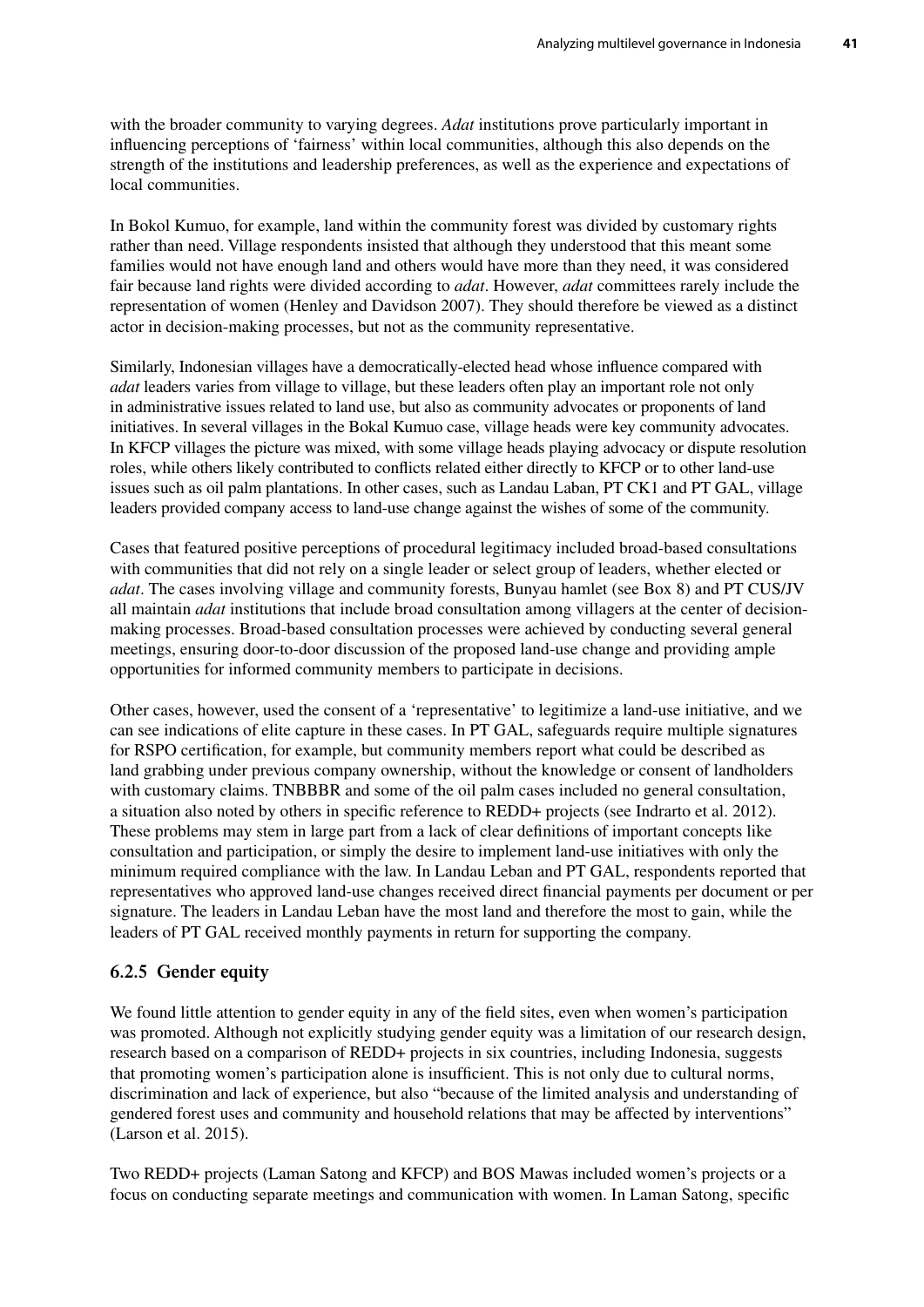women's livelihood activities were designed by women. When it came to the design of the village forest itself, however, women were represented by their husbands. Also, while the forest management committee did not intentionally discriminate against women, because the group was based on forest monitoring, there were cultural barriers to unmarried young women and men spending several nights camping together and there were no all-women monitoring teams. Female respondents in Laman Satong reported that women were not interested in spending several nights in the forest and believed that there were physical risks that women were less willing to take. That said, some women had taken the initiative to express an interest to the youth-based forest management committee and were accepted with the same status as men, which may lead to better involvement of women in decisionmaking processes in the future through their involvement in the committee.

Although in some cases benefits accrue to households, they are often represented by men. For example, women in Laman Satong reported that they were absent from the process of designing benefit-sharing arrangements. KFCP made efforts to hold separate meetings for women, but project staff reported that it was sometimes difficult to engage women in discussions and explained that in mixed meetings women often agreed with the men. In one reported example, a woman was selected to represent her village but received a message from her husband to return to the village due to his illness. When she returned, her husband departed to attend the event in her place. However, in other examples, women who were involved in the project and participated in training or workshops reported that they gained knowledge and the confidence to express their views in public meetings. Several women interviewed were also supported by local NGOs and advocacy groups, including Solidaritas Perempuan (Women's Solidarity), which conducted workshops in several villages in both the KFCP and KPRCP field sites.

In PT CUS/JV, the cooperative leadership and the democratically-elected heads of village and hamlet are all male. In KFCP, several of the elected and nominated positions (in the activities management team, or TPK; and the monitoring team, or TP) were held by women, but village land-use mapping (PTGLD) involved mostly male leaders. PTGLD focused on village land use and rights, and also considered customary land uses, but any consideration of gendered forest/land uses and household relations tended to be *ad hoc*.

### **6.2.6 Managing expectations**

Expectation setting was critical to perceptions of legitimacy among all types of actors. Although all oil palm cases feature some form of benefit-sharing scheme,<sup>15</sup> companies differed widely in their promises of what benefits would be delivered and in their follow through on verbal commitments. In the PT CUS/JV case, the companies ensured clear communications from the beginning and set consistent and appropriate expectations among communities. They set priorities with the communities about what would be delivered by when and made it clear that not everything would be delivered at once. According to community leaders, the first priority was the road, followed by the school, the mosques and churches, and the water supply. During the fieldwork for this study, the electrification project was underway. As an ISO 9001 certified company, they documented all information transactions, recorded notes and made written agreements with communities, making the records available to the communities so that the expectations could be verified. In at least one incident, upset community members were calmed down when the company reviewed the minutes of the meeting and they realized they had agreed to borrow equipment on specific terms.

In the Laman Satong village forest and Bokal Kumuo community-managed forest, expectations were also made clear through both a single 'socialization' meeting and ongoing discourse, leading to written agreements early on in the process. This also appeared to be the case with KPRCP, which had

<sup>15</sup> The government of Indonesia regulates benefit sharing in an arrangement known as *inti-plasma,* in which companies must set aside 20% of the land under cultivation for the benefit of local communities (see Box 6).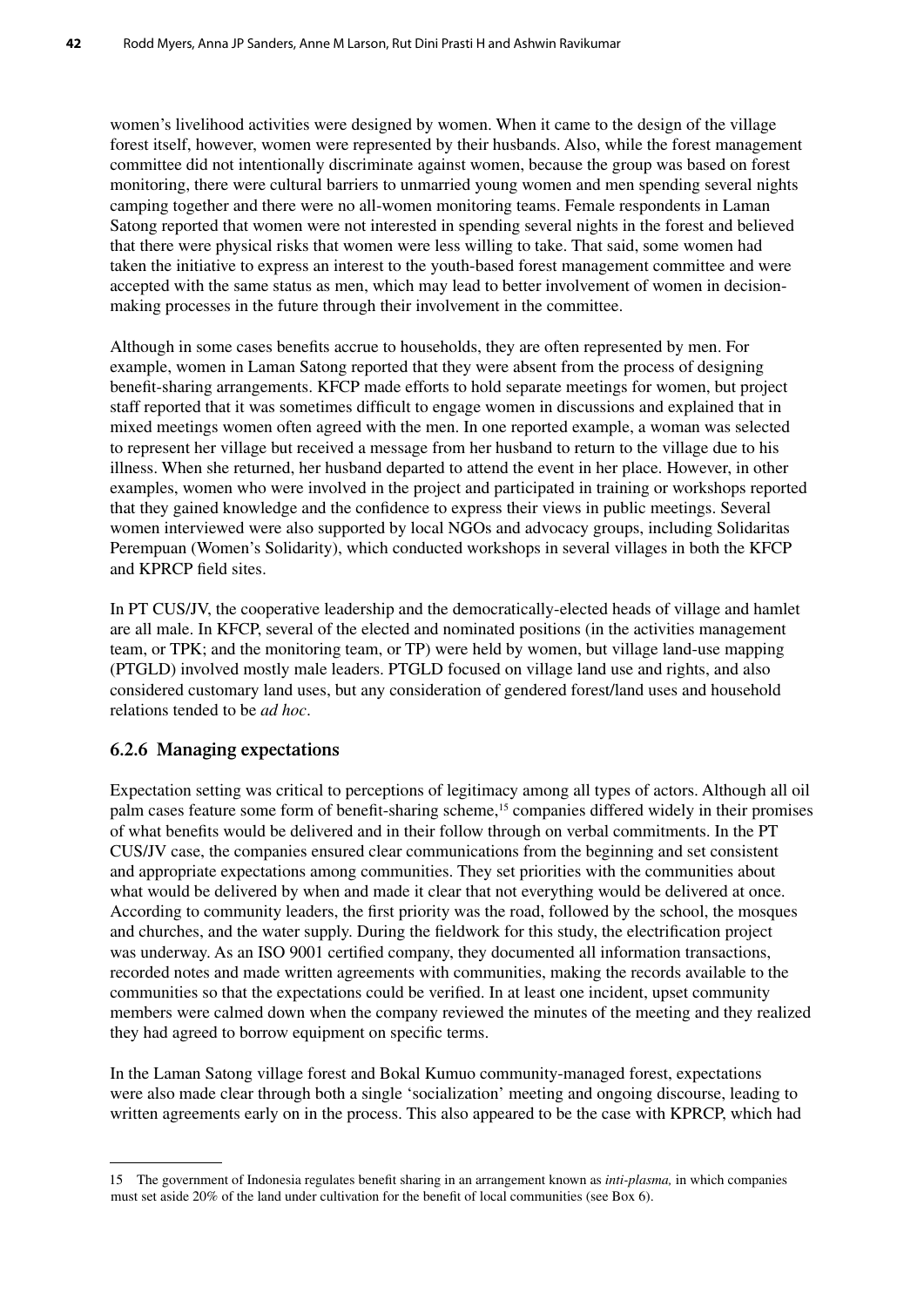MoUs signed with 13 villages as of May 2015, although no formal benefit-sharing agreement had yet been reached.

In contrast, most of the other oil palm cases generated unrealistic expectations among communities. Villagers in Landau Leban reported that the company had promised jobs, but then claimed it had not agreed to any such arrangement after a change in management. A village in Landau Leban was promised clean water, a new school, jobs and a road, but after three years none of these benefits had materialized. In all of the *plasma* communities in Landau Leban, respondents referred to the company's 'sweet words' (*kata manis)* that were not matched by actions. And in every affected hamlet (except for Bunyau, where all commercial activities have been refused), local respondents reported that these 'sweet words' were used to meet the AMDAL requirement for community agreement with land-use decisions and that they are frustrated these promised have not been kept.

Other communities were also frustrated by changes to company management in oil palm initiatives. In the case of PT GAL, some community members were engaged in a blockade of a disputed portion of the plantation that started in 2008. According to reports from community members involved in the blockade,<sup>16</sup> in 2009 a manager assisted them with negotiations and an agreement was signed, but the manager was subsequently reassigned and there was a change in company ownership. They later realized that the agreement did not, in fact, permit them to retain control of the disputed land and appealed to the company. According to one community member, "[Changing management] is just their trick for fooling with us."

Similar 'sweet words' were apparently used in the TNBBBR case in which communities were promised protected forests, but were not aware of the costs of such protection in terms of their livelihoods and cultural identity. They were told that signing the agreement would ensure the forest would not be felled by timber companies, which were expanding rapidly in the area at the time. However, community members claim they were not informed that protecting the forest also meant they would no longer be able to enter it and access its resources as they had customarily done for generations.

Expectation setting includes having a clear contract that stipulates the terms and conditions of agreement. Conflicts arose where no such contract existed (TNBBBR, PT CK1, PT GAL and Landau Leban), but there was a broad perception among actors that the process was fair in most cases in which they did (Bokol Kumuo, PT CUS/ JV and Laman Satong).

It is important to consider the issue of expectations from the company and NGO perspective, however. In the Landau Leban and PT CK1 cases, the oil palm company stated that working with the community was the most difficult part of plantation operations, in part because of expectations that all the benefits would accrue immediately. At the same time, community members in Landau Leban felt strongly that that the company had not honored its promises and pointed out that other communities had already received benefits (in the form of land compensation).

REDD+ projects also faced problems with expectations, especially KFCP, which began with a bold public announcement in 2007, but later readjusted expectations downward to position itself as a demonstration project, according to the Project Design Document from 2009. The initial fanfare likely contributed to the later public perception, which the project was never able to get back under control in spite of multiple attempts to do so (Olbrei and Howes 2012). KFCP respondents highlighted the complexity of implementing large-scale projects with multiple actors and myriad expectations, as well as the pressure to show results over relatively short timelines. At the district level, a local NGO and district government both expected to be involved in the project, but this proved difficult at least in the early stages due to a lack of clarity regarding the rules for engagement and project leadership. At the

<sup>16</sup> The company's perspective has not been reported as its management declined the request for an interview.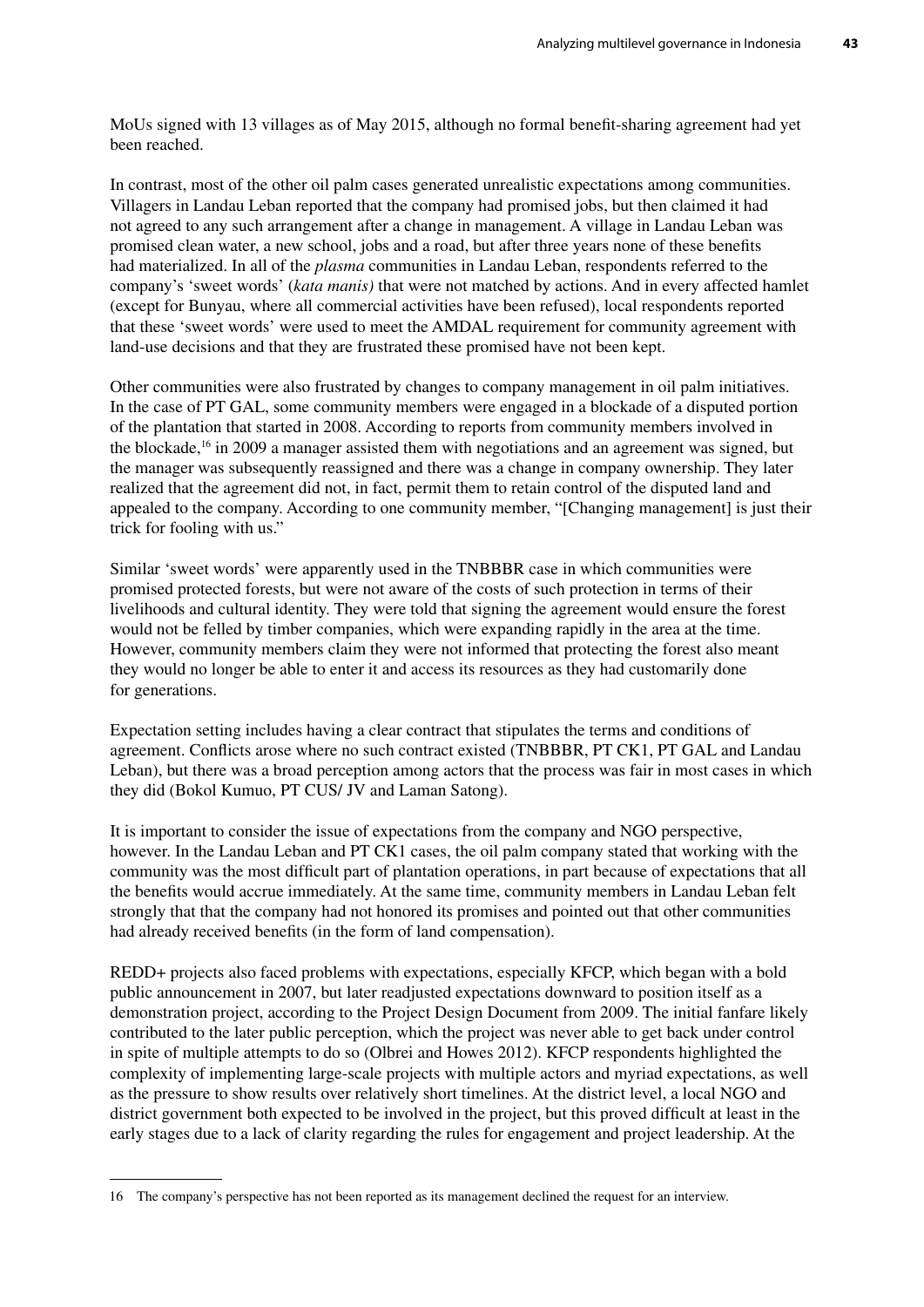village level, despite a fairly extensive consultation process, communities struggled to understand the concept of REDD+ and the project goals, as well as being concerned about land tenure. Communities expected to receive ongoing financial, employment and livelihood benefits through participation in the project and the restoration of their local environment. However, these benefits were ultimately compromised by the project's early termination due to media pressure and Australian domestic politics (Davies 2015).

## **6.3 Lessons for REDD+**

Based on the number of cases included in our study, it is not possible to observe a clear pattern in relation to process or outcome legitimacy associated with either the type of initiative (e.g. REDD+, conservation, or land clearing for investment) or the proponent (NGO, private sector, or government). Nevertheless, we did identify clear patterns with regard to factors affecting legitimacy. Consent, participation and communication are core factors considered to be integral to process or procedural legitimacy, and that was confirmed by our case studies. Notably, those cases that featured procedural legitimacy were the same ones that displayed outcome legitimacy. In no case did a high level of procedural legitimacy lead to dissatisfaction with outcomes, and in no case did poor procedural legitimacy result in high outcome legitimacy.

With regard to benefit sharing, non-monetary benefits such as land tenure, capacity building, infrastructure and access to natural resources have been especially important in REDD+ initiatives. However, in most cases there are non-monetary burdens associated with the intended benefits. These involved decreased access to natural resources (BOS Mawas and KFPC) and weakened land tenure claims (especially in TNBBBR).

Our research revealed that results are contingent upon process, and FPIC can be a strong process if conducted using a robust method that includes broad community consultation. Failure to do so can lead to misunderstanding, distrust, conflict and rejection of or opposition to the initiative. Consultation that enables community input during the design stages of projects and of benefit-sharing arrangements can strengthen process legitimacy.

We found a direct link between levels of participation and legitimacy, regardless of the type of landuse initiative. REDD+ initiatives are not necessarily better positioned than non-REDD+ initiatives to engage community members in participatory processes, although they may receive higher public scrutiny. International conventions require FPIC principles only when the land-use initiative affects indigenous populations, so they do not have to be applied to all villages or communities. While there are some compelling arguments for indigenous rights to be distinct, there are also justice concerns affecting non-indigenous communities.

REDD+ is also very difficult to explain. Concepts such as carbon and the tenuousness of carbon markets make it particularly difficult to grapple with to ensure informed consent. It may be difficult to manage expectations and care must be taken to ensure that sufficient, accurate information is given while obtaining consent, preferably with provisions to ensure flexibility so that adjustments are possible during later stages of the project. Proponents need to be transparent and cautious, which implies being specific about what benefits will accrue to whom on what timeframes, as well as risks and trade-offs. Our findings suggest that legitimacy was highest when the benefits were put in writing in advance and when proponents demonstrated flexibility to address other issues as they arose. Communities need to be clear about what they are or might be giving up, not just what they will gain.

Extra effort and time may be required to compensate for internal power dynamics within communities in order to enable broad-based adherence to FPIC principles. Also, since land-use decisions are traditionally made through customary processes, it is important for REDD+ projects to understand, respect, and integrate customary processes, such as *adat* institutions and methods of allocating land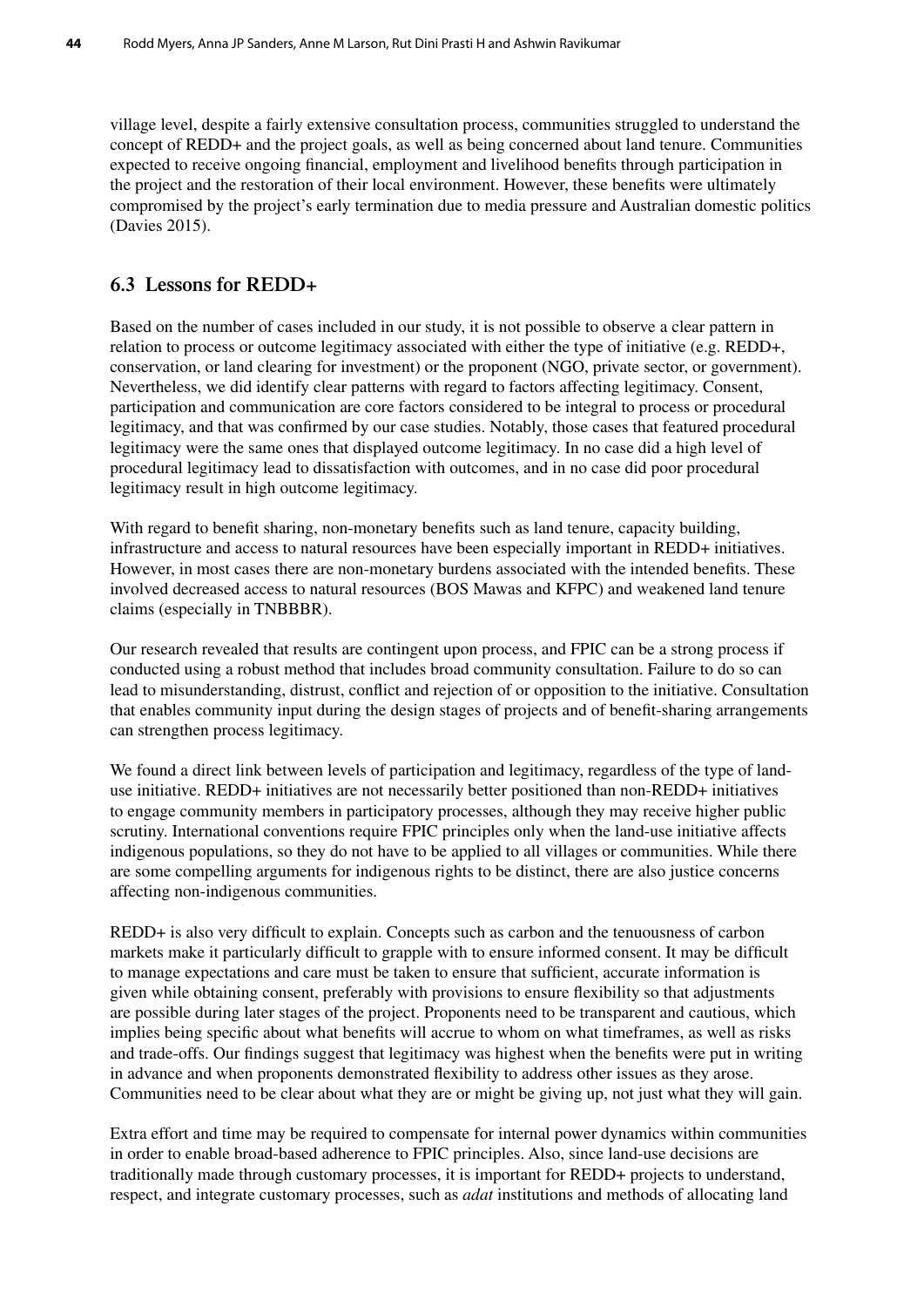or acknowledging rights, into governance structures. But it is also important to incorporate elected, representative leaders, while assuring broad-based participation and information sharing.

Similarly, the research finds that gender considerations are underdeveloped. There is therefore a risk that further inequities could develop through REDD+ initiatives unless gender analysis is fully integrated into plans and activities (Chhatre et al. 2012; Colfer 2013; Larson et al. 2015; Thuy et al. 2012). Failure to address gender or other social inequities may also facilitate elite capture of benefits among stakeholders, resulting in reduced outcome legitimacy.

Requiring participation or consent, such as through safeguard rules, will not guarantee effective implementation of processes of community consultation, participation and expectation setting, which are highly variable in practice. Our findings demonstrate that not all actors in a position of power use their power in the same way, and their use of it is also constrained or enabled by local conditions and other actors. As seen across several oil palm and other land-use initiatives, strong accountability mechanisms, monitoring, verification, safeguards and rule making are important, but may not make a difference on the ground if attention is not also paid to social inequities and enabling conditions. Consent may be granted without having full information or obtained by relying on a small group of leaders, and full implementation of FPIC may not be taken seriously due to cost and time implications and the pressure to show results. In terms of legitimacy, the strongest initiatives were those embedded in the communities themselves, including the two that emerged from the villagers' initiative and the unusual oil palm initiative that treated villagers as respected partners.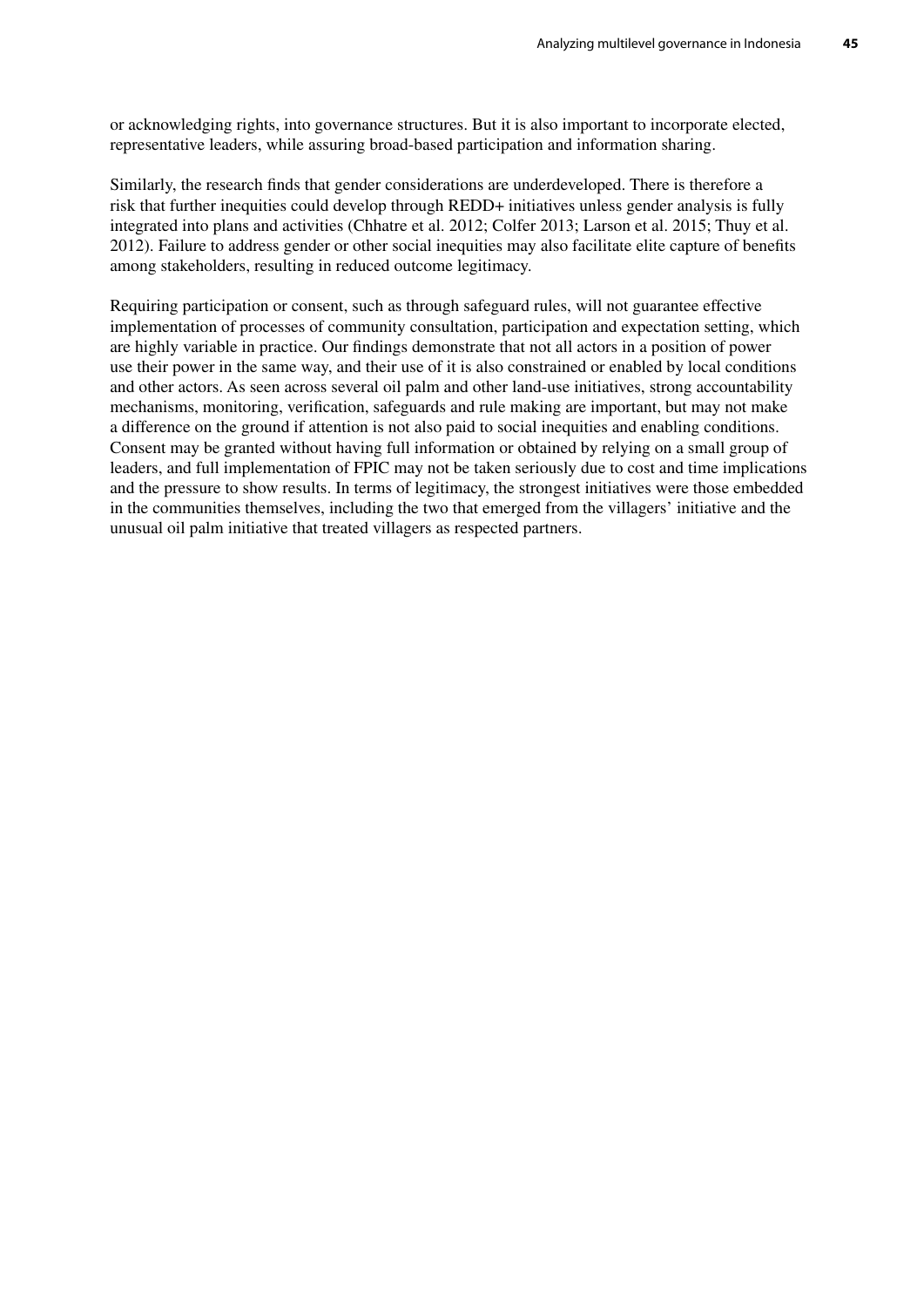# **7 Conclusions**

In this report, we have examined a range of issues, assessing who holds power over land use in Central and West Kalimantan in decentralized Indonesia, unpacking the multilevel REDD+ politics in these provinces and analyzing the factors affecting the legitimacy of land-use decisions. The findings presented above raise further questions for research and have implications for policy makers and civil society that we discuss below.

First, our findings regarding power and influence over forests and land use show that while many actors play a role in land-use governance in Indonesia, the Ministry of Forestry was particularly influential and dynamic. The Ministry of Forestry supported conservation and forest protection in some cases, while facilitating forest degradation or conversion in others. It also granted communities rights to forests through management schemes in some cases, while failing to recognize any customary claims at all in others. One of the most common multilevel governance tensions identified was between the Ministry of Forestry, with its responsibility for managing forests, forestlands and forest resources, and other government officials directly elected by the people living in communities. This tension was manifested in several cases and demonstrates the complexity of managing land resources in a multilevel governance context, especially once other actors like corporations and NGOs become involved in advocating from their own perspectives and interests, often aligning themselves with different government levels or communities.

Communication and coordination among different government offices and with other types of actors were weak in most cases. The reasons for this have to do with differing visions for the landscape, limited budgets for coordinating with other actors, excessive bureaucracy and unclear rules, as well as a failure to address political problems or addressing political problems with technical solutions. As projects and initiatives are brought under a nationally-driven jurisdictional approach with influence from international donors, REDD+ runs the risk of strengthening vertical structures and increasing the gap between national and local actors (Phelps et al. 2010). Unsurprisingly, in our research smaller projects with a focus on community participation and bottom-up approaches generally had better communication and more consistent understanding, while larger projects were more problematic, suggesting particular challenges for REDD+ due to the variety of actors and organizations involved. These complex relationships need to be appreciated by policy makers and improved communication and understanding could lead to more integrated, equitable and sustainable land-use decisions. Also, as we detailed in this report, even though land-use changes involved a wide range of actors, the voices of local communities were often the weakest and relied on support from external actors such as NGOs.

Second, it is important to consider the underlying factors that drive forest conversion, especially for oil palm plantations. A particularly important factor in this regard is the broader development model in Indonesia, which prioritizes high economic growth and has made oil palm attractive for provincial and district governments in terms of meeting national targets. Both domestic and foreign companies coordinate with authorities to gain access to this land and develop businesses that assist the economic development of these natural resource-dependent provinces. A broad coalition of actors therefore promotes investments that involve the conversion of forests and smallholder agricultural lands to plantations. Meanwhile, financial incentives to support low emissions alternatives have been limited so far and have not been reliable. In the case of KFCP, for example, the district government issued a new oil palm plantation license in the area in 2014 that comprises the former project site, suggesting little change in investment patterns or financial incentives despite increased awareness of REDD+. These issues raise questions about the efficacy of the emphasis on redistributing legal responsibilities to improve oversight or improving land-use planning without addressing these central, underlying drivers.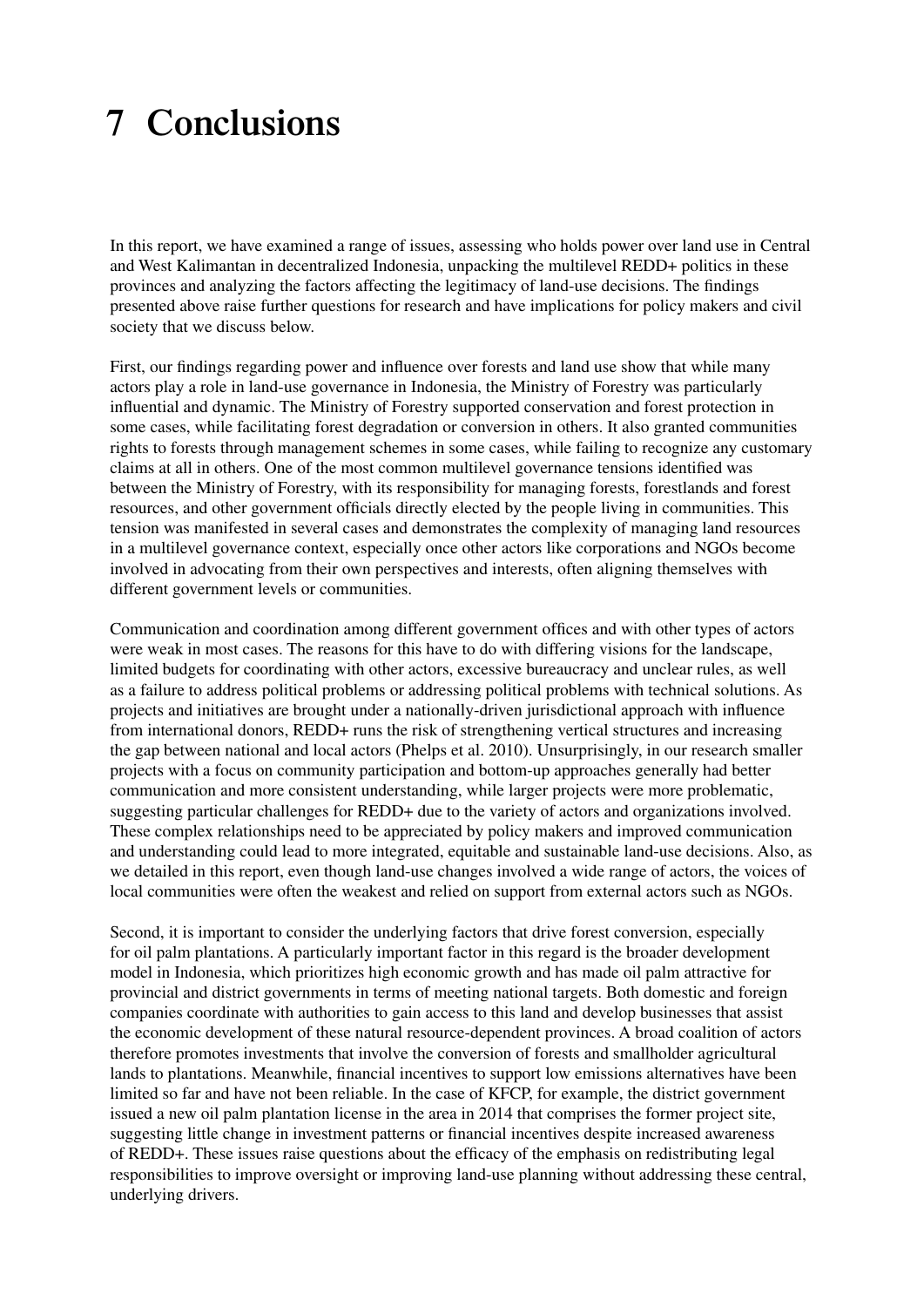On the other hand, the village and community forests in West Kalimantan were largely established precisely to resist the advance of oil palm plantations. Policy makers involved in REDD+ and REDD+ project proponents need to be aware of the limitations of carbon finance-based REDD+ initiatives to date and to consider the lessons from successful initiatives like those that have actually addressed large drivers of deforestation, albeit on a smaller scale.

Third, because all land-use initiatives generate benefits, characterizing those benefits and understanding how they are distributed is critical (more detail in this respect is available in a companion Infobrief to this report: Myers et al. 2015b). One of the relatively few laws governing how benefits are shared at the local level is the *inti-plasma* law for oil palm plantations. However, we found that the implementation of these laws is highly variable and participation processes are easily avoided. As the government seeks to regulate income distribution from carbon sales, it should apply lessons from *inti-plasma* and other benefit-sharing arrangements. Most commonly, the information provided to communities was not complete or independently sourced, while overdependence on specific community representatives to approve land-use changes created vulnerability to manipulation for personal gains. This suggests that while laws and regulations are critical to the legitimacy of land-use initiatives, there need to be stronger accountability mechanisms with more transparency to safeguard community interests.

Fourth, there are several important lessons from this research regarding the legitimacy of land-use initiatives. For example, even *extensive* communication is not always *effective*. Government officials in several cases stated that there were misunderstandings despite extensive meetings and communications protocols. In KFCP, for example, substantial investment in communications and well-documented meetings did not lead to universal perceptions of legitimacy. Key actors from the district government and local NGOs saw REDD+ as the purview of external forces, failing to take into account local ideas, concerns and experience.

The most locally-legitimate initiatives were those that most deeply engaged local communities through bottom-up processes in which a broad cross-section of community members had the scope not only to ask questions and voice concerns, but also to engage in broader aspects of decision making and management, including for the allocation of rights and benefits. We suggest that legitimacy was strengthened by effective communication, broad-based participation, effective representation and a clear definition of roles and expectations.

Communities with strong histories of collective action and/or communal land management appeared to have a notably better ability to negotiate on their own behalf (most clearly in Bunyao, but also seen in Bokol Kumuo and Laman Satong). On the other hand, those with histories of internal political division and/or disagreements over land management appeared to have greater difficulty in negotiating with external actors, making it hard for proponents to navigate these divisions to achieve a clear definition of roles and expectations. This can be seen in three of the four oil palm cases and in the heavily degraded areas of the MRP. As we saw in several cases located in the MRP area in Central Kalimantan, the history of previous government policies and interventions also shaped communities' experiences and expectations, affecting process and outcome legitimacy.

REDD+ and other initiatives have large obstacles to overcome based on past experiences and distrust. At local levels, the question of what constitutes a 'community' becomes vastly more complicated and diverse than the ways they are understood by powerful external actors. As we found in KFCP and KPRCP, communities in several villages were internally divided over different land-use proposals, or seemed likely to opt to strategically support several initiatives, including REDD+ and oil palm plantations, to compensate for a lack of livelihood alternatives. This underscores how complex landuse dynamics on the ground and the politics of land tenure affect the legitimacy and, ultimately, success of initiatives. Government and non-government proponents of land-use initiatives should therefore pay close attention to both the short- and long-term implications for the land tenure security of local people.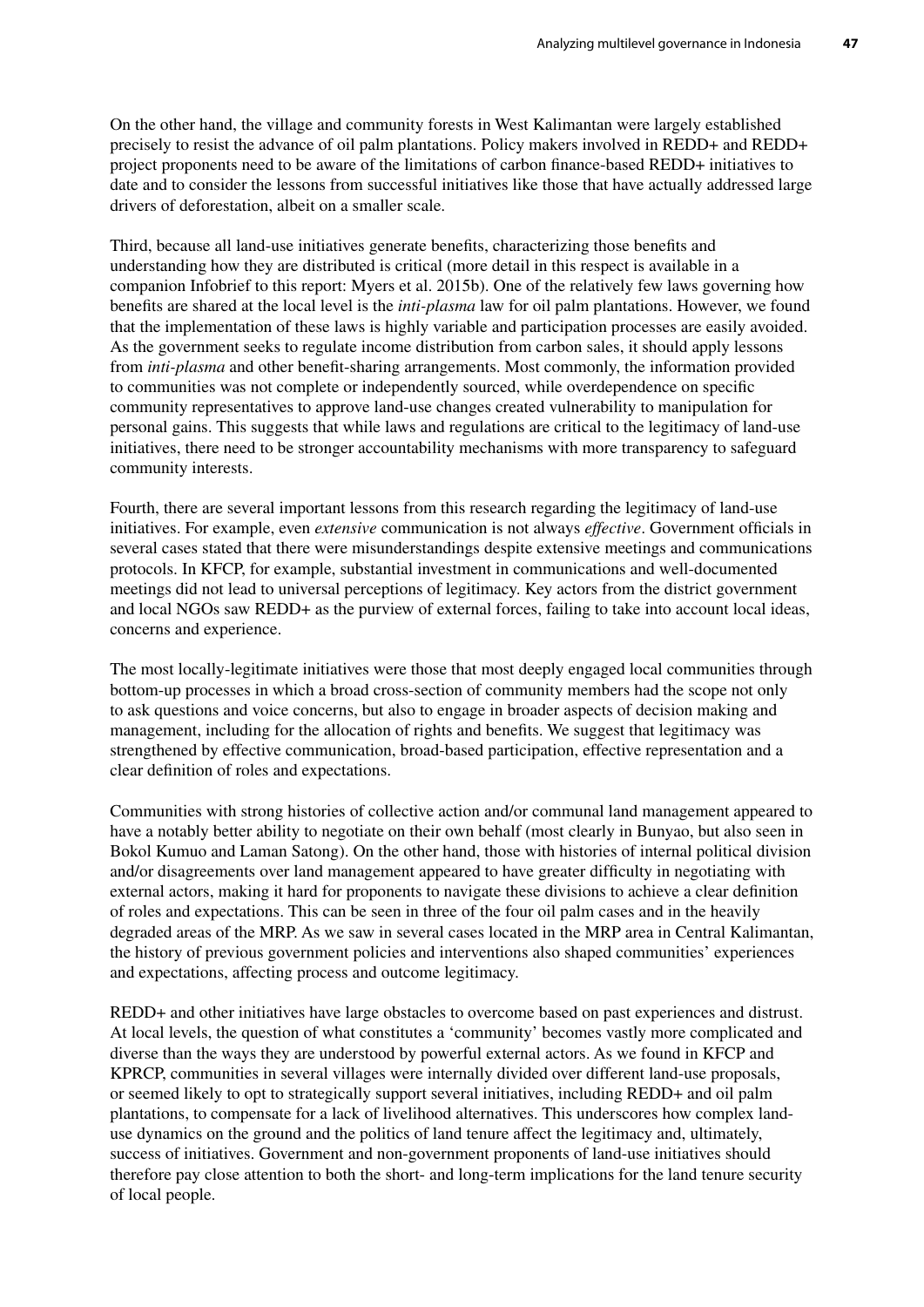The question of how land-use initiatives, including REDD+ projects, might affect local people's land tenure should also be recognized by REDD+ proponents. The politics of land tenure are central to land-use decisions and moreover have profound implications in terms of how benefits are shared. Ongoing debates surrounding the recognition of customary-claimed land rights merit the attention of policy makers, researchers and activists at all levels.

Finally, our research demonstrates the importance of the values and perspectives of leaders or organizations that choose to take exceptional stances. With regard to conservation, we have seen a district head in Ketapang who chose to reject oil palm in spite of its economic benefits and an oil palm company that chose to keep a conservation area in spite of economic losses and opposition from the government. With regard to social inclusion, we found that different types of actors carry out processes that demonstrate lower and higher levels of commitment, with the best levels going far beyond formal regulations. These decisions matter and change will be far more difficult without such leadership, although, of course, these leaders cannot act alone.

Overall, our research has revealed a complex set of multilevel governance dynamics in decentralized Indonesia in which many actors negotiate land use and land-use changes, as low-emissions development initiatives like REDD+ introduce a new set of interests while endeavoring to alter incentives that support business as usual. As REDD+ continues to emerge and evolve, actors at multiple levels will benefit from better understanding of and engagement with the social and political processes and practices of governance and land use in Indonesia. This will allow low-emissions development, REDD+, and other land-use initiatives to be implemented legitimately, generate benefits that are distributed equitably, and balance the numerous conservation and development objectives that they must satisfy.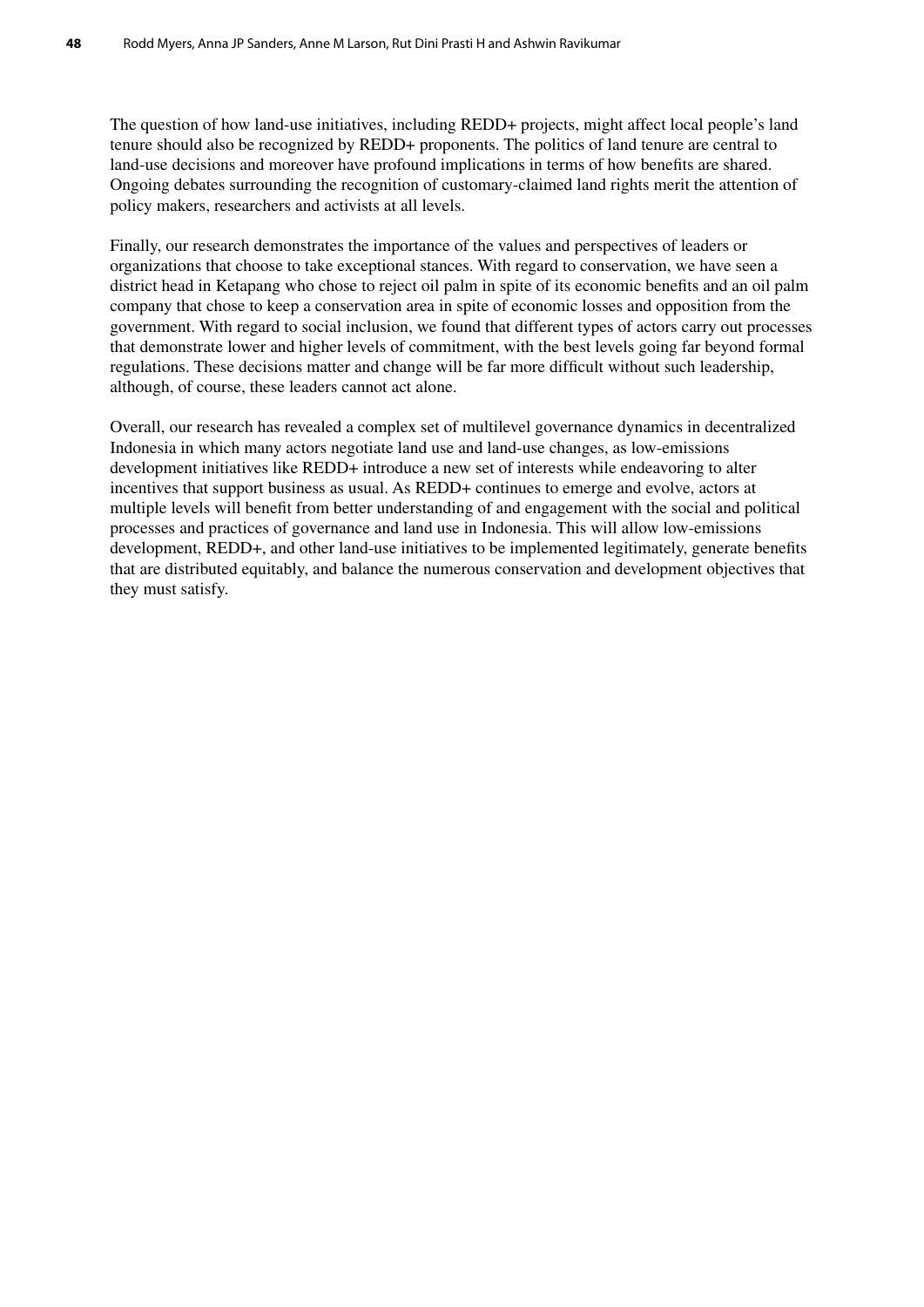# **References**

Agus A and Setyasiswanto S. 2010. *Setelah kami dilarang masuk hutan*. Jakarta: HuMa.

Angelsen A, Brockhaus M, Sunderlin W and Verchot LV, eds. 2012. *Analyzing REDD+: Challenges and choices*. Bogor, Indonesia: CIFOR.

Ardiansyah F and Barano T. 22 April 2012. Saving Sumatra's forests: World heritage in danger. *The Jakarta Post*, Opinion Section.

Ardiansyah F, Marthen AA and Amalia N. 2015. *Forest and Land-use Governance in a Decentralized Indonesia: A Legal and Policy Review*. Occasional Paper No. 132. Bogor, Indonesia: CIFOR.

- Atmadja S, Indriatmoko Y, Utomo NA, Komalasari M and Ekaputri AD. 2014. Kalimantan Forests and Climate Partnership, Central Kalimantan, Indonesia. *In* Sills EO, Atmadja SS, de Sassi C, Duchelle AE, Kweka DL, Resosudarmo IAP and Sunderlin WD, eds. *REDD+ on the Ground: A Case Book of Subnational Initiatives across the Globe*. Bogor, Indonesia: CIFOR.
- Barr C, Dermawan A, McCarthy J, Moeliono M and Resosudarmo I. 2006a. Decentralization and recentralization in Indonesia's forestry sector: Summary and recommendations. *In* Barr C, Resosudarmo I, Dermawan A and McCarthy J, eds. *Decentralization of Forest Administration in Indonesia: Implications for Forest Sustainability, Economic Development and Community Livelihoods*. Bogor, Indonesia: CIFOR.
- Barr C, Resosudarmo I, McCarthy J, Dermawan A. 2006b. Forests and decentralization in Indonesia: An overview. *In* Barr C, Resosudarmo I, Dermawan A and McCarthy J, eds. *Decentralization of Forest Administration in Indonesia: Implications for Forest Sustainability, Economic Development and Community Livelihoods*. Bogor, Indonesia: CIFOR.
- BP REDD+ 2014. *REDD+ Indonesia: Strategi Operasional 2014-2016.* Jakarta: PB REDD+.
- BPS 2014a. *Luas Tanaman Perkebunan Besar Menurut Jenis Tanaman, Indonesia (000 Ha), 1995– 2013*. Accessed 11 August 2014 at: http://bps.go.id/linkTabelStatis/print/id/1665
- BPS. 2014b. *PDRB Atas Dasar Harga Berlaku Menurut Lapangan Usaha*. Accessed on 11 August 2014 at: http://kalteng.bps.go.id/sektoral-34-pdrb-3.html
- BPS. 2014c. *PDRB menarut lapangan usaha Provinsi Kalimantan Barat 2009-2013*. BPS. Accessed 13 August 2014 at: kalbar.bps.go.id/website/brs\_ind/brsInd-20150303110342.pdf
- BPS. 2013a. *Luas areal tanaman perkebunan besar negara, perkebunan swasta, perkebunan rakyat menurut kabupaten/kota dan jenis tanaman (ha), 2013*. Accessed 17 Aug 2015 at: http://kalteng. bps.go.id/linkTabelStatis/view/id/63
- BPS. 2013b. *Kalimantan Barat dalam angka 2013*. BPSK Barat. Accessed 7 July 2014 at: http:// kalbar.bps.go.id/website/pdf\_publikasi/Kalimantan-Barat-Dalam-Angka-2013.pdf
- BPS. 2013c. *Kalimantan Tengah dalam angka 2013*. Jakarta: BPS.
- [BIG] Badan Informasi Geospatial. 2013. Badan informasi geospatial: One map policy sebagai sarana peredam konflik penguasaan lahan di Indonesia. Accessed 8 July 2014 at: http://www.big.go.id/ berita-surta/show/redam-konflik-penguasaan-lahan-badan-informasi-geospasial-susun-satu-petadasar
- Blom B, Sunderland T and Murdiyarso D. 2010. Getting REDD to work locally: Lessons learned from integrated conservation and development projects. *Environmental Science & Policy* 13(2):164–172.
- Budidarsono S, Susanti A and Zoomers A, eds. 2013. *Oil Palm Plantations in Indonesia: The Implications for Migration, Settlement/Resettlement and Local Economic Development*. Rijeka, Croatia: INTECH.
- Burgess R, Hansen M, Olken BA, Potapov P and Sieber S. 2012. The political economy of deforestation in the tropics. CEPR discussion paper No. 9020*.*
- Butt S. 2010. Regional autonomy and legal disorder: The proliferation of local laws in Indonesia. *Sydney Law Review* 32:117–190.
- Cahyafitri R. 28 February 2014. Indonesia should learn from Churchill case: Analysts. *The Jakarta Post*, Business Section, p. 14.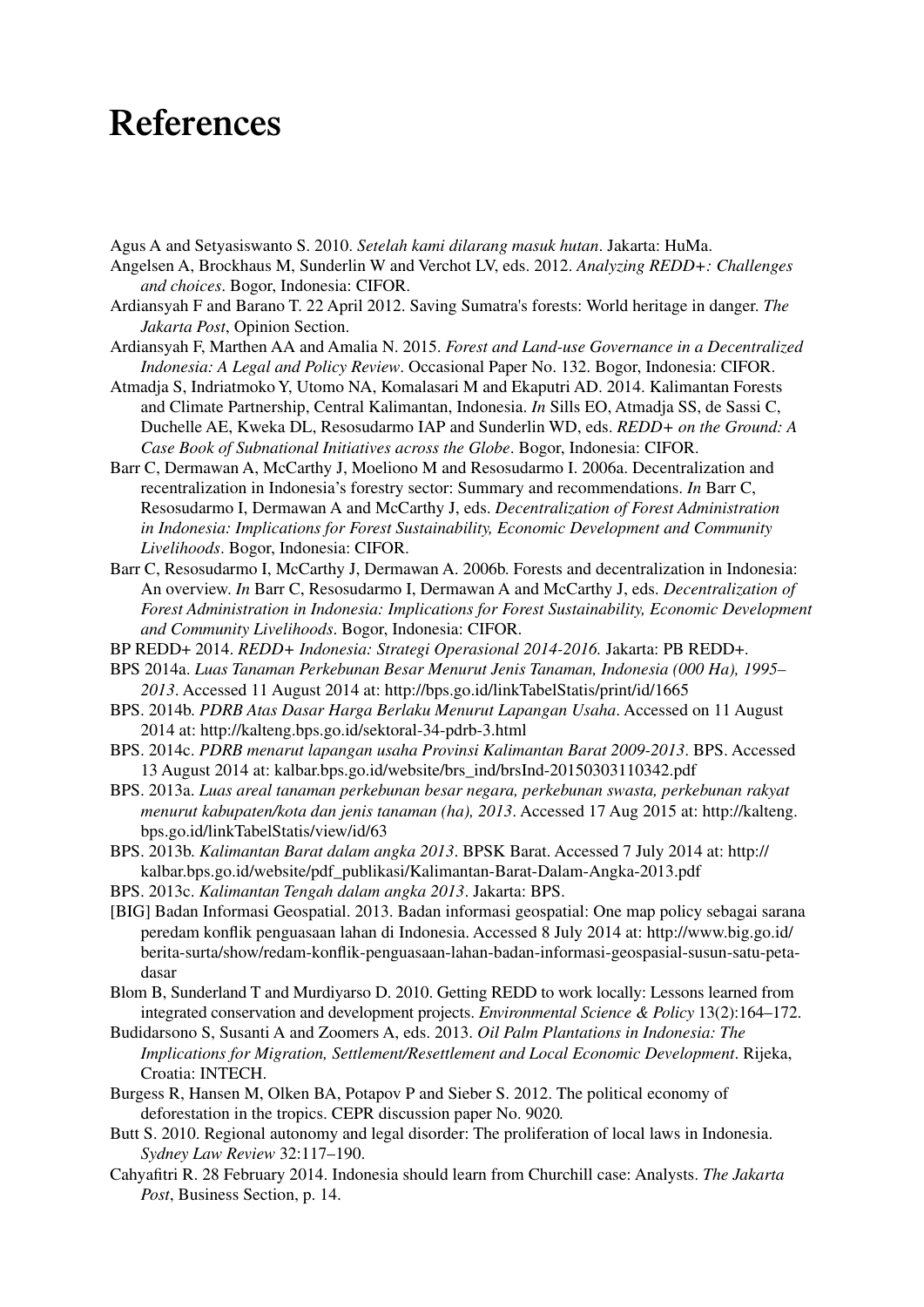- Carlson KM, Curran LM, Ratnasari D, Pittman AM, Soares-Filho BS, Asner GP, Trigg SN, Gaveau DA, Lawrence D and Rodrigues HO. 2012. Committed carbon emissions, deforestation, and community land conversion from oil palm plantation expansion in West Kalimantan, Indonesia. *Proc National Academy of Sciences of the United States of America* 109(19):7559–7564.
- Casson A and Obidzinski K. 2002. From new order to regional autonomy: Shifting dynamics of 'illegal' logging in Kalimantan, Indonesia. *World Development* 30(12):2133–2151.
- Charras M. 2006. Western Kalimantan in development: A regional disappointment. *In* Smith G and Bouvier H, eds. *Communal Conflicts in Kalimantan: Perspectives from the LIPI-CNRS Conflict Studies Program*. Jakarta: PDII-LIPI. 132–169.
- Chhatre A, Lakhanpal S, Larson AM, Nelson F, Ojha H and Rao J. 2012. Social safeguards and co-benefits in REDD+: A review of the adjacent possible. *Current Opinion in Environmental Sustainability* 4(6):654–660.
- CIFOR. 2015. *Interview Questions Guide: Multilevel Governance and Carbon Management at the Landscape Scale*. Bogor, Indonesia: CIFOR.
- Colchester M and Chao S. 2012. *Conflict or Consent? The Oil Palm Sector at a Crossroads*. Bogor, Indonesia: Forest Peoples Programme, Perkumpulan SawitWatch, Transformasi Untuk Keadilan Indonesia.
- Colchester M, Jiwan N, Andiko, Sirait M, Firdaus AY, Surambo A and Pane H. 2006. *Promised Land: Palm Oil and Land Acquisition in Indonesia - Implications for Local Communities and Indigenous Peoples*. Bogor, Indonesia: Forest Peoples Programme, Perkumpulan Sawit Watch, HuMA, World Agroforestry Centre.
- Colfer CJP. 2013. *The Gender Box: A Framework for Analysing Gender Roles in Forest Management*. Occasional Paper 82. Bogor, Indonesia: CIFOR.
- [CMEA] Coordinating Ministry For Economic Affairs. 2011. Masterplan: Acceleration and Expansion of Indonesia Economic Development 2011-2025. Jakarta: CMEA.
- da Silva Hyldmo H. 2015. *A Case-study of the Move towards Non-carbon Objectives in the Design and Implementation of REDD+ in Indonesia and the Indonesian REDD+ Pilot Province of Central Kalimantan*. Trondheim: Norwegian University of Science and Technology.
- Davies R. 2015. The Indonesia-Australia Forest Carbon Partnership: A murder mystery. CDG Policy Paper. Washington DC: Center for Global Development.
- de Keyser F and Noya-Sinay J. 1992. History of geoscientific investigations in West Kalimantan, Indonesia. *Journal of Australian Geology & Geophysics* 13:251–273.
- Downer A. 2007. "Joint press conference: Signing of the Kalimantan Forest Climate Partnership". Press release.
- [DTE] Down to Earth. 2012. Indonesia's 'one map policy'. Accessed on 3 June 2014 at: http://www. downtoearth-indonesia.org/story/indonesia-s-one-map-policy
- Emerson K, Nabatchi T and Balogh S. 2012. An integrative framework for collaborative governance. *Journal of Public Administration Research and Theory* 22(1):1–29.
- Forest Peoples Programme. 2008. *Free, Prior and Informed Consent and the Roundtable on Sustainable Palm Oil: A Guide for Companies*. Moreton-in-Marsh, UK: Forest Peoples Programme.
- Fraser N. 2009. *Scales of Justice: Reimagining Political Space in a Globalizing World*. New York: Columbia University Press.
- Gallemore C, Prasti H RD and Moeliono M. 2014. Discursive barriers and cross-scale forest governance in Central Kalimantan, Indonesia. *Ecology and Society* 19(2).
- Gaveau DL, Sloan S, Molidena E, Yaen H, Sheil D, Abram NK, Ancrenaz M, Nasi R, Quinones M, Wielaard N, et al. 2014. Four decades of forest persistence, clearance and logging on Borneo. *PLoS One* 9(7):e101654.
- GCF Task Force. 2013a. *Central Kalimantan Province, Indonesia*. GCF Task Force.
- GCF Task Force. 2013b. *West Kalimantan Province, Indonesia*. GCF Task Force.
- Gismar A, Malik A, Koekman I, Hidayat L, Harjanto N, Suharmawijaya D, Sulistio H and Aritonang R. 2013. *Indonesia Governance Index 2012: Towards a Well-informed Society and Responsive Government*. Jakarta: K Partnership.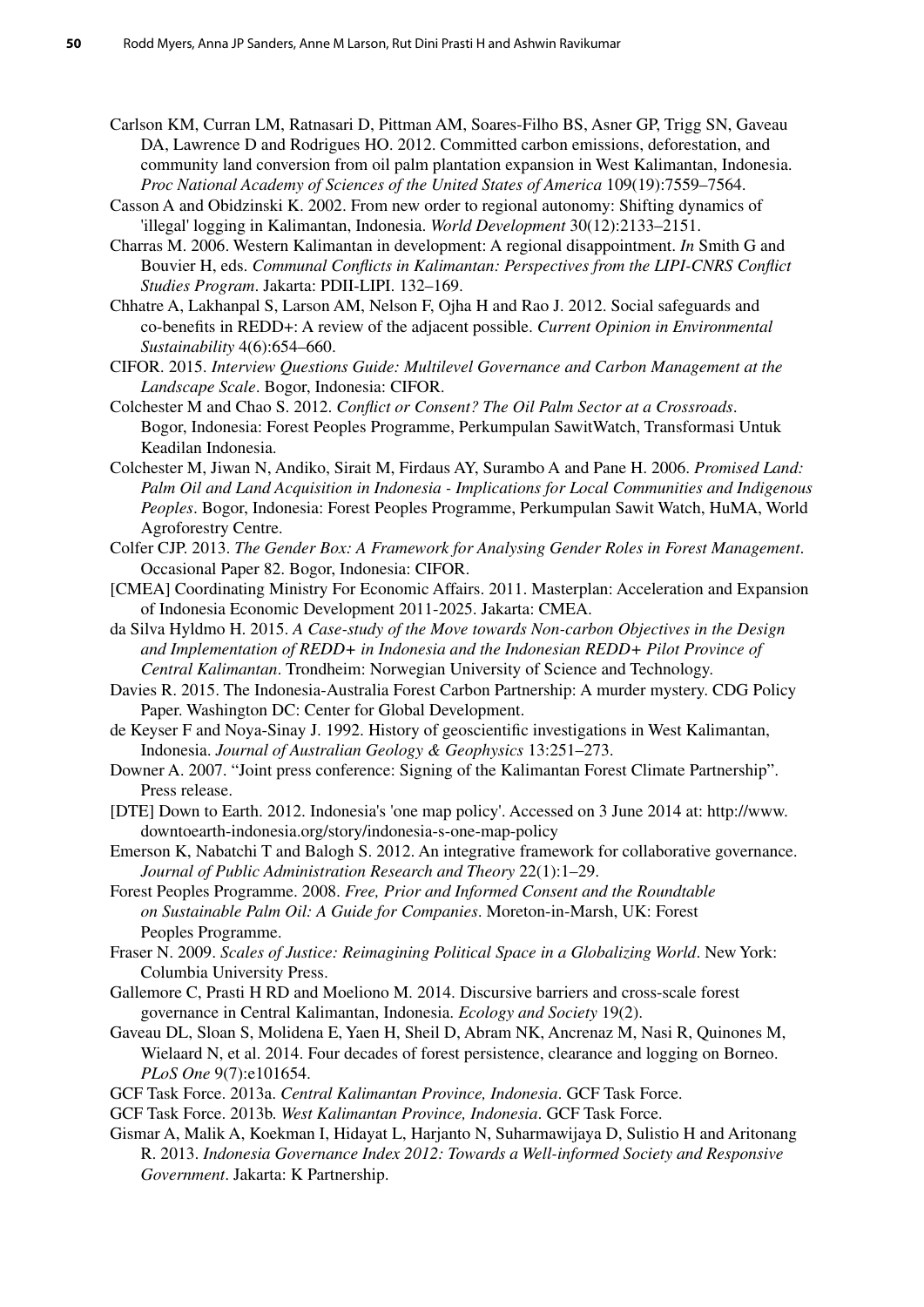- [GGGI] Global Green Growth Institute. 2014. Indonesia. Accessed on 26 June 2014 at: http://gggi.org/ kalimantan-green-growth-planning/
- Graham L, Xaverius F, Susanto TW, Manjin S, Juni ET, Masal F, Sanora A and Ichsan N. 2014. Practical lessons learned: Vegetation monitoring, fire management monitoring, and peat and hydrology monitoring. s.l.: IAFCP.
- Hamilton C. 1997. The sustainability of logging in Indonesia's tropical forests: A dynamic input-output analysis. *Ecological Economics* 21(3):183–195.
- Hardiansyah G, Yani A, Fahrizal, Ngo YL, Manuputty B, Arifin, Hendarto, Darmawel, Jamani R, Haryono Z. 2014. *REDD+ Strategy and Action Plan of West Kalimantan Province*. Pontianak: Government of the Province of West Kalimanatan.
- Henley D and Davidson JS. 2007. Introduction: Radical conservatism the protean politics of adat. *In* Davidson JS and Henley D, eds. *The Revival of Tradition in Indonesian Politics*. Abingdon: Routledge. 1-49.
- Holmgren S. 2013. REDD+ in the making: Orders of knowledge in the climate-deforestation nexus. *Environmental Science & Policy* 33:369–377.
- Howell S. 2014. 'No RIGHTS–No REDD': Some implications of a turn towards co-benefits. *Forum for Development Studies* 41(2):253–272.
- Humphreys D. 2008. The politics of 'avoided deforestation': Historical context and contemporary issues. *International Forestry Review* 10(3).
- Indrarto G, Murharjanti P, Khatarina J, Pulungan I, Ivalerina F, Rahman J, Prana MN, Resosudarmo IAP and Muharrom E. 2012. *The Context of REDD+ in Indonesia: Drivers, Agents and Institutions*. Bogor, Indonesia: CIFOR.
- Indriatmoko Y, Atmadja S, Ekaputri AD, Komalasari M. 2014a. Rimba Raya Biodiversity Reserve Project, Central Kalimantan, Indonesia. *In* Sills EO, Atmadja S, de Sassi C, Duchelle AE, Kweka D, Resosudarmo IAP and Sunderlin WD, eds*. REDD+ on the Ground: A Case Book of Subnational Initiatives across the Globe.* Bogor, Indonesia: CIFOR.
- Indriatmoko Y, Atmadja *S*, Utomo NA, Ekaputri AD and Komalasari M. 2014b. Katingan Peatland Restoration and Conservation Project, Central Kalimantan, Indonesia. *In* Sills EO, Atmadja S, de Sassi C, Duchelle AE, Kweka D, Resosudarmo IAP and Sunderlin WD, eds. *REDD+ on the Ground: A Casebook of Subnational Initiatives across the Globe.* Bogor, Indonesia: CIFOR.
- Intarini DY, Resosudarmo IAP, Komalasari M and Ekaputri AD. 2014. Ketapang community carbon pools, Ketapang, West Kalimantan, Indonesia. *In* Sills EO, Atmadja S, de Sassi C, Duchelle AE, Kweka D, Resosudarmo IAP and Sunderlin WD, eds. *REDD+ on the Ground: A Global Case Book of Subnational Initiatives.* Bogor, Indonesia: CIFOR.
- Irawan S, Tacconi L and Ring I. 2013. Stakeholders' incentives for land-use change and REDD+: The case of Indonesia. *Ecological Economics* 87:75–83.
- Kemendagri. 2013. *Data daerah otonomi baru*. Accessed 8 July 2014 at: http://otda.kemendagri.go.id/ images/file/data\_dob/total daerah otonom 2013.pdf
- Kementrian Kehutanan. 2012. *Data dan informasi penmanfaatan hutan tahun 2011*. Jakarta: K Kehutanan.
- Kementrian Kehutanan. 2013. *Statistik kehutanan Indonesia*. Jakarta: K Kehutanan.
- Larson A, Dokken T, Duchelle A, Atmadja S, Resosudarmo I, Cronkleton P, Cromberg M, Sunderlin W, Awono A and Selaya G. 2015. The role of women in early REDD+ implementation: Lessons for future engagement. *International Forestry Review* 17(1):43–65.
- Lembaga Gemawan and ICW. 2013. *Public review Rancangan Peraturan Daerah Rencana Tata Ruang Wilayah Provinsi Kalimantan Barat*. Pontianak: Lembaga Gemawan and ICW.
- Lewis BD. 2010. Indonesian decentralization: Accountability deferred. *International Journal of Public Administration* 33(12-13):648–657.
- Luttrell C, Loft L, Gebara MF, Kweka D, Brockhaus M, Angelsen A and Sunderlin WD. 2013. Who should benefit from REDD+? Rationales and Realities. *Ecology and Society* 18(4):52.
- Margono BA, Potapov PV, Turubanova S, Stolle F and Hansen MC. 2014. Primary forest cover loss in Indonesia over 2000-2012. *Nature Climate Change* 4(8):730–735.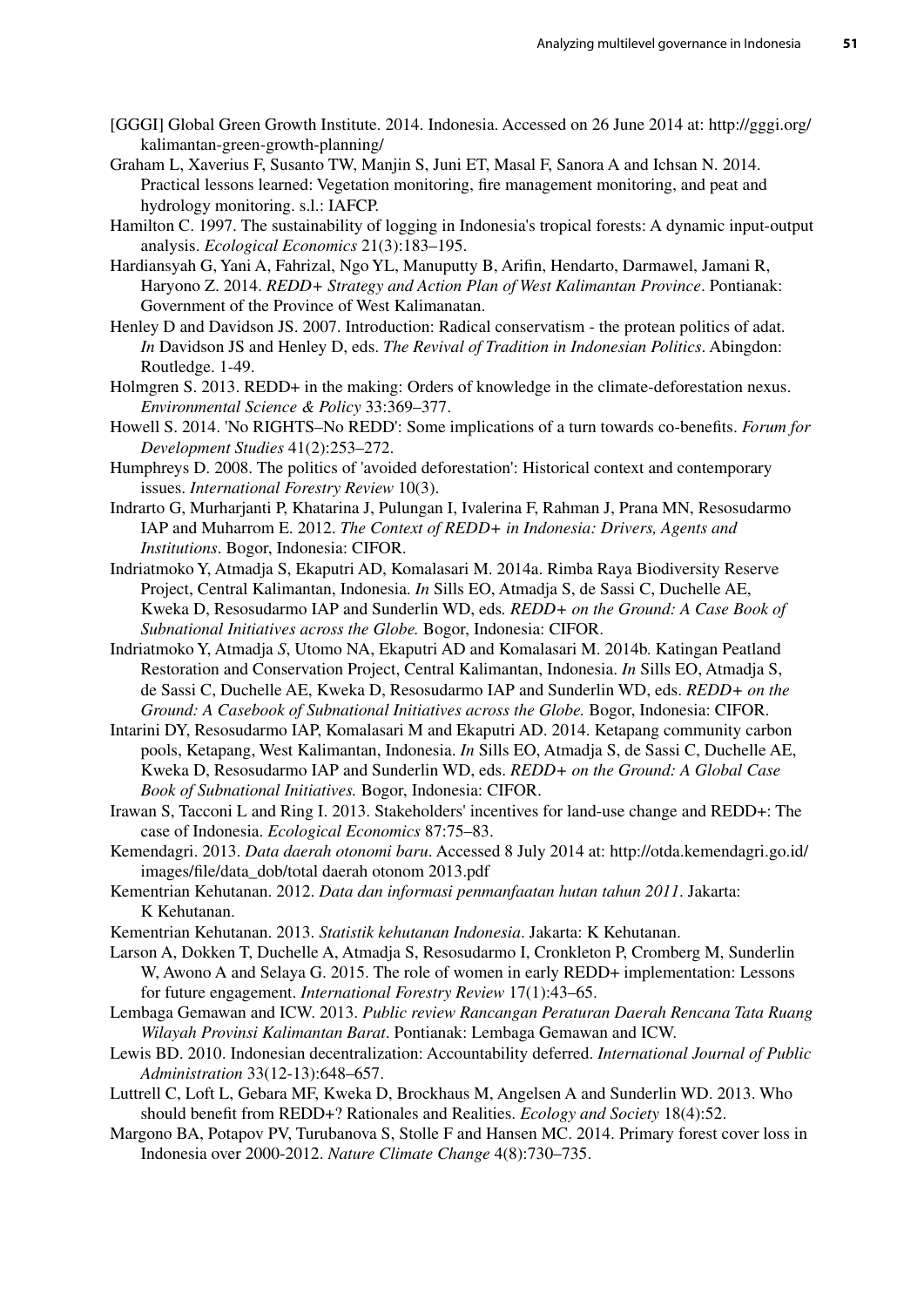- Marks G. 1993. Stuctural policy and multilevel governance in the EC. *In* Cafruny AW and Rosenthal GG, eds. *The State of the European Community Vol 2: The Maastricht Debates and Beyond*. Harlow, Essex: Longman.
- Martin A, Akol A and Phillips J. 2013. Just conservation? On the fairness of sharing benefits. *In* Sikor T, ed. *The Justices and Injustices of Ecosystem Services*. London: Earthscan.
- McCarthy JF. 2013. Tenure and transformation in Central Kalimamtan after the Million Hectare Project. *In* Lucas A and Warren C, eds. *Land for the People: The State and Agrarian Conflict in Indonesia*. Southeast Asia Series. Athens: Ohio University Press. pp. 183–214.
- McDermott CL, Coad L, Helfgott A and Schroeder H. 2012. Operationalizing social safeguards in REDD+: Actors, interests and ideas. *Environmental Science & Policy* 21:63–72.
- Minister of the Interior. 2012. *Keterangan pemerintah atas rancangan undang-undang tentang pemerintahan daerah*. Jakarta.
- Myers R and Muhajir M. 2015. Searching for justice: Rights vs 'benefits' in Bukit Baka Bukit Raya National Park, Indonesia. Conservation & Society 13(4).
- Myers R, Ravikumar A and Larson AM. 2015. *Benefit Sharing in Context: A Comparative Analysis of 10 Land-use Change Case Studies in Indonesia*. Infobrief 118. Bogor, Indonesia: CIFOR.
- Obidzinski K, Andrianto A and Wijaya C. 2006. *Timber smuggling in Indonesia*. Bogor, Indonesia: CIFOR.
- Olbrei E and Howes S. 2012. A very real and practical contribution? Lessons from the Kalimantan Forests and Climate Partnership. *Climate Law* 3(2):103–137.
- Paoli G, Schweithelm J, Gillespie P, Kurniawan Y, Aurora L and Harjanthi R. 2014. Best management practices in the Indonesian palm oil industry: Case studies. Bogor, Indonesia: Daemeter Consulting.
- Pemerintah Provinsi Kalimantan Barat. 2013. *Strategi dan rencana aksi Provinsi REDD+ Kalimtan Barat*. Pontianak: Pemerintah Provinsi Kalimantan Barat.
- Pemerintah Provinsi Kalimantan Tengah. 2013. *Strategi Daerah REDD+ Kalimantan Tengah*. Palangka Raya: Pemerintah Provinsi Kalimantan Tengah.
- Peskett L. 2011. *Benefit Sharing in REDD+: Exploring the Implications for Poor and Vulnerable People*. Washington DC: World Bank and REDD-net.
- Phelps J, Webb EL and Agrawal A. 2010. Land use. Does REDD+ threaten to recentralize forest governance? *Science* 328(5976):312–313.
- Potter L. 2008. Dayak resistance to oil palm plantations in West Kalimantan, Indonesia. Proceedings of the Research School of Pacific and Asian Studies (ANU), presented at the 17th Biennial Conference of the Asian Studies Association of Australia, Melbourne, 2008.
- Potter L. 2011. Swidden, oil palm, and food security in West Kalimantan. *Philippine Journal of Third World Studies* 26(1-2):252–263.
- Ravikumar A, Kijazi M, Larson AM and Kowler L. 2015a. *Project Guide and Methods Training Manual*. Bogor, Indonesia: CIFOR.
- Ravikumar A, Larson A, Myers R and Gonzales J. 2015b. Multilevel governance challenges in transitioning towards a national approach for REDD+: Evidence from 23 pilot projects. *International Journal of the Commons* (9)2.
- Ravikumar A, Myers R, Kowler LF and Tovar JG. 2015c. *Project Guide to Coding in Nvivo and Codebook*. Bogor, Indonesia: CIFOR.
- REDD+ Task Force and UNDP. 2013. Support to the establishment of Indonesia REDD+ infrastructure and capacity: Second quarterly progress report, April–June 2013. Jakarta: UNDP.
- Resosudarmo BP. 2005. Introduction. *In* Resosudarmo BP, ed. *The Politics and Economics of Indonesia's Natural Resources*. Singapore: USEAS Publications.
- Resosudarmo IAP. 2004. Closer to people and trees: Will decentralisation work for the people and the forests of Indonesia? *The European Journal of Development Research* 16(1):110–132.
- Ribot JC and Larson AM. 2012. Reducing REDD risks: Affirmative policy on an uneven playing field. *International Journal of the Commons* 6(2):233–254.
- Rose N. 2009. Governing 'advanced' liberal democracies. *In* Sharma A and Gupta A, eds. *The Anthropology of the State: A Reader*. Oxford: Blackwell Publishing.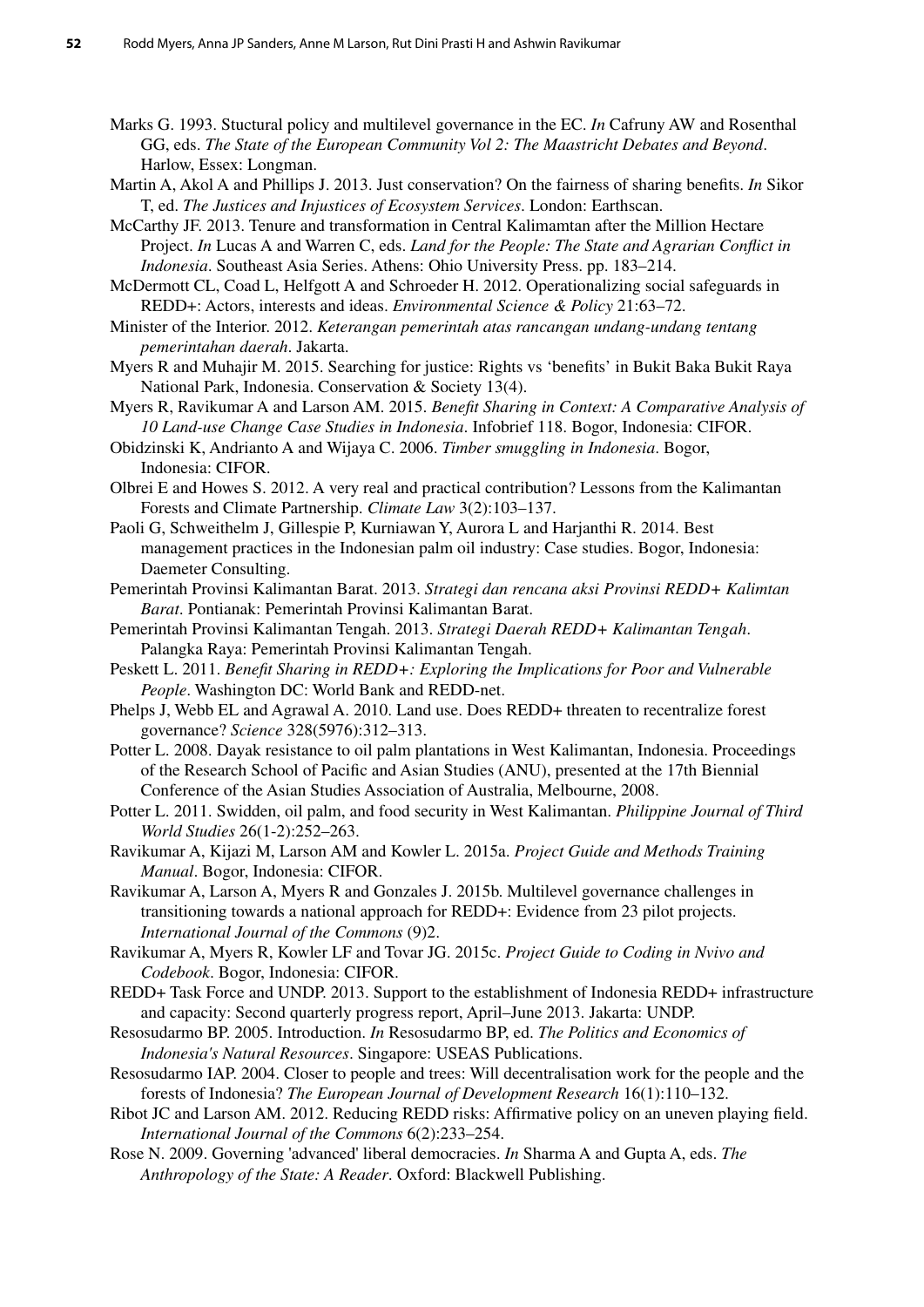- Saito-Jensen M, Sikor T, Kurniawan Y, Eilenberg M, Setyawan EP and Kustini SJ. 2015. Policy options for effective REDD+ implementation in Indonesia: The significance of forest tenure reform. *International Forestry Review* 17(1):86–97.
- Schroeder RA. 2008. Environmental justice and the market: The politics of sharing wildlife revenues in Tanzania. *Society & Natural Resources* 21(7):583–596.
- Sekala. 2013. *Baseline Data for REDD+ in Central Kalimantan Province*. Palangkaraya: REDD+ Task Force.
- Sikor T. 2013. Linking ecosystem services with environmental justice. *In* Sikor T, ed. *The Justices and Injustices of Ecosystem Services*. London: Earthscan.
- Sirait M. 2009. *Indigenous peoples and oil palm plantation expansion in West Kalimantan, Indonesia*. Amsterdam: Universiteit van Amsterdam and Cordaid Memisa.
- Sirait M, Witsenburg K, Ros M, Kusters K, Wösten H, Snelder D, Nijpels R and van Sluijs P. 2011. *Towards Participatory Land-use Planning in West Kalimantan, Indonesia*. Amsterdam: B Ends.
- Soetarto E, Sitorus MTF and Napiri MY. 2001. *Decentralisation of Administration, Policy Making and Forest Management in Ketapang District, West Kalimantan*. Bogor, Indonesia: CIFOR.
- Sudarmo SP and Sudjana BG. 2009. *The Missing Link: The Province and its Role in Indonesia's Decentralisation*. Policy Issues Paper. Jakarta: UNDP Indonesia.
- Taylor JG. 2003. *Indonesia: Peoples and History*. New Haven: Yale University Press.
- *The Jakarta Post*. 3 March 2014. Editorial: In for messy litigation. *The Jakarta Post*.
- Thuy PT, Moeliono M, Hien NT, Tho NH and Hien VT. 2012. *The Context of REDD+ in Vietnam: Drivers, Agents and Institutions*. Occasional Paper 75. Bogor, Indonesia: CIFOR.
- [UNDP] United Nations Development Programme. 2013. *Participatory Governance Assessment: The 2012 Indonesia Forest, Land and REDD+ Governance Index*. Jakarta: UNDP.
- Ward MW and Ward RG. 1974. An economic survey of West Kalimantan. *Bulletin of Indonesian Economic Studies* 10(3):26–53.
- Week D, Diprose R and Jessop T. 2014. From Global policy to local practice: Lessons from using village agreements. *Working Paper*. s.l.: Kalimantan Forests and Climate Partnerhship.
- Wells P, Franklin N, Gunarso P, Paoli G, Mafira T, Kusumo DR and Clanchy B. 2012. *Indonesian Constitutional Court Ruling Number 45/PUU-IX/2011 in Relaton to Forest Lands: Implications for Forests, Development and REDD+*. Jakarta: D Consulting.
- White J and White B. 2012. Gendered experiences of dispossession: Oil palm expansion in a Dayak Hibun community in West Kalimantan. *Journal of Peasant Studies* 39(3–4):995–1016.
- Wright G. 2012. Indigenous people and customary land ownership under domestic REDD frameworks: A case study of Indonesia. *Law, Environment and Development Journal* 7(2).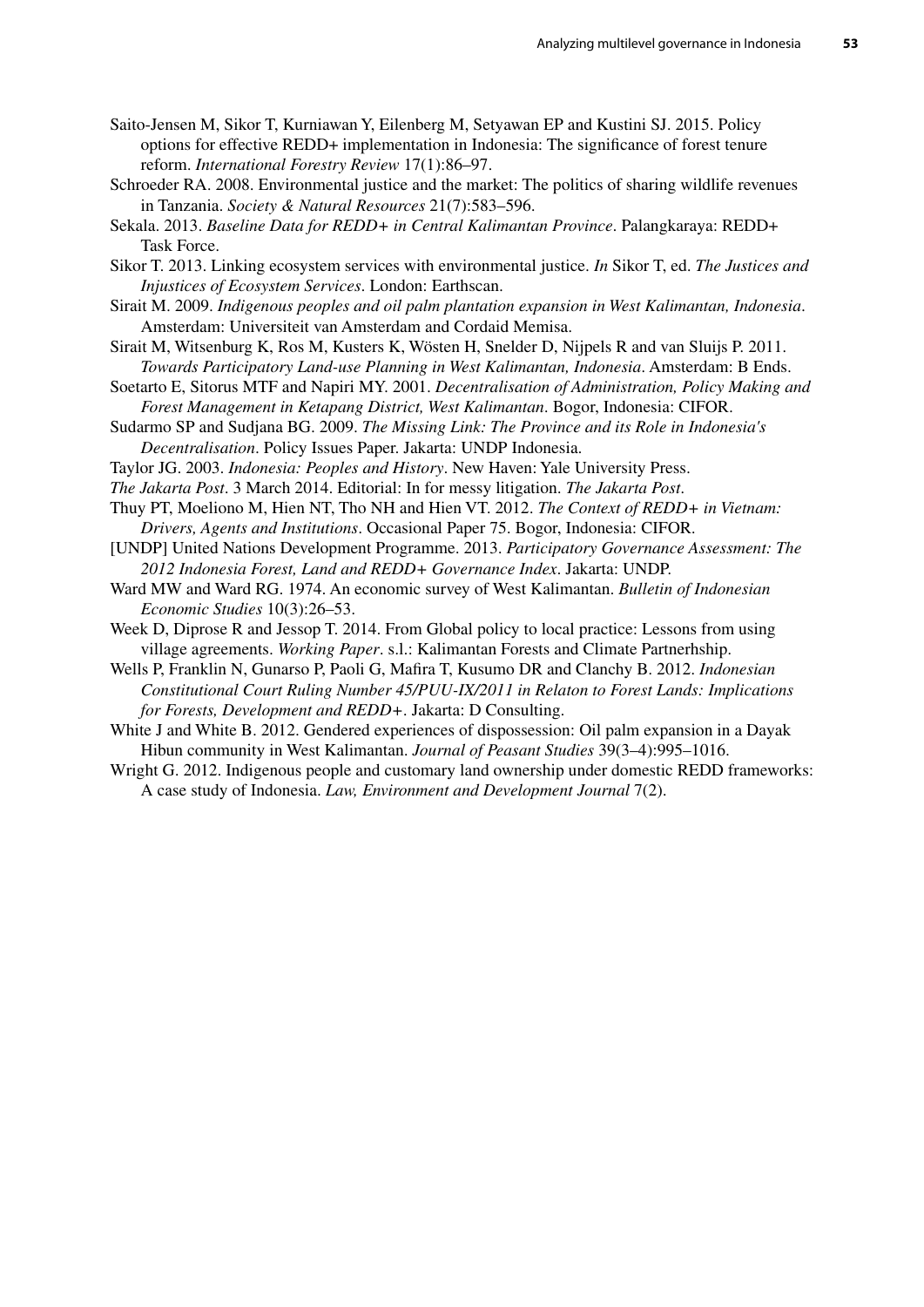# **Appendix: Case study summaries**

This appendix contains a short introduction to each of the cases covered in this study, presenting each as concisely as possible, but with the goal of providing enough detail to contextualize the analytical sections (Table 4 in the main text provides a summary of the cases involved). Some names have been changed due to agreements to ensure anonymity.

We present the cases from Central Kalimantan first and then those from West Kalimantan. The cases corresponding to sites under land-use change that decreases emissions are presented first, followed by those associated with drivers of deforestation and degradation. Given the economic importance and social and environmental impacts of oil palm development in the two provinces, we selected four oil palm sites for this study. The case descriptions explore both the process and results of each land-use change. We pay particular attention to institutional arrangements, participation in decision making and benefit sharing as a result of the changes.

# **A.1 Central Kalimantan17**

## **A.1.1 Borneo Orangutan Survival Foundation's Mawas Conservation Program (BOS Mawas), Kapuas and Barito Selatan**

Established in 1991, the Borneo Orangutan Survival Foundation (BOSF) is a nationally-headquartered NGO that works in East and Central Kalimantan. The Mawas Conservation Program (BOS Mawas) began in 2001 based on an agreement with the provincial government of Central Kalimantan. The program has regional offices at both the provincial and district levels and local base camps for forest monitoring, education and research purposes. While activities have sought to involve nearby communities and provide alternative livelihoods, the main focus of the program is conservation and rehabilitation of the peat swamp and lowland forest as orangutan habitats. According to the provinciallevel agreement, the site area covers 309,861 ha. This comprises Block E and the northern half of Block A of the Mega Rice Project (MRP) area (explained in Box A1) in four sub-districts and two districts. Due to the MRP and subsequent illegal logging and fires, most of the area of Block A is highly degraded, whereas the lowland peat swamp forest in Block E is relatively intact and provides a habitat for at least 3,000 orangutans. The local population is primarily Dayak Ngaju in Kapuas and Dayak Ma'anyan and Banjarnese in Barito Selatan. There are approximately 29,000 households and 53 villages and hamlets (*desa* and *dusun*) spread out along the Kapuas and Barito rivers.

After the MRP was abandoned, several large donor-funded projects sought to improve living conditions and rehabilitate the peat swamp. These involved multiple levels of government and a broad range of stakeholders. Previously, BOS Mawas worked as part of the Central Kalimantan Peatland Project (CKPP).<sup>18</sup> More recently, REDD+ introduced a new set of actors and governance arrangements and the program later collaborated with KFCP (see next case). It also proposed a REDD+ project in Block E in collaboration with Shell Canada in 2008. Although this proposal did not materialize, it shows the program's efforts to generate funding based not only on habitat protection for orangutans, but also on carbon sequestration linked to REDD+. The program relies on funding from overseas donors or as part of larger projects, which varies, affecting its size (for example, the number of staff employed) and the specific projects implemented at different times.

<sup>17</sup> Written by Anna Sanders and Rut Dini Prasti H.

<sup>18</sup> CKPP (2005–2008) was funded by the Dutch Government. It was the first large-scale attempt at peatland rehabilitation, covering the entire area of the MRP. According to several key informants, community participation was limited, and CKPP had coordination problems due to the number of organizations involved.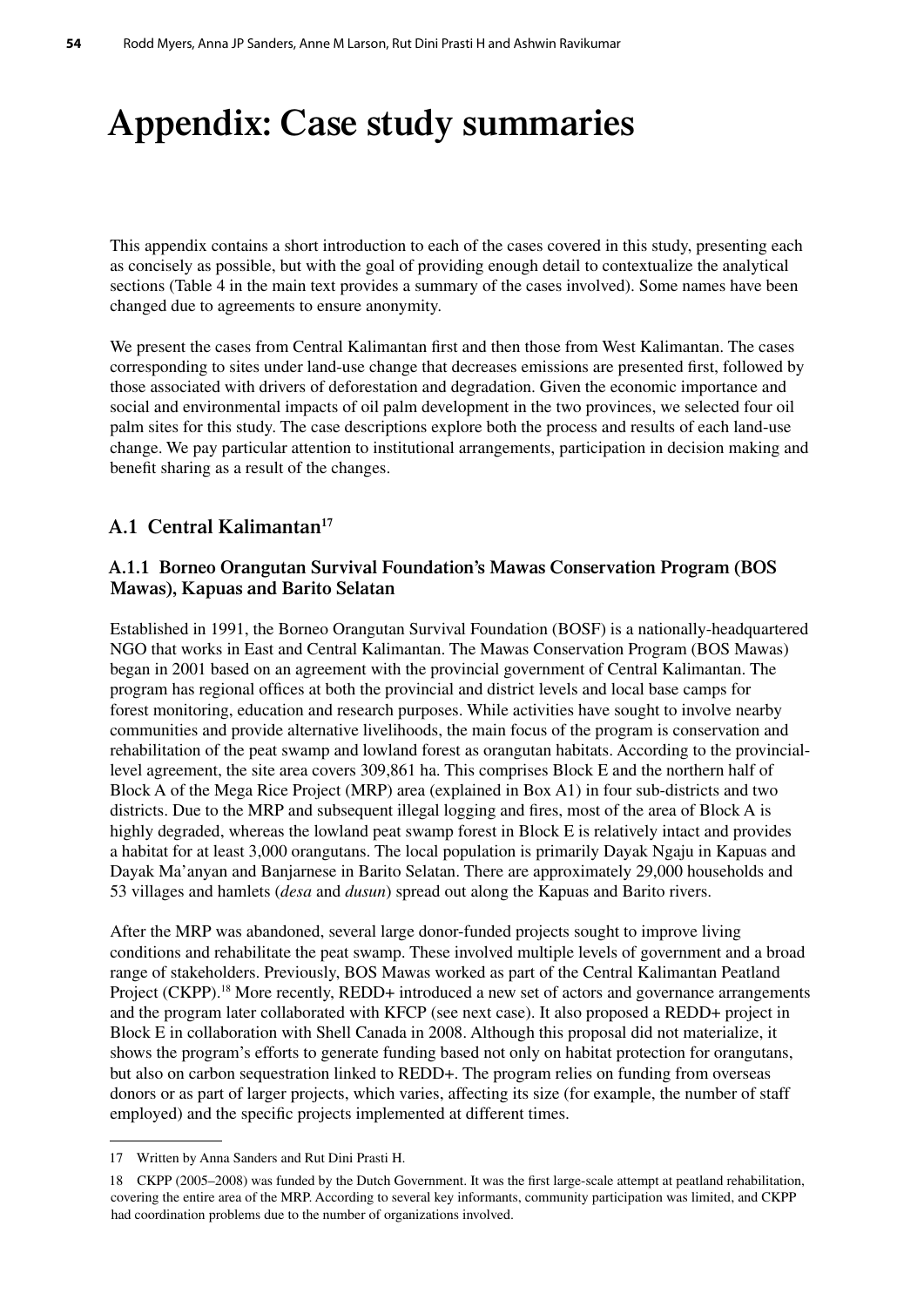BOS Mawas has a cooperation agreement (*perjanjian kerjasama*) with the provincial government that sets out basic principles and expectations for the program to conduct activities that are consistent with the agreement and other land-use planning regulations within the 309,861-ha site area. This agreement does not establish management authority or any other rights and does not specify any source of funding for activities. It covers a range of activities that include orangutan rehabilitation; conservation and rehabilitation of the forest and peat swamp; community welfare and local economic development; knowledge, skills and management transfer for district governments and communities; and environmental education and the publication of materials for awareness raising. The Environmental Agency (BLH, *Badan Lingkungan Hidup*) is the main department responsible for facilitating coordination and communication through a provincial-level working group (TTKP, *tim teknis kerjasama program*). The agreement also stipulates the establishment of district-level TTKPs as a mechanism for activity implementation, coordination and communication. It does not stipulate any institutional arrangements at the village level within the site area, and several community members in Block E reported that the program reports to the village heads but does not always obtain wider permission such as through village-level agreements to conduct activities, particularly in relation to research collaboration with domestic and foreign universities.19

The district TTKP has already been established in Barito Selatan and holds three fixed monthly meetings and any additional meetings required. Although progress toward establishing a TTKP has been slower in Kapuas, the agreement was signed in December 2014. Whereas the district government in Barito Selatan mostly plays an observer role, program staff reported that the district government in Kapuas seeks to be more actively involved, possibly due to having more experience working with larger projects, including KFCP. Program staff said that the TTKP is an important mechanism for improving coordination and information dissemination in the district, which districtlevel actors have complained about. BOS Mawas believes it will help ensure that district governments are involved and informed about projects and activities, and facilitate coordination with the newlyestablished Protected Forest Management Unit (KPHL) in Kapuas, which was under district-level authority at the time of writing.

The BOS Mawas program conducts forest patrols to monitor illegal logging and peat fires, which contribute to deforestation and peatland degradation. Proponents consider this important for habitat protection and carbon sequestration. The program informs regularly on illegal forest activities in monthly reports distributed to all relevant departments at the provincial level, which are later reported to the KPHL in Kapuas. Although this reporting is not directly linked to any government law enforcement programs, some community members interviewed blame the program for past arrests for illegal logging. According to interviews, senior program staff were instrumental in lobbying the provincial government for changes to provincial-level regulations (RTRWP of 2003) for the establishment of the conservation zone in Block E to restrict logging and other extractive land uses. Hence, local communities also mistrust the program due to land-access restrictions and livelihood impacts associated with changing regulations. However, some community members also credit it with helping to secure the remaining forest from commercial logging and supporting fire prevention, which is important due to problems of peatland degradation and fires stemming from the history of the MRP and their dependence on the local environment for livelihoods.

The program seeks to involve communities through forest monitoring activities as a means to provide employment and education. Within the limits of its funding, the program intends to employ local staff where possible. It also seeks to provide communities with livelihood alternatives as a way to reduce their dependence on the natural environment, thus also reducing the extraction of wood and forest resources from the site. During the KFCP time period, BOS Mawas concentrated livelihood activities in Barito Selatan to avoid any overlap. In Barito Selatan, the program recently provided training in

<sup>19</sup> The universities do not necessarily have formal collaboration with the program for activities on the ground, adding further complexity in terms of institutional and informal relationships between organizations, especially from community perspectives. Universities with a history of field research conducted in the Mawas area include Rutgers University, Zurich University and *Universitas Nasional Jakarta* (Jakarta National University).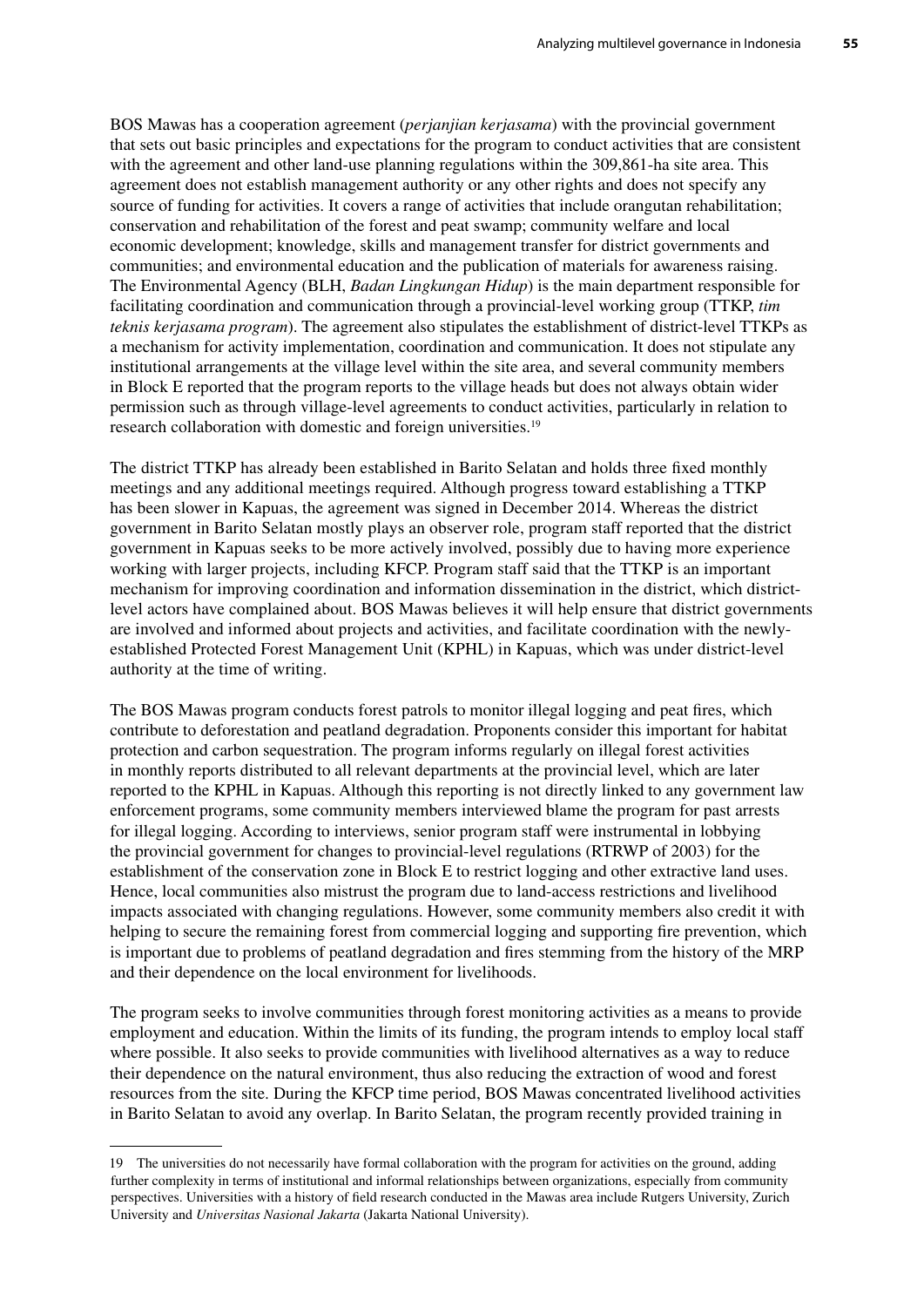several villages to improve access to rubber markets and financial literacy, as well as initiating a credit union focused on working with vulnerable groups, including women. Indirect benefits may include financial capacity building in addition to the direct financial benefits associated with better access to credit. These activities have only been implemented in a few villages due to budget limitations, but the aim is to apply the lessons learned to other locations in the future.

#### **Box A1. Mega Rice Project Area.**

Several cases located in the Mega Rice Project (MRP) area are affected by multilevel governance arrangements that involve changing regimes and government projects. Beginning in the 1970s, central government policies supported large-scale commercial forest exploitation, but the area was still mostly forested prior to the MRP despite a history of logging. The MRP was a large agriculture project implemented during the Suharto era that aimed to convert more than 1 million ha of peatland for rice production. The transmigration program implemented during this period shifted populations from other parts of Kalimantan and from Java and Bali. Warnings and protests from local experts, governments and communities, based on their knowledge of local environmental conditions and the unsuitability of nontidal peatland for large-scale wet rice cultivation, were not heeded by the national government and experts employed from non-local universities. Primary peat swamp forest was cleared and canals were constructed to drain the peat swamp, but the northern non-tidal sections were unsuitable for large-scale wet rice cultivation and the project was abandoned. For the transmigrant population that settled in the MRP area, not only did the expected continued work not appear, but the different soil conditions proved difficult for agricultural practices better suited to other locations, such as the Java and Bali islands.

The MRP divided vast portions of the districts of Pulang Pisau, Kapuas and Barito Selatan into five Blocks. The BOS Mawas and KFCP sites are located in Blocks A and E. The local livelihoods of communities living in Block A, based on swidden and agroforestry systems, were some of the worst affected by direct land clearance during the MRP and by subsequent illegal logging and fires during the early 2000s. The 1997–1998 fires devastated local environments and livelihoods. By comparison, Block E has fairly intact peat swamp with primary and secondary lowland forest, which is therefore the focus of BOS Mawas activities aimed at habitat conservation. Communities in villages along the Kapuas River (spanning Blocks A and E) remain heavily dependent on the local environment, while employment and direct market opportunities (such as for rattan and other resources) are limited due to the remote location. Following decentralization and based on district government authority, the first oil palm concession license was issued in 2004 and several oil palm plantations are now located in the surrounding area, including PT GAL in the transmigration area, and PT CK1 in another section of the MRP.

Land tenure and customary claims are contested and land uses are commonly overlapping and legally ambiguous due to the history of the MRP and subsequent land-use changes, including logging and oil palm plantations and conservation and REDD+ initiatives (McCarthy 2013). The MRP also disturbed customary arrangements for individual and communal land uses under traditional swidden agricultural systems, while the pace of environmental and land-use changes has caused further disruptions and social upheaval. Although no logging concession licenses were in operation after the MRP, Blocks A and E were still mostly zoned as production forest (*hutan produksi*, or HP) to allow this type of land use. From the perspective of BOS Mawas, changes to provincial-level regulations (see case summary) clarified the rules for the restriction of logging and other extractive activities, making them consistent with habitation conservation and forest protection. However, many of the forest boundaries and land-use classifications are not resolved. The establishment of the Protected Forest Management Unit (KPHL) in 2012–2013 adds new boundaries and multilevel governance arrangements. As is often the case with forest boundaries and landuse classifications based on production, protection and conservation forests, the new KPHL boundaries do not acknowledge customary (*adat*) forest and land uses. Therefore, communities that we interviewed viewed the establishment of the KPHL as having uncertain implications in terms of access, customary land uses and local livelihood activities. Based on national-level zoning regulations, Blocks A and E currently consist of protected forest (*hutan lindung*, or HL), with conservation forest (*hutan konservasi*, or HK) in the northern half of Block E.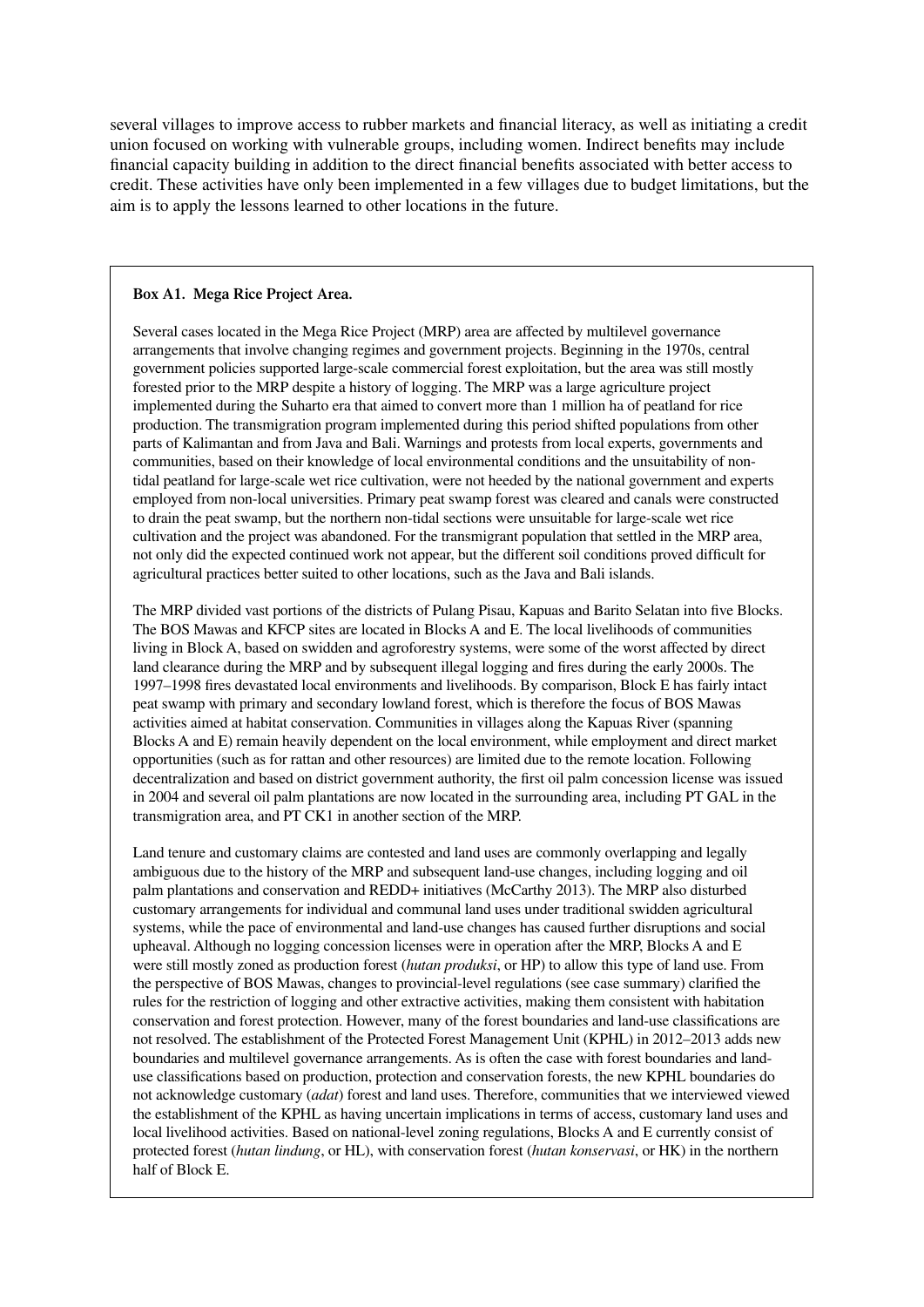## **A.1.2 Kalimantan Forests and Climate Partnership (KFCP), Kapuas**

The Kalimantan Forests and Climate Partnership (KFCP) was the largest REDD+ demonstration project in Indonesia and officially ended in June 2014. It sought to contribute to policy development and capacity building around carbon markets and to provide technical support for national forest carbon accounting and monitoring systems. The project piloted approaches to reduce emissions, which focused on reforestation and rehabilitation of degraded peatland in the MRP area. The former project site of 120,000 ha was located in Block E (70,000 ha), which has relatively intact forest, and Block A (50,000 ha), which is mostly highly degraded (Graham et al. 2014). There is spatial overlap with the BOS Mawas site (309,861 ha) and the recently-established KPHL (105,372 ha). The local population is mostly Dayak Ngaju, with approximately 9,000 people living in 14 villages or hamlets (*desa* and *dusun*) in two sub-districts.

As part of the Indonesia Australia Forest and Carbon Partnership (IAFCP), the project was based on a bilateral agreement between the President of the Republic of Indonesia, Susilo Bambang Yudhoyono, and the Australian Prime Minister, Kevin Rudd, signed on 13 June 2008. The initial public announcement in 2007 claimed that KFCP would prevent 700 million tons of greenhouse gas emissions over a 30-year period and reflood 200,000 ha of degraded peatland (Downer 2007). These targets were later revised based on available funding.<sup>20</sup> The goals stated in the 2009 Project Design Document repositioned KFCP as a demonstration project, but the canal blocking was not completed as planned.21

Reflecting the bilateral nature of the agreement, the project's organizational structure affected decision making at various stages and levels of the project. Although project offices were located at both provincial and district levels and local staff were employed for community engagement in the villages, the primary contractor (Aurecon-IDSS) responsible for implementation was based in Jakarta. A project director based in Central Kalimantan was not appointed until 2013. The project's high public profile meant that the Australian government, through AusAID,<sup>22</sup> remained heavily involved during project implementation. Based on interviews with senior staff involved in the project, many key decisions required input or approval from the IAFCP office in Jakarta or the Australian government in Canberra. Overall, this meant reliance on sub-contractors, procedural delays due to the complicated approvals process and a lack of flexibility for staff to make changes at the project level, especially given the absence of a local program director until 2013.

The Ministry of Forestry (MoF) was the national-level executing agency, but in practice the relationship between the IAFCP and the MoF was not clear in terms of project implementation. As the executing agency, the MoF should in principle have facilitated the project, establishing a relationship with the district government in Kapuas via the provincial level. As this did not occur, the project's engagement with district government was initially slow and agreement about rules and administrative arrangements was reached only after implementation had begun in the villages. The structure of the KFCP office in Kapuas also meant that a senior manager based there was only assigned to work with

<sup>20</sup> At the time of the initial public announcement, it was anticipated that other sources of funding would become available to contribute to the project, but this did not happen. According to Atmadja et al. 2014 (p. 293) total funding disbursed from the Australian government through AusAID to IAFCP was AUD 37.47 million. According to key informants, this was less than anticipated (and otherwise reported as AUD 47 million) due to budget cuts in 2013 affecting the final year of the project.

<sup>21</sup> The 2009 Project Design Document states that the project's goal was "to demonstrate a credible, equitable, and effective approach to reducing greenhouse gas emissions from deforestation and forest degradation, including from the degradation of peatlands, that can inform a post-2012 global climate change agreement and enable Indonesia's meaningful participation in future international carbon markets."

<sup>22</sup> Currently the Department of Foreign Affairs and Trade (DFAT).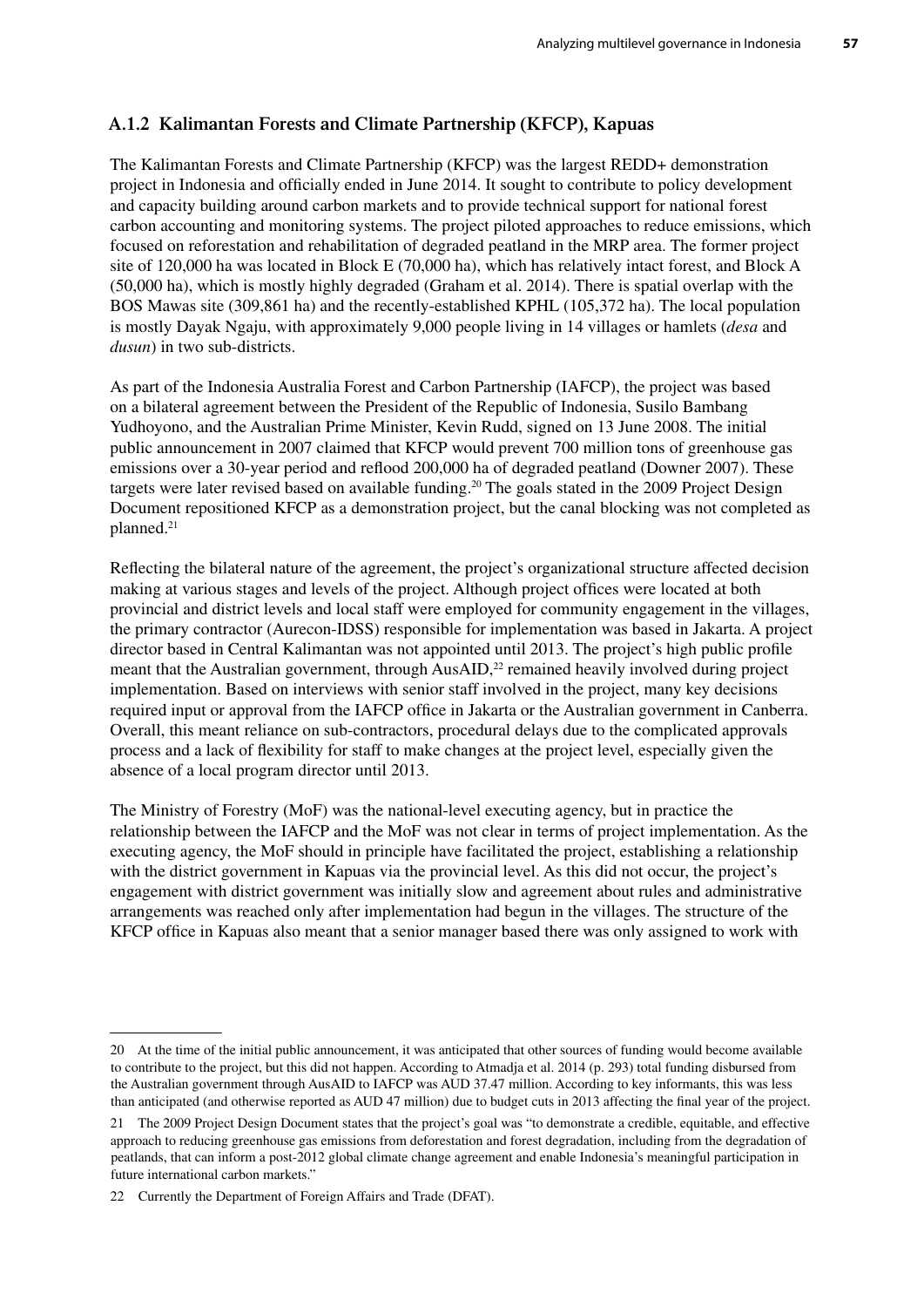communities and district governments in 2013,<sup>23</sup> which affected planning and coordination for the handover to the Kapuas district government when the project ended.<sup>24</sup>

KFCP collaborated with BOS Mawas and CARE International based on their previous work as part of the CKPP. While this arrangement provided technical input and other support, communities were initially confused by the overlap between staff employed as part of KFCP and earlier projects. The relationship between the project and local NGOs was more difficult as the latter did not necessarily have the same level of technical and administrative capacity as larger organizations. While local NGOs were initially consulted, they perceived the project to be externally driven because it did not build on their knowledge and experience working in the area.25 In addition, the district- and provinciallevel NGOs that were frustrated with different aspects of the project had close ties to national and international networks critical of REDD+, including Friends of the Earth activists in Australia. These networks, which facilitated visits by these external actors, contributed to a high level of media scrutiny around the project.26

The project provided support to a range of local institutions, including the establishment of the KPHL at the district government level in Kapuas. A regional forum was also established to support communication between the villages (*Forum Komunikasi Antar Desa*). At the village level, the project provided support for income and livelihoods and for capacity building. It established new local institutions – the activities management team (*Tim Pengelola Kegiatan,* or TPK) and the monitoring team (*Tim Pengawas*, or TP)<sup>27</sup> – to oversee work activities and manage the delivery of payments to communities for the nurseries and tree planting.

Village agreements formed the basis for all activities implemented and included three components: principles, standard conditions, and the work packages that specified the costs of discrete activities. The consultation process leading to the signing of the first round of village agreements was extensive and time-consuming, and the additional time required to build trust and working relationships among the different actors involved was initially under-estimated. Abstract concepts such as 'REDD+' and 'carbon' were not easily translated in ways that the communities could understand, while language barriers affected the timeframes and processes for negotiating the village agreements based on free, prior and informed consent (FPIC). Land tenure issues were some of the most sensitive and communities initially mistrusted the project based on their previous experiences of land-use changes. The project sought to respect and where possible address or resolve local land use and tenure issues, but due to their complexity and history of the MRP, this was more difficult that initially anticipated, as was building trust and working relationships among the different actors involved in the project.

<sup>23</sup> Prior to this, there were several managers with different responsibilities for implementation of work components in the villages, and no specific person responsible for managing communication with the Kapuas district government.

<sup>24</sup> For example, support for the establishment of the Protected Forest Management Unit (KPHL) was a key priority area, but the KPHL reports that it only began working with KFCP from mid-2013, during its final year of implementation, so there was not enough time to build district-level support for the handover when the project ended. This was also the case for village land-use planning (PTGLD), as there was not sufficient time to build support and approval from the district government.

<sup>25</sup> Several local activists and community members who were opposed to KFCP and collaborated with local NGOs later worked with the project on village land use planning (PTGLD) and training and data-sharing was aimed at supporting them to continue similar work in other villages. This happened during the final stages of the project following the appointment of a new project director.

<sup>26</sup> Media reports from this time period were often based on partial information, such as interviews with community members who were aligned to local NGOs opposed to the project. While project staff were not permitted to speak to the media at the time, they later reported that the involvement of non-local NGOs and interest groups added to the confusion among community members over sensitive issues, particularly land tenure.

<sup>27</sup> TPK positions were democratically elected by community members in each village and therefore represented the community. TP positions were appointed by the village head and village government, except when the village preferred this position to be elected as well, and therefore represented the government. The reason that TP positions were mostly appointed was to enable village heads and village governments to be involved in the process of monitoring the implementation of activities and TP positions would later report directly to the village head. This meant that TP positions often included members of the village government or other appointees including *adat* leaders, women and youth.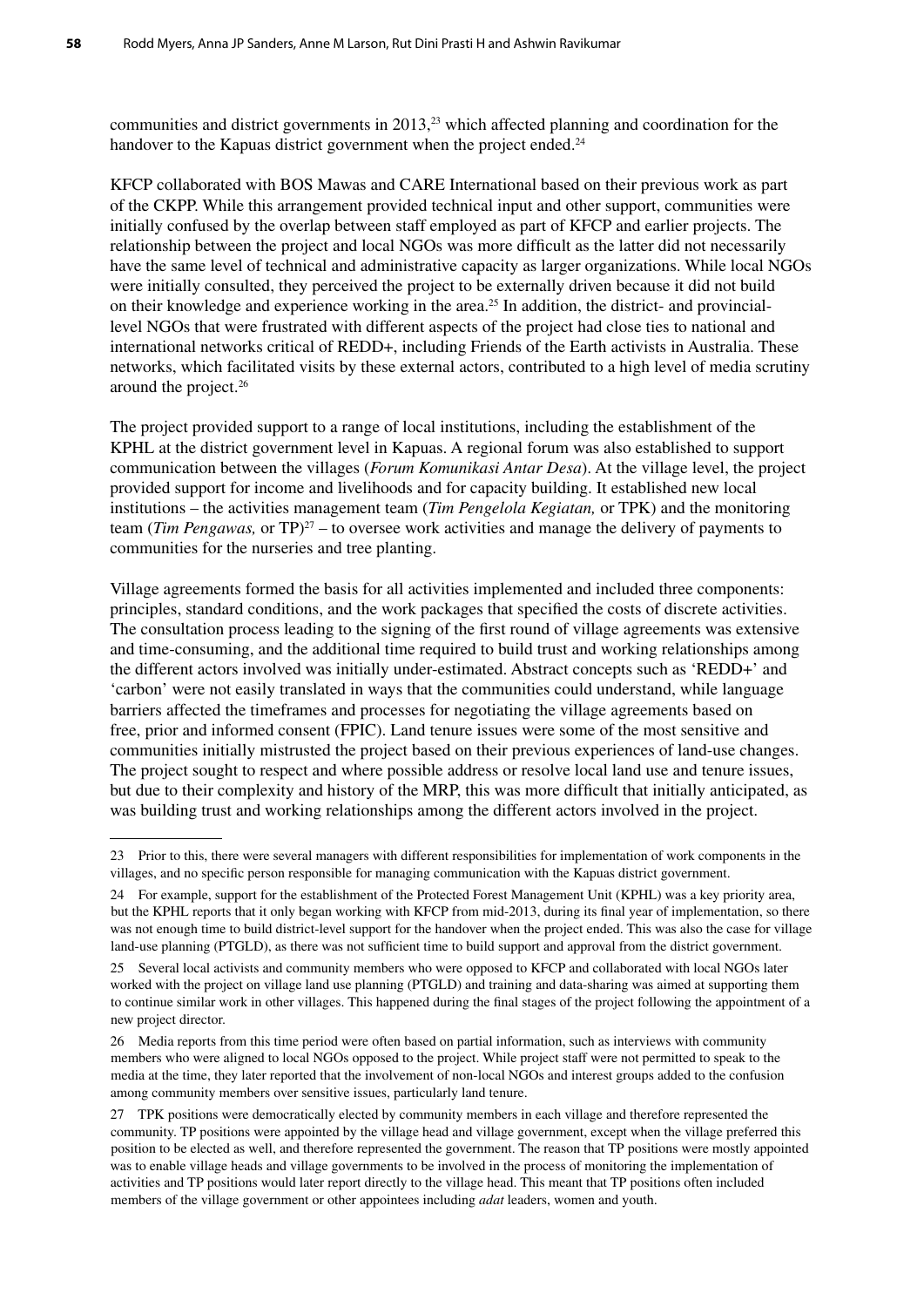There were two rounds of village agreements. A total of nine villages originally signed such agreements in January 2012, but a new village was later created and the two southernmost villages did not sign the second round of agreements in 2013.28 For the first round, activities included planting trees, supplying materials, building palisades in preparation for constructing dams, blocking small canals and training for fire reduction (Week et al. 2014). While communities received financial benefits, the design of the 'work packages' was fixed, with little scope to renegotiate budgets and expectations once work had started. From the total work package allocated to each village, 5% was reserved to meet development needs based on the village's individual preferences upon completion of the work. Under the work packages, a broad demographic range of people participated in tree planting and other activities. The tree planting was perceived as low-paid relative to working conditions, but provided supplementary income at the household level. Many women participated in the nurseries to grow seedlings due to the flexibility of being able do this alongside other work and family commitments. Elected representatives (TPK and TP members) managed the village-level payments in three installments based on the communities' inputs, with proxy measures for performance (e.g. the number of trees planted or seedlings grown).

During the second round of village agreements, payments related to the reforestation work did not continue and the planned rehabilitation work of blocking canals to restore the hydrological function of the peatland did not commence, despite preparations having already been undertaken (including payments to customary landholders for potential disruptions and customary ceremonies related to traditional beliefs and relationships to land). This means that the degraded area remains highly vulnerable to fire. The communities received livelihood packages, which were allocated on a perhousehold basis. These included options for 1 ha of rubber seedlings or fish stock of an equivalent value, farmer training and cash payments. The livelihood packages were more flexible and responded to community requests, but any longer-term benefits such as capacity building are unclear since they were designed with the continuation of the project in mind. The Australian government's decision in 2013 to scale back and then discontinue the project was not based on consultations with communities or district governments, which wanted it to continue, and did not involve wider public consultation. It is likely that a range of factors contributed to the decision, including sustained negative media reporting of the project and perceived public disappointment, domestic political issues in Australia, and lack of clarity about the project's wider goals in terms of demonstrating REDD+ in Indonesia (Davies 2015).

## **A.1.3 Katingan Peatland Restoration and Conservation Project (KPRCP), Katingan**

The Katingan Peatland Restoration and Conservation Project (KPRCP, also known as the Katingan Project) is a privately-financed REDD+ project. The company responsible for the project's design and implementation, PT Rimba Makmur Utama (RMU), was founded in 2008 by two Indonesians. Although the company does not explicitly refer to the project as a REDD+ project, it aims to generate carbon credits for sale on the voluntary market through activities that support peat forest restoration and conservation of the peat swamp for avoided emissions.<sup>29</sup> The site was selected based principally on the carbon value and size of the peat dome. Due to a history of logging, there are mixed primary and secondary peat swamp forests. Drivers of deforestation and peatland degradation include small-scale mining and logging, agricultural expansion and land conversion to establish oil palm plantations, but the location was not part of the MRP.

<sup>28</sup> Based on interviews with project staff and communities, these two villages (Mantangai Hulu and Kalumpang) chose not to participate partly due to concerns over the level of participation and distribution of payments during the first round of village agreements, and partly to internal political factors involving different local land-use interests and proposals affected by nearby oil palm developments.

<sup>29</sup> At the time of writing, the company was applying for certification through Verified Carbon Standard (VCS) and Climate, Community and Biodiversity Standards (CCBS).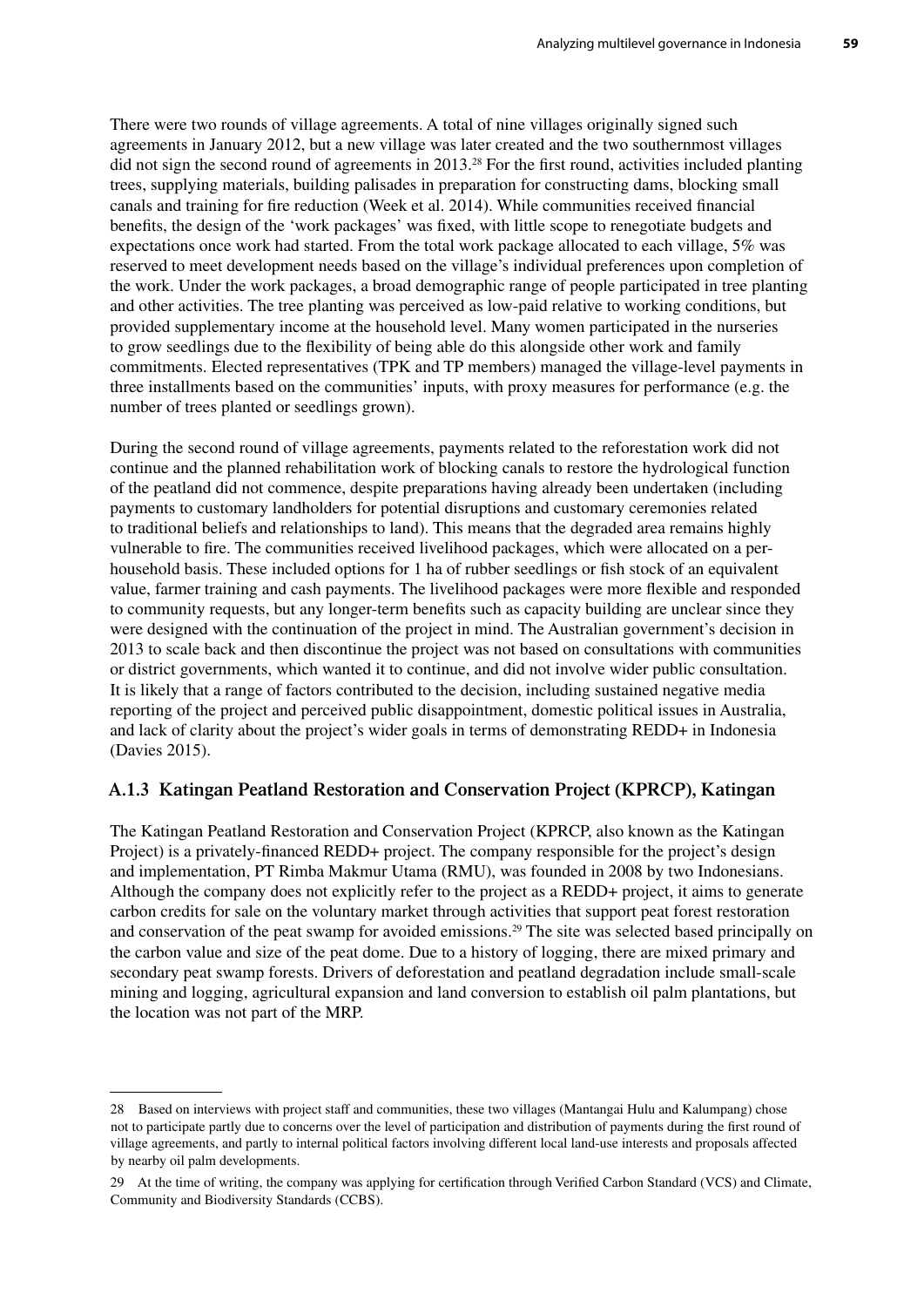The current project site of 108,255 ha is designated as production forest based on government zoning regulations. The local population is Dayak Ngaju and lives in 14 villages spread along the Katingan River. Sebangau National Park is located to the east and the Park Authority prohibits entry to the area for livelihood activities. Communities also report that there are few employment opportunities, although some men leave the village to work as labor for oil palm companies or in nearby small-scale gold mining. Local land uses and livelihoods, which vary among the villages, are based on swidden and agroforestry systems and also fishing. Most communities still depend on timber and non-timber forest products for livelihoods (Indriatmoko et al. 2014b).

In late 2013, the company obtained a 60-year ecosystem restoration concession (ERC) license from the Ministry of Forestry. However, during the final step the Minister of Forestry approved a much smaller area than the approximately 200,000 ha requested, which would have included the western portion of the peat dome in neighboring Kotawaringin Timur district. Project proponents reported that the decision to halve the concession potentially affects the project's long-term financial viability. The excluded area covers more than 20,000 ha of production conversion forest *(hutan produksi yang dapat dikonversi,* or HPK*)* in Katingan and approximately 90,000 ha of production forest (hutan produksi, or HP) in Kotawaringin Timur. At the time of writing, the company was in the process of reapplying for 50,000 ha in the latter area.30 Land-use changes – particularly the establishment of oil palm plantations in the buffer zone surrounding the project site due to vegetation clearance and the construction of drainage canals – have the potential to affect the project's ability to implement plans to meet regulatory requirements for ecosystem management of the peat dome.

The company experienced several delays in the ERC license application process, which began in 2008. While the Ministry of Forestry had final authority for approval because the concession area is state forest (*hutan negara*), support was required from the provincial and district governments at various stages. Some of the procedural delays were simply due to a lack of clarity in the regulations, but others were caused by political and economic factors. For example, the district government has the authority to issue licenses for oil palm and mining concessions in the buffer zone around the project site. The district government in Katingan was therefore initially reluctant to support the company's application because this would restrict other options to develop the area. There was also a significant delay during the final step of national-level approval from the former Minister of Forestry, Zulkifli Hasan. At the time, the decision to approve only half of the concession area requested along with subsequent changes to the regulation limiting the size and number of applications suggested a lack of support for the ERC license from the minister, even if there appeared to be support for the application within the ministry.

Since obtaining the ERC license, the project has established a partnership with Permian Global, a company with experience in other REDD+ projects. The two PT RMU founders retain management of the project under that company, meaning that the project's organizational structure is relatively straightforward. The founders work with several other organizations, such as Starling Resources and Wetlands International, for technical support and other inputs. Prior to the ERC license being approved, the company supported the national-level NGO Yayasan Puter and two local NGOs – POKKER SHK and Yayasan Cakrawala Indonesia (YCI) – to obtain short-term funding to support community engagement and participatory mapping in several villages.31 Additional participatory mapping was conducted in 2014 to address land tenure issues and support the management plans based on village spatial area and land uses. Although POKKER SHK and YCI have developed working relationships with the communities based on previous support for participatory mapping, since obtaining the ERC license the company has made a formal community engagement agreement with the Bogor-based Yayasan Puter as part of its efforts to ensure FPIC principles are met.

<sup>30</sup> This is the maximum permitted due to subsequent changes to the ERC regulation in 2014 that limit the size and number of applications.

<sup>31</sup> The funding for NGOs came from several sources, including USAID (IFACS), the Packard Foundation and the Clinton Climate Initiative (CCI).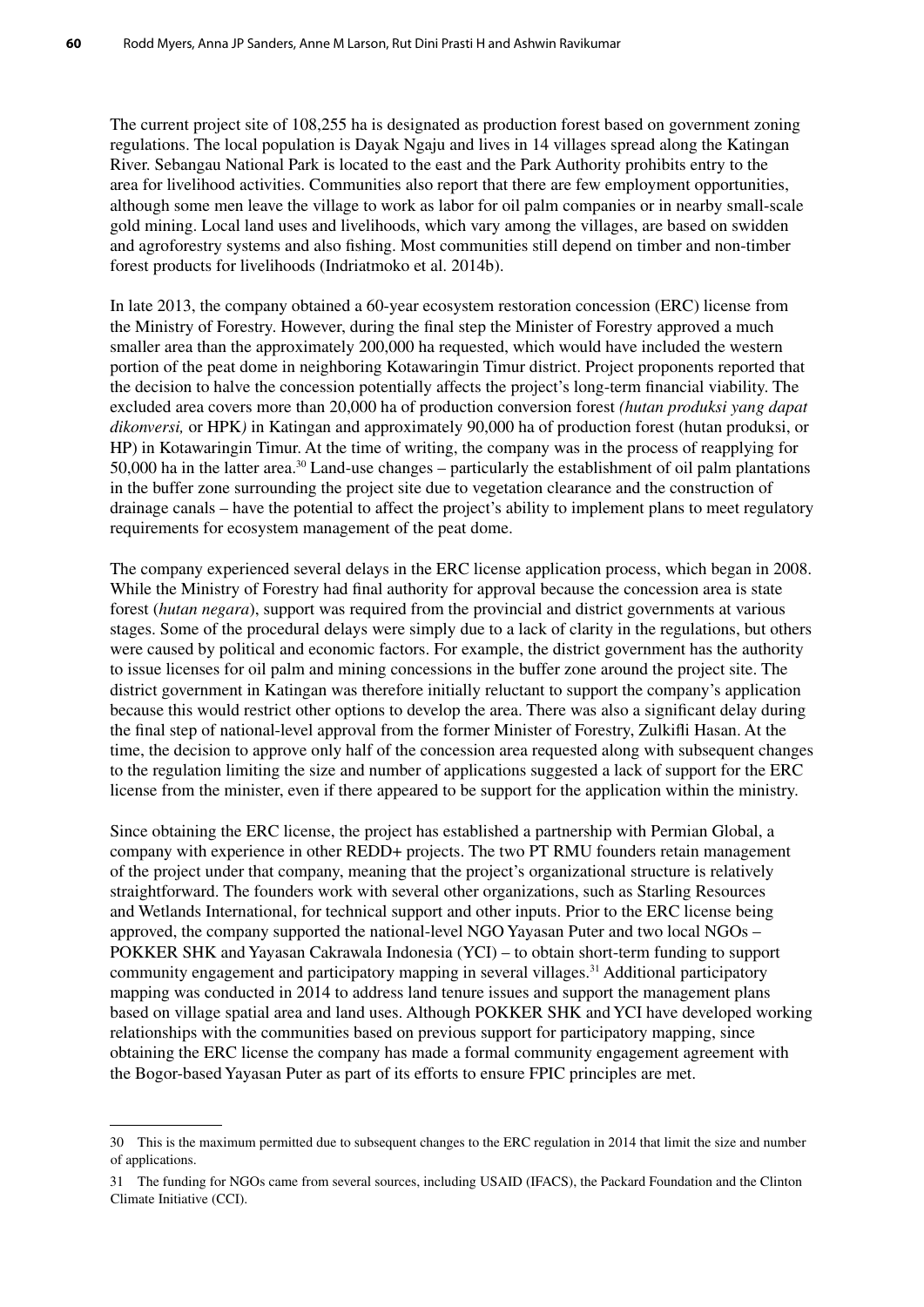The regulation governing benefit sharing of future carbon (REDD+) revenues stipulates the distribution of income share, but any specific mechanisms for the distribution of the percentage share of future carbon revenues have yet to be negotiated. Working with Yayasan Puter, in May 2015 the company signed agreements (MoUs) with 13 villages that are intended to support these negotiations.

Interviews and field observations conducted in several villages showed that the communities' support for the project was varied. In particular, they had a negative perception of their experience of the establishment of the Sebangau National Park due to its lack of consultation, unclear boundaries and the access restrictions imposed with few compensatory benefits. Communities were therefore cautious about how the project would impact their livelihoods and land uses, such as with respect to timber extraction from within the project site. During consultations in early 2014, this prompted the company to address these community concerns by making commitments to allow communities to harvest timber for personal use.

The location of the villages and associated differences in livelihoods and land uses also influenced the level of community support for the project. Several oil palm companies are in the process of establishing plantations in the buffer zone, and one of these companies is located close to the project site. During consultations in early 2014, community members in several villages expressed confusion about which type of land use they should support, with their concerns based on not only possible financial benefits, but also potential risks and implications, such as affecting access and livelihoods in the future. Some communities may choose to support both the project and nearby oil palm plantations to establish in the area surrounding their villages. As a way of building community support, management focused on efforts to support livelihood alternatives and economic development opportunities, as well as to encourage communities to make proposals for village forests (*hutan desa*) in the buffer zone to secure it from further oil palm development.

## **A.1.4 PT Globalindo Agung Lestari, Kapuas and Barito Selatan**

PT Globalindo Agung Lestari (GAL) is an oil palm company that is part of the Genteng Group from Malaysia, a foreign investment group that holds a large land bank in Indonesia. The Genteng Group acquired the plantation from the Chinese Sintek One Group in 2013, along with several other companies and oil palm concession licenses covering more than 74,390 ha in Central Kalimantan. The company holds several location permits across more than two districts and a number of sub-districts. The company completed the AMDAL and in 2014 was in the process of applying for voluntary certification through the Roundtable on Sustainable Palm Oil (RSPO). The plantation is already operational (meaning that fruit is harvestable), with plans to establish two processing facilities nearby. In terms of benefit sharing, the *inti-plasma* scheme reserved 20% of the concession for smallholder production. As the company has yet to obtain the use rights permit (HGU) from the National Land Authority, however, benefit-sharing arrangements based on the *inti-plasma* smallholder scheme were not formalized.

The main concession area of approximately 29,850 ha was established in the mid-2000s along with several other oil palm plantations nearby. It is located in a transmigration area of the Lamunti subdistrict in Block A of the MRP.<sup>32</sup> During the MRP, the forest was cleared and public roads were constructed that are now also used by the company. The land was subsequently either abandoned, due to the low fertility of peat soils, or used by smallholders for rice production and other agricultural purposes. The affected population consists of both local Dayak Ngaju people and transmigrants from other parts of Kalimantan and Indonesia. The Kapuas district government issued the location permit (*ijin lokasi*) for this concession area in 2006, and the licensing division of the Kapuas district-level plantation office was the main contact for the company. The Kapuas district government played a role in administration and reporting, but otherwise had a limited financial and administrative capacity to address land conflicts or other issues. The Environmental Agency (BLH) reported that it relied on the company to undertake reporting because budget constraints prevented officers from going to the field.

<sup>32</sup> Field research was conducted only in the transmigration area in this location and not other nearby plantations.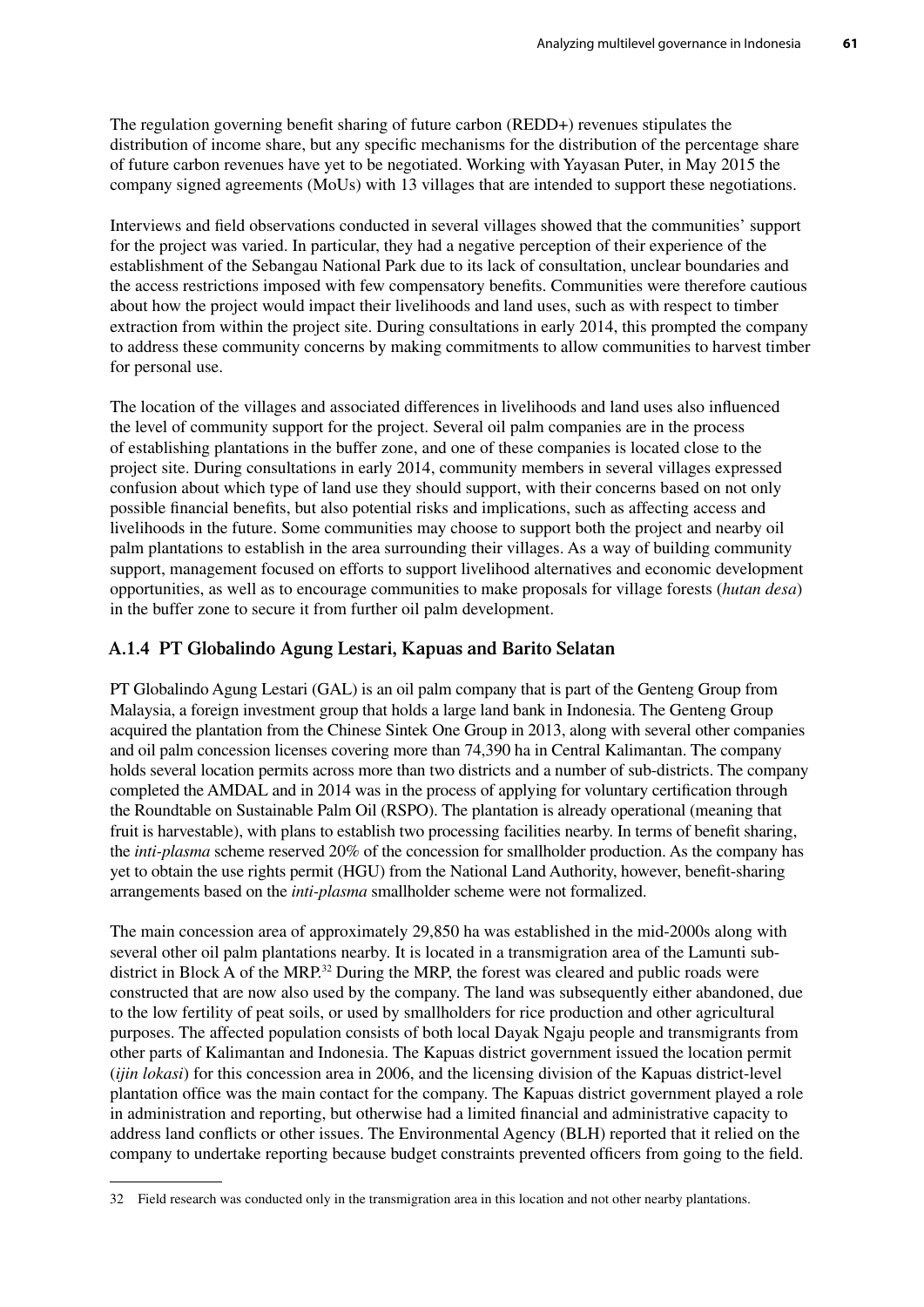Based on government zoning regulations, the land is designated as APL (other use area) for nonforest use, meaning that private ownership is permitted. Transmigrants who settled in the area during the MRP held formal land certificates (*surat hak milik,* or SHMs) in 2-hectare allotments, while the local Dayak population often held land certificates dating from the Dutch colonial period and, more recently, customary land certificates (SKTAs) based on provincial government regulation.33 Local NGOs and communities reported that land clearance occurred prior to the company consulting with the landholders, when it was part of the Sintek One Group. Landholders interviewed state that they were not aware the license had been issued until they discovered that their gardens had been cleared to establish the plantation. The company subsequently offered compensation payments to landholders along with participation in the smallholder scheme. The plantation's smallholder section (*plasma*) was established, but is further from the villages than the main area utilized by the company (*inti*). Some landholders engaged in a long-standing dispute with the company were seeking higher compensation payments. They suggested there had been little progress in resolving this dispute with the current management and verbal agreements were not acknowledged when the management changed. Some landholders who accepted compensation did so because they felt intimidated or out of poverty, as their gardens had already been cleared and planted with oil palm seedlings. District government officials reported procedural issues with the company, and questioned some of the signatures of landholders in documents presented for land transaction purposes. The current management declined requests for an interview to obtain the company's perspectives on these issues or the benefits provided to local communities.

In 2013, the newly-elected head of district in Kapuas signed a stop work order applying to PT GAL and other plantations that were already operational without all the required licenses,<sup>34</sup> and in late 2013 the district government confiscated a load of oil palm seedlings en route to the main plantation. However, this does not involve any sanction applied to the company and operations have continued, with several other companies under the Genteng Group having recently received approval from the district government for previously-expired licenses. In July 2015, the former governor of Central Kalimantan issued an administrative sanction against the company based on the AMDAL for planting seedlings along the riverbank and canals and planting outside the approved area. However, the effect of the sanction is unclear especially as a new governor is to be elected at the end of 2015.35

According to official copies of the company's reporting to Kapuas district government and for RSPO certification, direct benefits to communities included income through direct employment and business opportunities and the provision of health and other services. Although some transmigrants are employed by the company, they occupy low-skilled positions due to the lack of education or qualifications. Several landholders reported that these benefits were not sufficient compensation for the loss of their community gardens or to meet their living costs. According to local activists and community members interviewed, officials at the village and sub-district levels received monthly payments from the company in exchange for their support, and these officials acted as intermediaries between the company and landholders for land acquisition and dispute resolution. Meanwhile, local activists and NGOs had limited financial resources to support landholder claims. They reported that the district government did not adequately support landholder claims and that there was lack of political will to resolve disputes due to its financial dependence on oil palm plantations as a source of revenue. As this activity was occurring in an area that was not a priority for conservation and REDD+, there were few larger NGOs or organizations to provide communities with legal or financial support.

<sup>33</sup> Customary land certificates (SKTAs, *surat keterangan tanah adat*) issued by the customary leader at the sub-district level (*Damang*) based on the decisions of the (former) governor of Central Kalimantan (*Peraturan Gubernur, Pergub*) (13/2009 and 04/2012).

<sup>34</sup> Decision No. 525.26/1460/DISBUNHUT/2013.

<sup>35</sup> Decision No. 188.44/354/2015. Although the administrative sanction says that the company will receive legal sanction unless it immediately restores vegetation along the river banks and canals and ceases operations outside of the approved area, it is unclear how this would be enforced or who would be responsible for doing do.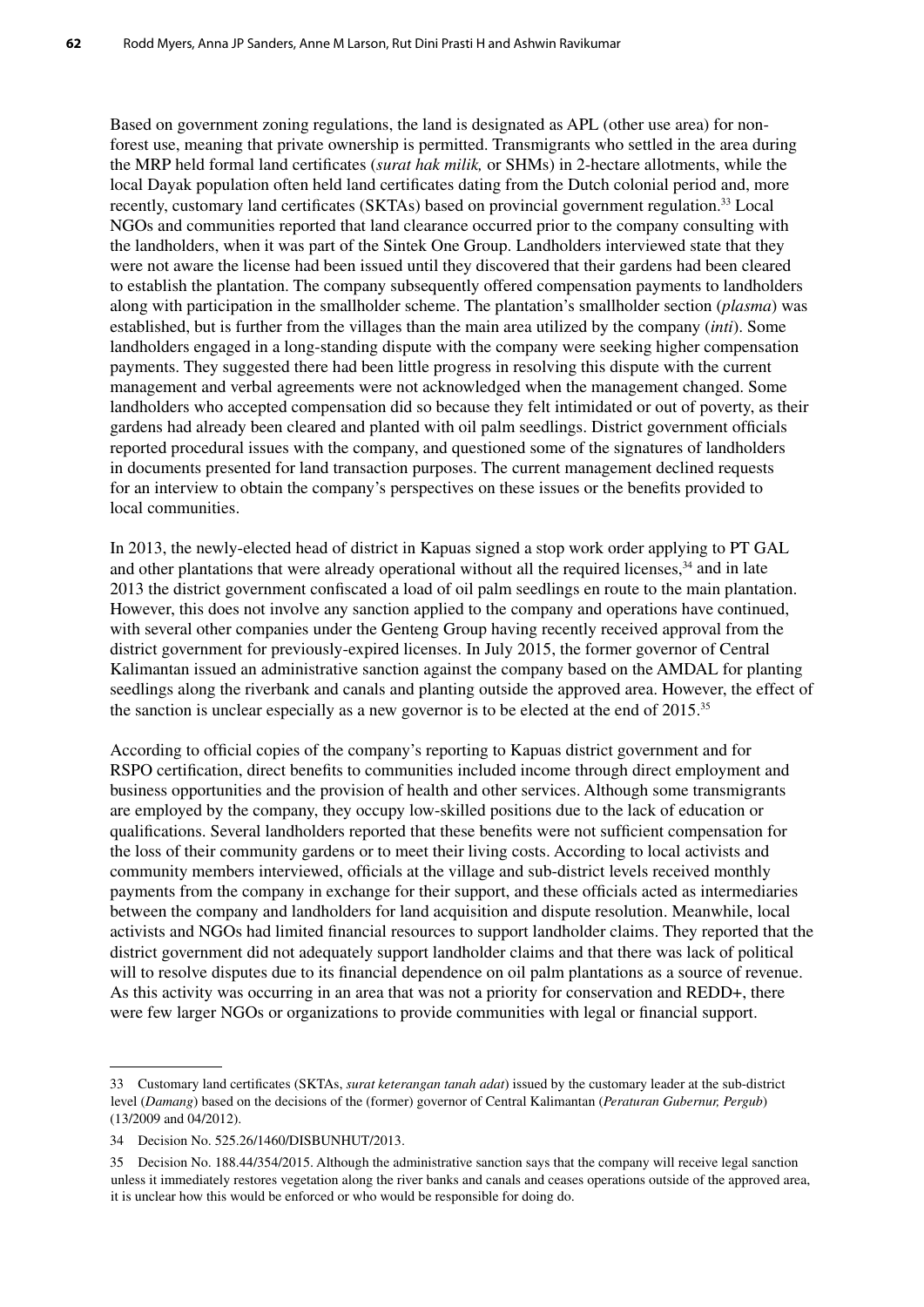## **A.1.5 PT CK1, the Mega Rice Project area**

PT CK1 is a domestically-owned oil palm company that at the time of the fieldwork was not connected to any larger foreign investment group. The company holds a location permit (*ijin lokasi*) for approximately 15,000 ha in the MRP area. Due to its proximity to the river, there are several villages located nearby. Although previously forested, the land was cleared during the MRP. The land closest to the river is planted with community gardens in two- to four-hectare allotments containing mixed crops, such as rubber and rattan. These gardens are located along the canals constructed during the MRP and other smaller waterways accessible via small boats (*ces*). The local population is Dayak Ngaju. Communities reported that fishing and swidden agriculture (*ladang*) are their main sources of livelihoods and there are few opportunities for employment outside of the villages.

The district government issued the location permit around the time that a national moratorium on new forest concession licenses came into effect (Presidential Instruction 10/2011). Although the surrounding area is designated as state forest (*hutan negara*) and protected according to government zoning regulations (peat depth  $>3m$ ), the company's land is located on shallow peat ( $<3m$ ) and mineral soils already designated for non-forest use (APL). This means that private ownership is permitted and the land is not subject to the moratorium. Although the provincial government is involved through administration of the AMDAL, the district government is the main point of contact for the company, and the licensing division of the district plantation office is responsible for ensuring that the company meets administrative and reporting requirements. Neither the provincial nor the district government levels are formally involved in the process of land acquisition or dispute resolution involving direct negotiations between company representatives and communities and individual landholders, with financial limitations constraining the governments' ability to meet directly with communities and undertake ground checks.

The company intends to reserve 20% of the concession area for smallholder production (*inti-plasma*) under a partnership (*kemitraan*) in which the company directly negotiates the terms of benefit-sharing arrangements with the individual landholders. The company has completed the environmental impact assessment (AMDAL). It is also still in the process of land acquisition and planting to establish the plantation, but has yet to obtain the land-use rights permit (HGU) from the National Land Agency<sup>36</sup> and infrastructure development is also required. Land ownership is either informal, based on customary (*adat*) recognition (no certificates), or involves local land documents issued by elected officials at the village or sub-district government levels.37 Although landholders are formally able to register their land certificates at the district level, they report that the cost of doing so is prohibitive, there is no formal registry of land at the provincial or district levels, and that most land documents held by individual landholders are not registered with the National Land Agency due to the costs involved. Although the company says that most of the land was abandoned after the MRP, communities claim that this land is important as a common pool resource used to harvest low-grade timber or to open up new land under swidden rotational land-use systems. Some landholders reported that they felt pressure to sell their land because of poverty or tenure insecurity. Even if they believe that the company is not forcibly taking their land, they are worried that someone else may obtain a local land document to sell to the company.

After obtaining the location permit, the company conducted village-level consultations. Compared to PT GAL, the process of land acquisition and clearance occurred incrementally based on consent from the landholders. A notary facilitated agreement on the terms of the land transaction, including compensation payments and/or participation in benefit-sharing arrangements. For landholders who have already joined as part of the smallholder scheme (*inti-plasma*), the company provides direct inputs such as equipment

<sup>36</sup> The land-use rights permit represents the final step for investors in terms of legally establishing the plantation and formal (legally-recognized) benefit-sharing arrangements based on the smallholder scheme (*inti-plasma*).

<sup>37</sup> Land documents (SP, *surat pernyataan* – previously called SKT, *surat keterangan tanah*; and SPT, *surat pernyataan tanah*) are issued by the village head and require the signature of the head of sub-district.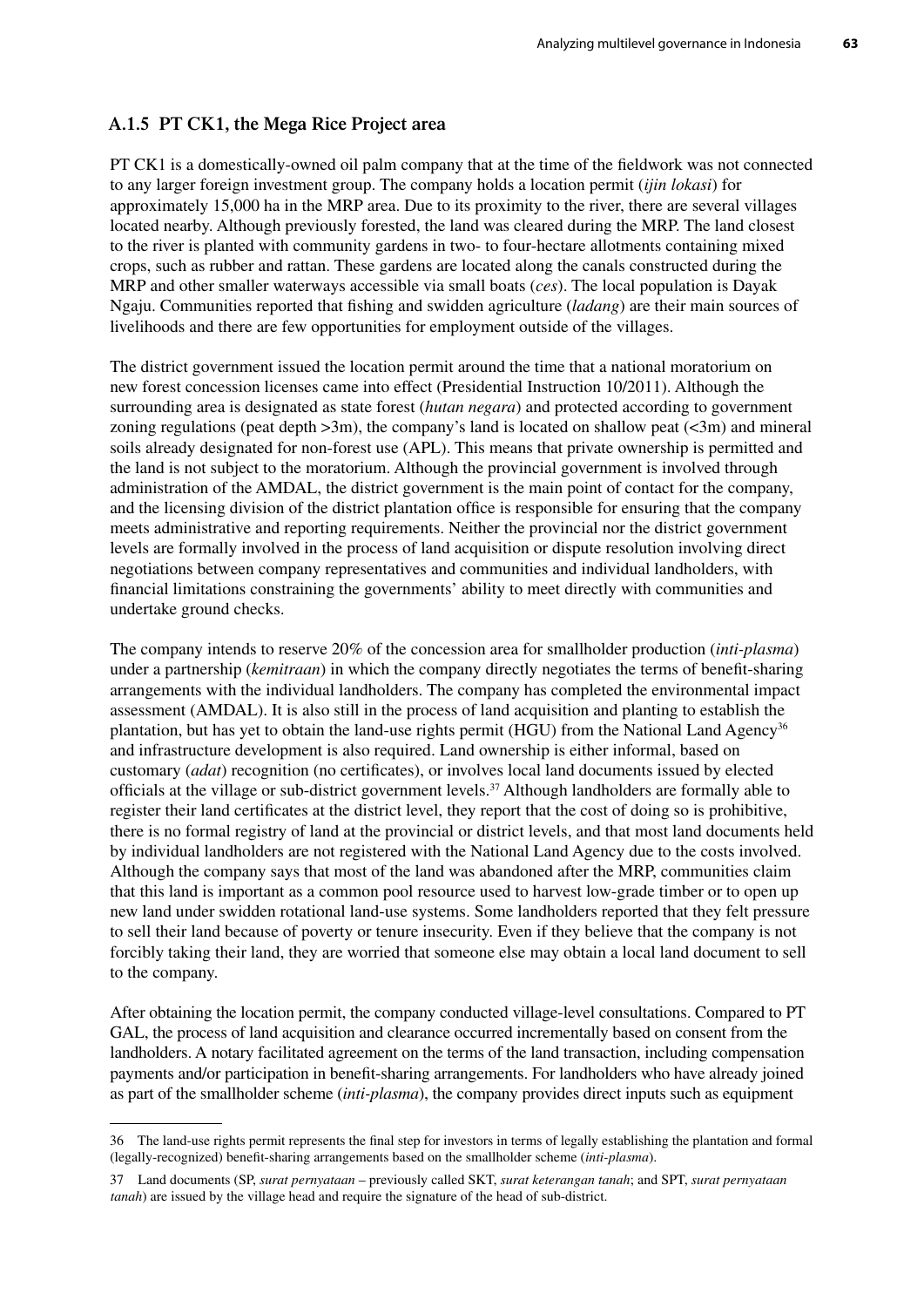for land clearance, seedlings and fertilizer, as well as technical inputs to supervise planting and maintenance. The company management reported that they are supporting these landholders to establish local cooperatives to work in partnership (*kemitraan*) with the company, as well as direct employment opportunities based on the interests and skills of landholders who join. However, employment opportunities are currently negligible and the company is establishing the plantation in small increments due to the efforts involved in negotiating and reaching agreements with individual land holders.

The company reported that it mostly relied on local intermediaries to facilitate negotiations with individual landholders, which included elected officials at the sub-district and district government levels, the police and military at the sub-district level, and customary (*adat*) leaders. The village head in particular played a key intermediary role, because the company relied on this leader to provide knowledge of the local area to verify landholder claims. While the company appeared to trust the role of elected officials, it was suspicious of some landholder claims due to the unclear legal status of local land documents and the lack of formal registry. Community members, for their part, were scrambling to obtain local documents in order to claim rights over their land and prevent others from doing so. In one village, there was evidence of a land dispute in which members of a local cooperative group claimed that the land document relied on by the company to acquire a parcel of land owned by a member of the cooperative was falsely issued by the village head, who also played a role as intermediary in the negotiation. When interviewed, the village head reported feeling pressured by some community members to issue land certificates but was unable to always undertake ground checks for verification purposes due to the costs. The community members involved in the dispute suspected that the village head issued a land certificate to a known individual living in another village. They reported that this individual had falsely claimed ownership of the land belonging to someone in their village, and along with the village head had financially benefited from the transaction through sale of land to the company. They also expressed frustration about procedural barriers that prevented them from addressing their concerns at both village and sub-district levels, where the leaders prevented escalation of the dispute to the district level.

# **A.2 West Kalimantan38**

## **A.2.1 Bukit Baka-Bukit Raya National Park, Melawi**

The Bukit Baka-Bukit Raya National Park (TNBBBR) was officially established in 1992 and currently encompasses 236,610 ha in two districts in West Kalimantan and two districts (Katingan and Gunung Mas) in Central Kalimantan. The nature reserve that preceded TNBBBR was established in 1981 and boundary markers were installed in 1984 using the labor of villagers who were not informed as to their purpose (Agus and Setyasiswanto 2010). The signatures of six heads of village, obtained between January and March 1985, suggest support for the establishment of the nature reserve and its borders, but there are varying accounts of how the consultation process occurred. Heads of village were apparently told that a nature reserve would protect the forest against logging concessions and illegal logging, which were expanding rapidly at the time (Barr et al. 2006a; Soetarto et al. 2001).

There was little activity after the initial inauguration and gazetting of TNBBBR (called Cagar Alam Bukit Baka at the time) and villagers could not perceive any significance of the markers or effect of the national park on their lives. In 1992, when the nature reserve was converted into a national park (Ministry of Forestry Decree 281/Kpts-II/1992), the Park Authority created an outpost for the forest police and the following year held an information session. Nevertheless, according to villagers, the authority failed to mention that they could not use the park. They also say that the park borders have moved closer to the villages over time, and although there is no official map showing these changes, the size of the park in official documents has increased on several occasions. Traditional rubber

<sup>38</sup> Written by Rodd Myers.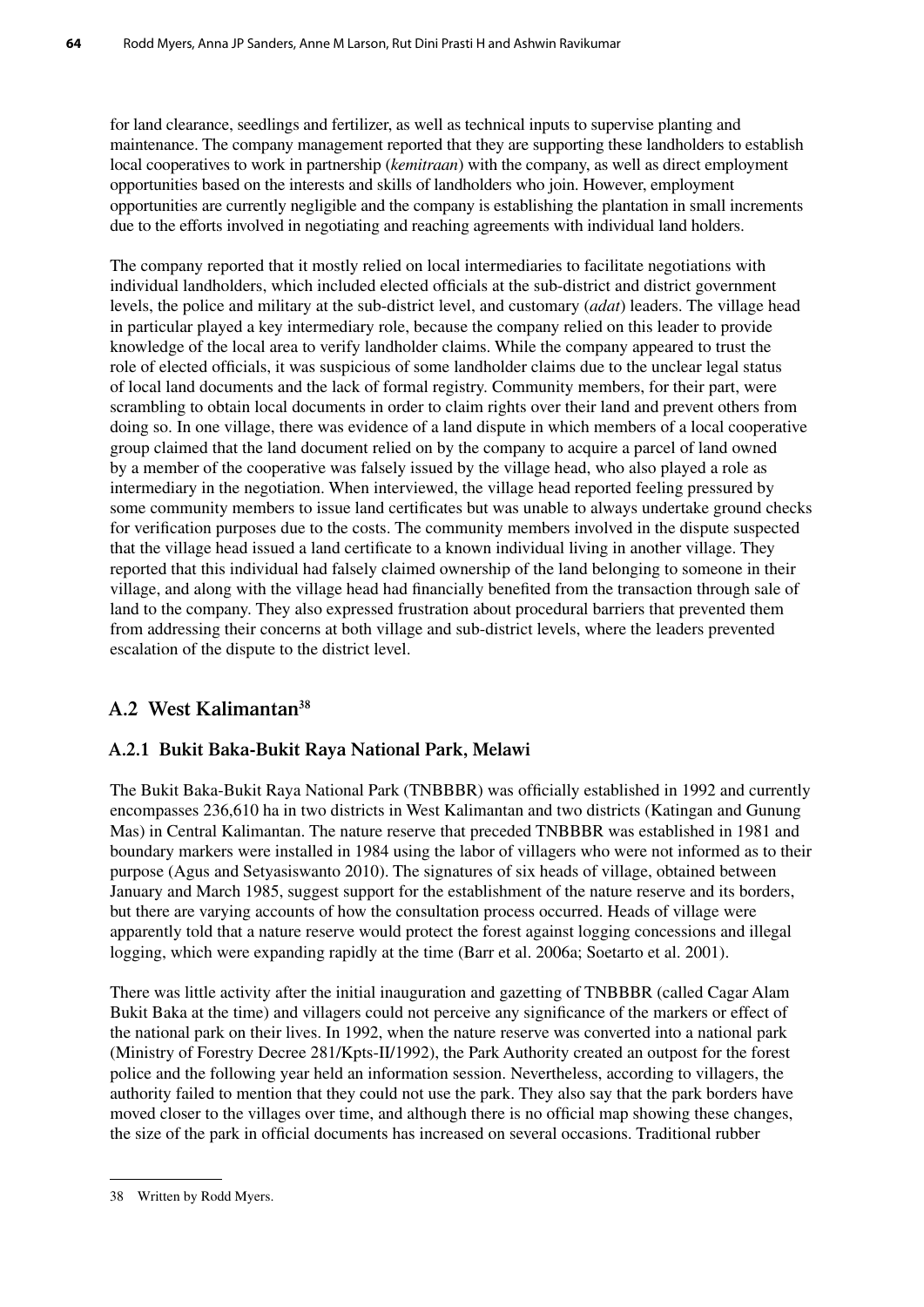plantations are now inside the park boundaries. Since 2005, there have been numerous conflicts between villagers and patrols, and the villages have rejected proposals for 'benefit sharing' or compensation for their losses based on their claim to customary land rights.

In this case, the villages of Belaban Ella, Mengkilau, Musa Poring, Dawai and Laman Mumbung are examined, with a focus on the hamlet of Sungkup, in Belaban Ella, which is a locus of dissent among villagers. Competing claims regarding the legitimacy of the process – and the national government's lack of recognition of indigenous people's customary claims to the forest – lie at the heart of this case. The communities claim that the land is their customary forest, as evidenced by cultural artifacts in the park, customary usages for farming and gathering forest products, and a participatory map drawn up together with the Ministry of Forestry.

Part of the failure to recognize customary rights can be interpreted through a multi-level governance lens, as the lack of effective representation for local people through government was due to a certain extent to failures of decentralization. Essentially, centralized decision making has been persistent in the forestry sector in particular, which controls national parks, despite decentralization in other sectors. This has led to a situation in which local people have no formal means to contest the park's current boundaries and must instead turn to NGOs and indigenous organizations to voice community concerns and advocate recognition of *adat* institutions. Furthermore, the failure of compensatory benefits to reach indigenous communities is related to the extent to which such benefits might compromise claims for recognition and customary ownership.

Shortcuts in the participation and engagement of communities created a superficial appearance of legitimacy, but increased community resentment against the park authorities. These processes included basic consultation with heads of village without full disclosure of information. This means that the involvement of other local leaders, such as *adat* leaders, and the community in general was not part of the process. According to the interviews, village heads were misled into signing agreements based on incomplete information. Lack of government transparency has fostered the communities' deeprooted mistrust of government and refusal to participate in any activity that serves to further legitimize government control over the forest, which conflicts with *adat* land claims. For more on this case, see Myers and Muhajir (2015).

### **A.2.2 Laman Satong Village Forest, Ketapang**

In 2008, the government of Indonesia passed Law P.49/Menhut-II/2008, which enabled villages to manage forestland through a village forest (*hutan desa)* with a 35-year management permit. Assisted by Flora and Fauna International (FFI) as the project implementer, in 2010 the village of Laman Satong applied for and established a 1070-ha village forest, as well creating a benefit-sharing agreement that describes how they will manage the forest together and how the benefits of the forest are to be divided among community members. The village forest's medium-term plans are to gain accreditation to sell carbon in the voluntary market and explore links with REDD+ as it takes shape.

When this village of about 400 households applied for the village forest, it also formed a forest management committee that was charged with patrolling, monitoring changes and managing the benefitsharing mechanism. Benefit sharing includes fund allocation for specific village facilities in addition to providing a proportion of the land for its traditional rights holder. The largest landholder has about 10% of the land within the forest. The village forest has both protection and limited production functions, as determined by the Ministry of Forestry. Therefore, forest management was limited to certain activities involving tree growing and use and excluded oil palm production. Timber can be cut and sold by approval of the committee, which monitored a total annual allowable cut of 50 cubic meters, as approved in the village forest permit.

The village was established in the 1960s. In the early 1990s, the government classified both the forest and the village itself as production forest (*hutan produksi -* HP), since there had been prior logging activities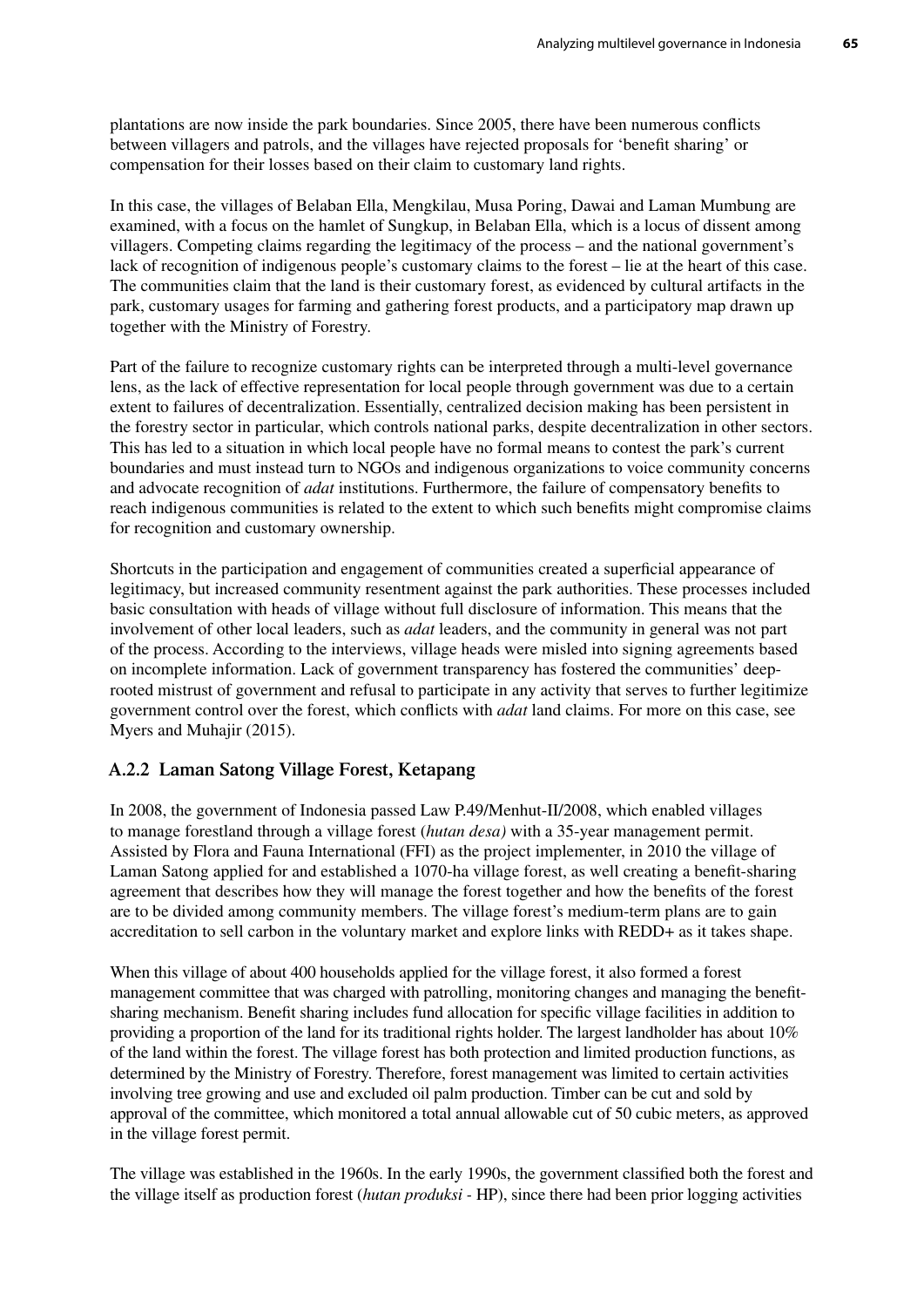in the area. Logging activities around the village ceased in the mid-2000s and oil palm companies started exploring the area in 2005, receiving their operating permits in 2009 after the nearby production forest was re-classified to APL for non-forest use, which does not require community consultation. The current status of the forest immediately surrounding the village is production conversion forest (*hutan produksi yang dapat dikonversi*- HPK), meaning it is eligible to be converted to APL, which can then be granted to oil palm concessions. PT KAL was the biggest company in the vicinity of the village.

In 2010, fearing encroachment of companies onto traditional village forest, the community explored the village forest designation as a means of avoiding deforestation and ensuring it could continue to be used by the community. This required some community members to move farming activities out of the village forest area to align land-use activities with the conservation and production areas prescribed by the village forest plan.

Current land-use practices in the village forest include agriculture and some secondary forest access. Most of the village forest area is bushland as the area was heavily logged more than 50 years ago. The village forest has the potential to increase carbon stocks through silvicultural practices and enriching the secondary forest area by planting trees useful to villagers. The village forest comprises two distinct areas close to the village and protects all of the remaining second-growth forest accessed by the village.

At the time of the interviews, the village forest had had a benefit-sharing arrangement in place for less than a year that respondents perceived to be fair, as extensive and broad-based consultation led to community ownership of the process. Village rights to access forestland are protected for the term of the usage permit (IUP), but the land remains within the purview of the Ministry of Forestry. This means that community members have semi-secure access to forestlands for a fixed duration, as although they have the permit, it is subject to conditions and reviews by provincial and district forest officials. Failure to comply with the permit could result in its cancellation and there is no obligation for the provincial government to renew it upon expiry. Village forests thus facilitate temporary access to land, but do not resolve land claims. The application process for the forest management rights was extensive and involved several government levels and departments. According to various community members and district officials we interviewed, the process would have been impossible to navigate without the assistance of FFI due to the bureaucratic requirements of the application and verification processes (see also Intarini et al. 2014).

## **A.2.3 Bokal Kumuo Community-Managed Forests, Sanggau**

Nggalok is a hamlet with 84 households in the village of Sejuah, Sanggau. Community members lay customary claim over 1191 ha, 700 of which were designated production forest in the 1980s and therefore available for industrial logging concessions. Nevertheless, no concession (location permit, or *izin lokasi*) has been issued in recent years. The area is surrounded by oil palm operations on former forestland that was converted to APL for non-forest use to make it available for oil palm concessions.

The forest was heavily logged, reportedly legally and illegally, more than 50 years ago. Following this, communities settled there and used the land for agricultural and some timber production. Although this was illegal, the forest police did not try to evict them. The land is now a mix of secondary forest with a small pocket of primary forest, rubber plantations and general farmland. In 2009 and 2010, oil palm and rubber companies began to express an interest in this area of production forest and approached the Ministry of Forestry to convert it to APL. The citizens of Nggalok were concerned that their access to the forestland would be restricted if it were given to an oil palm company. Oil palm investors also frequented Nggalok to request permission to use land on individual *adat* plots in the forest for oil palm production, which is illegal in production forests. A few community members secured APL land outside the production forest, which they sold or contracted to oil palm companies. Other community members were concerned that the effects of oil palm in their forest would be similar to those in nearby villages: land conflicts, environmental degradation, and, especially, loss of water resources.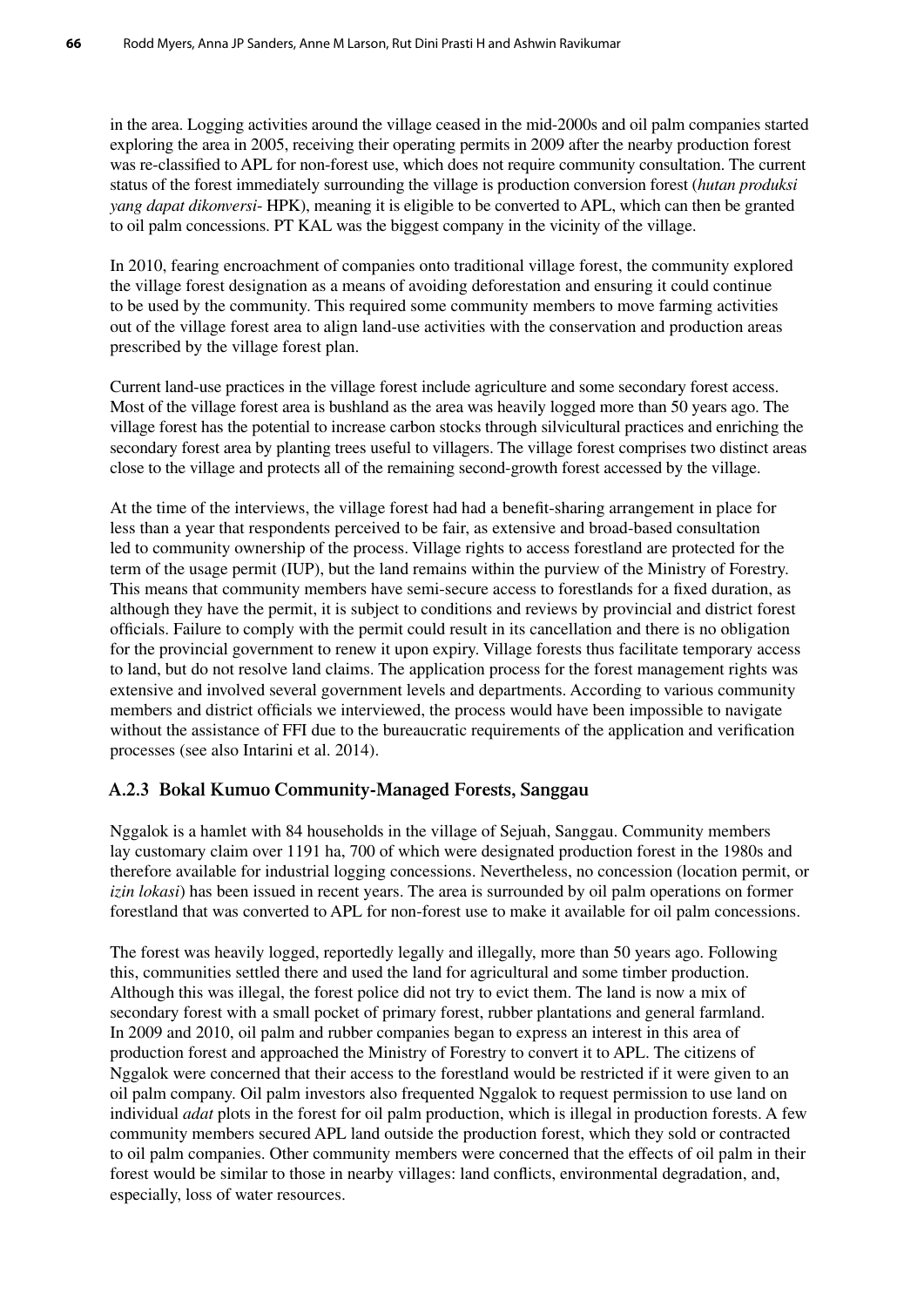The community acted to protect its land by registering a portion of it as community forest (*hutan kemasyarakatan* - HKm).39 With the help of YPSBK, a local NGO, and the District Department for Small Business and Cooperatives, they formed the Bokal Kumuo Farmer Group,<sup>40</sup> which gave them the legal status required to apply for HKm. They then submitted the required participatory maps, outlining land designation according to customary land uses. Only wetlands, which were not used by the community, were excluded from the final permit; all of the customary land outside the village itself is included in the HKm.

Within the HKm, there is sufficient land for three pigs and 10 chickens per member and 320 head of cattle. Forestland is primarily used to protect the hamlet's water source. A total of 196 ha are available for logging in the future, for which a separate permit is required. It is also planned to convert agricultural land to agroforestry, with the use of 80 ha of *gaharu* (agarwood), rubber, kadam (used in the furniture industry) and other species of trees recommended by the Department of Forestry. Although HKm laws were only adopted in 2007, a participatory map drawn up during a GTZ project (1994–1998) was key to moving their application forward.

In 2012, about a year after they started the process, the district head signed off on the Bokal Kumuo HKm. The district head worked with a verification team, which included officials from the Watershed Management (and Social Forestry) Authority (BPDAS-PS), a provincial body under the national Ministry of Foresty. In West Kalimantan, the district head has the final authority, but works closely with other levels of government. While this status did not immediately change the communities' access to land, their rights to use and manage the land are secure for 30 years and, more importantly, other actors are prevented from using it.

YPSBK was critical to ensuring the project could be implemented. Several commentators noted that the bureaucratic requirements of HKm processes were a barrier to any community that might want to submit an application on its own, and that the District Department of Forestry had insufficient funds to facilitate communities' applications, let alone generate interest through outreach. Close relationships between the NGO and government at multiple levels were instrumental in launching the project. The NGO invested considerable social and human capital into building relationships with government to the extent that the District Department of Forestry now subcontracts HKm extension work to the NGO. Because the process is ultimately the Department of Forestry's responsibility, it needs to be engaged in every step and the NGO needs to be willing to secure its involvement while ensuring the process moves forward and meets community needs.

Extensive participation was found to be key to an effective process. Several respondents noted that multiple meetings were held, sometimes several times per week, to develop the application and define the benefit-sharing agreements. The incorporation of *adat* institutions was also found to be key to obtaining results considered acceptable to villagers. Since land use is defined by *adat* principles, according to the community, it was important to consider customary principles from the beginning, not just to determine property boundaries, but also to establish sanctions for noncompliance with the agreement. Political pressure for HKm may be threatened by the financial advantages of other land-use types, especially oil palm plantations. There is a conflict of political and financial incentives in this respect. According to a local NGO, in addition to official fees, oil palm provides more opportunities for district officials to gain from bribes, kickbacks and 'unofficial fees' than HKm. In contrast, there is a clear mandate from the governor for the establishment community forests.

<sup>39</sup> Community forests (HKm) and village forests (*hutan desa*) differ in their structure. An HKm is managed by a farmer association or cooperative and a village forest by the village, with the democratically-elected head of village as the local leader. In West Kalimantan, districts make available one or both to communities wishing to gain management rights over forests. The approval processes differ as village forests must be approved by the governor.

<sup>40</sup> Bokal Kumuo means "Stock for the Future" in the local language.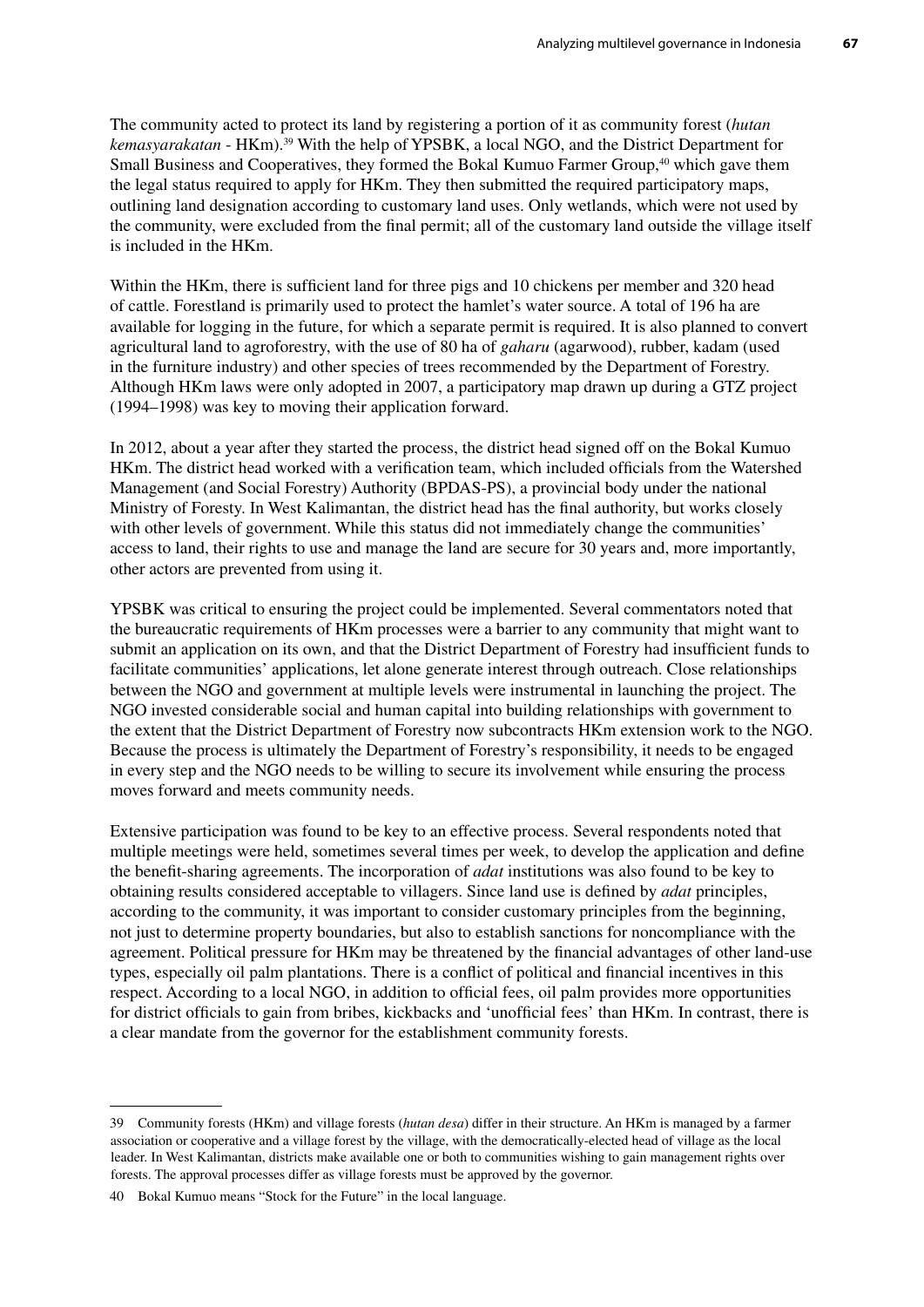### **A.2.4 Landau Leban Oil Palm Plantations, Melawi**

Landau Leban is a village in the Menukung sub-district of Melawi. The village is comprised of five hamlets that were consolidated under the Suharto regime into a single village, but otherwise have little in common and are spaced up to several kilometers apart. Although administratively a single village, they are in practice five independent hamlets. For the purpose of this case study, the administrative boundary has been used, but there is great diversity within that boundary and each hamlet has experienced its own land-use change.

The primary land-use change that Landau Leban is experiencing is conversion to oil palm plantations. The land used for conversion was all previously production forest (*hutan produksi* - HP), but the logging in these areas is beyond the memory of current residents. There are four primary types of land under cultivation in Landau Leban: abandoned swidden agricultural land, active agricultural land, rubber plantations and secondary forests. Each of these de-facto land conversions is accompanied by its own challenges. In Landau Leban II, Kenolin and Temawan, agricultural land is mostly unused, with residents in these communities favoring rubber cultivation and collection and gold panning over other forms of agriculture. The land is described as bushland and has not been used by communities for at least two generations. So far, the areas of land that have been cleared for oil palm have been relatively limited, in no small part due to the challenges involved in getting signatures from community members faced by the company PT Bintang Permata Khatulistiwa (PT BPK), which is the use permit (*hak guna usaha* - HGU) holder. At the time of writing, the company had only begun clearing on 25 ha of land in Landau Leban II, while 100 ha have been planted in Kenolin, even though its HGU is for a total of 11,197 ha, which includes land both inside and outside Landau Leban's customary land.

A second oil palm company, PT Citra Mahkota (PT CM), has been active since 2010 in Landau Leban I, the village's administrative capital. National regulations stipulate that the *inti-plasma* scheme's benefit-sharing agreements must be in place before the oil palm begins producing to capacity, which will be in 2015. Although compensation has been paid for most of the available land in Landau Leban I and villagers are employed by the company, discussions to start the cooperative and receive *plasma* payments have not yet begun in earnest.

Bunyau, another of the hamlets, responded completely differently to companies seeking access to natural resources in customary-claimed land, presenting a united refusal to engage with any company on its land. It successfully resisted not only oil palm in recent years, but also timber and mining operations. It took us about three hours by boat and another hour by motorbike to get to Bunyau from Landau Leban I or II. Bunyau had customary control over 4619 ha, which it has diligently mapped with the help of local NGOs and a Catholic priest. Its land included 2025 ha of scrubland, 881 ha of rubber plantation, 293 ha of dryland rice, 334 ha of swampland, 746 ha of forest and 333 ha of rice paddies. The border of its land was clearly marked by a transition from oil palm plantations in neighboring Oyah to the scrublands of Bunyau.

Bunyau was the only hamlet in the village without significant internal conflicts, with a strong sense of the commons and collective decision-making. In the other hamlets, there was a perceived lack of livelihood alternatives, to such an extent that villagers felt forced to accept working with companies, saying they had little other choice. Conversely, in Bunyau there was a clear priority for producing local food and selling agricultural and natural resource products (like rattan baskets). They stated that they were not reliant on markets for their livelihoods since they provided for their own means. In the other hamlets, the lack of land-based livelihood opportunities distanced community members from their land, making it easier to support investments in commodities like oil palm. Similarly, the lack of infrastructure (roads, schools, water and electricity) was a driving force for communities to engage with the oil palm companies.

The companies appeared to be working well with all levels of government, being in good communication and providing mutual assistance. Although this was efficient for governance at those levels, there was a perception among villagers that the government was more accountable to the companies than to them.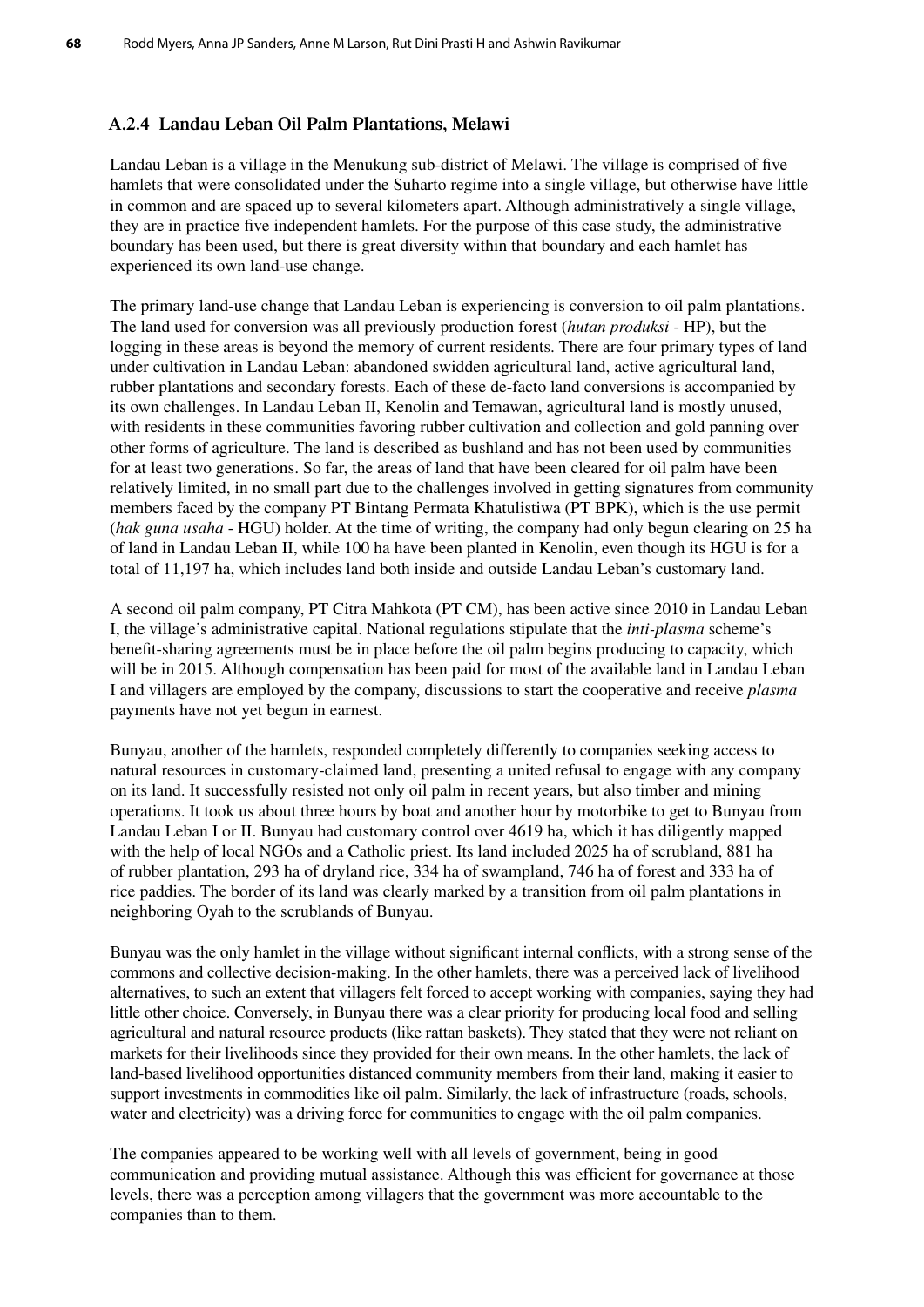## **A.2.5 The PT CUS and PT JV Oil Palm Plantations, Kayong Utara and Ketapang**

PT Cipta Usaha Sejati (CUS), PT Jalin Vaneo (JV) and PT Jalin Vaneo II (JV2), collectively referred to as PT CUS/JV, are palm oil companies owned by the Jakarta-based PT Pasifik Agro Sentosa (PAS). PT PAS is an agribusiness whose tagline is "go sustainable forever." Managers claim to be driven by "planet, people, and profit." The company has several oil palm and sugar cane concessions in Sumatra and Kalimantan. PT CUS/JV has contiguous HGUs covering 30,809 ha in the Kecamatan Simapng Hilir sub-district and the Koyong Utara and Ketapang districts. The area was logged extensively from 1978 to the early 2000s by several companies, which logged primary forest and "left dust," as one community leader described it. By the time the HGUs were issued to PT CUS/JV, most of the land in the concession had been logged. Prior to logging activities, communities were highly forest-dependent. They engaged in commercial activities, including selling rubber latex and rattan, to buy "sugar and cigarettes," but depended greatly on the forest to gather fruits, herbs and for basic food requirements. At that time they had no road access and it could take several days to reach the nearest town by boat. So in this case there are two major land-use changes: conversion to logging and conversion to oil palm. The former is responsible for increased carbon emissions; and the latter contributes to a small decrease in emissions that is likely better for carbon than other non-forest options, given the conditions of the land when PT CUS/JV started its activities. Another contributing factor to avoiding carbon emissions increase is the 9775 ha within the area defined by the HGUs that the companies are treating as conservation area, which comprises almost 32% of their total operation area.

The companies provided substantial benefits to the villages in the areas covered by the HGUs and have engaged in high levels of consultation and participation with communities (see Colchester and Chao 2012; Colchester et al. 2006; Paoli et al. 2014) that exceed both government requirements and the RSPO's conditions, making this a model case for benefit sharing. There are five villages and 18 hamlets within the land defined by the companies' HGUs, representing 2953 households.

This case demonstrates that extensive participatory processes and clear expectation setting have contributed to a perception of the fairness of the oil palm activities among the communities and a sense of mutual trust between the communities and company. This contrasts with the distrust the same communities had with logging companies three decades earlier. The relationships between the company and communities are so effective that the communities are more inclined to discuss community problems with the company than the sub-district government. The companies were performing many of the local planning functions for which the government is responsible, even though they are not democratically accountable to the communities. Benefits began to accrue from the beginning of the company's interventions, which contributed to the communities' trust. The oil palm companies came at a time when livelihood options were limited.

Relationships between the company and government are strained by definitions of forest that are difficult to translate between law and practice. In particular, the HGU must legally include activities for which it was approved and must be productive. Conservation is not considered productive and therefore any conserved areas put the company at risk of losing that land to the district, which could allocate it to another company willing to develop it. At the same time, companies and government departments alike recognize the conservation forest within the land covered by the HGUs to be a 'best practice,' but ongoing legal interpretations were creating tension between the company and the National Land Agency (BPN) in relation to land use.